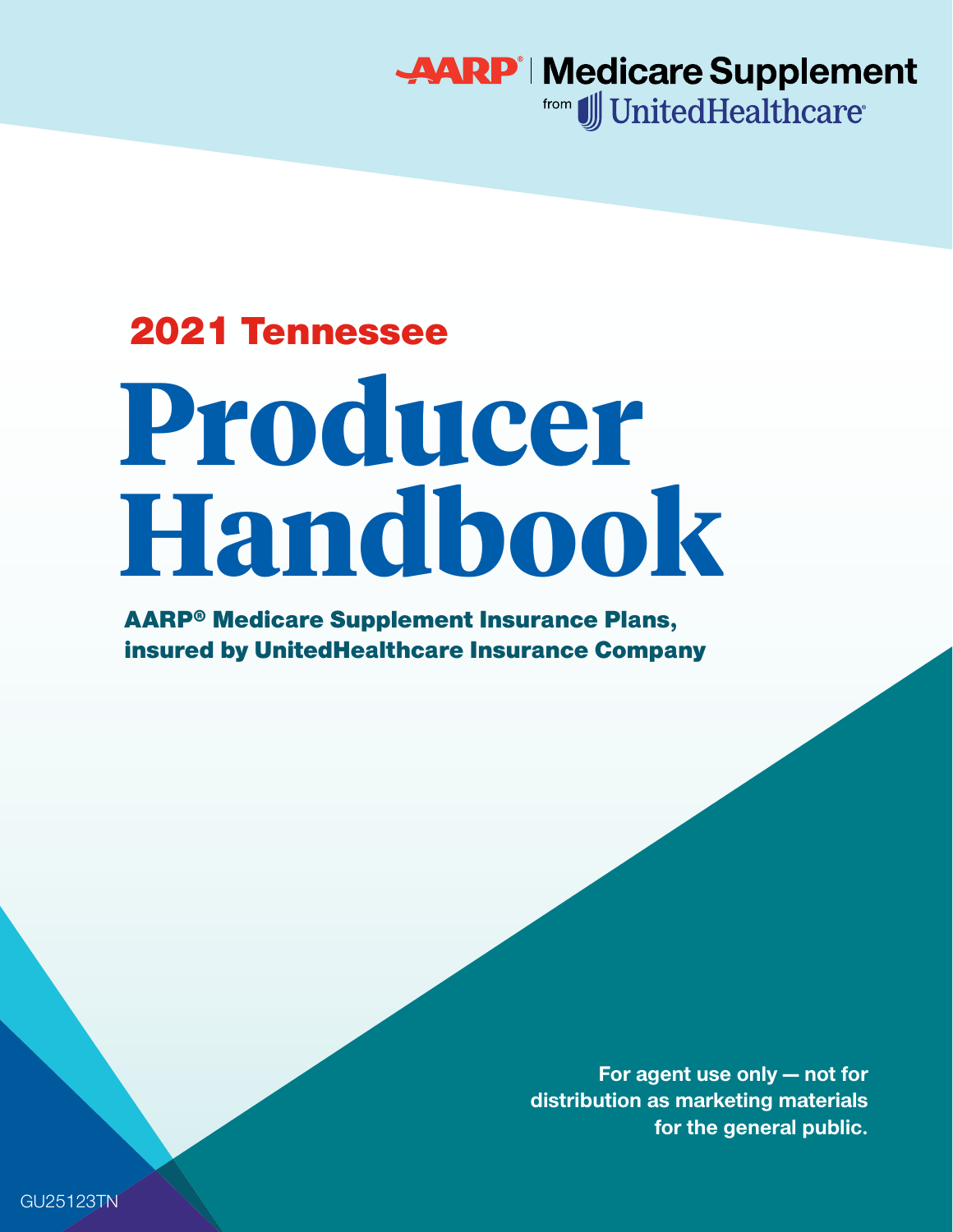## **Table of Contents**

Please refer to the color-coded sections for the topics listed below.

| Introduction                                                                                                                                                                                                                | Page 1  |
|-----------------------------------------------------------------------------------------------------------------------------------------------------------------------------------------------------------------------------|---------|
| A Quick Look at Medicare and Medicare Supplement Plans                                                                                                                                                                      | Page 4  |
| AARP Medicare Supplement Insurance Plan                                                                                                                                                                                     | Page 7  |
| Eligibility (including Guaranteed Issue)                                                                                                                                                                                    | Page 13 |
| Underwriting and Rate Information                                                                                                                                                                                           | Page 21 |
| Sales and Marketing Materials                                                                                                                                                                                               | Page 29 |
| <b>Enrolling Applicants</b>                                                                                                                                                                                                 | Page 37 |
| <b>Application Processing</b>                                                                                                                                                                                               | Page 46 |
| <b>Producer Compensation</b>                                                                                                                                                                                                | Page 49 |
| Insured Member and Agent Servicing                                                                                                                                                                                          | Page 50 |
| Appendix - glossary of underwriting conditions and listed medical conditions and related<br>prescription drugs<br>Completing the Application: Medical Terms and Conditions Glossary<br>Partial Prescription Drug List<br>2. | Page 56 |
| <b>Notes</b>                                                                                                                                                                                                                | Page 68 |

AARP endorses the AARP Medicare Supplement Insurance Plans, insured by UnitedHealthcare Insurance Company (UnitedHealthcare Insurance Company of New York for New York residents). UnitedHealthcare Insurance Company pays royalty fees to AARP for the use of its intellectual property. These fees are used for the general purposes of AARP. AARP and its affiliates are not insurers. AARP does not employ or endorse agents, brokers or producers.

Proprietary and confidential information of UnitedHealth Group. For internal/agent use only - not for distribution as marketing material. Do not distribute or reproduce any portion without express written approval of UnitedHealth Group.

This information applies for plan effective dates of January 1, 2021 - December 1, 2021.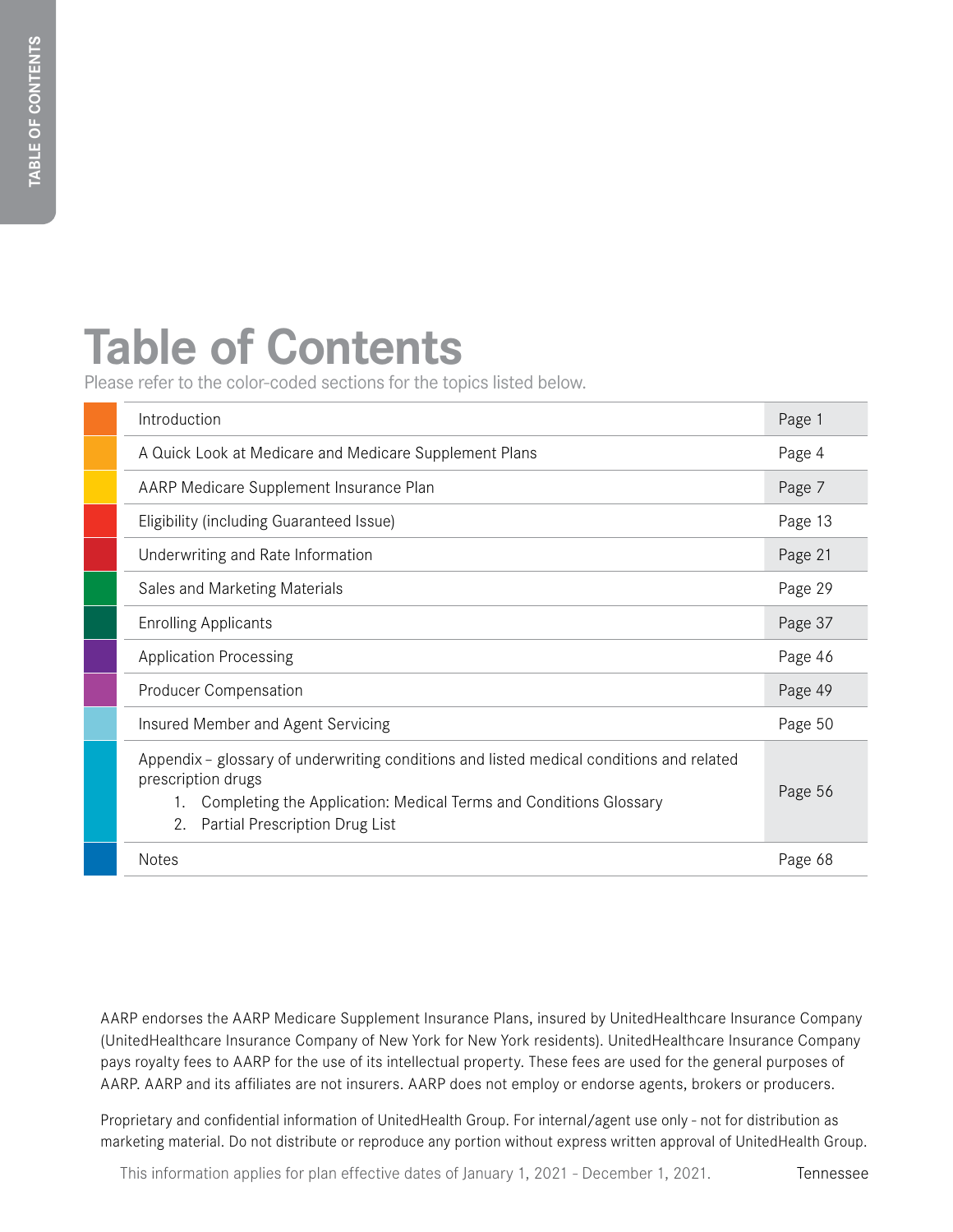## **Introduction**

Congratulations on completing your 2021 AARP Medicare Supplement Insurance certification. You are now authorized to begin offering AARP Medicare Supplement Insurance Plans, insured by UnitedHealthcare Insurance Company. You are among a distinct group of producers who have the opportunity to offer AARP Medicare Supplement Insurance Plans which gives your clients an industry-leading option.

You can count on UnitedHealthcare for the support you need to be successful. At UnitedHealthcare, we know well-trained producers provide significant value to AARP Medicare Supplement Insurance Plan members. This Producer Handbook is filled with helpful information to get you started and keep you productive.

We wish you success. We know you will enjoy a satisfying and rewarding career offering the only Medicare supplement insurance product that carries the AARP name. Good luck in the upcoming selling season.

## **Who We Are**

#### **UnitedHealthcare Medicare & Retirement**

Serving nearly one in five Medicare beneficiaries, UnitedHealthcare Medicare & Retirement is the largest business dedicated to the health and well-being needs of seniors and other Medicare beneficiaries. UnitedHealthcare Medicare & Retirement manages a full array of products and services such as Medicare Advantage plans, Medicare supplement plans, Part D prescription drug plans, employer retiree health services, and programs designed to support chronic disease management and care coordination. Many of the UnitedHealthcare products carry the AARP name. These products, services and programs are designed to meet the individual needs of insured members as well as their families, physicians and communities.

#### **Insurance Solutions**

**AARP Medicare Supplement Insurance Plans are insured by UnitedHealthcare Insurance Company**  **(UnitedHealthcare Insurance Company of New York for New York certificate holders).** These plans are managed by Insurance Solutions, an administrative and operational business segment within UnitedHealthcare Medicare & Retirement dedicated to AARP Medicare Supplement Insurance Plans.

**Insurance Solutions** manages the coverage of more than 4.5 million insured members ages 50 and over with its various insurance products and provides additional services promoting healthy living. The business strives for operational excellence to deliver the most costeffective programs in the industry without compromising quality or customer satisfaction.

UnitedHealth Group and AARP have extended and broadened their relationship, which began in 1997, through at least December 2025. Over the past 20+ years, the organizations have worked together to advance health care for older Americans, including continually enhancing Medicare plans, and creating better consumer experiences to improve health outcomes. Through the extended relationship, UnitedHealthcare will continue to offer AARP-branded indemnity and Medicare-related insurance products which includes Medicare supplement plans.

Together with AARP, UnitedHealthcare remains committed to helping our insured members live healthier lives and setting UnitedHealthcare apart as *the* supplemental health insurance provider that delivers the greatest lifetime value to our insured members.

## **Jarvis**

**Logging on to www.uhcjarvis.com** is easy! Jarvis uses Optum ID for logging in for greater security. If you have not already done so, please create an Optum ID when at the log in screen in Jarvis. Follow the prompts accordingly to complete creation of your Optum ID. If you are new to the site, select the Register button on the login page and complete the steps to gain access.

Jarvis was designed to be intuitive, so it's faster and easier to get to all of the vital information you need to be a successful sales agent. This hassle-free tool is mobile friendly and will help drive your Medicare sales to the next level.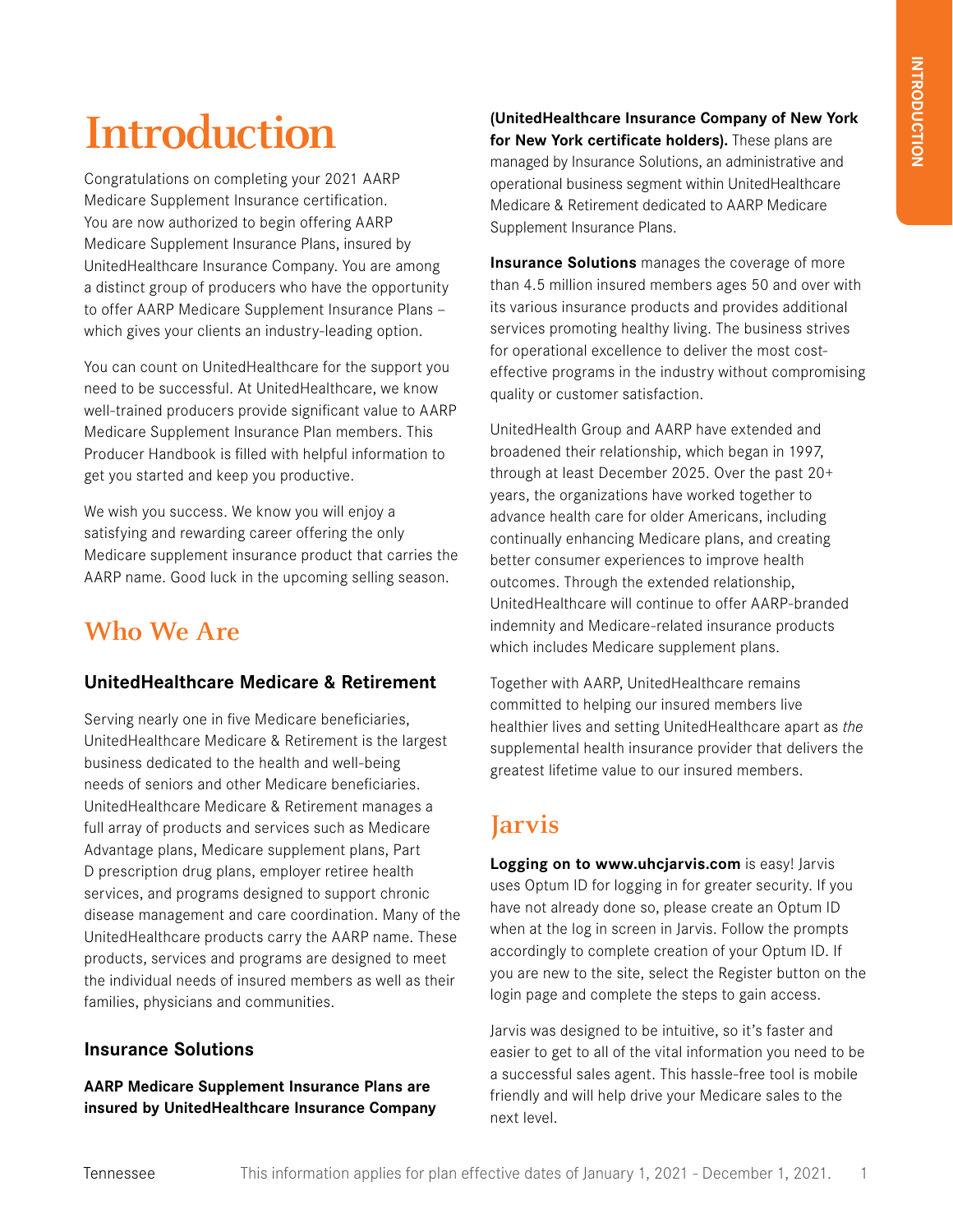## **Jarvis (continued)**

If you would like to learn how the site works and where to find key materials, please attend a **Jarvis training**. Find a time that works for you on the National Training calendar on Jarvis under Knowledge Center > Training > Learning Lab > Training Calendar for Learning and Development.

#### **Here are some important things you'll find on Jarvis that may be helpful when offering AARP Medicare Supplement Insurance Plans:**

#### **Home Page**

The Home Page is filled with the most current information happening across UnitedHealthcare Medicare Solutions and within the industry. You can find important updates and articles, not only about AARP Medicare Supplement Insurance Plans, but also Medicare Advantage and Prescription Drug Plans.

#### **Sales & Marketing Tools**

Within the Sales & Marketing Tools section, you can access two important sites - the Sales Materials Portal and the UnitedHealthcare Toolkit. On the Sales Materials Portal, you can download and order Enrollment Kits, as well as other helpful guides and tools. You can also do a plan search for AARP Medicare Supplement Plans on Jarvis. The UnitedHealthcare Toolkit is where you can find a library of marketing materials to print or download to help market yourself and promote your services within the field. Many of these materials are customizable to have beneficiaries contact you directly. You can also refer to the Sales and Marketing Materials section of this handbook for more information.

Under Sales & Marketing Tools you can also find a link to Promotional Items. This online store is a great place to order branded items such as small giveaways for in-home appointments, community meetings and other events. Lastly, in this section you will find all you need to know about the Authorized to Offer program. There is also more information on this program later within this Handbook on page 32.

#### **Enrollment**

This tab is especially important when using our online enrollment tool, LEAN™. LEAN, the Landmark Electronic Application Navigator, is designed to make your enrollment process faster, easier and better! This tool supports Companion Sales (Medicare Supplement and Prescription Drug Plan), as well as Medicare Advantage. Our newly enhanced Companion Sales process enables agents to carry over demographic and Medicare information when enrolling a consumer in an AARP Medicare Supplement and an AARP MedicareRx Plan. LEAN is available to use via desktop, laptop and tablet. You can find more information about Online Enrollment on page 42 of this Handbook. For more information and details regarding insured member servicing, refer to that section of this handbook.

**Note:** The enrollment tab is also where the Agent Producer Handbooks can be found within Jarvis.

#### **Application Status**

Application Status gives you a view of the current status of your applications that have been submitted. In addition, if an application is in pending status, you can see a hover code explaining why it's pended.

#### **Commissions**

The Commissions tab allows you to view your  $\overline{a}$ Commission Status and Statements, as well as AD) your Production Summary. You can export your Production Summary and Commission Statement results for easier viewing.

#### **Knowledge Center**



This is your one-stop shop to take certifications, trainings, access product overviews for more detailed information and view your account information. You can also access the

Agent Guide within this section as well. Stay current with the most up to date information within the Agent Communications section and sign up for a Learning and Development training on the training calender, located in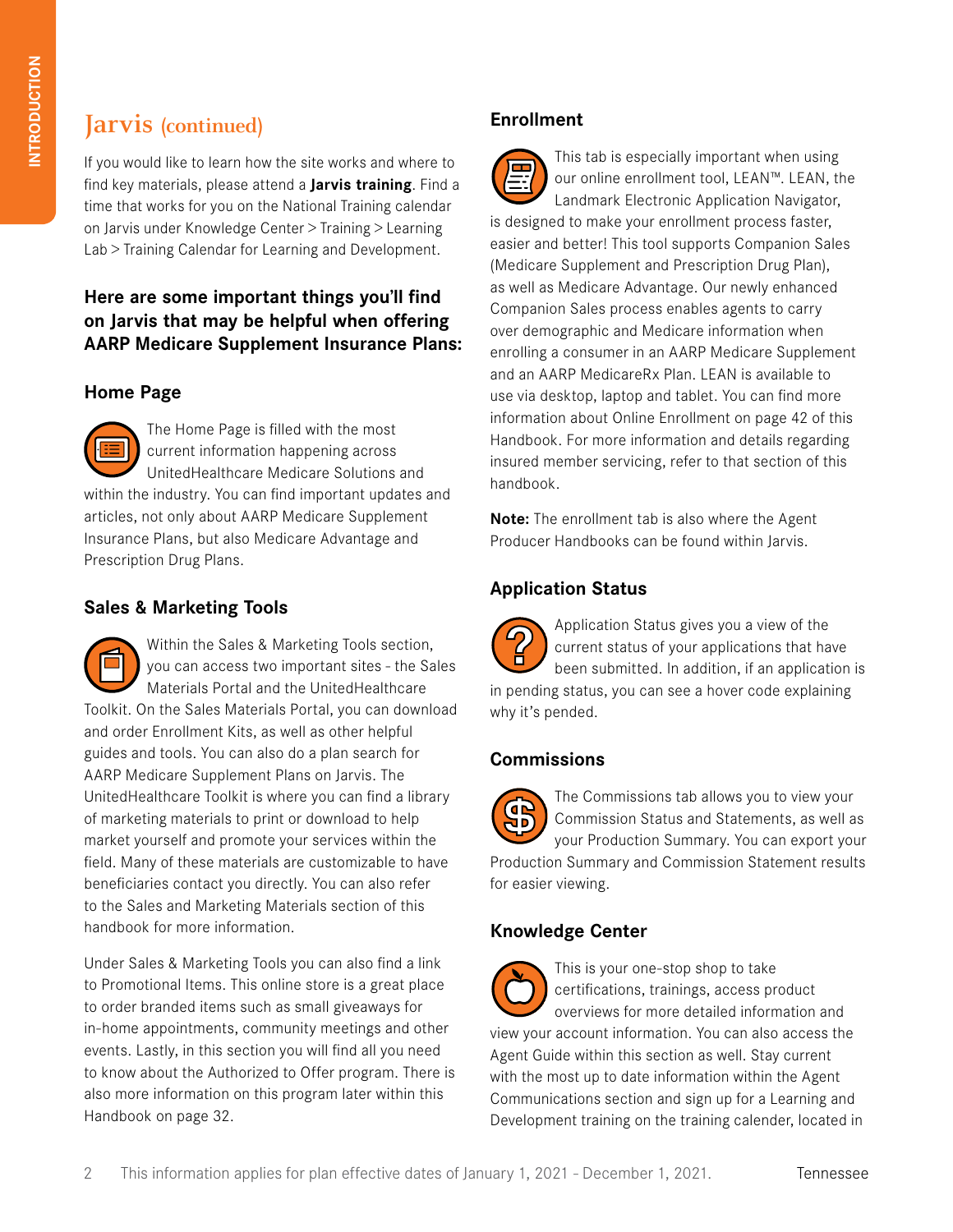the Learning Lab. The Learning Lab is new, and is located under the Training and Certifications section. Items such as certifications, training and guides are located in the Learning Lab. Keep updated on current compliance information by visiting the Compliance Corner, as well as learning what the insured member receives in the Member Communications section on Jarvis.

Within the Knowledge Center under Product Overview and Medicare Supplement, you will find more comprehensive material on Eligibility, Rates and Underwriting, Value-Added Services, as well as some additional selling opportunities. Navigate through each tab on the main page and select the state you are interested in to find information like: State-specific Guaranteed Issue details, Medicare Select Directories, Underwriting and Rate guides, drug lists, important Annual Rate Change Communications, and all of the Value-Added Services that may be available in that state. Note: These documents are for informational purposes only and should not be used in place of the documents included in the most current AARP Medicare Supplement Enrollment Kit which can be found on Jarvis.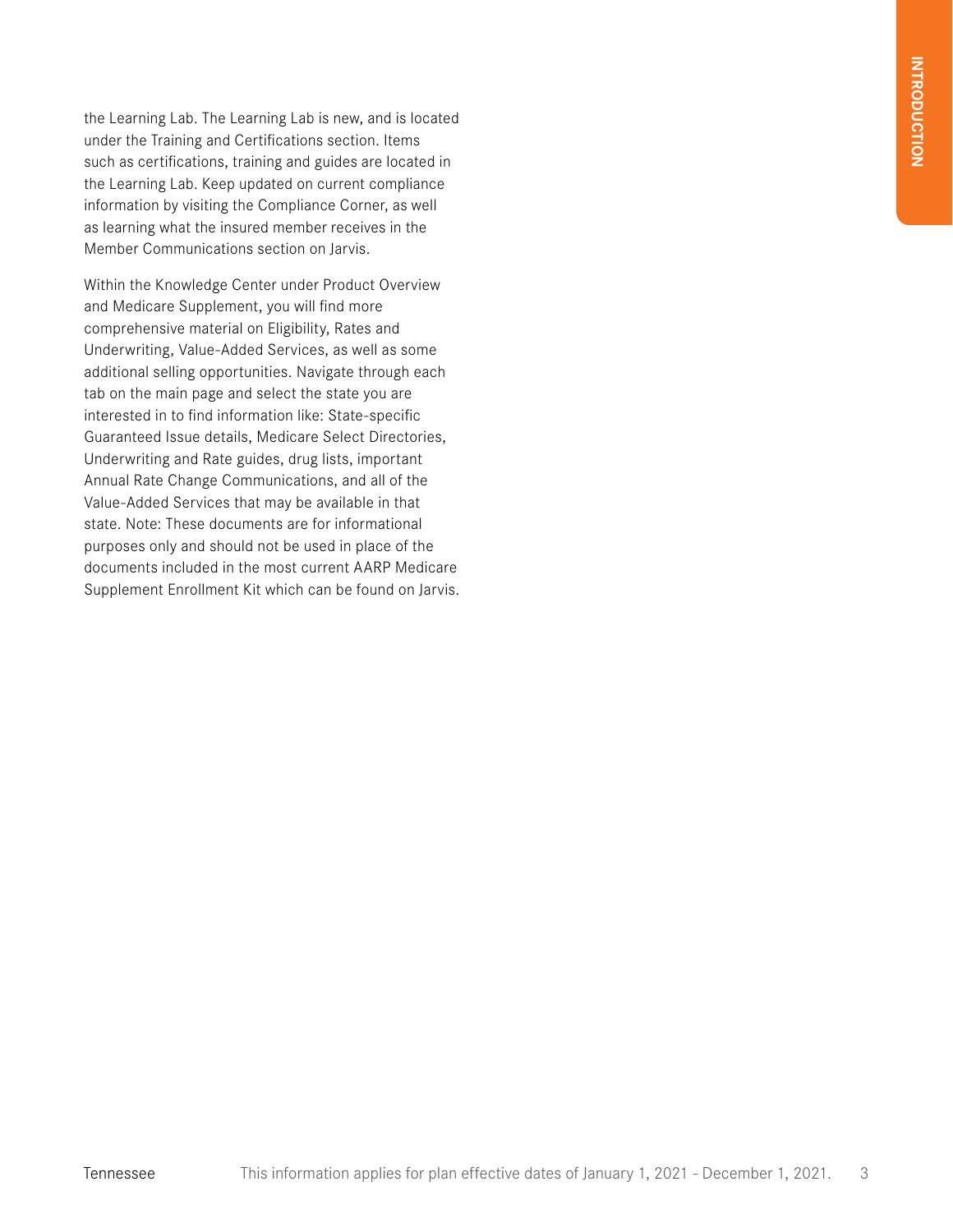## **A Quick Look at Medicare and Medicare Supplement Plans**

## Medicare 101 – The Basics

## What is Medicare?

#### **Medicare is health insurance for people:**

- Age 65 or older
- Under age 65 with certain disabilities
- Any age with End-Stage Renal Disease (ESRD permanent kidney failure requiring dialysis or a kidney transplant).

It pays for many health care services and supplies, but does not pay all health care costs. Medicare beneficiaries must pay for costs like coinsurance, copayments and deductibles, which are called out-of-pocket costs, or cost sharing.

## Medicare Coverage Options

Medicare beneficiaries can choose among the following options for their health care and prescription drug coverage:

**1. Original Medicare,** managed by the federal government, provides Medicare Part A and Part B coverage.



**• Part A (Hospital Insurance)** — Helps cover inpatient care in hospitals, skilled nursing facilities, hospice care and some home health care if certain conditions are met.



**• Part B (Medical Insurance)** — Helps cover doctors' services, outpatient care, other medical services that Part A doesn't cover (like physical and occupational therapists), and some home health and preventive services.

**2. Medicare Advantage Plans (Part C)** — These



health plan options (e.g., HMOs, PPOs and PFFS) are approved by Medicare and run by private insurers. They provide insurance for hospital and medical services and, sometimes, prescription drug coverage. Out-of-pocket costs and cost sharing differ from Original Medicare and may depend on whether the beneficiary received services in or out of network.

#### **3. Medicare Prescription Drug Coverage (Part D)** —



Medicare offers prescription drug coverage for everyone with Medicare (either Original Medicare or Medicare Advantage).

Medicare drug plans are run by insurance companies and other private companies approved by Medicare. Beneficiaries must enroll in and pay a separate premium for these plans.

People who need help deciding or have questions can do any or all of the following:

- Visit www.medicare.gov
- Call 1-800-MEDICARE (1-800-633-4227) or 1-877-486-2048 (TTY users) - 7 days a week, 24 hours a day.
- Contact their State Health Insurance Assistance Program.

## Medicare Supplement Plans



Beneficiaries who have Original Medicare may want to buy a Medicare supplement plan to help cover out-of-pocket costs. Generally, beneficiaries must have Medicare Part A **and** Part B to buy a Medicare supplement plan.

#### **What is a Medicare Supplement Plan?**

Medicare supplement plans (also called Medigap) are private health insurance specifically designed to supplement and work only with Original Medicare.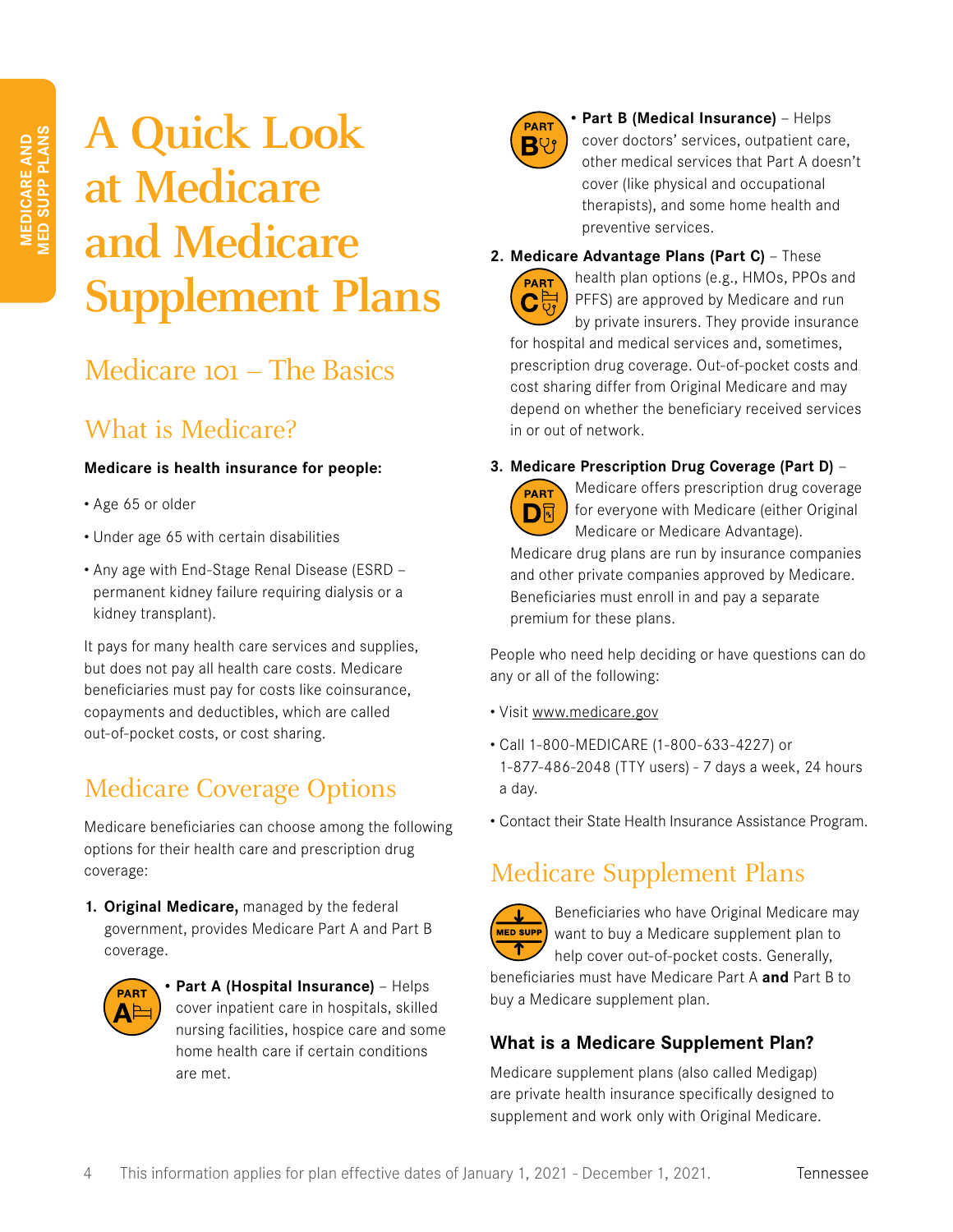Private insurance companies sell Medicare supplement plans.

Medicare supplement plans help pay some of the coinsurance, copayments and deductibles ("gaps") in Original Medicare. They may also cover certain medical services Medicare doesn't cover. People who are enrolled in Original Medicare and buy a Medicare supplement plan will generally have 100 percent of their Medicare-approved health care costs covered (depending on the plan they choose).

Medicare supplement plans aren't Original Medicare or a Medicare Advantage plan because they're not a way to get Medicare benefits.

Medicare supplement plans are identified by letters (such as Plan G) except in Massachusetts, Minnesota and Wisconsin.

- Each Medicare supplement plan must offer the same basic benefits, no matter which insurance company sells it.
- Usually the differences between Medicare supplement policies sold by different insurance companies are the cost, underwriting criteria, extra services (value-added) and customer service.
- Medicare supplement insurance companies must follow federal and state laws.
- A Medicare supplement plan only covers one person. If a married couple wants Medicare supplement coverage, they must buy separate Medicare supplement plans.

#### **Plan Features**

Medicare supplement plans offer beneficiaries:

- Help with managing out-of-pocket costs
- The freedom to choose any doctor who accepts Medicare patients
- No claim forms to file
- National coverage so beneficiaries can use benefits anywhere in the United States. If beneficiaries move, their coverage moves with them, except Select Plans which may not be available everywhere
- Foreign travel coverage for emergency services (for most plans)
- Guaranteed renewability, meaning the plan automatically renews from year to year as long as beneficiaries pay their premiums when due
- A 30-day "free look" evaluation period. Full refund of premiums (minus claims paid, if any) if policies are returned within 30 days of plan issuance

For more information on Medicare supplement insurance, please review "Choosing a Medigap Policy: A Guide to Health Insurance for People with Medicare."

#### **https://www.medicare.gov/Pubs/pdf/02110- Medicare-Medigap-guide.pdf**

## **Did you know?**

**Some states offer Medicare Select**   $\overline{Q}$ **plans for Plans G and N. Medicare**  9 **Select plans offer beneficiaries the benefits of a Medicare supplement plan at a lower price. Unlike a standard Medicare supplement plan, Medicare Select requires insured members to use a network hospital to receive their full benefits. While insured members must use a network hospital for inpatient services, insured members value this option because they can seek services from the physician of their choice and retain full Medicare benefits.**

Plans vary by state and not all states offer Medicare Select plans. Refer to the appropriate state-specific handbook for information specific to that state and what plans are available.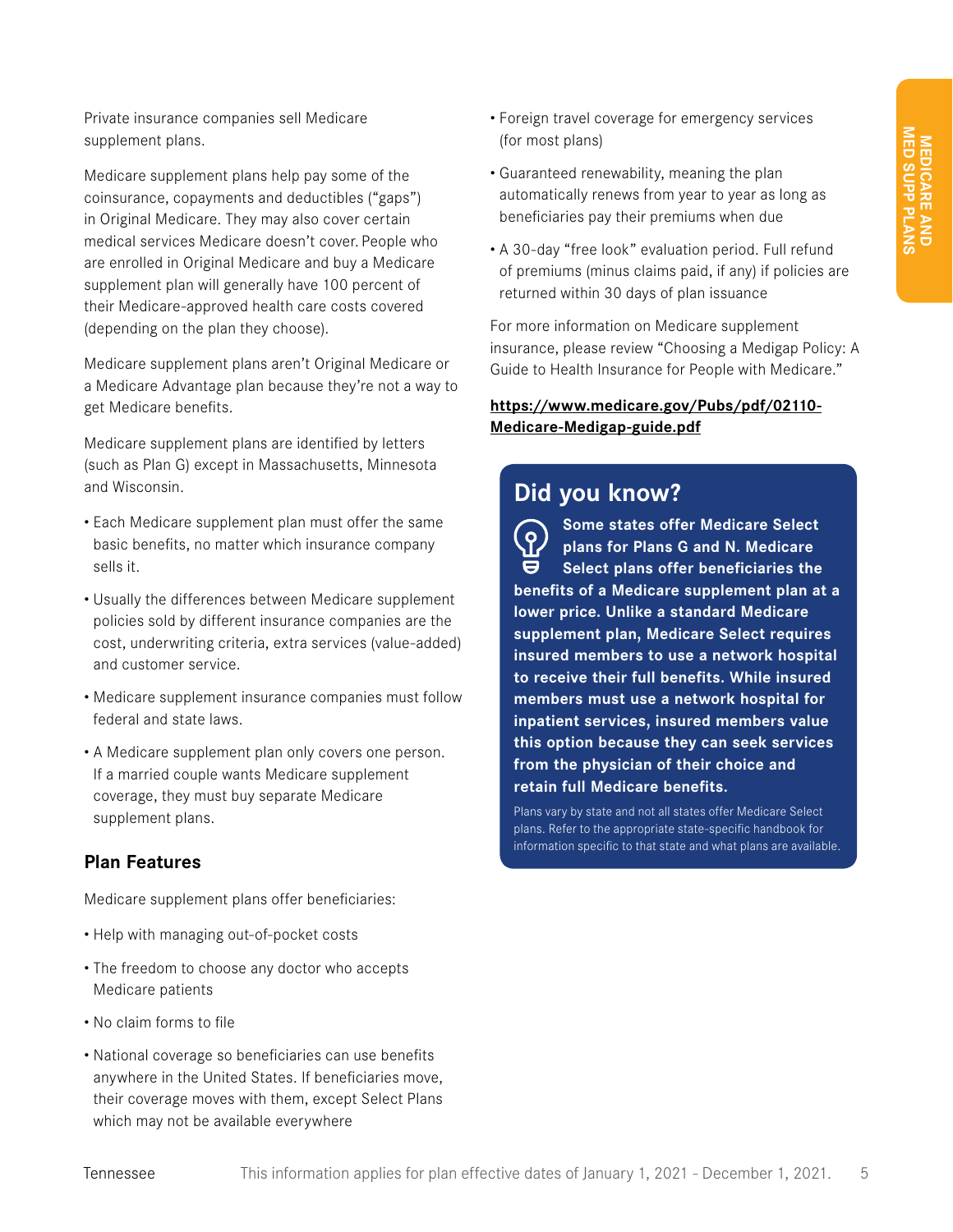## Medicare Supplement Plans (continued)

#### **Basic Medicare Supplement Benefits**

- Hospitalization: Part A coinsurance plus coverage for 365 days after Medicare Benefits end
- Medical Expenses: Part B coinsurance (generally 20 percent of Medicare-approved expenses) or copayments for hospital outpatient services. Plans K, L and N require insured beneficiaries to pay a portion of Part B coinsurance or copayments
- Blood: First three pints of blood each year
- Hospice: Part A coinsurance and respite care expenses (including applicable prescription copayments)

#### **Plan Benefit Chart**

| <b>Medicare Supplement Plans</b>                                   | A            | B            | D            | G            | $\mathsf K$  | L            | M            | N                 | F <sup>4</sup> | C <sup>4</sup> |
|--------------------------------------------------------------------|--------------|--------------|--------------|--------------|--------------|--------------|--------------|-------------------|----------------|----------------|
| <b>Medicare Part A Coinsurance</b><br>and Hospital Benefits        | $\checkmark$ | $\checkmark$ | $\checkmark$ | $\checkmark$ | $\checkmark$ | $\checkmark$ | $\checkmark$ | $\checkmark$      | $\checkmark$   | $\checkmark$   |
| <b>Medicare Part A Deductible</b>                                  |              | $\checkmark$ | $\checkmark$ | $\checkmark$ | 50%          | 75%          | 50%          | $\checkmark$      | $\checkmark$   | $\checkmark$   |
| <b>Medicare Part B Coinsurance</b><br>or Copayment                 | $\checkmark$ | $\checkmark$ | $\checkmark$ | $\checkmark$ | 50%          | 75%          | $\checkmark$ | Copy <sup>1</sup> | $\checkmark$   |                |
| <b>Medicare Part B Deductible</b>                                  |              |              |              |              |              |              |              |                   | $\checkmark$   | $\checkmark$   |
| <b>Medicare Part B Excess</b><br><b>Charges</b>                    |              |              |              |              |              |              |              |                   | $\checkmark$   |                |
| <b>Blood (First Three Pints)</b>                                   | $\checkmark$ | $\checkmark$ | $\checkmark$ | $\checkmark$ | 50%          | 75%          | $\checkmark$ | $\checkmark$      | $\checkmark$   | $\checkmark$   |
| <b>Foreign Travel Emergency</b><br>(up to plan limit) <sup>2</sup> |              |              |              | $\checkmark$ |              |              | $\checkmark$ | $\checkmark$      | $\checkmark$   | $\checkmark$   |
| <b>Hospice Care Coinsurance or</b><br><b>Copayment</b>             | $\checkmark$ | $\checkmark$ | $\checkmark$ | $\checkmark$ | 50%          | 75%          | $\checkmark$ | $\checkmark$      | $\checkmark$   | $\checkmark$   |
| <b>Skilled Nursing Facility</b><br>Coinsurance                     |              |              | $\checkmark$ | $\checkmark$ | 50%          | 75%          | $\checkmark$ | $\checkmark$      | $\checkmark$   | $\checkmark$   |
| 2020 out-of-pocket limit<br>(plans K and L only) $3$               |              |              |              |              | \$5,880      | \$2,940      |              |                   |                |                |

<sup>1</sup> Plan pays Part B coinsurance or copayment except for an insured copay of up to \$20 for each doctor's office visit and up to \$50 for each emergency room visit (emergency room copay waived if admitted as inpatient).

- <sup>2</sup> Benefit is 80% after the \$250 annual deductible with a \$50,000 lifetime maximum for Foreign Emergency Care that begins during the first 60 days of a trip period.
- <sup>3</sup> The plan pays 100 percent of covered services for the rest of the calendar year once beneficiaries have paid the out-of-pocket annual limit and annual Part B deductible (\$198 in 2020).
- <sup>4</sup> Plans C and F are only available to eligible applicants. Applicants (a) with a 65th birthday prior to 1/1/2020 or (b) who will be age 65 or older on or after 1/1/2020 with a Medicare Part A effective date prior to 1/1/2020.

#### **All plans may not be available in all states or offered through AARP Medicare Supplement Insurance Plans.**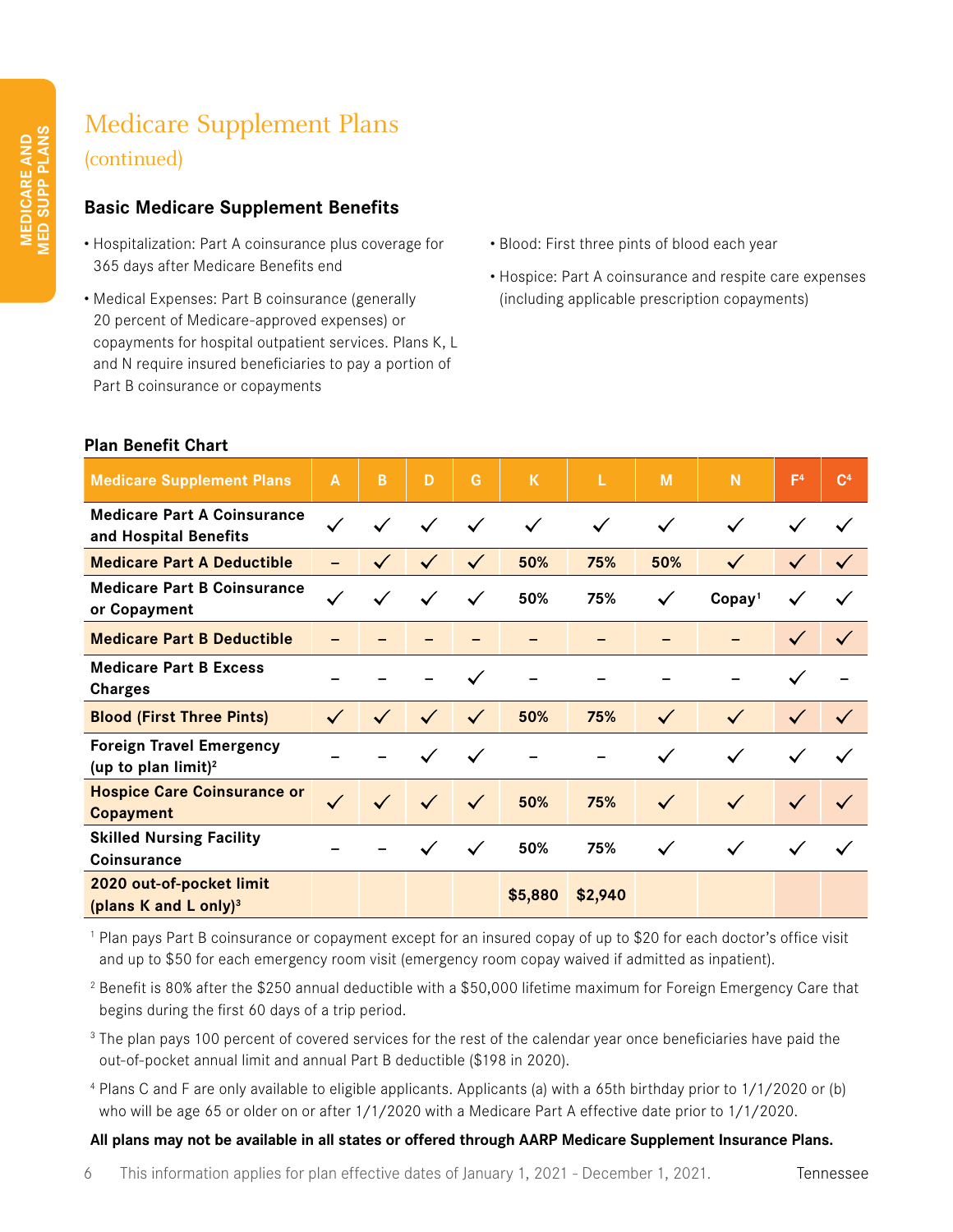## **AARP Medicare Supplement Insurance Plan**

## **Description**

Every beneficiary has different health care needs. If beneficiaries want additional coverage beyond Original Medicare, an AARP Medicare Supplement Insurance Plan, insured by UnitedHealthcare Insurance Company, may be right for them.

More than 4.5 million beneficiaries nationwide have selected AARP Medicare Supplement Insurance Plans<sup>1</sup> to help cover the costs that Original Medicare does not. AARP Medicare Supplement Insurance is the only Medicare supplement product that carries the AARP name.

#### **Plan Highlights**

- The following plans are available in most states A, B, C, F, G, K, L and  $N^2$  (Medicare supplement Plans C and F will no longer be offered to individuals **newly** eligible for Medicare as of January 1, 2020.)
- Some states also offer Select Plans G and N but may only be available in certain areas of the state<sup>2</sup>
- Annual rate increases have been 2.8 percent on average through 20183
- 9 out of 10 plan holders surveyed would recommend their AARP Medicare Supplement Plan to a friend or family member<sup>4</sup>
- 95 percent insured member satisfaction rate of those surveyed with AARP Medicare Supplement Plans<sup>4</sup>
- Excellent claims service 98 percent of claims are processed in 10 business days or less<sup>1</sup>
- Insured members will have access to insured member discounts and services
- Competitive pricing
- Nationwide coverage, including Washington, D.C. and some U.S. territories
- Discounts including Multi-insured and Electronic Funds Transfer (EFT) (availability varies by state)

### **Did you know?**

 $\overline{\Omega}$ 

**Health and wellness services vary by state. Please check your state-specific Handbook for exact services offered within that state.**

## **Help Your Members Live Healthier Lives**

Because Medicare supplement plans are standardized, one of the ways (aside from premium) that UnitedHealthcare can differentiate ourselves in the market is through our services.

Plan members can receive the following additional services at no additional cost. These services are voluntary. These services are separate from the Medicare supplement plan benefits, may be discontinued at any time and vary by state.

#### **Gym Membership, Discounts and More**

Once a member is enrolled in an AARP® Medicare Supplement Plan, they will have access to insured member discounts and services available at no additional cost to them. The offerings include gym memberships,\* discounts and more.

*\*Availability of fitness program may vary by area. Fitness program network only includes participating facilities and locations.*

<sup>1</sup> From a report prepared for UnitedHealthcare Insurance Company by Mark Farrah Associates, "Medigap Enrollment & Market Share," April 2020, www.uhcmedsupstats.com or call 1-800-523-5800 to request a copy of the full report.

<sup>&</sup>lt;sup>2</sup> Plans vary by state. Refer to the appropriate state-specific handbook for information specific to that state and what plans are available.

<sup>&</sup>lt;sup>3</sup> AARP Medicare Supplement Plan annual base rate increases have been 2.8% on average between 2014 and 2018, while varying by specific plan, state and year. From a report prepared for UnitedHealthcare Insurance Company by Gongos, Inc., "Substantiation of Advertising Claims Concerning AARP Medicare Supplement Insurance Plans," August 2020, www.uhcmedsupstats.com or call 1-800-272-2146 to request a copy of the full report.

<sup>4</sup> From a report prepared for UnitedHealthcare Insurance Company by Gongos, Inc., "2019 Medicare Supplement Insurance Plan Satisfaction Posted Questionnaire," March 2019, www.uhcmedsupstats.com or call 1-800-272-2146 to request a copy of the full report.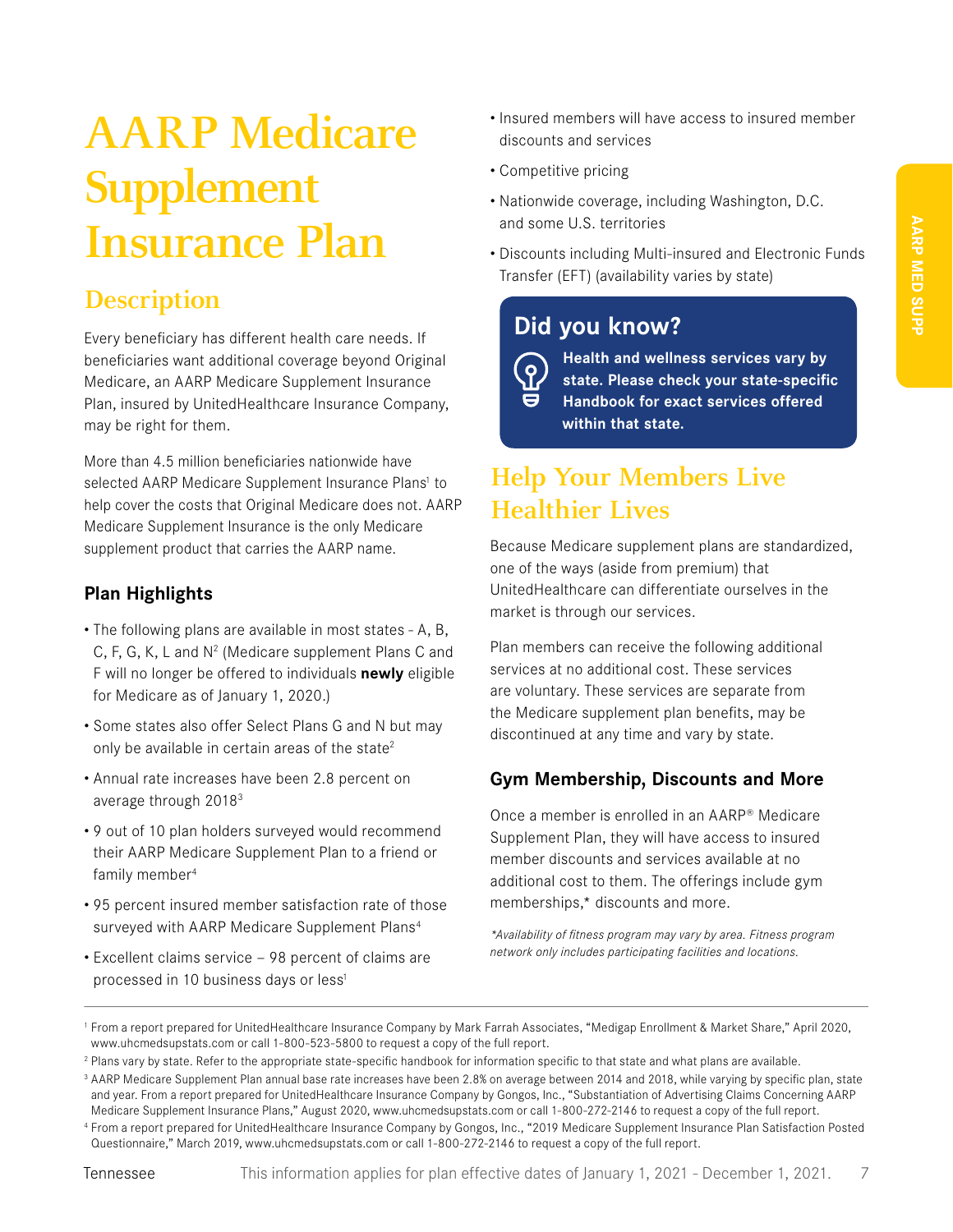## **Help Your Members Live Healthier Lives** (continued)

**These are additional insured member services apart from the AARP Medicare Supplement Plan benefits, are not insurance programs, are subject to geographical availability and may be discontinued at any time.** 

Note that certain services are provided by Affiliates of UnitedHealthcare Insurance Company or other third parties not affiliated with UnitedHealthcare.

#### **Gym Membership:**



#### **Renew Active™ by UnitedHealthcare:**

• A gym membership at no additional cost

- Access to an extensive network of gyms and fitness locations near your clients
- A personalized fitness plan
- Access to a wide variety of fitness classes
- Connecting with others at local health and wellness events, and through the Fitbit® Community for Renew Active members

Participation in the Renew Active™ program is voluntary. Renew Active includes standard fitness membership. Equipment, classes, personalized fitness plans, caregiver access and events may vary by location. Your clients should consult their doctor prior to beginning an exercise program or making changes to their lifestyle or health care routine. Certain services, classes and events are provided by affiliates of UnitedHealthcare Insurance Company or other third parties not affiliated with UnitedHealthcare. UnitedHealthcare is not responsible for the services or information provided by third parties. The information provided through these services is for informational purposes only and is not a substitute for the advice of a doctor. Participation in the Fitbit® Community for Renew Active is subject to your client's acceptance of their respective terms and policies. The Renew Active program varies by plan/area. Access to gym and fitness location network may vary by location and plan. Renew Active premium gym and fitness location network only available with certain plans. The Renew Active premium

network of gyms and fitness locations is not available to AARP Medicare Supplement Plan holders.

#### **AARP® Staying Sharp:**

AARP® Staying Sharp® is an online brain health program with exclusive content for members. It includes content and tools about brain health that fit into your client's everyday life - such as activities, recipes, interesting articles and videos, fun games and more. Plus, there's a brain health assessment with personalized recommendations.

Staying Sharp now includes two new guides designed to help your clients during these challenging times, The Brain Health Staycation and Find Your Calm. These guides include ideas on finding balance and inner tranquility with exercise, meditation, yoga and other activities while your clients are at home.

Access to this service is subject to your client's acceptance of Staying Sharp's Terms of Use and AARP's Privacy Policy. Existing Users who have already accepted AARP's Terms of Use and Privacy Policy will not be required to create a new AARP Online Account, but should refer to the additional Terms of Use regarding AARP Staying Sharp. AARP Staying Sharp is the registered trademark of AARP.

Participation in the brain health assessment is voluntary. Your client's health assessment responses will be kept confidential in accordance with applicable law and will only be used to provide health and wellness recommendations within the AARP Staying Sharp program.

#### **Dental Discount:**



A dental discount program from Dentegra, including:

- In-network discounts generally average 30-40%\* off of contracted rates nationally for a range of dental services, including cleanings, exams, fillings and crowns
- Access to 30K in-network general dentists and specialists at 90K locations nationwide
- No waiting periods, deductibles, or annual maximums

The Dentegra dental discount is not insurance.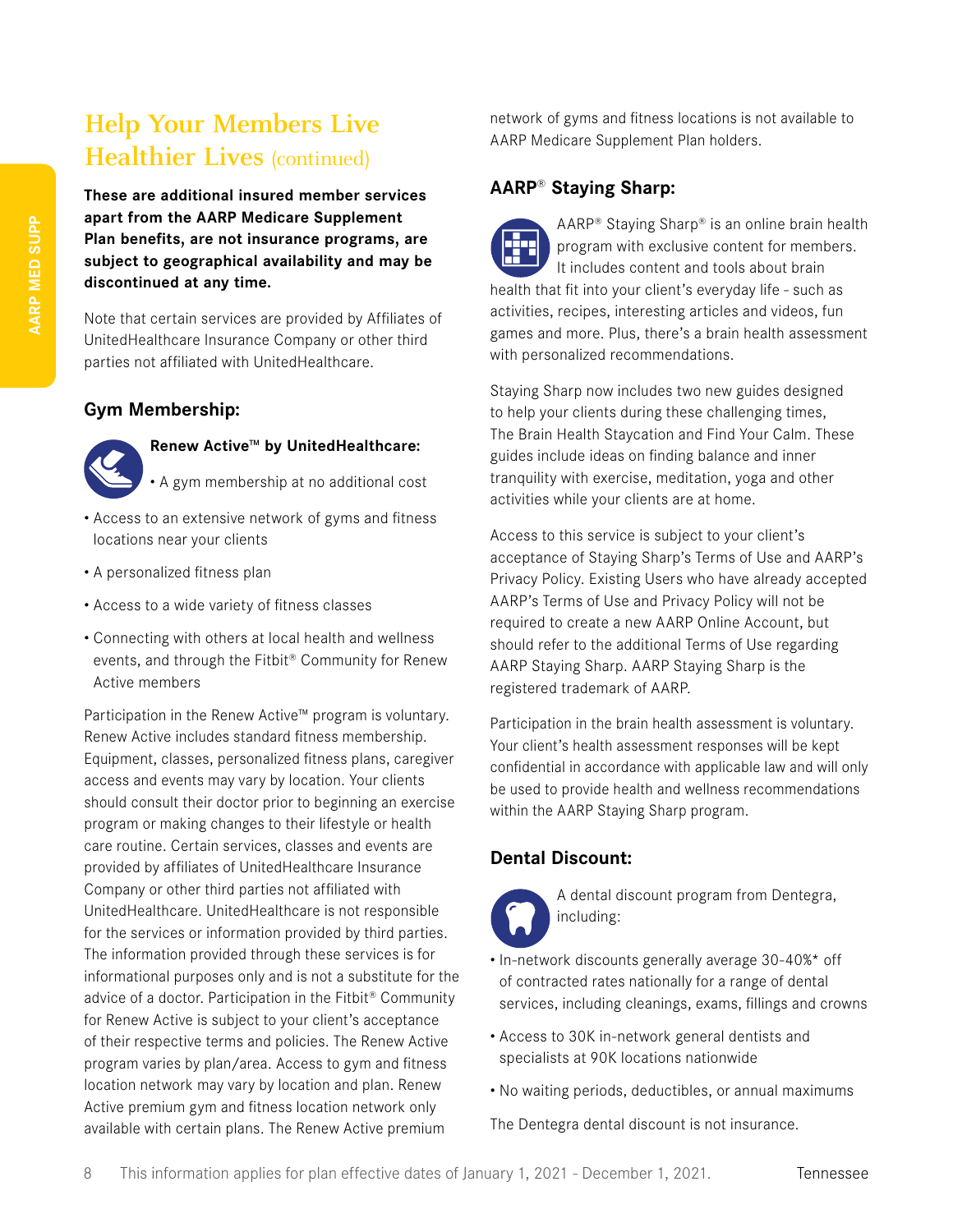\*Dentegra Fee Schedules vs. Fair Health Mean Data **THIS IS NOT INSURANCE** and not intended to replace insurance. All decisions about medications and dental care are between your client and their dentist or health care provider. The Dentegra dental discount is not a Qualified Health Plan under the Affordable Care Act. Products or services that are reimbursable by federal programs including Medicare and Medicaid are not available on a discounted or complimentary basis. The Dentegra dental discount provides discounts at certain health care providers for dental services. The range of discounts will vary depending on the type of provider, geographic region and service. The Dentegra dental discount does not make payments to the providers of dental services. Individuals who utilize the Dentegra dental discount are obligated to pay for all health care services but will receive a discount from those health care providers who have contracted with Dentegra Insurance Company. Dentegra Insurance Company, 560 Mission Street, San Francisco, CA 94105, is the Discount Plan Organization.

#### **AARP® Vision Discounts provided by EyeMed:**



Save on eyewear purchases and routine eye exams. AARP Vision Discounts provided by EyeMed includes:

- At LensCrafters, take an additional \$50 off the AARP® Vision Discount provided by EyeMed or best in-store offer on no-line progressive lenses with frame purchase\*\*
- \$50 eye exams at participant providers\*

EyeMed Vision Care LLC (EyeMed) is the network administrator of AARP Vision Discounts provided by EyeMed. These discounts cannot be combined with any other discounts, promotions, coupons, or vision care plans unless noted herein. All decisions about medications and vision care are between your client and their health care provider. Products or services that are reimbursable by federal programs including Medicare and Medicaid are not available on a discounted or complimentary basis. EyeMed pays a royalty fee to AARP for use of the AARP intellectual property. Amounts paid are used for the general purposes of AARP and its members.

\*Offer valid at participating providers. Eye exam discount applies only to comprehensive eye exams and does not include contact lens exams or fitting. Contact lens purchase requires valid contact lens prescription.

\*\*Present offer to receive a bonus \$50 off your client's AARP Vision Discount or best in-store offer when they purchase a frame and progressive lenses. Complete pair required. Frame and lens purchase cannot be combined with any other offers, discounts, past purchases, readers or non-prescription sunglasses. Valid doctor's prescription required and the cost of an eye exam is not included.

Eyeglasses priced from \$218.29 to \$2,423.33. Discounts are off tag price. Select brands excluded including: Varilux lenses, and Cartier frames. Void where prohibited. See associate for details. Offer expires 12/31/2021. Code 755453.

Your clients can call 1-800-872-2295 to learn more about the program, and participating providers.

#### **Hearing Care Program by HearUSA:**

A discount on hearing aids and access to screenings by certified HearUSA hearing care providers. The Hearing Care Program by HearUSA includes:

- The AARP member rate plus an additional \$100 discount on hearing devices in the top 5 tiers of technology and features, ranging from standard to premium
- Extended warranties on many of HearUSA's digital hearing aids
- Your client's very own hearing health support team

HearUSA makes available a network of hearing care providers through which AARP members may access AARP Hearing Program Discounts. All decisions about medications, medical care and hearing care are between your client and their health care provider. Products or services that are reimbursable by federal programs including Medicare and Medicaid are not available on a discounted or complimentary basis. HearUSA pays a royalty fee to AARP for use of the AARP intellectual property. Amounts paid are used for the general purposes of AARP and its members. HearUSA is not affiliated with AARP or UnitedHealthcare. AARP and UnitedHealthcare do not endorse and are not responsible for the services, products or information provided by this program. Your client is strongly encouraged to evaluate their own needs.

Hearing aid discount from HearUSA is \$100 off already discounted AARP member pricing for HearUSA hearing aids. Discount only applies to hearing aids in HearUSA pricing levels 1-5 (minimum purchase of \$1,300 hearing aid required to receive discount). One complimentary hearing screening and other hearing discounts, services or offerings contingent upon purchase of qualifying hearing aids. Complimentary hearing screening only available from HearUSA Network providers.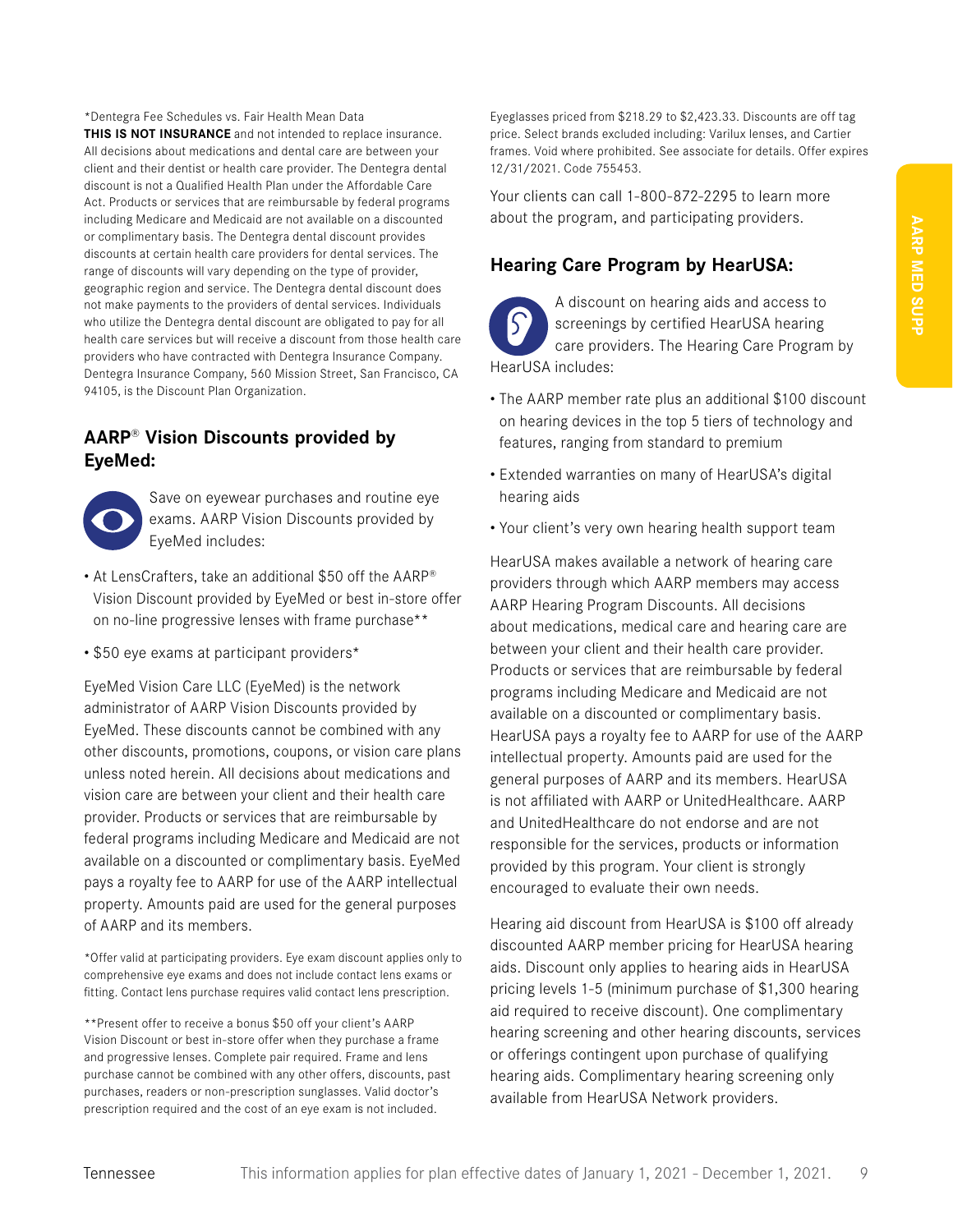## **Help Your Members Live Healthier Lives** (continued)

Your clients can visit www.aarphearingcare.com/uhcmembers or call 1-855-355-9063 to learn more about the program, and participating providers.

#### **24/7 Nurse line:**

A registered nurse is available to discuss your client's concerns and answer questions over the phone anytime, day or night. Spanish is available, as well as translation assistance in 140+ languages.

Nurses are also available to help guide your clients to community resources. These resources may help provide assistance on transportation services, understanding medication cost options and availability of meal delivery services.

The information provided through these services is for informational purposes only. Your client's health information is kept confidential in accordance with applicable law. None of these programs are a substitute for your client's doctor's care. Nurses, and other representatives from these services cannot diagnose problems or recommend treatment. All decisions about medications, vision care, hearing care, health and wellness care or other care is between your client and their health care provider. Your client should consult their physician before beginning an exercise program or making major changes in their diet or health care regimen.

#### **Driver Safety:**

Your clients can refresh their driving skills with the **AARP Smart Driver™** course. The course helps participants brush up on rules of the road and reduce driver distractions.

The course is available online or in-person, and is offered at no additional cost to AARP Medicare Supplement Plan holders.\* When your clients take the AARP Smart Driver™ course, they could be eligible for a discount on their auto insurance.\*\*

**These offers are only available to insured members covered under an AARP Medicare Supplement Plan from UnitedHealthcare. These are additional insured member services apart from the AARP Medicare Supplement Plan benefits, are not insurance programs, are subject to geographical availability and may be discontinued at any time.** None of these services should be used for emergency or urgent care needs. In an emergency, your clients should call 911 or go to the nearest emergency room. Note that certain services are provided by Affiliates of UnitedHealthcare Insurance Company or other third parties not affiliated with UnitedHealthcare.

\*Some facilities charge an administrative fee. When your clients are registering, they should check local course listings for administrative fee information.

\*\*Upon completion, your clients may be eligible to receive an auto insurance discount. Other restrictions may apply.

This offer is non-transferrable and void where prohibited. Your clients' participation in the **AARP Smart Driver™** course is completely voluntary and participation will not impact their health coverage. Participation in this offering is subject to their acceptance of the AARP® Smart Driver™ Terms of Use and Privacy Policy.

## AARP Membership

Applicants must be AARP members or live in the same household as someone with whom they share an AARP membership number to enroll in an AARP Medicare Supplement Insurance Plan. If they are not AARP members (or are not living in the same household as an AARP member), an agent may assist them in enrolling. For information on ways of enrolling into an AARP Membership, see the Application Checklist, AARP Membership section on page 40.

One membership covers both the AARP member and another individual **living in the same household**. Examples of households include husband and wife, mother/daughter, brothers, unmarried partners, same gender partners, etc. A maximum of two individuals can enroll per household under the same membership number.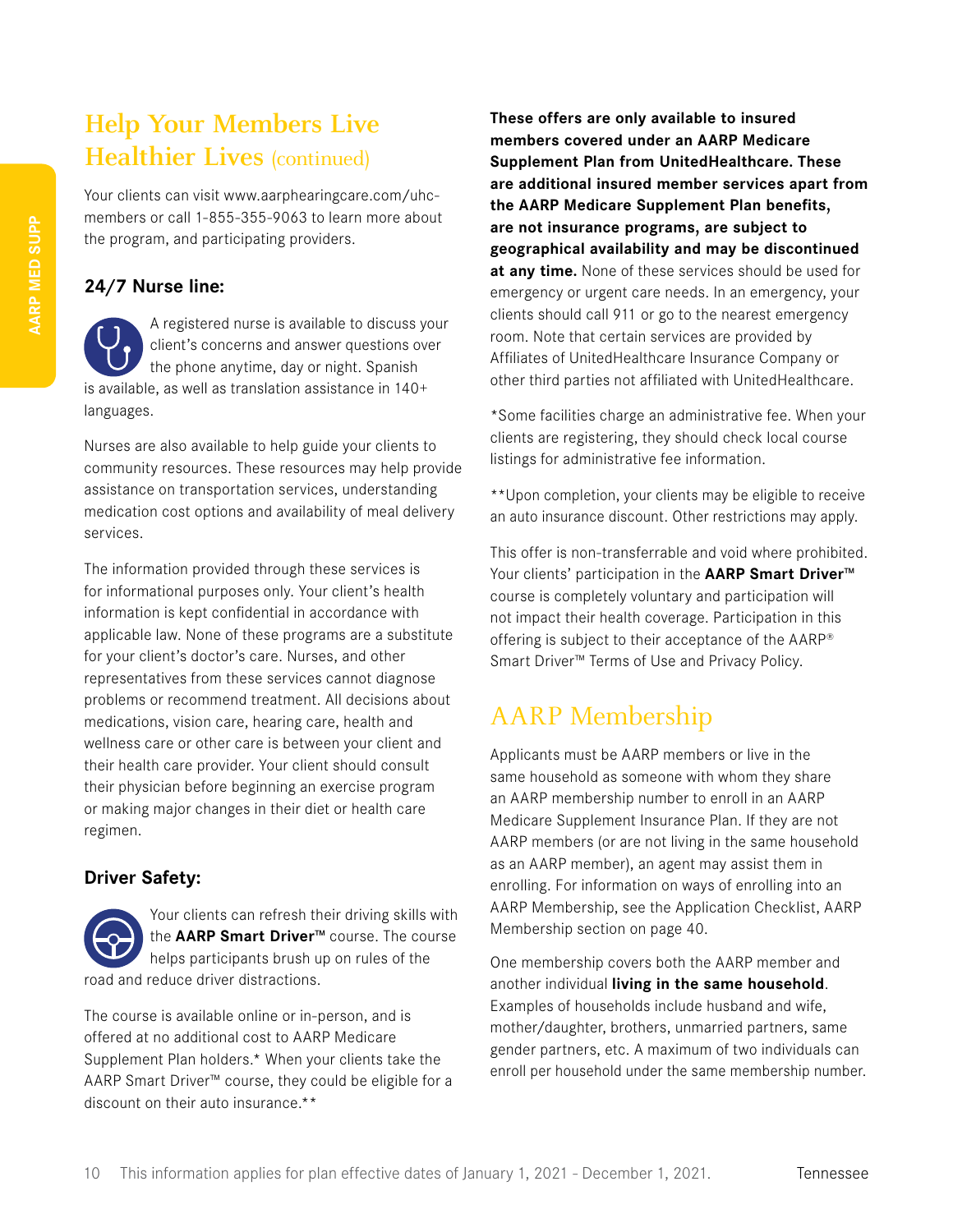AARP membership is available to individuals age 50 and over and provides:

- Access to exclusive discounts
- A subscription to the award-winning *AARP The Magazine*
- Exclusive savings on FDA-approved prescription medications not covered by your primary insurance and on specialty drugs at more than 66,000 participating retail pharmacies and via mail order
- Reduced costs, uniform pricing and extended warranties on the HearUSA selection of state-of-the-art digital hearing aids and related products
- Important information on health, Medicare and Social Security, and much more

Agents cannot purchase an AARP membership for their clients.\*

Dues are not deductible for income tax purposes.

#### MyAARPConnection.com

This website is a valuable resource created for you by AARP Services, Inc. Here you'll find tools to help you log volunteer hours; verify, enroll, and renew membership for your consumer/clients; access information about local AARP information and events; get your complimentary AARP membership and so much more.

This website features four key areas:

• ACES – For agents involved with community service, this page invites you to share your stories of volunteerism and to record service hours to earn exciting rewards. With a recorded 25 hours, agents receive a certificate from AARP Services, Inc. recognizing them for being involved with community service. At 50 hours or more recorded, agents receive an embellishment for the certificate and a press release/announcement that they can place in a community newspaper. In addition, agents who have achieved 50 hours of service may also be invited to attend special events.

- Agent Resources Here you have the opportunity to sign up or renew an AARP membership for consumers interested in joining, view AARP membership benefits at a glance, and learn more about AARP.\*
- AARP Community Insights With AARP Community Insights, you can find information on local events and volunteer opportunities.\*\*
- Get Involved Take advantage of all the great programs sponsored by AARP, like Driver Safety, AARP Experience Corps, AARP Fraud Watch and Foundation Tax-Aide.

**NOTE:** AARP Services, Inc. developed the website resource of MyAARPConnection.com, and also the ACES program. The website and program are for A2O agents and are not affiliated with UnitedHealthcare. Solicitor agents are not eligible for the website or program.

#### **Did you know?**

**All Authorized to Offer Agents and**   $\overline{\Omega}$ **Authorized to Offer Elite agents have the opportunity to obtain a complimentary AARP membership for themselves at www.MyAARPConnection.com. Just navigate to the website and click on the Agent Resources tab to sign up.**

## Additional Selling Opportunity

AARP® MedicareRx Plans, including AARP MedicareRx Walgreens, from UnitedHealthcare, complement AARP Medicare Supplement Insurance Plans. Beneficiaries who would like prescription drug coverage should consider an AARP MedicareRx Plan. Interested beneficiaries should be sure they are applying within an eligible enrollment period. More information can be found at https://www.aarpmedicarerx.com/.

The AARP® MedicareRx Walgreens Plan from UnitedHealthcare offers more coverage for prescriptions. As a preferred pharmacy, Walgreens offers lower costs with filling your clients' prescriptions. UnitedHealthcare and Walgreens work together to offer your clients their lowest prescription drug copays.

- \* Agents cannot purchase an AARP membership for consumers, nor should they accept money and send personal checks for membership on behalf of applicant.
- \*\* When attending an AARP event as an AARP member, agents are prohibited from conducting marketing and lead generation activities for UnitedHealthcare.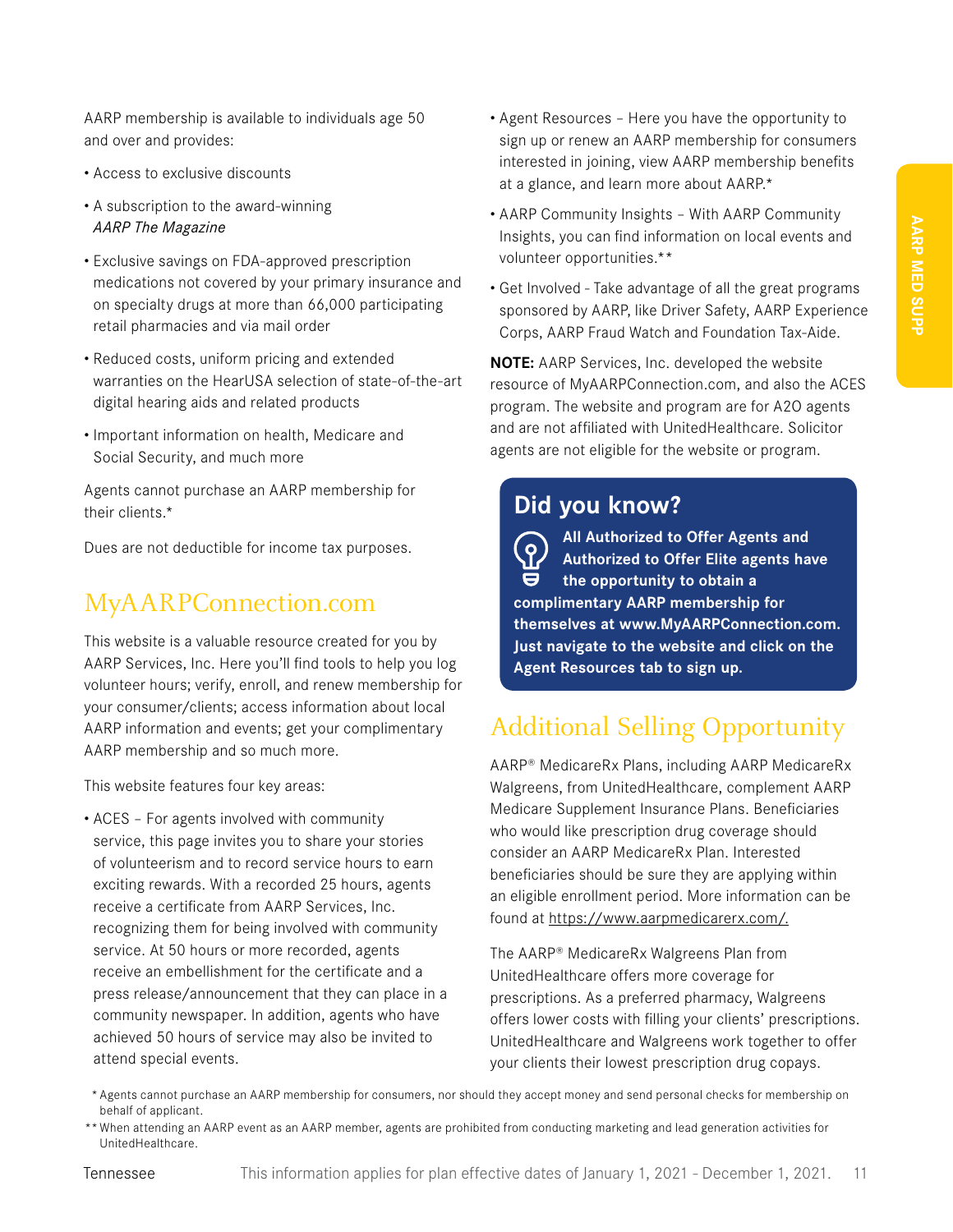## Additional Selling Opportunity (continued)

Co-marketing materials promoting AARP Medicare Supplement and AARP MedicareRx Plans are available on the UnitedHealthcare Toolkit.

Remember that AARP MedicareRx Plans are federally regulated and subject to CMS guidelines for marketing and sales events.

For example, if you plan to use the co-marketing materials to generate leads and/or invite Medicare beneficiaries to a seminar, please remember to use the Scope of Appointment form for all appointments and/or register your seminar.

You can find additional information on CMS guidelines on Jarvis within the Knowledge Center.

**Don't forget:** To sell AARP MedicareRx, including AARP MedicareRx Walgreens, you must be contracted and certified to offer the plans.

## **Agent-Directed Group Retiree Sales\***



Agents now have the opportunity to offer AARP Medicare Supplement Plans to group retirees with UnitedHealthcare approval. Choose to be

more hands-on with enrollment with group sizes up to 99 (Agent-Enrolled), or simply let UnitedHealthcare take care of it for any group size (Agent-Referred).

UnitedHealthcare provides retiree/spouse health insurance solutions to more than 1,400 groups (employers, unions, municipalities and school districts) nationwide<sup>1</sup>

AARP Medicare Supplement Plans offer many benefits to groups including:

- **• Cost savings** Potential for cost savings compared to typical retiree coverage.
- **• Guaranteed renewable** and nationwide coverage
- The plans are guaranteed renewable and have the flexibility of nationwide coverage.
- **• Flexible contribution levels** Groups have the freedom to cover all or a portion of the monthly premium costs for their retirees/spouses. Groups can also choose to endorse or apply a subsidy to specific plans.
- **• Administrative ease** Group Administrators will receive a single bill for all of the premiums due. Claims and billing of retirees/spouses (if applicable) are all handled by UnitedHealthcare.

For more information on eligibility for this opportunity to offer group sales and complete guidelines, please visit www.Medsuppagentgroupsales.com.

#### *AARP Medicare Supplement Insurance is not employer group coverage. It is group-association coverage issued to individuals.*

**NOTE:** Agent-Enrolled commissions will be paid under the terms of your standard contract. Agent-Referred commissions – Please ask the PHD or your UnitedHealthcare Regional Sales Director for AARP Medicare Supplement Plans.

\* Employer Groups must have a minimum of 10 eligible retirees/spouses.

<sup>1</sup> From a report prepared by UnitedHealthcare Insurance Company using internal data May 2018.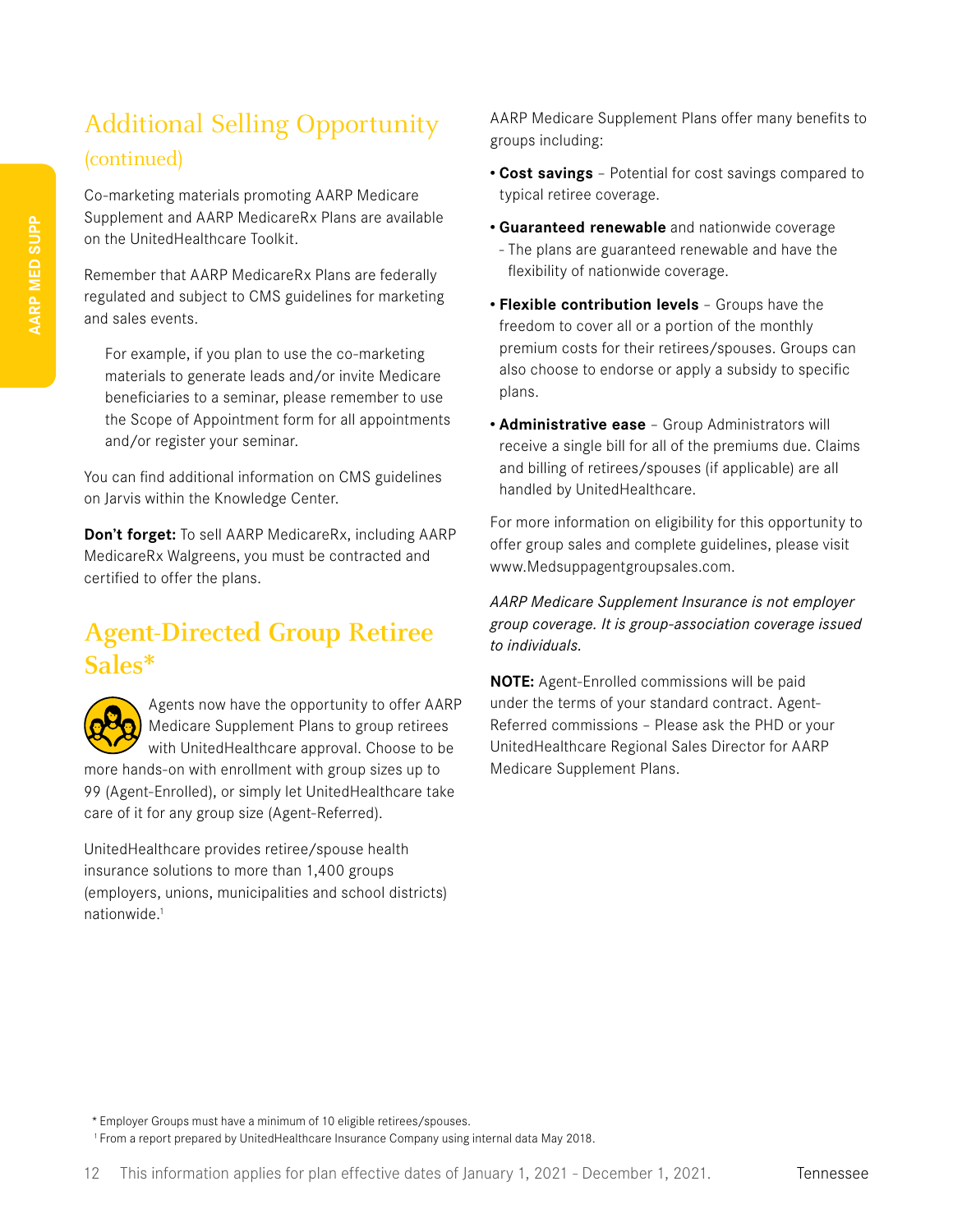## **Eligibility – Tennessee**

This section provides the business practices for AARP Medicare Supplement Insurance Plans (Medigap) offered to AARP members and insured by UnitedHealthcare Insurance Company. Rules and criteria **vary by state**. If you are licensed in more than one state, please refer to the appropriate state-specific handbook for information specific to that state.

## **Requirements**

The following eligibility rules apply for AARP Medicare Supplement applicants. Applicants must:

- Be enrolled in Medicare Part A and Part B at the time of the plan effective date
- Be residents of the state in which they are applying for coverage
- Be AARP members or live in the same household as someone with whom they share an AARP membership number
- Be age 50 or older

## **Medical Underwriting**

Applicants who do not qualify for Open Enrollment or Guaranteed Issue\* (see pages 14 - 19) will be underwritten and denied coverage for any of the following reasons:

- Told by a medical professional that they have End-Stage Renal Disease (ESRD) or that they require dialysis
- Hospitalized as an inpatient within the past 90 days (not including overnight outpatient observation)
- Currently being treated or living in any type of nursing facility other than an assisted living facility
- Within the past two years, told by a medical professional that they may need any of the following that has not been completed:

## **Reminder:**

**The Medicare Access and CHIP Reauthorization Act of 2015 (MACRA) made changes to AARP Medicare Supplement Plans that cover the Part B deductible for newly eligible Medicare beneficiaries on or after January 1, 2020.** 

**Medicare supplement Plans C and F, which cover the Medicare Part B deductible, will no longer be available to individuals newly eligible for Medicare as of January 1, 2020 or later. This means that anyone that turned 65 on or after January 1, 2020, will only be able to purchase Plans C or F if they have a Medicare Part A effective date prior to 2020.**

**Medicare supplement Plans C and F will continue to be available for individuals eligible for Medicare prior to January 1, 2020. Therefore anyone who turned 65 before January 1, 2020 may continue to enroll or keep Plans C or F.**

- Hospital admittance as an inpatient
- Joint replacement
- Organ transplant
- Surgery for cancer
- Back or spine surgery
- Heart or vascular surgery

\***Note:** Consumers who are voluntarily switching from one Medicare supplement insurance company to another are generally **not** entitled to Guaranteed Issue.

## **Pre-Existing Conditions**

Pre-existing conditions will be covered as of the AARP Medicare Supplement Plan effective date for applicants who are accepted for coverage and qualify for Open Enrollment or Guaranteed Issue **(see pages 14 - 19)** or who are replacing a Medicare supplement plan or creditable coverage (documentation of the prior creditable coverage must be submitted).\*\* For all others, there is a 3-month waiting period after the plan effective date before pre-existing conditions are covered.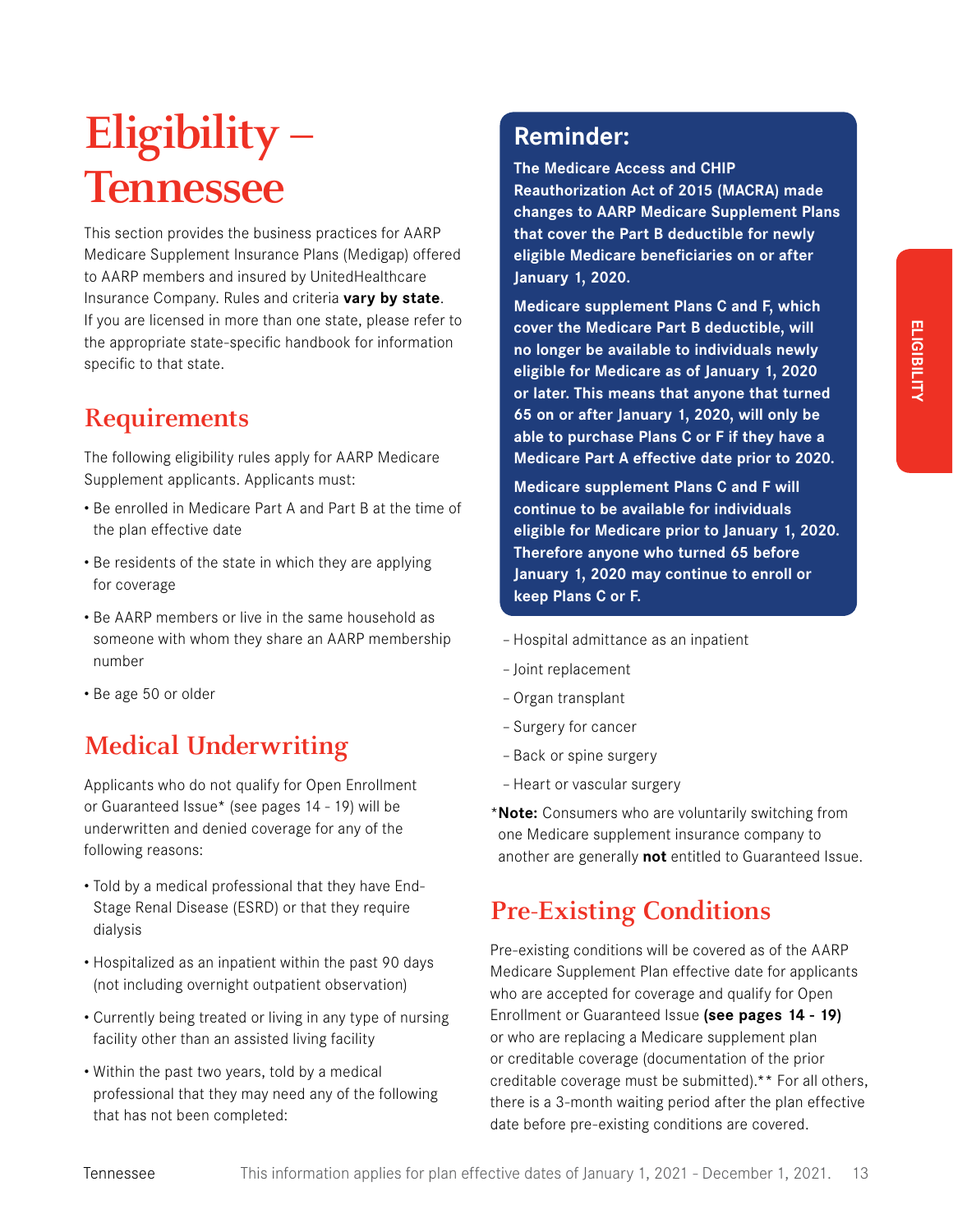## Pre-Existing Conditions (continued)

#### **All decisions to cover pre-existing conditions will be made when the application is processed.**

\*\***Note:** Some common examples of creditable coverage include: Employer group or individual health plan, Medicare Advantage plan and Medicaid. Medicare Parts A and B are creditable coverage. However, individuals who buy Medicare supplement insurance are *keeping*, not *replacing*, Medicare Parts A and B.

An applicant who is accepted for coverage has a preexisting condition if any of the following happened within three months before their plan effective date.

- 1. A *Physician* gave medical advice for the condition.
- 2. A *Physician* recommended or gave treatment for the condition.
- 3. A *Physician* recommended or prescribed a prescription drug for the condition.

## **Open Enrollment – Tennessee**

Remember, rules and criteria **vary by state**. If you are licensed in more than one state, please refer to the appropriate state-specific handbook for information specific to that state.

Applicants qualify for Open Enrollment during the first six months they are enrolled in Medicare Part B. If their initial enrollment in Part B is before age 65, they have a second six-month Open Enrollment period beginning the month they turn 65. Enrollment applications may be submitted up to three months prior to the start of Open Enrollment. As a reminder, applicants who will become eligible for Medicare at age 65 can submit their application up to 14 months in advance of their 65th birthday month (for the coverage to become effective in coordination with their Medicare effective date). Please see page 46 of this handbook for more details.

## **Hospital and Skilled Nursing Facility Stays**

No benefits will be paid for the portion of a hospital stay or skilled nursing facility stay that occurs **prior to** the Medicare Supplement plan effective date. Benefits for a Medicare-approved hospital stay or skilled nursing facility stay will be eligible **beginning on** the plan effective date, even when that stay began prior to the plan going into effect.

**Please reference the "Your Guide" in the eligibility and benefits section of the AARP Medicare Supplement Enrollment Kit for more detailed information.**

There is an additional Open Enrollment period for applicants under 65 in Tennessee. For additional details, refer to Guaranteed Issue event #8 on page 19.

**Example 1:** John is 70 years old and is retiring at the end of June. He has been notified by Social Security that Medicare Part B will start on July 1. John is in his Open Enrollment period from July 1 through December 31. John's application can be submitted during the three months prior to July 1 or any time between July 1 and December 31.

**Example 2:** Bob's 60th Birthday is June 15th. He has been notified by Social Security that Medicare Part B will start on June 1. Bob is in his Open Enrollment period from June 1 through November 30. Bob's application can be submitted during the three months prior to June 1 or any time between June 1 and November 30. Bob will have a second Open Enrollment period from June 1 through November 30 the year he turns 65.

| <b>Open Enrollment - Other Information</b> |                                                     |  |  |  |
|--------------------------------------------|-----------------------------------------------------|--|--|--|
| Plan Availability*                         | Plans A, B, C, F, G, Select G, K, L, N and Select N |  |  |  |
| <b>Pre-Existing Conditions Exclusion</b>   | None                                                |  |  |  |
| Underwriting                               | <b>None</b>                                         |  |  |  |

\* Plan availability may vary. Please refer to the Plan Availability charts located on page 20 of this handbook.

14 This information applies for plan effective dates of January 1, 2021 - December 1, 2021.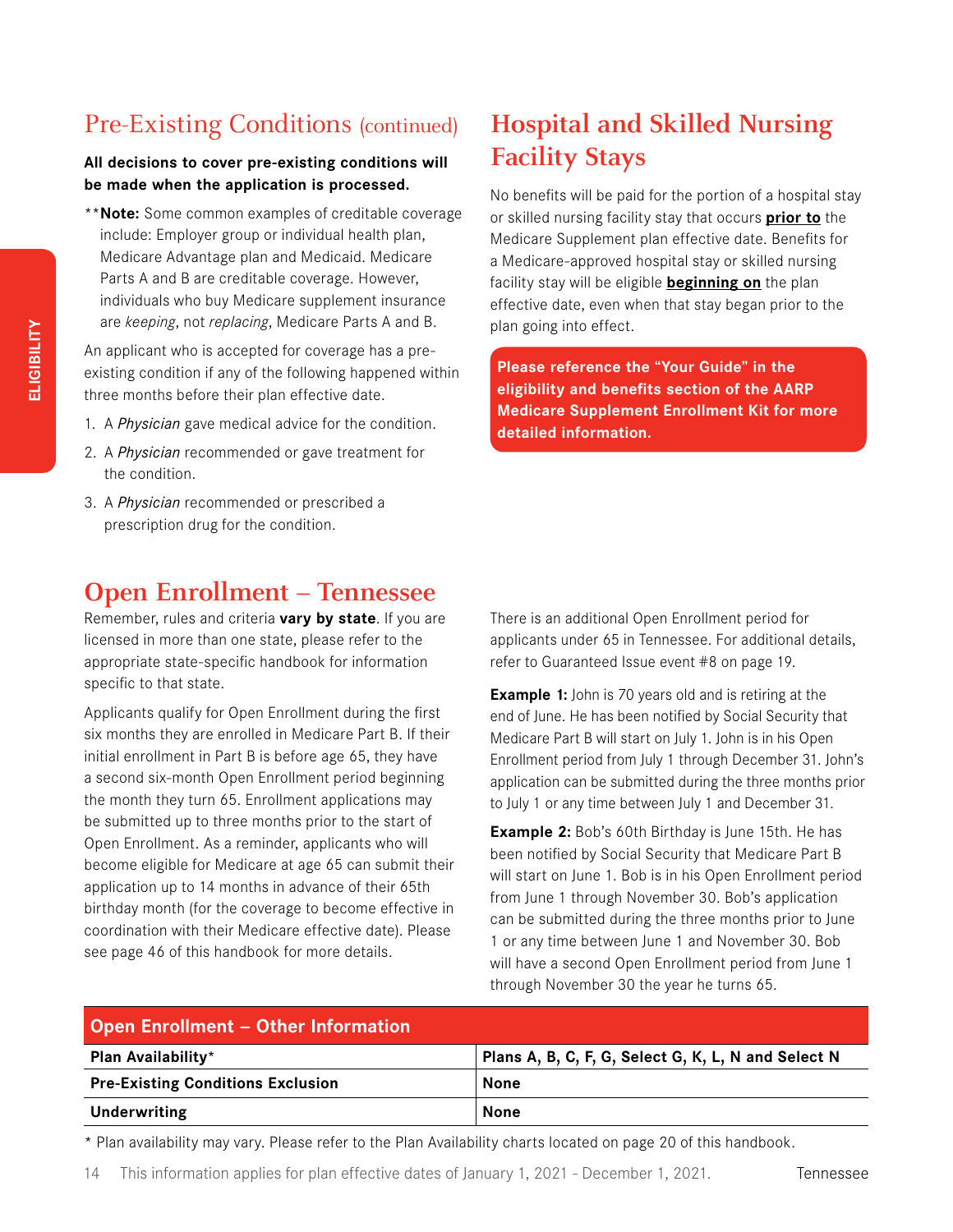## **Guaranteed Issue -** Tennessee

The following information outlines the situations under which applicants would qualify for Guaranteed Issue and the application requirements. Remember, rules and criteria **vary by state**. If you are licensed in more than one state, please refer to the appropriate state-specific handbook for information specific to that state.

| Plans Available Without Underwriting and Pre-Existing Condition Exclusions for<br><b>Applicants Entitled to Guaranteed Issue</b> |                                                                                                                              |                                                                                                 |                                                                                                                                                                                                                                                                                                                                                 |  |  |
|----------------------------------------------------------------------------------------------------------------------------------|------------------------------------------------------------------------------------------------------------------------------|-------------------------------------------------------------------------------------------------|-------------------------------------------------------------------------------------------------------------------------------------------------------------------------------------------------------------------------------------------------------------------------------------------------------------------------------------------------|--|--|
|                                                                                                                                  | For Applicants Age 50-64 who are eligible<br>for Medicare by reason of disability or<br><b>End-Stage Renal Disease with:</b> |                                                                                                 |                                                                                                                                                                                                                                                                                                                                                 |  |  |
| <b>TN</b>                                                                                                                        | • A Medicare Part A<br><b>Effective Date PRIOR</b><br>to 1/1/2020.                                                           | • A Medicare Part A<br>Effective Date on or<br>AFTER 1/1/2020.                                  |                                                                                                                                                                                                                                                                                                                                                 |  |  |
| <b>Guaranteed Issue</b>                                                                                                          | For Applicants Age 65 and over with:                                                                                         |                                                                                                 | <b>Documentation</b><br><b>Must Include:</b>                                                                                                                                                                                                                                                                                                    |  |  |
| <b>Situations:</b>                                                                                                               | • A 65th birthday<br>PRIOR to 1/1/2020.<br><b>OR</b><br>• A Medicare Part A<br><b>Effective Date PRIOR</b><br>to 1/1/2020.   | • A 65th birthday AND<br>Medicare Part A<br>Effective Date on or<br>AFTER 1/1/2020.             |                                                                                                                                                                                                                                                                                                                                                 |  |  |
| 1. Applicant loses, learns<br>they have lost, or drops<br>employer coverage.                                                     | A, B, C, F, K, L, N or, if<br>available in your area,<br>Medicare Select N                                                   | A, B, G, K, L, N or, if<br>available in your area,<br>Medicare Select G or<br>Medicare Select N | • Applicant's name.<br>. Plan Type - confirmation that it's<br>employer coverage being lost.<br>• Coverage termination date, if<br>available.                                                                                                                                                                                                   |  |  |
|                                                                                                                                  |                                                                                                                              |                                                                                                 | • Answer questions on the Application<br>Form in the "Is your acceptance<br>guaranteed" section and the "Your<br>past and current coverage" section<br>about "any other type of health<br>insurance coverage." Note: If your<br>employer coverage was a Medicare<br>Advantage plan, also complete<br>the "Medicare Advantage plans"<br>section. |  |  |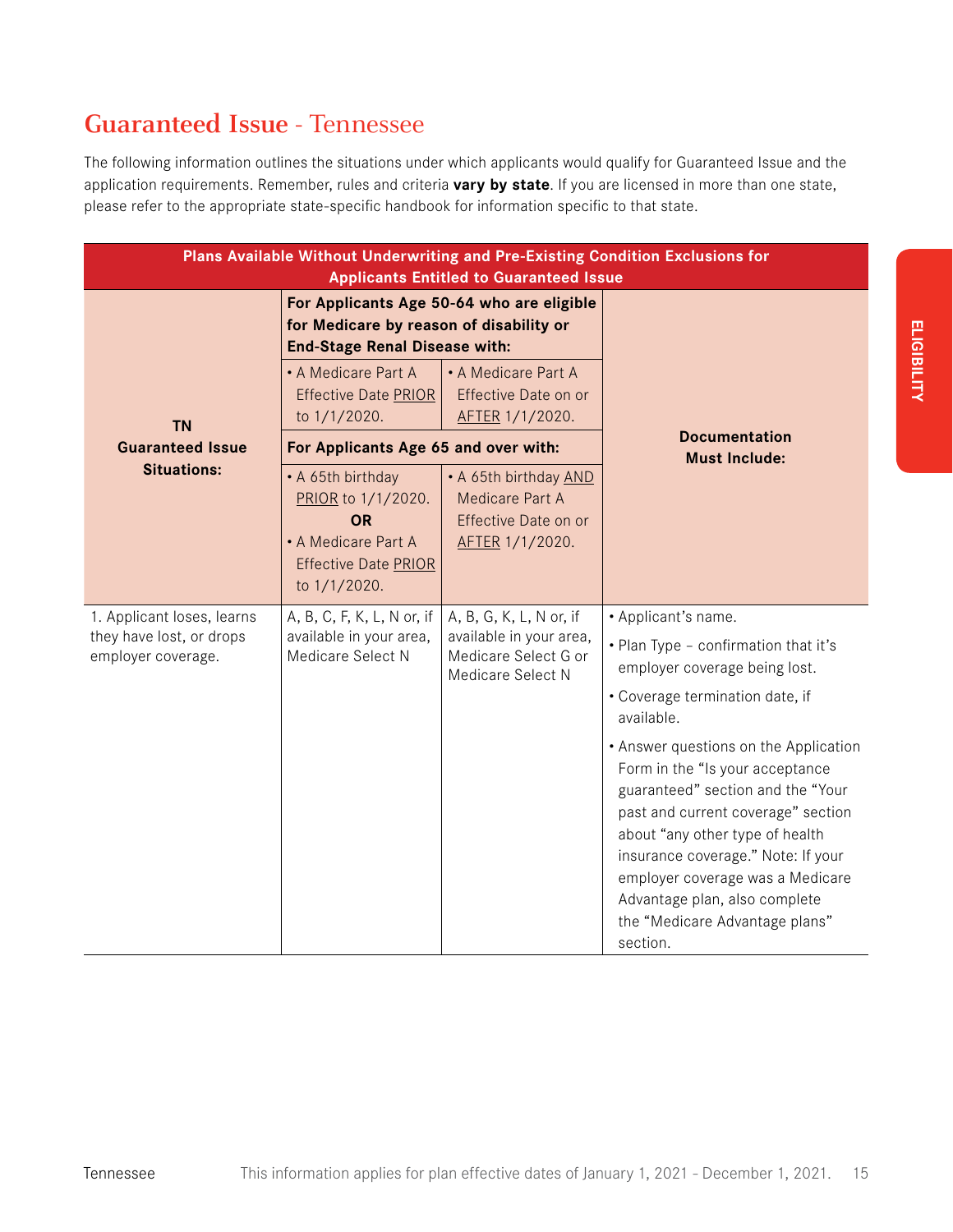## **Guaranteed Issue -** Tennessee **(continued)**

| Plans Available Without Underwriting and Pre-Existing Condition Exclusions for<br><b>Applicants Entitled to Guaranteed Issue</b>                                                                                                                                                                                                                |                                                                                                                          |                                                                                                         |                                                                                                                                                                                                                                                                                                                                                                                                                                                                                                                                                                                                                                           |  |  |
|-------------------------------------------------------------------------------------------------------------------------------------------------------------------------------------------------------------------------------------------------------------------------------------------------------------------------------------------------|--------------------------------------------------------------------------------------------------------------------------|---------------------------------------------------------------------------------------------------------|-------------------------------------------------------------------------------------------------------------------------------------------------------------------------------------------------------------------------------------------------------------------------------------------------------------------------------------------------------------------------------------------------------------------------------------------------------------------------------------------------------------------------------------------------------------------------------------------------------------------------------------------|--|--|
|                                                                                                                                                                                                                                                                                                                                                 | For Applicants Age 50-64 who are<br>eligible for Medicare by reason of<br>disability or End-Stage Renal Disease<br>with: |                                                                                                         |                                                                                                                                                                                                                                                                                                                                                                                                                                                                                                                                                                                                                                           |  |  |
| <b>TN</b><br><b>Guaranteed Issue</b>                                                                                                                                                                                                                                                                                                            | • A Medicare Part<br>A Effective Date<br>PRIOR to 1/1/2020.                                                              | • A Medicare Part<br>A Effective Date<br>on or <b>AFTER</b><br>$1/1/2020$ .                             | <b>Documentation</b>                                                                                                                                                                                                                                                                                                                                                                                                                                                                                                                                                                                                                      |  |  |
| <b>Situations:</b>                                                                                                                                                                                                                                                                                                                              | For Applicants Age 65 and over with:                                                                                     |                                                                                                         | <b>Must Include:</b>                                                                                                                                                                                                                                                                                                                                                                                                                                                                                                                                                                                                                      |  |  |
|                                                                                                                                                                                                                                                                                                                                                 | • A 65th birthday<br>PRIOR to 1/1/2020.<br><b>OR</b><br>• A Medicare Part<br>A Effective Date<br>PRIOR to 1/1/2020.      | • A 65th birthday<br><b>AND Medicare</b><br>Part A Effective<br>Date on or <b>AFTER</b><br>$1/1/2020$ . |                                                                                                                                                                                                                                                                                                                                                                                                                                                                                                                                                                                                                                           |  |  |
| 2. Applicant is enrolled<br>in a Medicare Advantage<br>(MA), other Medicare<br>managed care, Program<br>of All-Inclusive Care for<br>the Elderly (PACE) or<br>Medicare Select plan and:<br>• The plan stops coverage<br>in the area, or<br>• The plan sends notice it<br>will stop coverage, or<br>• Applicant moves out of<br>the service area | A, B, C, F, K, L, N or, if<br>available in your area,<br>Medicare Select N                                               | A, B, G, K, L, N or,<br>if available in your<br>area, Medicare<br>Select G or<br>Medicare Select N      | • Applicant's name.<br>• Plan Type - confirmation that it's a<br>Medicare Advantage, other Medicare<br>managed care, Program of All-Inclusive<br>Care for the Elderly (PACE) or Medicare<br>Select plan being lost.<br>• Coverage termination date and one of<br>the termination reasons shown in the<br>first column.<br>• Answer the questions on the Application<br>Form in the "Is your acceptance<br>guaranteed" section and the applicable<br>questions in the "Your past and<br>current coverage" section about<br>"Medicare Advantage plans," "Medicare<br>supplement plans" or "any other type of<br>health insurance coverage." |  |  |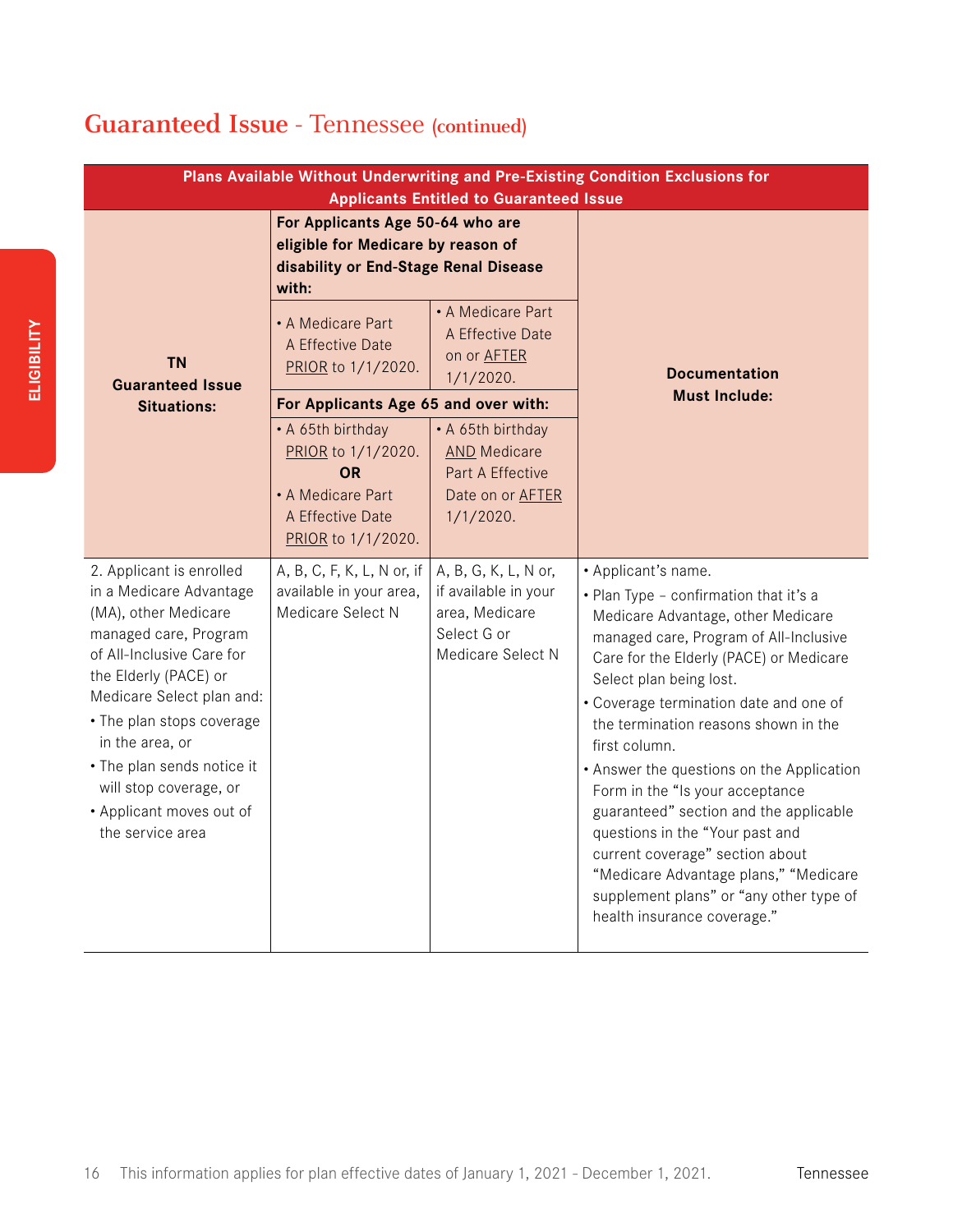| 3. Applicant is enrolled in<br>an MA, other Medicare<br>managed care, PACE or<br>Medicare supplement<br>(including Select) and the<br>plan:<br>• Violates the insurance<br>contract (for example,<br>by failing to provide<br>necessary medical care),<br>or<br>• Was misrepresented<br>in marketing to the<br>individual  | A, B, C, F, K, L, N or, if<br>available in your area,<br>Medicare Select N                                                                                                                                                                                                                                                                                                                                                                                                                                                                                                                                                      | A, B, G, K, L, N or,<br>if available in your<br>area, Medicare<br>Select G or<br>Medicare Select N | • Applicant's name.<br>• Plan Type - confirmation that it's a<br>Medicare Advantage, other Medicare<br>managed care, Program of All-Inclusive<br>Care for the Elderly (PACE) or Medicare<br>Supplement (including Select) being<br>replaced.<br>• Coverage termination date.<br>• Termination reason.<br>• Answer questions on the Application<br>Form in the "Is your acceptance<br>guaranteed" section and the "Your past<br>and current coverage" section about<br>"Medicare Advantage plans" or "Medicare<br>supplement plans."                                                                                                                                                                                                                                                                                                                                                                                                                                                          |
|----------------------------------------------------------------------------------------------------------------------------------------------------------------------------------------------------------------------------------------------------------------------------------------------------------------------------|---------------------------------------------------------------------------------------------------------------------------------------------------------------------------------------------------------------------------------------------------------------------------------------------------------------------------------------------------------------------------------------------------------------------------------------------------------------------------------------------------------------------------------------------------------------------------------------------------------------------------------|----------------------------------------------------------------------------------------------------|----------------------------------------------------------------------------------------------------------------------------------------------------------------------------------------------------------------------------------------------------------------------------------------------------------------------------------------------------------------------------------------------------------------------------------------------------------------------------------------------------------------------------------------------------------------------------------------------------------------------------------------------------------------------------------------------------------------------------------------------------------------------------------------------------------------------------------------------------------------------------------------------------------------------------------------------------------------------------------------------|
| 4. Applicant is enrolled in<br>a Medicare supplement<br>plan (including Select)<br>that is involuntarily<br>terminated (for example,<br>company bankruptcy).                                                                                                                                                               | A, B, C, F, K, L, N or, if<br>available in your area,<br>Medicare Select N                                                                                                                                                                                                                                                                                                                                                                                                                                                                                                                                                      | A, B, G, K, L, N or,<br>if available in your<br>area, Medicare<br>Select G or<br>Medicare Select N | • Applicant's name.<br>• Plan Type - confirmation that it's a Medicare<br>supplement plan being lost.<br>• Insurer name.<br>• Reason for involuntary termination.<br>• If available, documentation of bankruptcy<br>of insurer.<br>• Coverage termination date.<br>• Answer questions on the Application<br>Form in the "Is your acceptance<br>guaranteed" section and the "Your past<br>and current coverage" section about<br>"Medicare supplement plans."                                                                                                                                                                                                                                                                                                                                                                                                                                                                                                                                 |
| 5. Applicant dropped<br>Medicare supplement<br>coverage to enroll for the<br>first time in an MA, other<br>Medicare managed care,<br>PACE, or Select plan, and<br>dropped that plan within<br>two years.<br><b>NOTE:</b> For an applicant<br>to drop their MA plan, the<br>applicant must have a valid<br>election period. | If the previous plan<br>you had was an AARP<br>Medicare Supplement<br>Plan, then you may apply<br>for Plans A, B, C, F, K, L,<br>N or, if available in your<br>area, Medicare Select<br>N. Also, you can apply<br>for Plan G or, if available<br>in your area, Medicare<br>Select G without having<br>to answer health<br>questions only if Plan<br>G or Medicare Select<br>G was the Plan you<br>previously had.<br>- If the previous Medicare<br>Supplement Plan* you<br>had was with another<br>insurer, then you can<br>only apply for Plans<br>A, B, C, F, K, L, N or, if<br>available in your area,<br>Medicare Select N. | A, B, G, K, L, N or,<br>if available in your<br>area, Medicare<br>Select G or<br>Medicare Select N | • Applicant's name.<br>• Plan Type (Medicare Supplement plan,<br>including plan code, Medicare Advantage,<br>other Medicare managed care, Program of<br>All-Inclusive Care for the Elderly (PACE) or<br>Medicare Select plan).<br>• The Plan start dates and end dates for all<br>plans applicable to the situation. <sup>+</sup><br>• Reason for the termination of the<br>Medicare plan(s).<br>• Answer questions on the Application Form<br>in the "Is your acceptance guaranteed"<br>section and the "Your past and current<br>coverage" section about "Medicare<br>Advantage plans."<br>*NOTE: If the applicant has had coverage under<br>more than one Medicare plan over a period<br>of years with the same or different insurance<br>companies and there has been no gap in<br>coverage, provide the start date of the earliest<br>Medicare plan. The end date provided should<br>be for the most recent Medicare plan. If the<br>plan is still in effect, leave the end date blank. |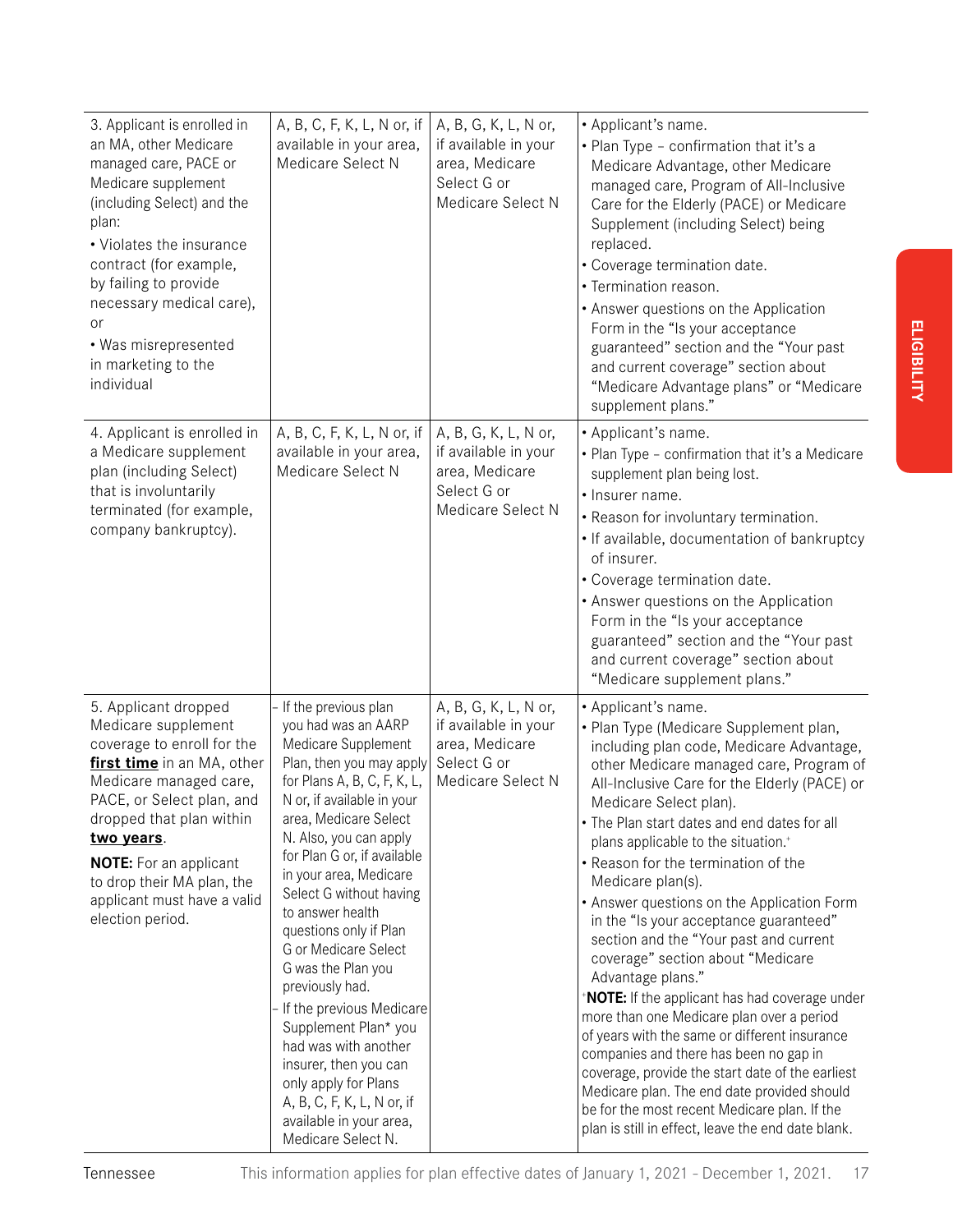## **Guaranteed Issue -** Tennessee **(continued)**

| Plans Available Without Underwriting and Pre-Existing Condition Exclusions for<br><b>Applicants Entitled to Guaranteed Issue</b>                                                                                                                                                                                                                                                                                                         |                                                                                                                              |                                                                                                         |                                                                                                                                                                                                                                                                                                                                                                                                                                                                                                                                                                                                                                                                                                                                                                                                                                                                                                                                                                                                         |  |
|------------------------------------------------------------------------------------------------------------------------------------------------------------------------------------------------------------------------------------------------------------------------------------------------------------------------------------------------------------------------------------------------------------------------------------------|------------------------------------------------------------------------------------------------------------------------------|---------------------------------------------------------------------------------------------------------|---------------------------------------------------------------------------------------------------------------------------------------------------------------------------------------------------------------------------------------------------------------------------------------------------------------------------------------------------------------------------------------------------------------------------------------------------------------------------------------------------------------------------------------------------------------------------------------------------------------------------------------------------------------------------------------------------------------------------------------------------------------------------------------------------------------------------------------------------------------------------------------------------------------------------------------------------------------------------------------------------------|--|
|                                                                                                                                                                                                                                                                                                                                                                                                                                          | For Applicants Age 50-64 who are eligible<br>for Medicare by reason of disability or<br><b>End-Stage Renal Disease with:</b> |                                                                                                         |                                                                                                                                                                                                                                                                                                                                                                                                                                                                                                                                                                                                                                                                                                                                                                                                                                                                                                                                                                                                         |  |
| <b>TN</b>                                                                                                                                                                                                                                                                                                                                                                                                                                | • A Medicare Part<br>A Effective Date<br>PRIOR to 1/1/2020.                                                                  | • A Medicare Part A<br>Effective Date on or<br>AFTER 1/1/2020.                                          |                                                                                                                                                                                                                                                                                                                                                                                                                                                                                                                                                                                                                                                                                                                                                                                                                                                                                                                                                                                                         |  |
| <b>Guaranteed Issue</b>                                                                                                                                                                                                                                                                                                                                                                                                                  | For Applicants Age 65 and over with:                                                                                         |                                                                                                         | <b>Documentation</b><br><b>Must Include:</b>                                                                                                                                                                                                                                                                                                                                                                                                                                                                                                                                                                                                                                                                                                                                                                                                                                                                                                                                                            |  |
| <b>Situations:</b>                                                                                                                                                                                                                                                                                                                                                                                                                       | • A 65th birthday<br>PRIOR to 1/1/2020.<br><b>OR</b><br>• A Medicare Part<br>A Effective Date<br>PRIOR to 1/1/2020.          | • A 65th birthday<br><b>AND Medicare</b><br>Part A Effective<br>Date on or <b>AFTER</b><br>$1/1/2020$ . |                                                                                                                                                                                                                                                                                                                                                                                                                                                                                                                                                                                                                                                                                                                                                                                                                                                                                                                                                                                                         |  |
| 6. On first enrolling in<br>Medicare Part A at age<br>65,** applicant enrolled<br>in an MA or PACE plan<br>at the same time, and<br>dropped that plan within<br>two years.<br><b>NOTE:</b> For an applicant<br>to drop their MA plan,<br>the applicant must have a<br>valid election period.<br>**The MA or PACE plan<br>effective date must be<br>equal to the Medicare Part<br>A effective date for this<br>qualifying event to apply. | A, B, C, F, G, K, L, N<br>or, if available in your<br>area, Medicare Select<br>G or Medicare Select<br>N                     | A, B, G, K, L, N or,<br>if available in your<br>area, Medicare<br>Select G or Medicare<br>Select N      | • Applicant's name.<br>• Plan Type (Medicare Supplement plan,<br>including plan code, Medicare Advantage,<br>other Medicare managed care, Program<br>of All-Inclusive Care for the Elderly (PACE)<br>or Medicare Select plan).<br>• The Plan start dates and end dates for all<br>plans applicable to the situation. <sup>+</sup><br>• Reason for the termination of the<br>Medicare plan(s).<br>• Answer questions on the Application Form<br>in the "Is your acceptance guaranteed"<br>section and the "Your past and current<br>coverage" section about "Medicare<br>Advantage plans."<br>* <b>NOTE:</b> If the applicant has had coverage<br>under more than one Medicare plan over a<br>period of years with the same or different<br>insurance companies and there has been<br>no gap in coverage, provide the start date<br>of the earliest Medicare plan. The end date<br>provided should be for the most recent<br>Medicare plan. If the plan is still in effect,<br>leave the end date blank. |  |
| 7. Applicant involuntarily<br>loses Medicaid eligibility<br>at age 65 or older and<br>enrolled in Medicare<br>Part B.                                                                                                                                                                                                                                                                                                                    | A, B, C, F, K, L, N or, if<br>available in your area,<br>Medicare Select N                                                   | A, B, G, K, L, N or,<br>if available in your<br>area, Medicare<br>Select G or Medicare<br>Select N      | • Applicant's name.<br>• Level/Type of Medicaid benefits lost.<br>• Coverage termination date.<br>• Answer questions on the Application Form<br>in the "Is your acceptance guaranteed"<br>section and the "Your past and current<br>coverage" section about "Medicaid."                                                                                                                                                                                                                                                                                                                                                                                                                                                                                                                                                                                                                                                                                                                                 |  |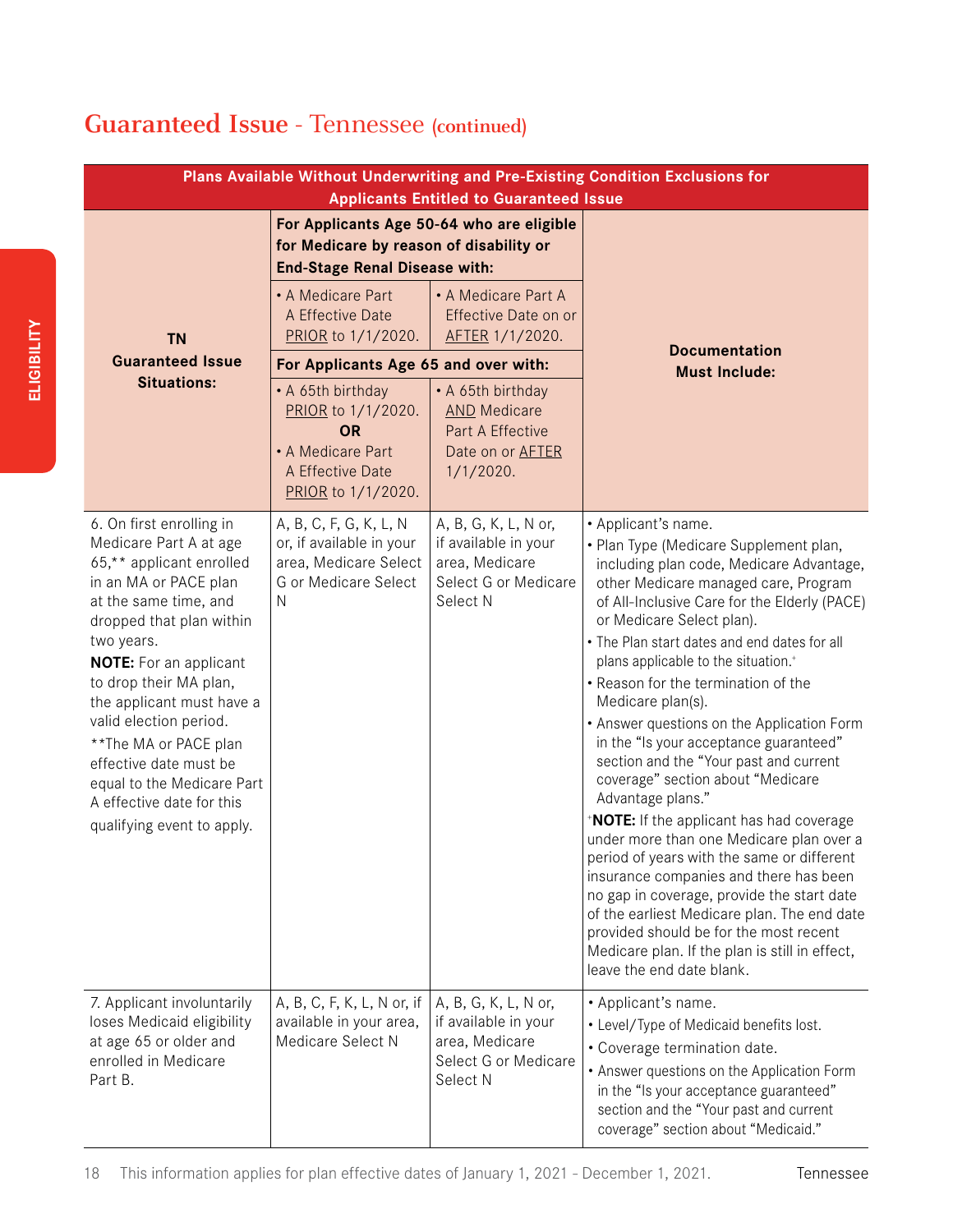| 8. Applicant under the<br>age of 65 enrolls within<br>6 months after being<br>involuntarily disenrolled<br>from Medicaid.                                                                                                                                                                                                                                                                                                                                                                                                             | A, B, C, F, G, K, L, N<br>or, if available in your<br>area, Medicare Select<br>G or Medicare Select N | A, B, G, K, L, N or,<br>if available in your<br>area, Medicare<br>Select G or Medicare<br>Select N | • Applicant's name.<br>• Plan Type - confirmation that it's<br>Medicaid coverage being lost.<br>Reason for involuntary termination.<br>$\bullet$<br>Coverage termination date.<br>$\bullet$<br>Answer questions on the Application Form<br>in the "Is your acceptance guaranteed"<br>section and the "Your past and current<br>coverage" section about "Medicaid."                                                                                                                        |
|---------------------------------------------------------------------------------------------------------------------------------------------------------------------------------------------------------------------------------------------------------------------------------------------------------------------------------------------------------------------------------------------------------------------------------------------------------------------------------------------------------------------------------------|-------------------------------------------------------------------------------------------------------|----------------------------------------------------------------------------------------------------|-------------------------------------------------------------------------------------------------------------------------------------------------------------------------------------------------------------------------------------------------------------------------------------------------------------------------------------------------------------------------------------------------------------------------------------------------------------------------------------------|
| 9. Applicant under the<br>age of 65 enrolls within<br>6 months after having<br>individual or group<br>insurance coverage or a<br>Medicare Advantage plan<br>terminated for reasons<br>other than misconduct or<br>non-payment of premium.<br>"Individual insurance<br>coverage" means any<br>policy or contract covering<br>insurance against loss<br>resulting from sickness<br>or from bodily injury or<br>death by accident, or<br>both. "Group insurance<br>coverage" is accident and<br>sickness insurance issued<br>to a group. | A, B, C, F, G, K, L, N<br>or, if available in your<br>area, Medicare Select<br>G or Medicare Select N | A, B, G, K, L, N or,<br>if available in your<br>area, Medicare<br>Select G or Medicare<br>Select N | • Applicant's name.<br>• Plan Type - confirmation that<br>it's individual, group or Medicare<br>Advantage coverage being lost.<br>• Insurer name.<br>Reason for involuntary termination.<br>٠<br>• Coverage termination date.<br>• Answer questions on the Application<br>Form in the "Is your acceptance<br>guaranteed" section and the "Your<br>past and current coverage" section<br>about "Medicare Advantage plans" and<br>"any other type of health insurance<br>coverage" section. |

\*Prior plan can also be a Medicare Select or High Deductible version of the plan being applied for.

## **Application Requirements**

Completed applications must be received **within 63 days after the qualifying event.**

Applications must include supporting documents such as "notice of creditable coverage" (employer plans) or "notification of rights" (Medicare Advantage plans).

**Important note regarding Medicare Advantage (MA):** By law, MA applicants cannot be accepted unless MA coverage terminates on or before the AARP Medicare Supplement Insurance Plan's effective date. Applicants must have a valid MA election or enrollment period to leave an MA plan. **Having a valid election or enrollment period does not automatically qualify an applicant for Guaranteed Issue. Only the specific qualifying events listed above qualify an applicant for Guaranteed Issue. Applicant should contact their respective MA carrier in order to terminate their MA coverage. It is the responsibility of the applicant to do so (unless the applicant is enrolling in a Prescription Drug Plan (PDP), then the MA coverage will automatically be terminated).**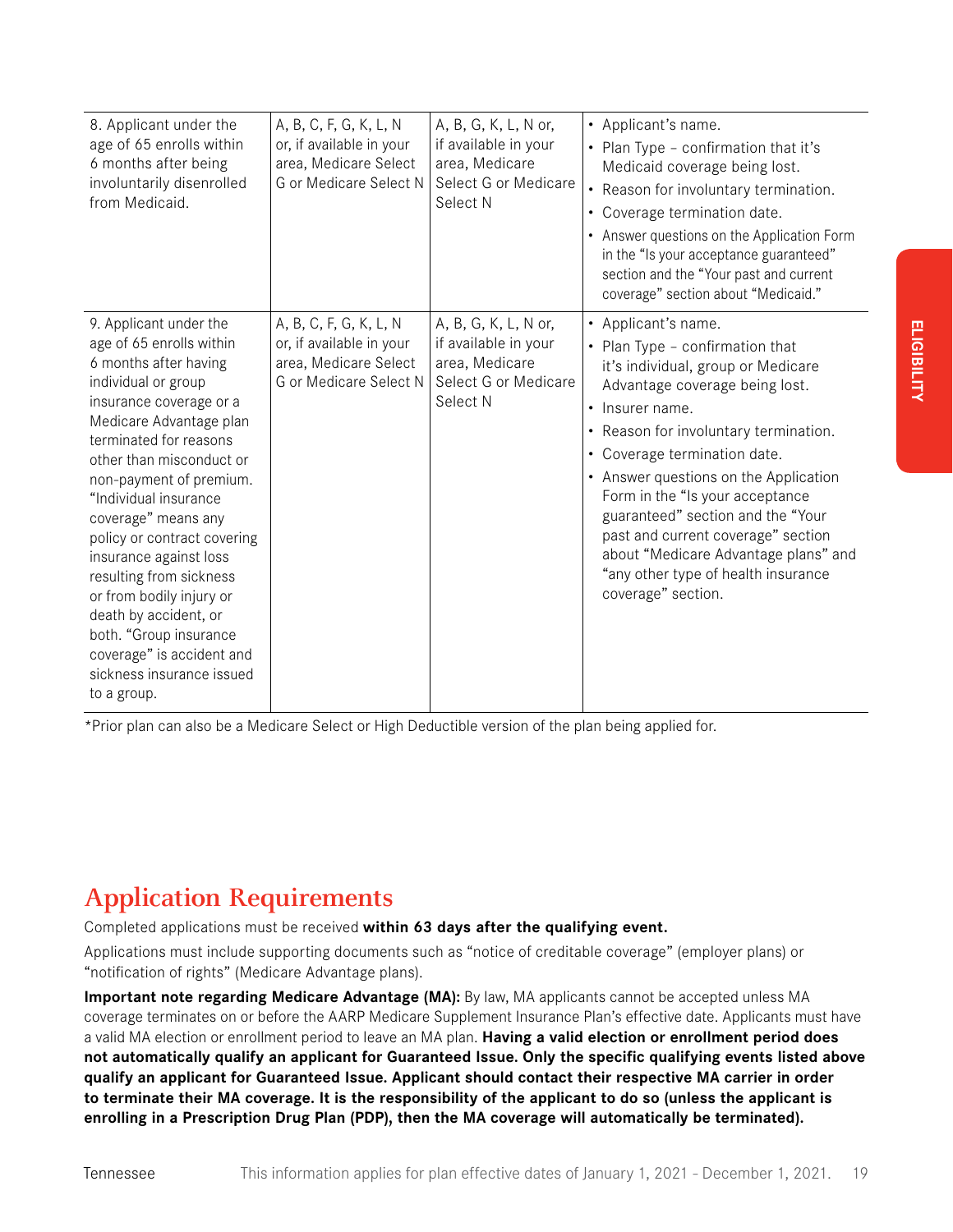## Plan Availability – **Tennessee**

#### **Medicare Beneficiaries Age 65 and Older**

The following chart shows the plans available to eligible Medicare beneficiaries age 65 and older residing in Tennessee.

|                                        | A 65th birthday or Medicare Part A effective date prior to 1/1/2020 - A, B, C, F, G, K, L, N,<br>Select G* & Select N*  |
|----------------------------------------|-------------------------------------------------------------------------------------------------------------------------|
| <b>What Plans Are Available?</b>       | A 65th birthday and Medicare Part A effective date on or after 1/1/2020 - A, B, G, K, L, N, Select<br>$G^*$ & Select N* |
| When Are Plans Available?   Year round |                                                                                                                         |
| <b>Are Plans Underwritten?</b>         | Yes, unless the beneficiary qualifies for Open Enrollment or Guaranteed Issue                                           |

#### **Medicare Beneficiaries Age 50-64**

The following chart shows the plans available to eligible Medicare beneficiaries age 50–64 residing in Tennessee.

|                                  | Medicare Part A effective date <b>prior to</b> 1/1/2020 - A, B, C, F, G, K, L, N, Select G* & Select N*     |
|----------------------------------|-------------------------------------------------------------------------------------------------------------|
| <b>What Plans Are Available?</b> | Medicare Part A effective date on or after $1/1/2020$ - A, B, G, K, L, N, Select G* & Select N*             |
|                                  | <b>When Are Plans Available?</b> When the individual qualifies for Open Enrollment or Guaranteed Issue      |
| <b>Are Plans Underwritten?</b>   | No, because they are only available to beneficiaries who qualify for Open Enrollment or<br>Guaranteed Issue |

**\* Select Plans G and N are only available in certain areas of the state.**

**Note: Plans vary by state.** If you are licensed in more than one state, please refer to the appropriate state-specific handbook for information specific to that state. Applicants must be at least age 50 or older in order to be eligible to enroll.

#### **Select Plans G and N**

The Select plans have the same benefits as the regular Plans G and N. The only difference is insured members with Select plans must use the network hospitals listed in the hospital directory to receive full benefits for inpatient hospital stays.

Highlights of Select plans include:

- Select plan annual savings vary up to 25% depending on the state in which you live.<sup>1</sup>
- Insured members are not required to see network doctors. They can see any doctor or specialist who accepts Medicare; however, the doctor selected should have admitting privileges at a network hospital.
- AARP Medicare Select plans offer a competitive network of participating hospitals.
- In order for benefits to be payable under this insurance plan, insured members must use one of the network hospitals listed within the hospital directory, **unless:**
	- there is a medical emergency
	- covered services are not available from a participating hospital
	- covered services are received from a Medicareapproved hospital more than 100 miles from the insured member's primary residence

The Select plans are available in areas of Tennessee where there are hospitals that participate in the network. Please review the hospital directory and ZIP Code listing with beneficiaries to see if a Medicare Select plan is a good choice. The most current hospital directories and ZIP Code listings can be found within the Knowledge Center on Jarvis.

<sup>1</sup>Annual savings shown are based on 2020 rates for AARP Medicare Select Plan G or N compared to the traditional AARP Medicare Supplement Plan G or N.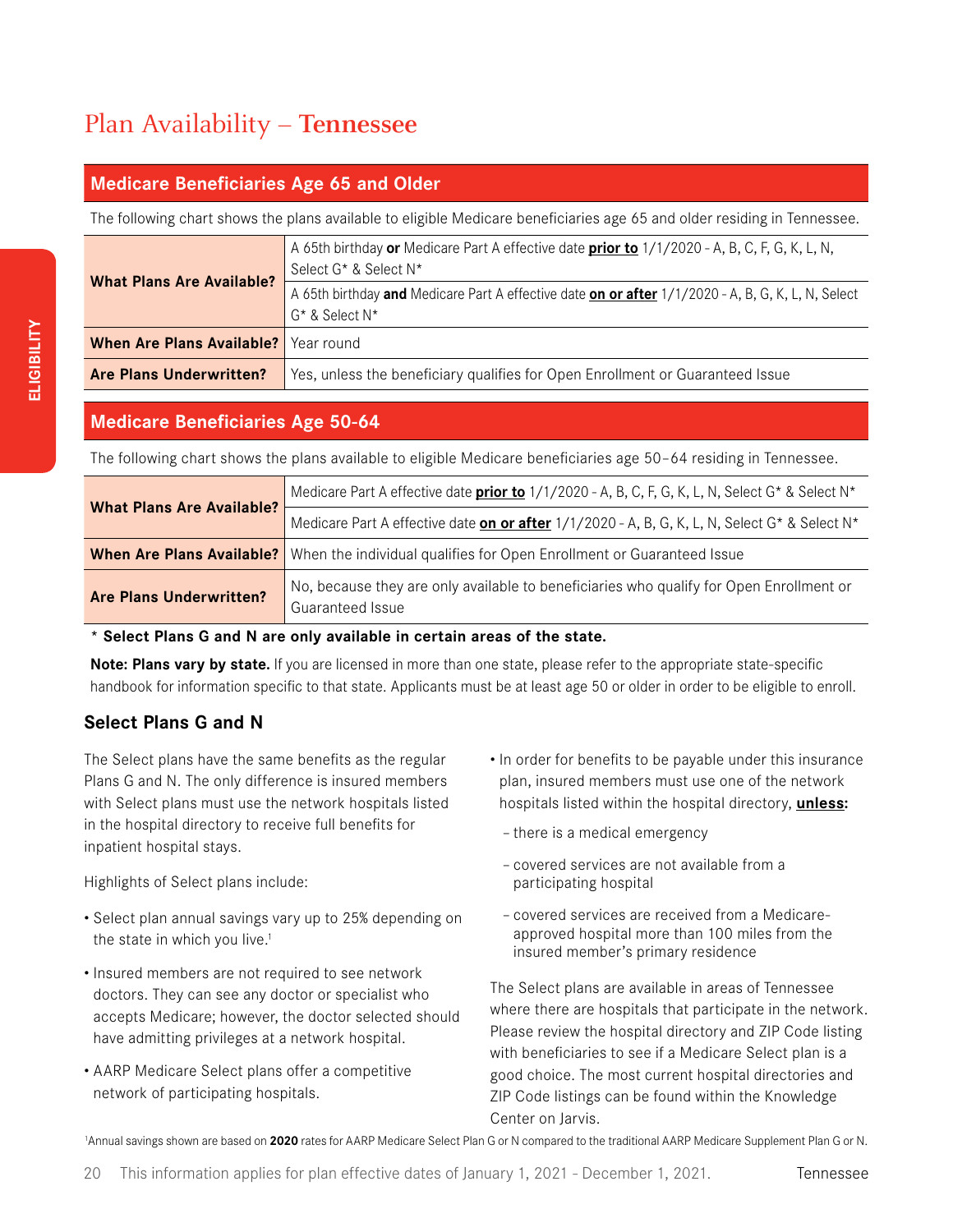## **Underwriting and Rate Information**

#### **2021 New Sales in Tennessee**

The following section applies to Tennessee. Rates\* and Underwriting **vary by state.** Please refer to the appropriate state-specific handbook for information specific to a beneficiary's residence state.

#### **Medicare Beneficiaries Age 65 and Older**

#### **Underwriting and Rate Summary**

Underwriting requirements and rates vary based on the length of time that has elapsed from the applicant's 65th birthday or Medicare Part B effective date (if it is later) to the AARP Medicare Supplement plan effective date. The following chart provides a summary of the underwriting requirements and applicable rates:

|                           | Time since 65th birthday or Medicare Part B effective date, if later |                                        |                           |  |
|---------------------------|----------------------------------------------------------------------|----------------------------------------|---------------------------|--|
|                           | 0 to $<$ 7 months                                                    | 7 months to $<$ 10 years               | 10 years or more          |  |
| Underwriting <sup>1</sup> | No Underwriting                                                      | Eligibility Underwriting <sup>2</sup>  |                           |  |
|                           | <b>Open Enrollment Period</b>                                        | Underwriting to Set Rates <sup>3</sup> |                           |  |
|                           |                                                                      | Standard Rate with                     | Level 1 $Rate7$           |  |
| Rate <sup>4, 5</sup>      | Standard Rate with Enrollment                                        | Enrollment Discount <sup>6, 7</sup>    |                           |  |
|                           | Discount <sup>6</sup>                                                | Level 2 Rate <sup>8</sup>              | Level 2 Rate <sup>8</sup> |  |

1 Does not apply to applicants who meet guaranteed issue requirements for certain Medicare supplement plans.

2 Applicants must answer the eligibility health questions in Sections 4 and 5 on the application.

<sup>3</sup> Applicants must complete the health questions in Section 6 on the application to determine their rate.

4 Rates for new sales are based upon the applicant's biological sex.

5 All insured members (except those who meet open enrollment or guaranteed issue requirements) who respond "yes" to the tobacco use question on the application will pay the tobacco use rate shown in the chart.

6 For details about the Enrollment Discount program, refer to the next section entitled "Enrollment Discount." **Note: applicants age 81 and older are not eligible for the Enrollment Discount and will pay the Standard Rate.**

7 Applies to applicants who **do not** have any of the medical conditions listed in Section 6 of the application.

<sup>8</sup> Applies to applicants who have any of the medical conditions listed in Section 6 of the application.

#### **Refer to the appendix for:**

Appendix I — Underwriting conditions glossary Appendix II - Listed medical conditions and related prescription drugs

### **Did you know?**



**You can now find Plan Change Situation Information on Jarvis under Knowledge Center > Medicare Supplement > Rates and Underwriting > Underwriting and Rate Guides.**

\*Agents are encouraged to use the plan search tool within Jarvis and the rate quote tool in LEAN. The Producer Help Desk (PHD) cannot quote rates for agents.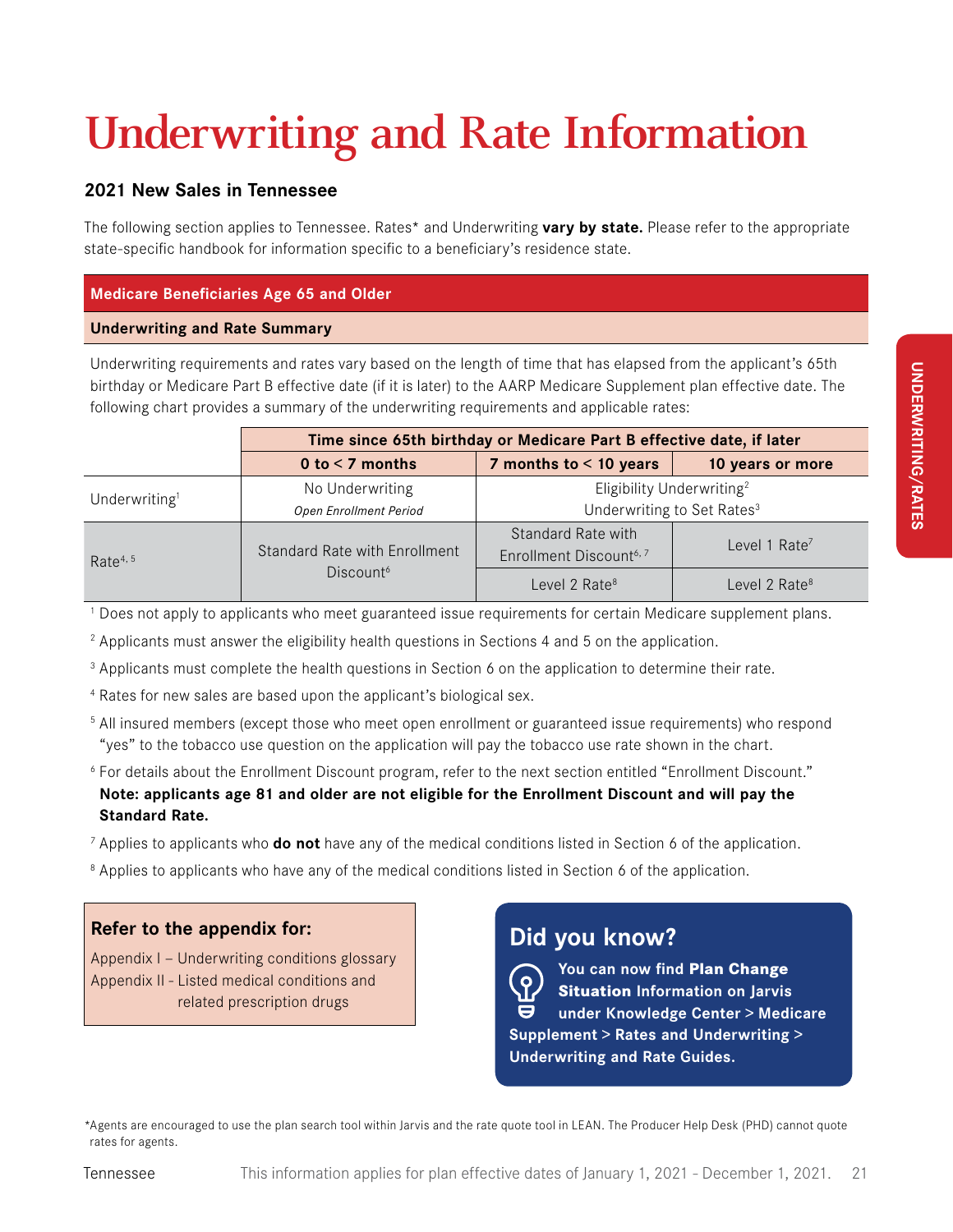The Enrollment Discount is available to applicants age 65 and over only.

| <b>New Enrollment Discount Eligibility</b>                                                                                            | <b>Discount Percentage and Duration</b>                                                                                                                       |
|---------------------------------------------------------------------------------------------------------------------------------------|---------------------------------------------------------------------------------------------------------------------------------------------------------------|
| Initial plan effective dates of January 1, 2020 or later                                                                              | • If applicants are eligible for the Enrollment Discount,                                                                                                     |
| Applicants are eligible for the Enrollment Discount if<br>their age on their plan effective date is:                                  | the discount percentage is applied to the Standard<br>Rate.                                                                                                   |
| • 65 to 74 AND they do not have any medical condition<br>that qualifies for the Level 2 Rate, OR                                      | • The first-year discount percentage and the duration<br>of the discount program will vary based on the<br>applicant's age as of the plan effective date (see |
| . 75 to 80 AND their plan effective date is less than 10                                                                              | table below).                                                                                                                                                 |
| years from their Medicare Part B effective date AND<br>they do not have any medical condition that qualifies<br>for the Level 2 Rate. | • After age 68, the discount percentage reduces 3%<br>each year on the anniversary date of the applicant's<br>plan until the discount runs out.*              |
| Applicants age 81 and over are not eligible for<br>the Enrollment Discount.                                                           | • After the eligible discount duration expires,<br>applicants will pay the Standard Rate.                                                                     |

#### **New Enrollment Discount — Discount Percentages and Duration For initial plan effective dates of January 1, 2020 or later**

|      | Age as of Plan Effective Date |     |     |     |     |     |     |     |     |     |     |     |     |     |    |    |    |                    |
|------|-------------------------------|-----|-----|-----|-----|-----|-----|-----|-----|-----|-----|-----|-----|-----|----|----|----|--------------------|
|      |                               | 65  | 66  | 67  | 68  | 69  | 70  | 71  | 72  | 73  | 74  | 75  | 76  | 77  | 78 | 79 | 80 | 81<br>and<br>Older |
| Year | 1                             | 39% | 39% | 39% | 39% | 36% | 33% | 30% | 27% | 24% | 21% | 18% | 15% | 12% | 9% | 6% | 3% | 0%                 |
|      | $\overline{2}$                | 39% | 39% | 39% | 36% | 33% | 30% | 27% | 24% | 21% | 18% | 15% | 12% | 9%  | 6% | 3% | 0% |                    |
|      | 3                             | 39% | 39% | 36% | 33% | 30% | 27% | 24% | 21% | 18% | 15% | 12% | 9%  | 6%  | 3% | 0% |    |                    |
|      | 4                             | 39% | 36% | 33% | 30% | 27% | 24% | 21% | 18% | 15% | 12% | 9%  | 6%  | 3%  | 0% |    |    |                    |
|      | 5                             | 36% | 33% | 30% | 27% | 24% | 21% | 18% | 15% | 12% | 9%  | 6%  | 3%  | 0%  |    |    |    |                    |
|      | 6                             | 33% | 30% | 27% | 24% | 21% | 18% | 15% | 12% | 9%  | 6%  | 3%  | 0%  |     |    |    |    |                    |
|      | $\overline{7}$                | 30% | 27% | 24% | 21% | 18% | 15% | 12% | 9%  | 6%  | 3%  | 0%  |     |     |    |    |    |                    |
|      | 8                             | 27% | 24% | 21% | 18% | 15% | 12% | 9%  | 6%  | 3%  | 0%  |     |     |     |    |    |    |                    |
|      | 9                             | 24% | 21% | 18% | 15% | 12% | 9%  | 6%  | 3%  | 0%  |     |     |     |     |    |    |    |                    |
|      | 10                            | 21% | 18% | 15% | 12% | 9%  | 6%  | 3%  | 0%  |     |     |     |     |     |    |    |    |                    |
|      | 11                            | 18% | 15% | 12% | 9%  | 6%  | 3%  | 0%  |     |     |     |     |     |     |    |    |    |                    |
|      | 12                            | 15% | 12% | 9%  | 6%  | 3%  | 0%  |     |     |     |     |     |     |     |    |    |    |                    |
|      | 13                            | 12% | 9%  | 6%  | 3%  | 0%  |     |     |     |     |     |     |     |     |    |    |    |                    |
|      | 14                            | 9%  | 6%  | 3%  | 0%  |     |     |     |     |     |     |     |     |     |    |    |    |                    |
|      | 15                            | 6%  | 3%  | 0%  |     |     |     |     |     |     |     |     |     |     |    |    |    |                    |
|      | 16                            | 3%  | 0%  |     |     |     |     |     |     |     |     |     |     |     |    |    |    |                    |
|      | 17                            | 0%  |     |     |     |     |     |     |     |     |     |     |     |     |    |    |    |                    |

*\*Note: Rates generally change annually. If the Standard Rate changes, the discounted monthly premium will be adjusted accordingly.*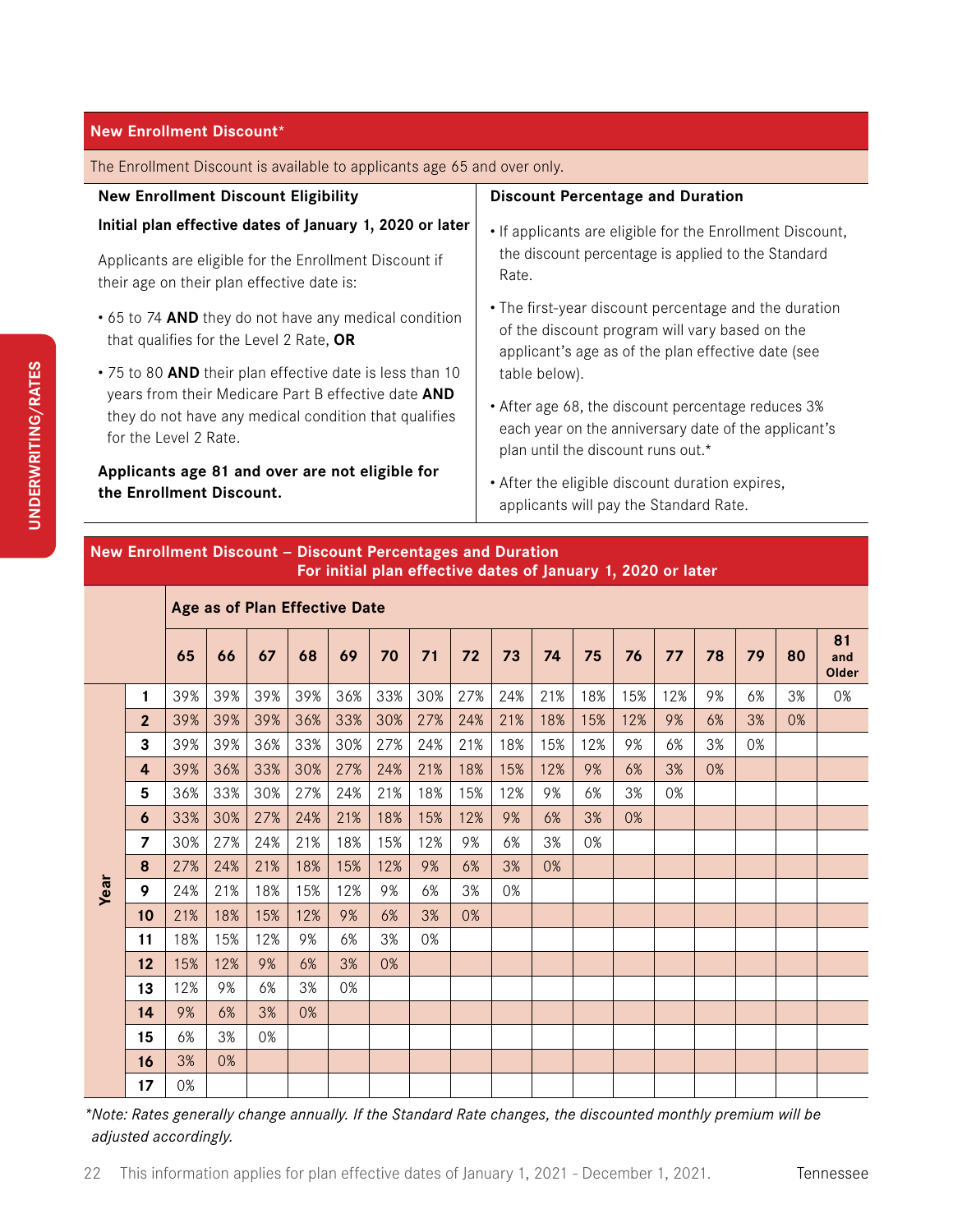#### **Other Rate Discounts**

#### **Multi-Insured Discount**

7 percent off the monthly premium if two insured members are on the same AARP membership household account and each is insured under an AARP-branded supplemental insurance policy with UnitedHealthcare. (Does not apply to AARP® MedicareRx Plans or AARP® MedicareComplete® plans.)

#### **Electronic Funds Transfer (EFT) Discount**

\$2.00 per household per month when the entire household (both insured members) pays their premium through Electronic Funds Transfer.

#### **Annual Payer Discount**

\$24.00 per household per year (applied at \$2.00 each month) for insureds who pay their entire calendar year premium (January through December) by the end of January.

**NOTE:** Electronic Funds Transfer (EFT) discount and Annual Payer discount cannot be combined. For more detailed information on these discounts, please see the Enrollment Checklist, Billing Options and Billing Procedures sections.

| <b>Rating Information</b>                                                                                                                                                                                             |                                                                                                                                                                             |  |  |  |  |
|-----------------------------------------------------------------------------------------------------------------------------------------------------------------------------------------------------------------------|-----------------------------------------------------------------------------------------------------------------------------------------------------------------------------|--|--|--|--|
| <b>Community Rating</b>                                                                                                                                                                                               | <b>Nicotine Patches and Marijuana</b>                                                                                                                                       |  |  |  |  |
| Community rating means all insured members in<br>the same rating class pay the same rate (excluding<br>discounts).                                                                                                    | Tobacco rates will not apply to insured members who<br>use nicotine patches or marijuana only. Tobacco rates<br>will only apply if the nicotine patch or marijuana user has |  |  |  |  |
| <b>Gender Rating</b>                                                                                                                                                                                                  | also used a tobacco product within the past 12 months.                                                                                                                      |  |  |  |  |
| Rates for new sales are based upon the applicant's                                                                                                                                                                    | <b>Rate Guarantee</b>                                                                                                                                                       |  |  |  |  |
| biological sex.                                                                                                                                                                                                       | New insured members receive a 12-month rate                                                                                                                                 |  |  |  |  |
| <b>Tobacco Use</b>                                                                                                                                                                                                    | guarantee from their initial plan effective date. Rate<br>guarantee guarantees that the rate will not "increase"                                                            |  |  |  |  |
| Insured members who have smoked tobacco cigarettes<br>or used any tobacco product at any time within the past<br>12 months will pay the tobacco rate. Non-tobacco                                                     | during the Rate Guarantee period. Insured members will<br>not receive an additional rate guarantee when switching<br>from one AARP Medicare Supplement Plan to another.     |  |  |  |  |
| rates apply to all applicants who meet open<br>enrollment or guaranteed issue requirements.                                                                                                                           | <b>Rate Changes</b>                                                                                                                                                         |  |  |  |  |
| <b>E-Cigarettes/Vapor Cigarettes</b>                                                                                                                                                                                  | UnitedHealthcare's monthly premium generally changes<br>once a year. However, an enrolled insured member may                                                                |  |  |  |  |
| Tobacco rates will not apply to insured members who use<br>e-cigarettes/vapor cigarettes only. Tobacco rates will<br>only apply if the e-cigarette user has also used a tobacco<br>product within the past 12 months. | see his/her monthly premium change at other times<br>when the Enrollment Discount changes on the policy<br>anniversary.                                                     |  |  |  |  |

### **Did you know?**



**You can now find Plan Change Situation Information on Jarvis under Knowledge Center > Medicare Supplement > Rates and Underwriting > Underwriting and Rate Guides.**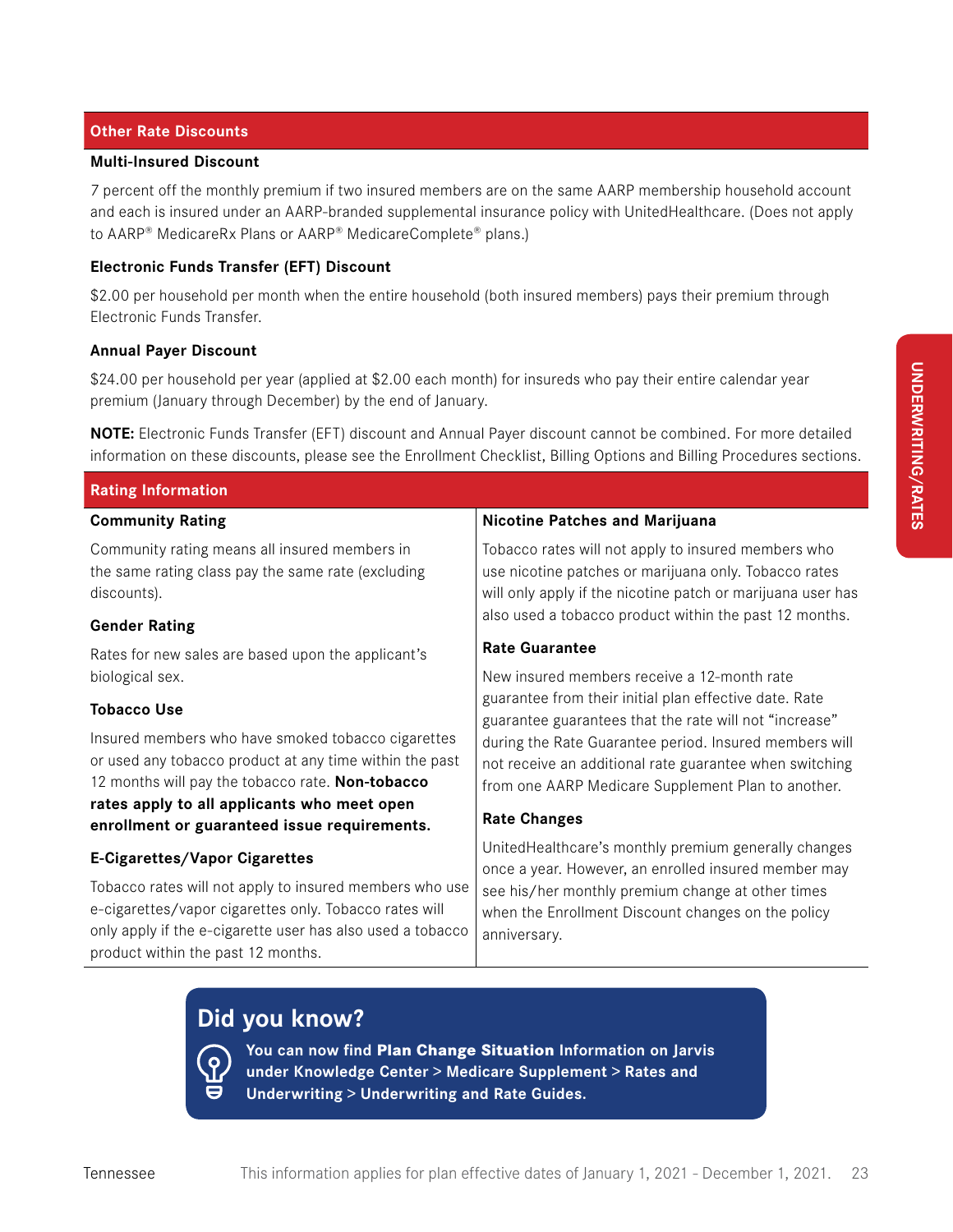#### **General Information**

- **Who needs to be underwritten?** Applicants outside of their open enrollment period and applicants who do not qualify for guaranteed issue for certain Medicare supplement plans are underwritten to determine eligibility and rate.
- **How long will it take to process the application if underwriting is needed?** Generally, up to 10 business days. It may take longer if additional information is needed and the underwriter is unable to reach the applicant.

In some cases, the underwriter may request additional information from the applicant's medical providers. A final underwriting decision cannot be made until the information is received from the applicant's medical providers.

- **What applications will be reviewed by an underwriter?** All applications that need to be underwritten are subject to an underwriter's review.
- **Does underwriting vary for different AARP Medicare Supplement Plans?** No.
- **If an applicant has guaranteed issue rights, but is applying for a plan that requires underwriting, is it necessary to send guaranteed issue documentation?** No, but if the applicant is rated up or denied due to underwriting and wants to choose another plan to which they have a guaranteed issue right, it would expedite processing if the documentation is submitted with the initial application.
- **What will happen if an applicant's health status changes after the enrollment application has been submitted and before it has been approved?** All information discovered during the underwriting process will be used in making the final underwriting decision. This includes:
	- responses to the health questions on the application, and
	- any additional information that is obtained by the underwriter

Underwriters will consider all health history up to the date of their review when making the acceptance and rate decision. *This includes changes that have occurred in the applicant's health history since the date they signed the application.*

- **What will happen if an applicant's health status changes after the enrollment application has been fully processed and approved?** Once the application has been fully processed and approved, the rate and acceptance status will not change.
- **What will happen if the applicant responds "not sure" to an application question?** An underwriter will contact the applicant and ask the applicant additional questions to clarify their response. If necessary, the underwriter will request additional information from the applicant's doctor.
- **Are communications sent to agents relating to the underwriting process?** Yes. E-mail communications are sent to the agents by an underwriter if any of the following events occur during the underwriting process:
	- 1. After three unsuccessful phone call attempts to interview the applicant
	- 2. When the application is being withdrawn
	- 3. When additional information is being requested from the applicant's medical provider
	- 4. When the underwriting decision results in a rate-up or denial of coverage

To ensure they receive these e-mail communications, agents should be sure to keep the most up to date e-mail address under the Knowledge Center, Account Info section within Jarvis.

• **If an insured member no longer has a medical condition for which they received a higher rate, can they get a lower rate going forward?** Yes. The insured (not agents) can request a rate adjustment through Member Services. An underwriter will contact them for further information.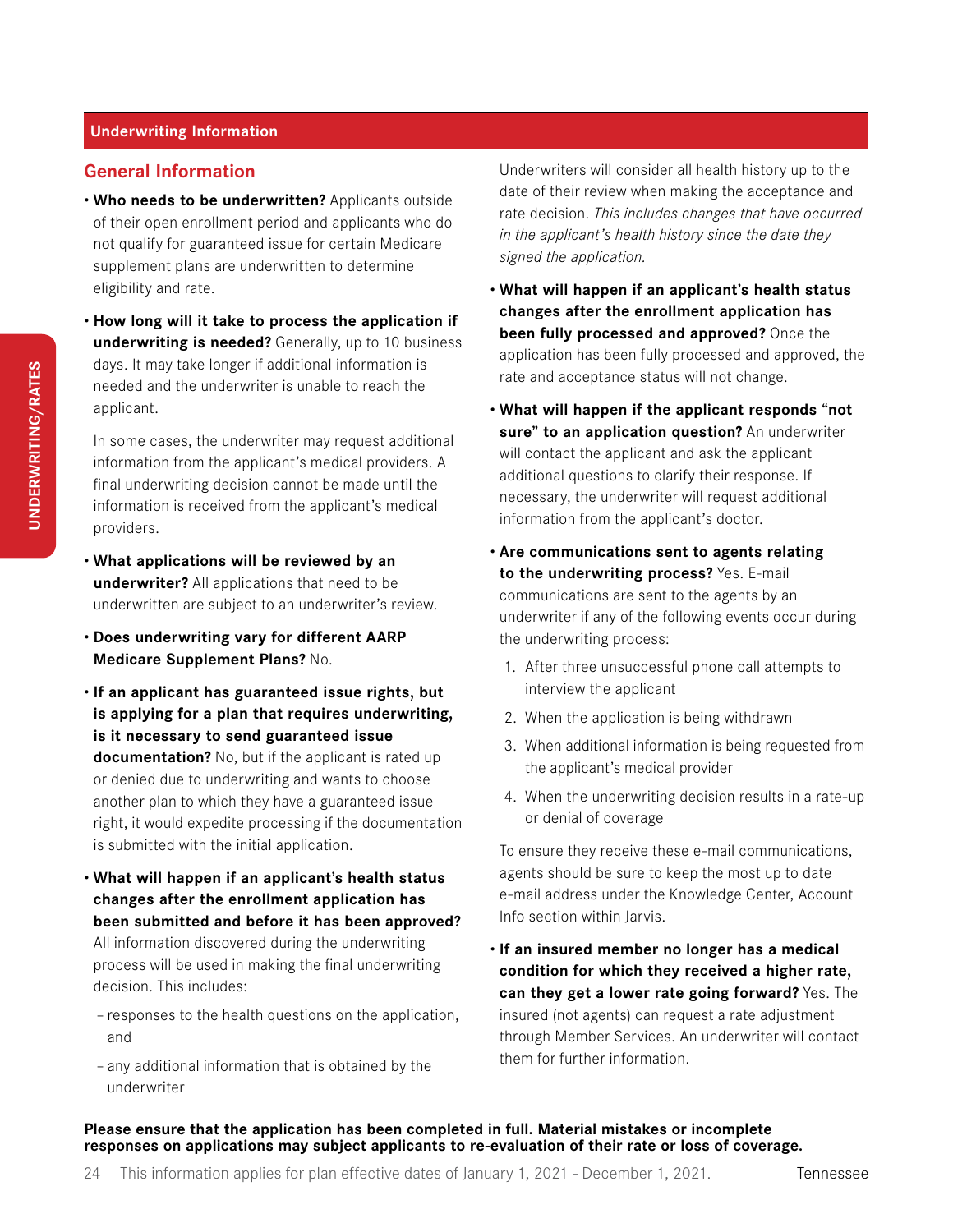To consider the request, the underwriter will complete a review of the insured's health history for the past two years. To qualify for the lower rate, the insured must not have been diagnosed, treated, given medical advice or prescribed medications/refills by a medical professional for any of the medical conditions that currently qualify for the Level 2 rate.

Please note that most medical conditions on the application are chronic. Although the insured may not be experiencing symptoms and their chronic condition is controlled with medications, procedures and routine follow-up, the condition is not cured.

• **If an insured member qualifies for a lower rate, when will it become effective?** The lower rate will become effective on the first day of the next month following underwriting approval.

#### **Eligibility Underwriting (Sections 4 and 5 of the Enrollment Application)**

• **What will happen if the applicant had kidney problems during the past two years?** An

underwriter will contact the applicant for additional information. The applicant will be denied coverage if they have end-stage renal (kidney) disease (ESRD) or require dialysis. If they have a chronic kidney disease (other than ESRD) that does not require dialysis, they will receive the Level 2 rate (as long as they are otherwise eligible).

**• If a doctor told the applicant that they needed one of the surgeries listed on the application and the surgery hasn't been completed, does it matter where the surgery will be done?** No. The application does not ask where the surgery will be done. If a doctor told the applicant that they needed one of the surgeries in the two years prior to applying, the applicant is ineligible for coverage.

### **Did you know?**

**Appendix I includes a glossary with**   $\overline{Q}$ **short definitions and Appendix II**   $\boldsymbol{\Theta}$ **includes a list of prescription drugs relating to the medical conditions and treatments listed on the application. This information may assist you if applicants are unsure about a listed medical condition.**

- **Can applicants be denied coverage?** If applicants need to be underwritten, they will be denied coverage if any of the following applies:
	- Hospitalized as an inpatient within the past 90 days (not including overnight outpatient observation)
	- Currently being treated or living in any type of nursing facility other than an assisted living facility
	- Told by a medical professional that they have End-Stage Renal (Kidney) disease or that they require dialysis
	- Within the past two years, told by a medical professional that they may need any of the following:
	- Hospital admittance as an inpatient
	- Joint replacement
	- Organ transplant
	- Surgery for cancer
	- Back or spine surgery
	- Heart or vascular surgery
- **If an applicant was in the hospital overnight for "observation," is this considered "inpatient"?** The applicant should contact the hospital and ask if they were admitted as an inpatient.

#### **Everyone has the right to apply. Applicants can continue the application process even if they may not qualify.**

*Note that Appendix I includes a glossary with short definitions and Appendix II includes a list of prescription drugs relating to the medical conditions and treatments listed on the application. This information may assist you if applicants are unsure about a listed medical condition.*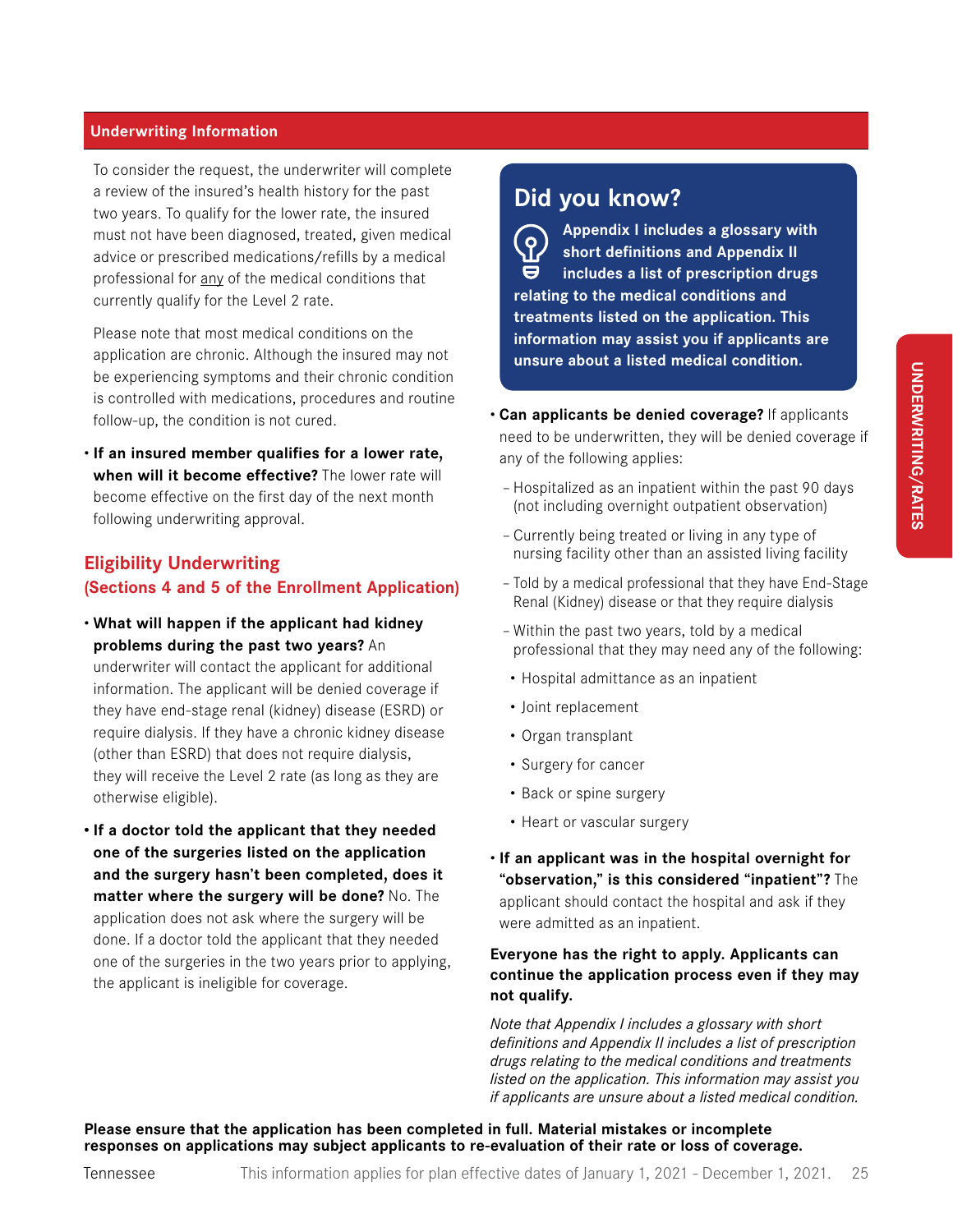#### **Eligibility Underwriting (Sections 4 and 5 of the Enrollment Application)**

- **What if the applicant is in the assisted living section of a nursing facility that has multiple types of units (for example, skilled nursing or custodial)?** The applicant is eligible for coverage (as long as all other eligibility requirements are met).
- **What if the applicant is not sure if they are in the main nursing home or the assisted living section?** The applicant or their family member can verify this information with the administrative office at the nursing facility. If still uncertain, the applicant should answer "NOT SURE" on the application and the underwriter will follow up to clarify the type of unit.

**Everyone has the right to apply. Applicants can continue the application process even if they may not qualify.** 

#### **Underwriting to Set Rates (Section 6 of the Enrollment Application)**

- **When do applicants need to complete other medical questions in Section 6 of the application?** When applicants are outside of their open enrollment period and do not qualify for guaranteed issue for certain Medicare supplement plans, they must complete the other medical questions on the application. This information is necessary to determine their rate.
- **• What about applicant's health history more than two years ago?** Conditions that were not diagnosed, treated, given medical advice or prescribed medications/refills by a medical professional within the past two years may be excluded.
- **• What if the applicant's medical condition isn't listed on the application?** A limited number of medical conditions (not all medical conditions) are listed on the application. Only medical conditions listed on the application are used to determine the applicant's rate. If the applicant is unsure if their condition relates to a condition on the application, they should check with their doctor.

**• What if applicants are unsure about their medical conditions?** If applicants are unsure about their medical conditions, they should discuss them with their physician. If they have not been able to get clarity from their physician, they should note their uncertainty on the application and submit any available medical information.

*Note that Appendix I includes a glossary with short definitions and Appendix II includes a list of prescription drugs relating to the medical conditions and treatments listed on the application. This information may assist you if applicants are unsure about a listed medical condition.*

#### **Additional Information Required**

- **What if additional medical information is needed?**  The underwriter may contact the applicant or their physician to clarify the information before reaching a decision.
- **Do underwriters conduct phone interviews with all applicants who require underwriting?** No.
- **• How will I know if an underwriter is waiting for additional information from the applicant?** The underwriter will send a status e-mail to you, the agent. To ensure you receive these e-mail communications, agents should be sure to keep the most up to date e-mail address within the **Account Info section of Jarvis** (found under Knowledge Center), and also include their email address on the Agent section of the Enrollment kit. Agents may also reach out to the Producer Help Desk for application status.
- **• What will happen if the underwriter is unable to reach the applicant?** If unable to reach the applicant, the underwriter will provide a call back number. After several phone attempts, the underwriter will send a letter to the applicant and an e-mail to the agent. If the applicant does not call the underwriter back after the phone call attempts and written requests, their application might be denied or withdrawn.
- **Can the agent call the underwriter or the call center and provide the medical information needed?** No. The underwriter can only speak to the applicant or their physician when there are any questions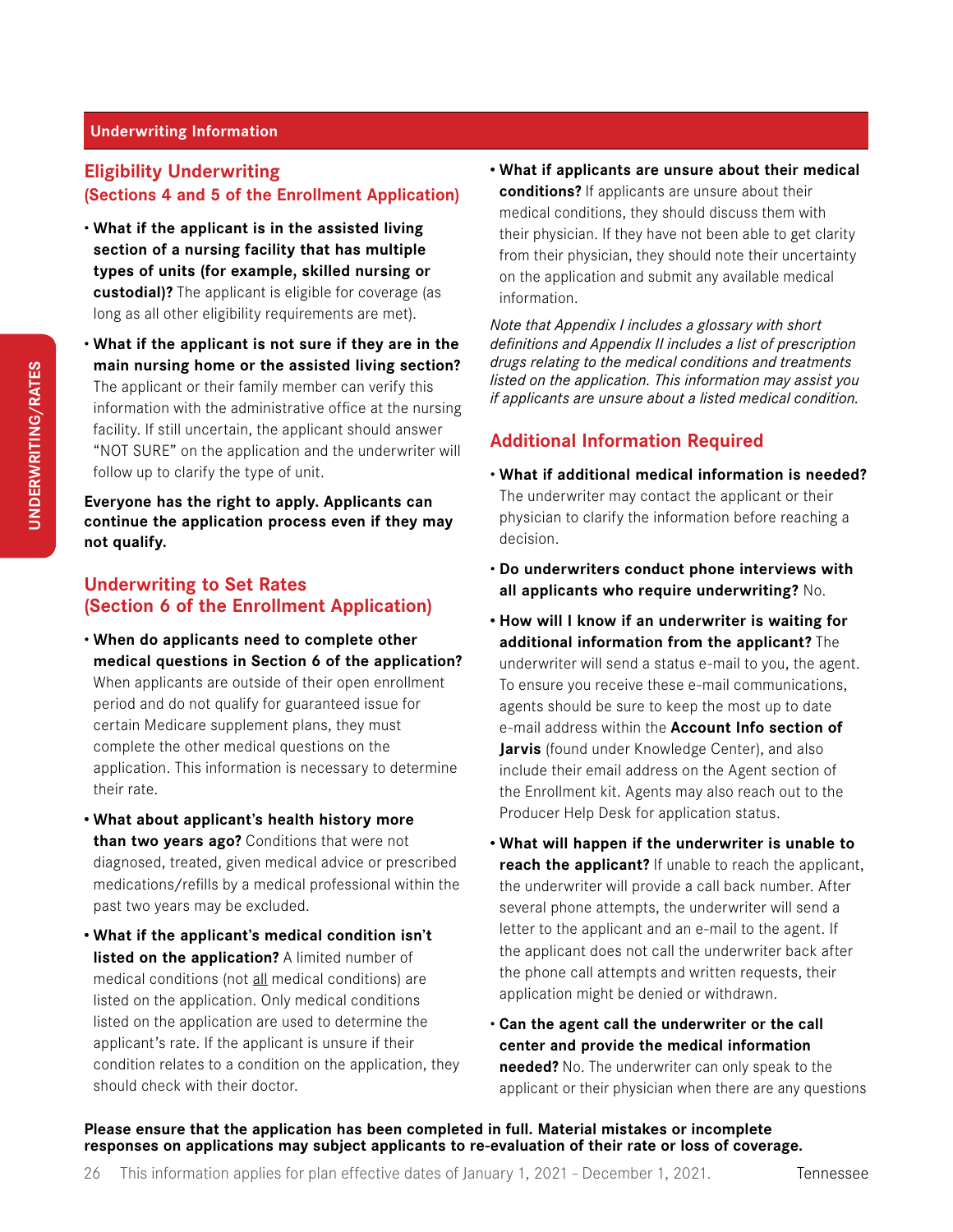or information is needed about medical conditions. The agent can reach out to the applicant to ensure that they return the underwriter's call.

#### **Underwriting Decisions**

- **How will the underwriter communicate a denial or rate-up decision?** A letter will be sent to the applicant with the specific reason for denial. An e-mail will also be sent to the agent. No medical information will be contained in the e-mail. The agent may want to contact the applicant to obtain any further information or discuss other options.
- **What if the applicant does not agree with the underwriter's decision?** Applicants (not agents) may appeal the decision. Applicants should follow the directions in the letter.
- **• What if the agent has questions about the decision?** The agent should first discuss the application with the applicant. The applicant may then contact UnitedHealthcare if they have questions by following the procedures in the letter they received.
- **If an applicant is told they qualify for the Level 2 rate, will that rate apply if they want to enroll in another plan to which they have guaranteed issue rights?** No, the Level 2 rate only applies to applicants with certain medical conditions who are underwritten. Since underwriting would not apply to the plan to which they have a guaranteed issue right, they would qualify for a lower rate.
- **If an applicant is told they qualify for the Level 2 rate or is being denied coverage, can they still enroll in another plan to which they have guaranteed issue rights?** Yes, as long as they call Customer Service within 28 days from the date of the letter they received with the underwriting decision.

• **If an applicant receives a letter indicating that they have been denied coverage or qualify for the Level 2 rate, do they need to complete another enrollment application if they want to choose another plan to which they have a guaranteed issue right?** No. The applicant can call Customer Service and the Enrollment department will process the request. If further information is needed, the Enrollment department will contact the applicant.

#### **How Agents Can Help**

- **What can agents do to ensure that underwriters have all the information they need to make a decision?** Agents can help to ensure that the underwriting process is completed efficiently and quickly by:
	- In advance of their appointment, advising clients to be prepared to answer health questions in the event that their acceptance is not guaranteed. Applicants should:
	- understand the specific medical conditions for which they are taking medications
	- have information available about their medical conditions during the two years prior to applying and any pending treatment
	- contact their doctor to clarify any questions about their medical conditions or treatment
	- Ensure that the information provided on the application is accurate and complete. If the applicant is not sure they should check with their doctor.
	- Following up with the applicant if the underwriter needs additional information by ensuring that the applicant promptly returns phone calls or contacts their doctor when requested.
- **Is there any other information that agents can provide to assist in the underwriting review?** Any additional medical documentation (for example, medication list or other treatment information) that the applicant provides to the agent should be submitted with the application.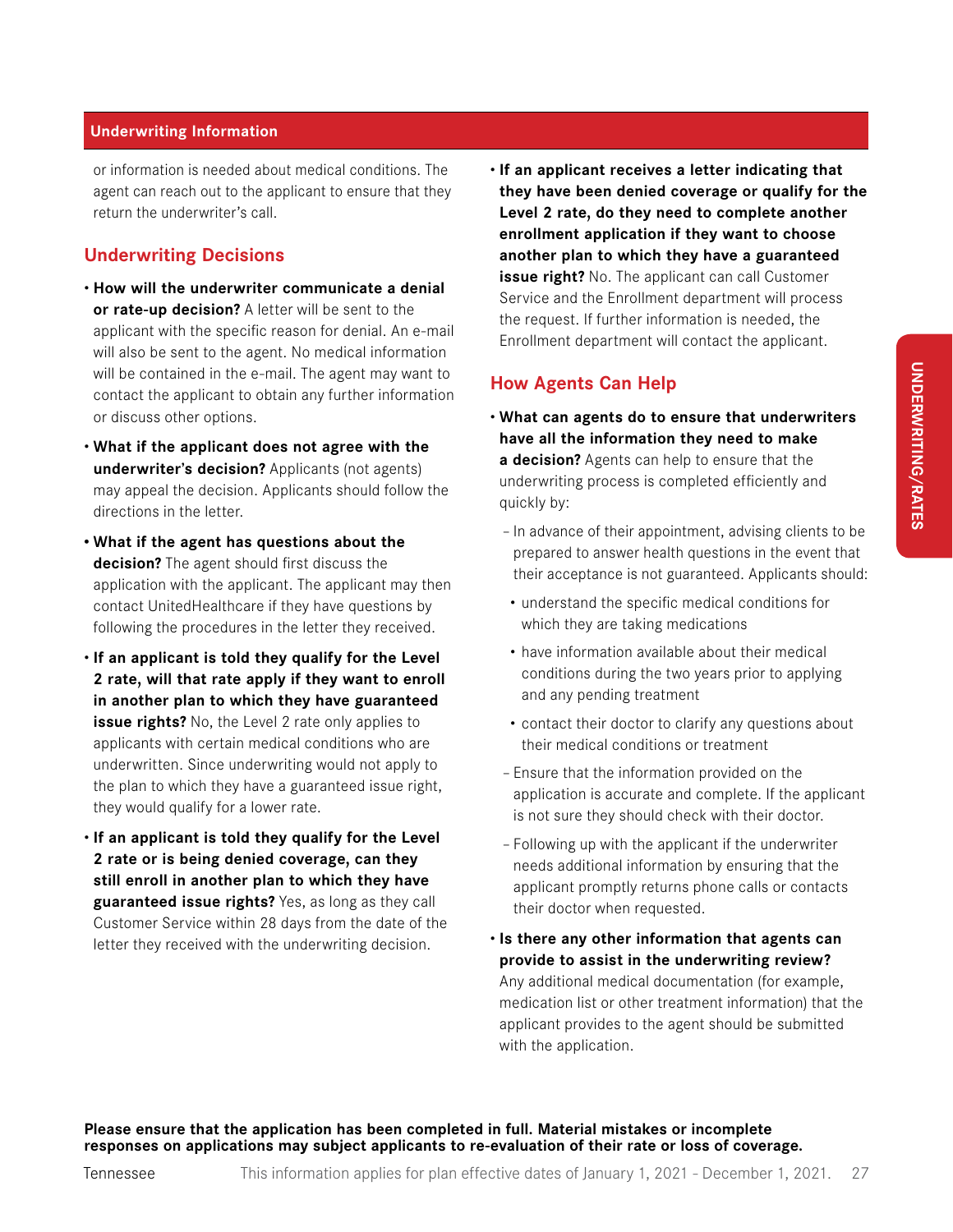#### **Medicare Beneficiaries Age 50 to 64**

#### **Underwriting and Rate Summary**

Insured members ages 50 to 64 can only apply for AARP Medicare Supplement plans during their Open Enrollment period or if they meet Guaranteed Issue requirements.

|                   | Time since Medicare Part B effective date |                                                                                                       |  |  |  |  |
|-------------------|-------------------------------------------|-------------------------------------------------------------------------------------------------------|--|--|--|--|
|                   | 0 to $<$ 7 months                         | 7 months or more                                                                                      |  |  |  |  |
| Underwriting      | No Underwriting<br>Open Enrollment Period | No Underwriting<br>(Plans are only available to applicants who<br>meet Guaranteed Issue requirements) |  |  |  |  |
| Rate <sup>1</sup> |                                           | Disabled Rate                                                                                         |  |  |  |  |

1 Rates for new sales are based upon the applicant's biological sex.

#### **Rate Discounts**

#### **Multi-Insured Discount**

7 percent off the monthly premium if two insured members are on the same AARP membership household account and each is insured under an AARP-branded supplemental insurance policy with UnitedHealthcare. (Does not apply to AARP® MedicareRx Plans or AARP® MedicareComplete® plans.)

#### **Electronic Funds Transfer (EFT) Discount**

\$2.00 per household per month when the entire household (both insured members) pays their premium through Electronic Funds Transfer.

#### **Annual Payer Discount**

\$24.00 per household per year (applied at \$2.00 each month) for insureds who pay their entire calendar year premium (January through December) by the end of January.

**NOTE:** Electronic Funds Transfer (EFT) discount and Annual Payer discount cannot be combined. For more detailed information on these discounts, please see the Enrollment Checklist, Billing Options and Billing Procedures sections.

| <b>Rating Information</b>                                                                                          |                                                                                                                                                                                                                                                                                                                                            |  |  |  |  |  |
|--------------------------------------------------------------------------------------------------------------------|--------------------------------------------------------------------------------------------------------------------------------------------------------------------------------------------------------------------------------------------------------------------------------------------------------------------------------------------|--|--|--|--|--|
| <b>Community Rating</b>                                                                                            | <b>Rate Changes</b>                                                                                                                                                                                                                                                                                                                        |  |  |  |  |  |
| Community rating means all insured members in<br>the same rating class pay the same rate (excluding<br>discounts). | United Health care's monthly premium generally changes<br>once a year. However, an enrolled insured member may<br>see his/her monthly premium change after the first year<br>of coverage due to rate guarantee ending.                                                                                                                     |  |  |  |  |  |
| <b>Gender Rating</b>                                                                                               | <b>Rate Guarantee</b>                                                                                                                                                                                                                                                                                                                      |  |  |  |  |  |
| Rates for new sales are based upon the applicant's<br>biological sex.                                              | New insured members receive a 12-month rate<br>guarantee from their initial plan effective date. Rate<br>guarantee guarantees that the rate will not "increase"<br>during the Rate Guarantee period. Insured members will<br>not receive an additional rate guarantee when switching<br>from one AARP Medicare Supplement Plan to another. |  |  |  |  |  |

#### **Underwriting Information**

**There is no underwriting for beneficiaries age 50 to 64.**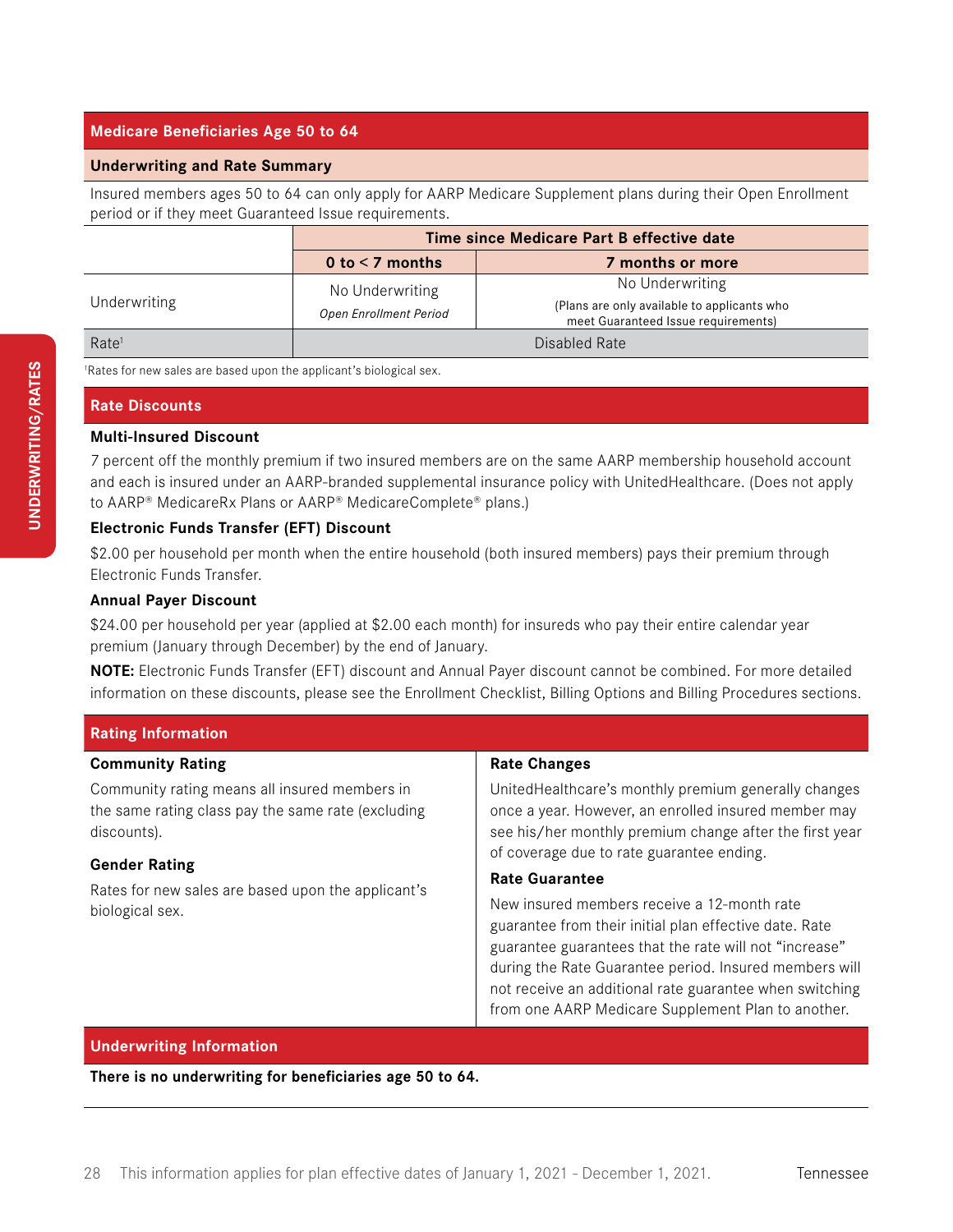## **Sales and Marketing Materials**

A variety of AARP Medicare Supplement marketing materials are available to use for offering the product.

### Access



You can access all of the following materials within Jarvis (www.uhcjarvis.com) in the Sales & Marketing Tools tab under Sales Materials.

The **Sales Materials Portal** is where you will find Enrollment Kits, Plan Change Rate Pages, Select Directories, extra state and material forms, Producer Handbooks, free material orders and other helpful tools when offering AARP Medicare Supplement Insurance Plans.

The UnitedHealthcare **Toolkit** allows you to create customized marketing materials with targeted messages quickly and easily while ensuring compliance with regulatory, State Departments of Insurance, CMS and brand standards. This tool makes it simple to find material, customize it for your market, and then order the materials for download or print.

A link to an online e-store of branded promotional items is also available in this section on Jarvis, where you may order small giveaways to use during in-home appointments, community meetings and other events.

## Enrollment Kits and Sales Materials

You can order and download state-specific enrollment kits, guides, and additional enrollment resources on Jarvis through the Sales Materials Portal. Simply log into Jarvis, hover over the Sales & Marketing Tools tab, and select Sales Materials Portal. This will open a new page where you can select the Order Materials tab and filter for the items you are looking for on the left-hand side.

You can now personalize your enrollment kits to include your name, phone number and e-mail address which will be pre-printed on the back cover of your enrollment kit and on the agent section of the application, in the quantity you specify for each state in which they are ordered. All you have to do is select "Do you want to personalize this kit?" within your shopping cart prior to completing your checkout process.

This feature is designed to help you better serve consumers, increase your exposure in the market, and grow your book of business.

**Important:** Enrollment kits are revised periodically to comply with state requirements and may change during the year. Therefore, we recommend that you order only a small quantity (e.g., a 2-month supply) of material at a time. It is your responsibility to ensure that you and your applicants are only using current materials. Agents may order a maximum of 50 enrollment kits per state, per week. Higher quantities must receive approval.

There are also numerous resources on the Sales Materials Portal, including occasional free material offers.

## **UnitedHealthcare Toolkit**

The UnitedHealthcare Toolkit is your online source for sales and marketing lead generation materials you can customize with targeted messages, then download for immediate use. Continue reading for more information on the types of materials you will find on the UnitedHealthcare Toolkit.

## **Sales Presentations**

The state-specific sales presentations are designed for agents to use at events such as formal sales events, seminars and during at-home appointments. Agents may personalize the sales presentation with their name and phone number on the cover slide and closing slide.

Sales Presentations are available on the UnitedHealthcare Toolkit in PDF format and/or it can be ordered as a table top. The Shop path for Sales Presentations is: SHOP > AARP MEDICARE SUPPLEMENT > SALES PRESENTATIONS.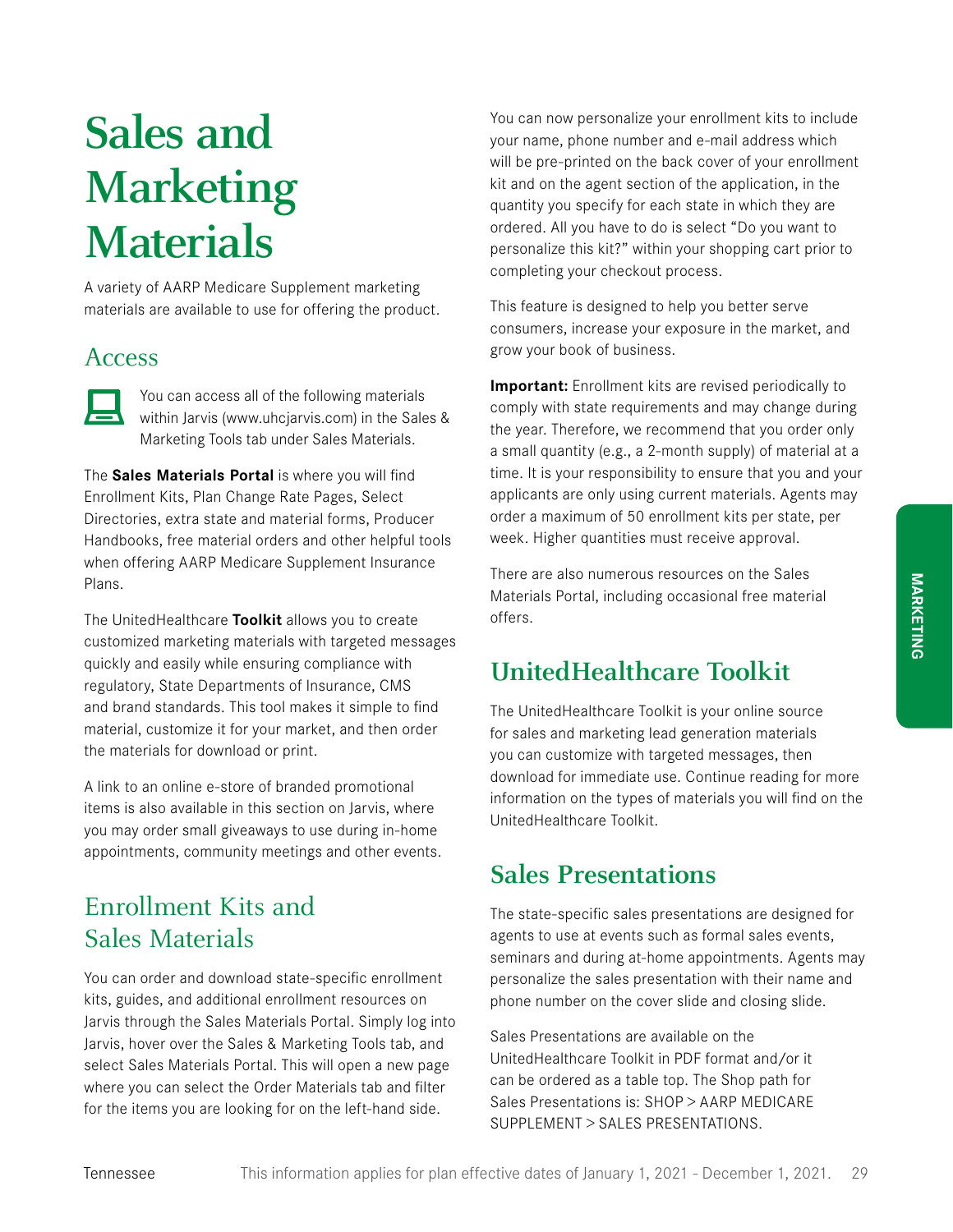## **Lead Generation Materials**

AARP Medicare Supplement approved marketing pieces can be used to:

- Generate leads
- Promote formal sales events
- Educate individuals about AARP Medicare Supplement Insurance Plans
- Create awareness of the services you provide as an agent.

A variety of materials are available on the UnitedHealthcare Toolkit, including ads, flyers and postcards, letters and brochures with an assortment of pre-approved options to choose from. Materials are categorized by language, then by product or theme and event. Some approved materials are available in both meeting and non-meeting formats.

You can customize these pieces with your own contact information and will have the option of ordering printed materials directly through the UnitedHealthcare Toolkit or downloading a high-resolution file and taking it to a print vendor of your choosing or print using your office printer.

Ordering materials from the UnitedHealthcare Toolkit is easy. Simply:

- 1. Use the Home page for a quick, easy start or take advantage of the Guide Me and Shop or Search options to navigate to specific folders to find what you are looking for.
- 2. Customize and Proof: Information will be prepopulated based on your personal profile, including your name, address, phone, meeting information and picture. You must proof and approve your information prior to ordering.
- 3. Download or Checkout: For most materials, you will be prompted to either order printed materials or download an electronic version. Downloaded versions are free. For printed items, 8.5 x 11 and 6 x 9 pieces are the most cost-effective.

All marketing materials are reviewed and updated on an annual basis throughout the year. Agents should check periodically throughout the year and download or print the newer version of the marketing piece when available.

## **Did you know?**

**New campaigns and updates to**   $\left( 8\right)$ **marketing pieces are added**  8 **throughout the year, so remember to check Jarvis and the UnitedHealthcare Toolkit frequently for the most current marketing materials.**

## Promotional Items

AARP Medicare Supplement-branded promotional items are great to use as giveaways at in-home appointments, seminars and other events.

You may purchase branded items, such as pens and note pads, on the UnitedHealth Group online e-store. You can find a link to the e-store on Jarvis under Sales & Marketing Tools, then click on Promotional Items. Once in the e-store, simply hover over UnitedHealthcare listed on the top navigation bar, then select AARP Medicare Supplement from the drop down menu. All major

credit cards are accepted. Additional items are added to the store throughout the year so check back frequently!

Distribution of gifts and promotional merchandise is subject to applicable state and federal laws and regulations. Please check the regulations issued by your state department of insurance, as laws and regulations can vary by state.

## Sales and Marketing Materials Rules

Producers are prohibited from creating new or altering existing marketing materials for AARP Medicare Supplement Insurance Plans. Any material that states the product name or uses the AARP logo or name in any piece must be approved by UnitedHealthcare (UHC) and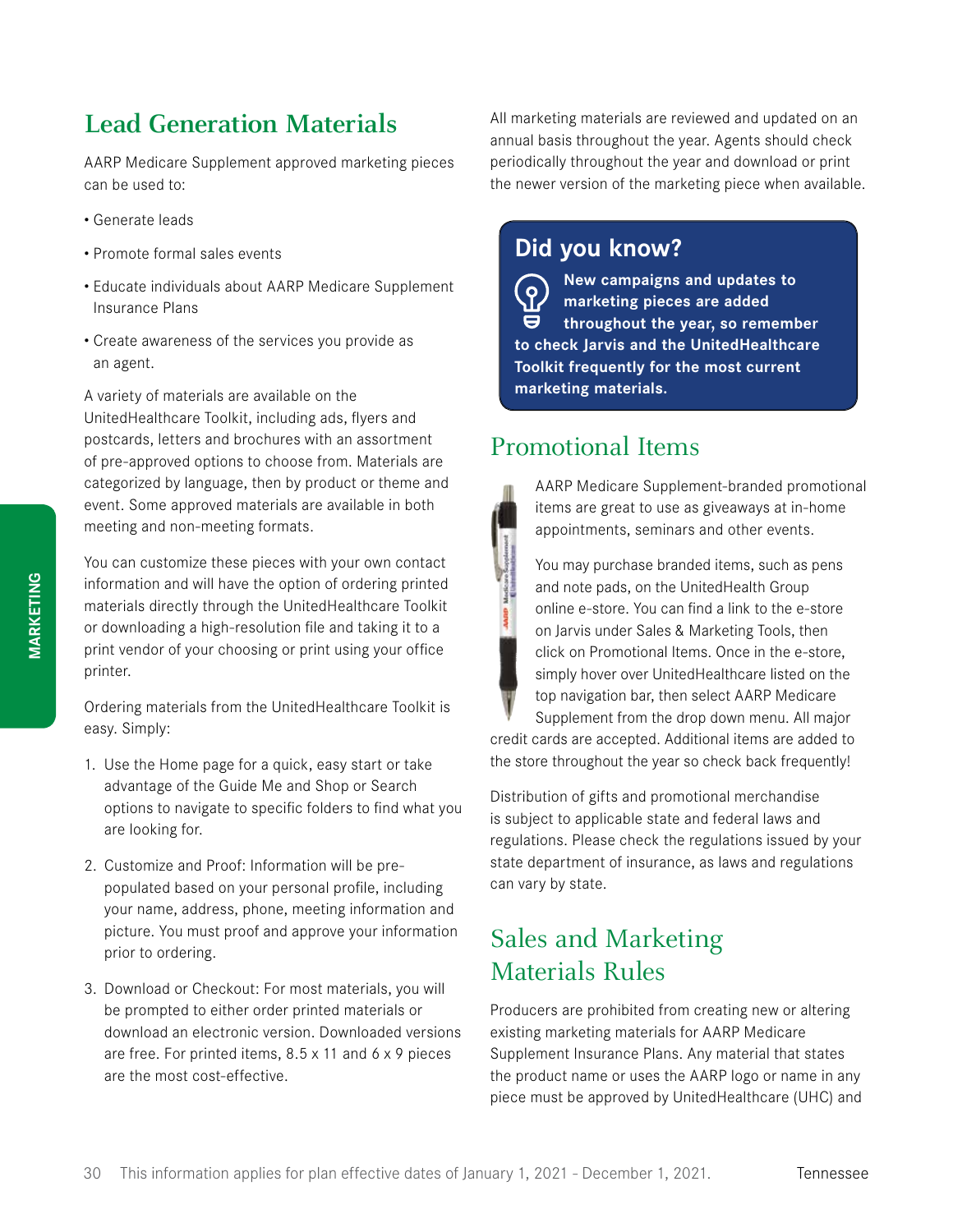AARP Services, Inc. (AARP's wholly owned subsidiary), and in most cases, filed with each state. Therefore, you must only use sales and marketing materials provided by UnitedHealthcare to promote the AARP Medicare Supplement product. **You must not create your own pieces with the AARP Medicare Supplement name or logo.**

The availability of sales and marketing materials varies by state. Materials are filed with each state and may take time to get approval. If no items are available, please check back frequently for approved materials on the Sales Materials Portal and UnitedHealthcare Toolkit.

The following guidelines apply when using AARP Medicare Supplement marketing pieces:

- Use only approved pieces.
- Verify that the piece has been approved in the state(s) you would like to market in. If you do not see a state listed in the UnitedHealthcare Toolkit or Sales Materials Portal on Jarvis, the piece is not approved for use in that state. Check back frequently, as states are added when approvals are received.
- Altering the pieces is prohibited (excluding the editable fields). You must not remove, edit, move or add information to the pieces. You may not make pieces smaller because each state's Department of Insurance requires a minimum font size.
- You may not make cold calls as highlighted in the Branded Products Addendum (Exhibit B) in your contract. And you cannot follow up with your mail recipients to see if they received your mailing or flyer.
- Attaching business cards or labels of any sort with your contact information or other messaging to approved materials is prohibited. You may add your personalized contact information only where indicated on approved marketing pieces prior to downloading or printing material. You may also add address labels to approved pieces with a list of mail recipients.

Please note that you only have access to materials for products in which you are fully trained and certified. **Distribution of materials to uncertified producers is strictly prohibited.**

Producers who do not comply may face disciplinary action, including, but not limited to, termination of contract.

As a reminder, be sure to register all events, educational or marketing/sales, formal or informal, with the Centers for Medicare & Medicaid Services (CMS) in the event consumers may have questions on Prescription Drug Plans or Medicare Advantage Plans.

### **Did you know?**

**The Sales Materials Portal and**  ိ ဝ **UnitedHealthcare Toolkit house different marketing materials, but all can be accessed by logging into Jarvis at www.uhcjarvis.com. Once on Jarvis, navigate to the Sales & Marketing Tools, then locate the Sales Materials Portal, and UnitedHealthcare Toolkit for these materials.**

#### **Sales Materials Portal:**

- **• Enrollment Kits (can be personalized) - new sales**
- **• Enrollment Kits plan changes**
- **• Agent Producer Handbooks**
- **• Printed Non-Personalized**
- **Brochures and Fact Sheets**
- **• Product Availability Chart**

#### **UnitedHealthcare Toolkit:**

- **• Lead Generation Campaigns**
- **• Sales Presentations**
- **• Personalized Fact Sheets and Brochures**
- **• A2O Elite Materials**
- **• Brochures**
- **• Marketing Materials Catalog**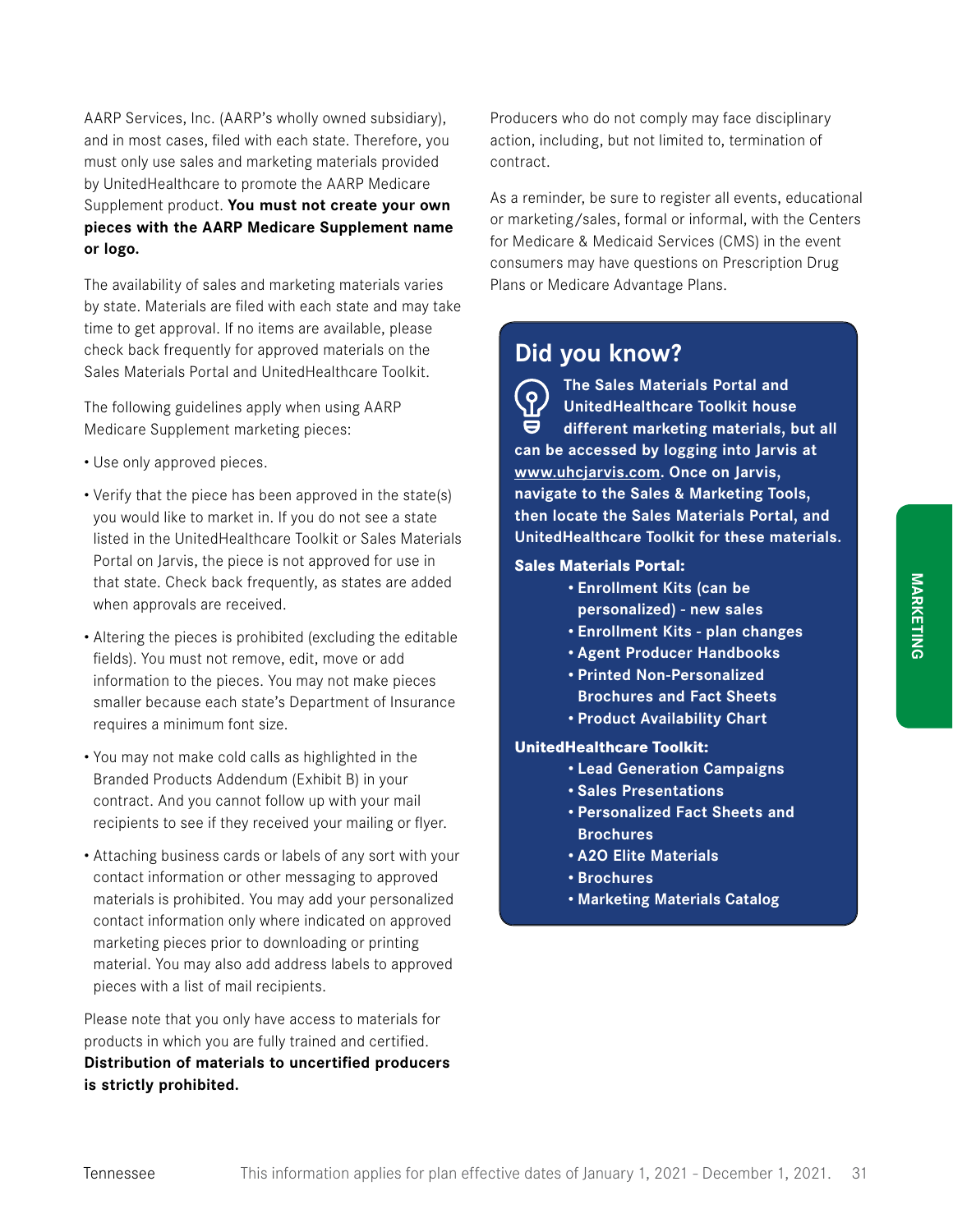## The Authorized to Offer (A**2**O) Agent Program\*

Authorized to Offer (A2O) AARP® Medicare Plans Agent Program differentiates A2O agents by providing exclusive opportunities to AARP-branded marketing materials, lead program, and rewards program, depending on the agent's status level. Through the program, UnitedHealthcare® also specifically recognizes agents who have met and continue to meet all certification standards, demonstrate competency for AARP Medicare Supplement Insurance Plans, insured by UnitedHealthcare Insurance Company, and serve AARP members' best interests.

The A2O program is split into two status levels that are defined by the underlying requirements. Access to specific types of AARP-branded product marketing materials is determined by earning and retaining a status level annually.

Refer to the following charts for more detail on how the A2O program is split into two status levels, and defined by underlying requirements.

\*Program rules are subject to change and may be discontinued at any time without notice.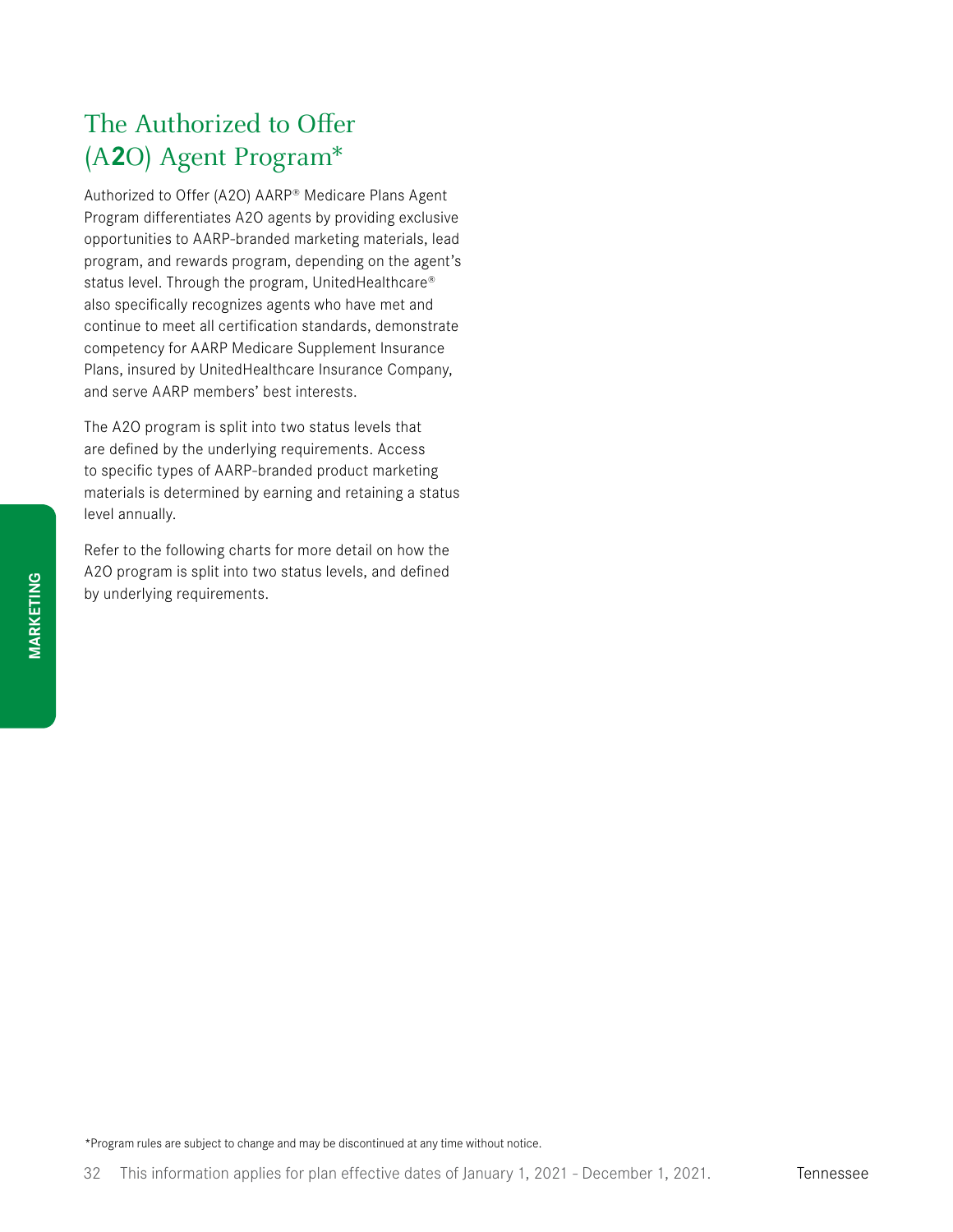## **The Authorized to Offer (A2O) Agent Program (continued)**

## **AARP** | Medicare Supplement

**from** JJ UnitedHealthcare

| <b>Requirements</b>                                                                                                                                                                          | <b>Authorized to</b><br><b>Offer Agents</b><br>(Level 1) | <b>Authorized to</b><br><b>Offer Elite Agents</b><br>(Level 2) for<br><b>AARP Medicare</b><br><b>Supplement</b><br><b>Insurance Plans.*</b> |
|----------------------------------------------------------------------------------------------------------------------------------------------------------------------------------------------|----------------------------------------------------------|---------------------------------------------------------------------------------------------------------------------------------------------|
| Has successfully completed the UnitedHealthcare required certification.**                                                                                                                    |                                                          |                                                                                                                                             |
| Has met the quality production minimum by submitting at least<br>thirty (30) commission-eligible, accepted and paid sales of<br>AARP Medicare Supplement Plans and/or Medicare Select Plans. |                                                          |                                                                                                                                             |
| Has successfully completed the certification course called<br>Disrupt Aging.                                                                                                                 |                                                          |                                                                                                                                             |

*\* The term "Elite" is only specific to AARP Medicare Supplement Insurance Plans, not MA/PDP, as they are still considered Level 2.*

*\*\*AARP Medicare Supplement certification is incorporated into the Medicare Basics course.*

| Benefits***                                                                               | <b>Available to</b><br><b>Authorized to</b><br><b>Offer Agents</b><br>(Level 1) | <b>Available to</b><br><b>Authorized to</b><br><b>Offer Elite Agents</b><br>(Level 2) |
|-------------------------------------------------------------------------------------------|---------------------------------------------------------------------------------|---------------------------------------------------------------------------------------|
| Complimentary 3-year AARP membership (a \$43 value)<br>through myAARPconnection.com.      | $\boldsymbol{\mathcal{N}}$                                                      |                                                                                       |
| Access to enrollment kits and LEAN, the free and secure online<br>enrollment tool.        | $\Delta$                                                                        |                                                                                       |
| Access to product brochures and flyers.                                                   | $\Delta$                                                                        |                                                                                       |
| Access to lead generation pieces and greeting cards.                                      | $\blacksquare$                                                                  | $\overline{\mathcal{M}}$                                                              |
| Access to sales presentations.                                                            | $\Delta$                                                                        | $\Delta$                                                                              |
| Eligibility to earn cash and trips from UnitedHealthcare<br>through A2Oh! Rewards Program |                                                                                 |                                                                                       |
| 1 AARP-branded window cling (mailed directly to individual agents).                       |                                                                                 |                                                                                       |
| Promotional giveaways throughout the year.                                                |                                                                                 | $\boldsymbol{\mathcal{U}}$                                                            |
| Access to personalized business cards with the name<br>or logo of AARP-branded products.  |                                                                                 | $\boldsymbol{\mathcal{M}}$                                                            |
| Access to AARP-branded web banners and social media posts.                                |                                                                                 |                                                                                       |
| Access to AARP-branded letter of introduction and<br>personalized lead generation pieces. |                                                                                 |                                                                                       |
| Access to AARP-branded shirts and promotional items.                                      |                                                                                 |                                                                                       |

*\*\*\*Many of the benefits listed are available free of charge. Visit the Sales Materials Portal and the UnitedHealthcare Toolkit for more information.*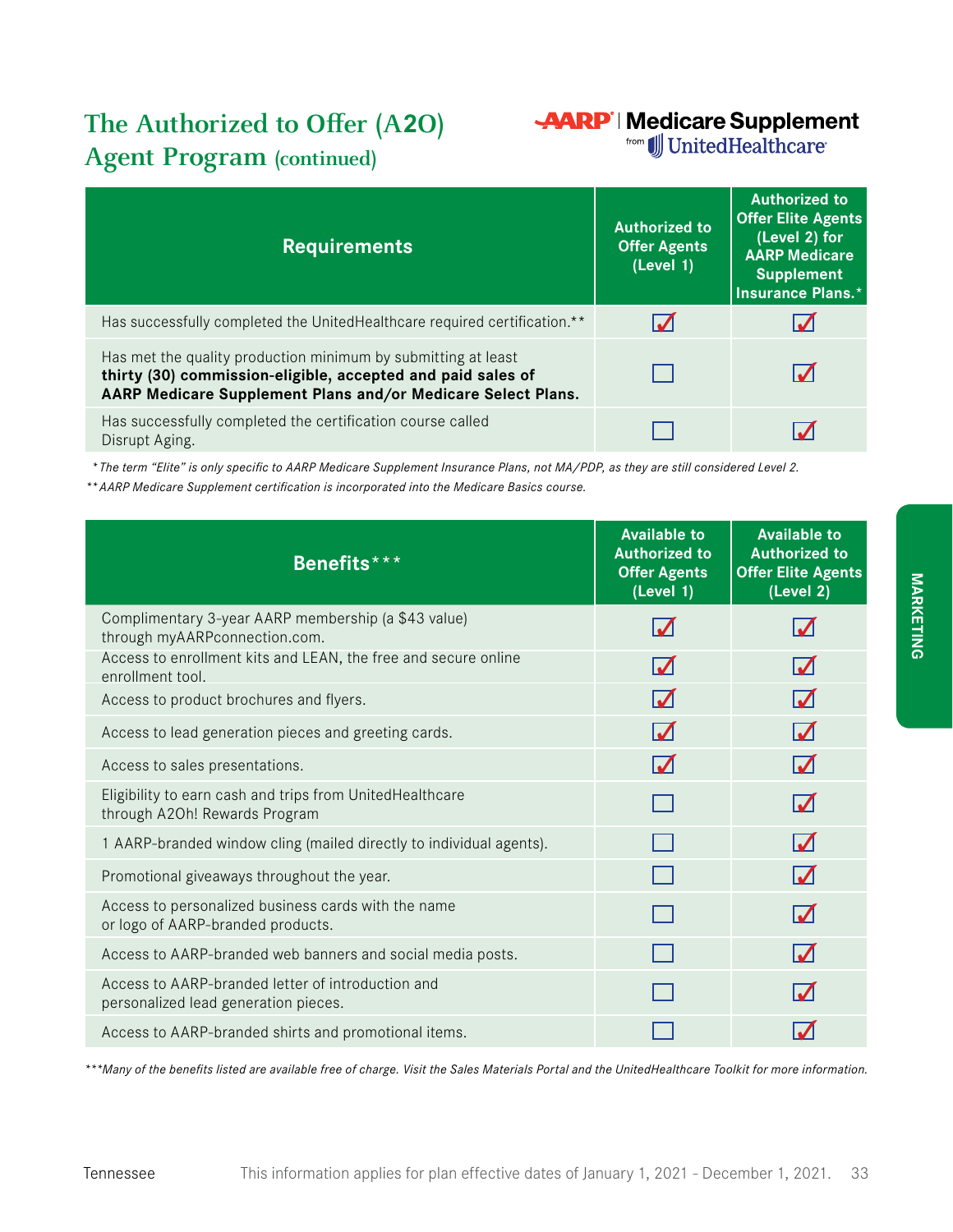## **The Authorized to Offer (A2O) Agent Program (continued)**

#### **Quality Production Minimum Qualifications**

#### **Authorized to Offer (Level 1)**

Agents who are licensed, appointed and contracted with UnitedHealthcare, and have completed UnitedHealthcare certification requirements, are Authorized to Offer (A2O) (also known as Level 1) AARP Medicare Plans.

#### **Authorized to Offer Communications**

Each month A2O agents, eligible to offer AARP Medicare Supplement Insurance Plans, will receive production statements in their e-mail reflecting the number of accepted and paid AARP Medicare Supplement Insurance Plan applications as of the date stated in the e-mail. Agents' most current and up-to-date AARP Medicare Supplement application status can be found on Jarvis. If an application was accepted and paid after the date listed in the e-mail, it will be reflected in next month's email.

The Production Milestone Program was designed for A2O agents so that with each sales "milestone" an agent reaches, they will be mailed a postcard, along with a surprise congratulatory giveaway! This program is a great way for A2O agents to be informed about their production and stay engaged with their AARP Medicare Supplement sales.

#### **Authorized to Offer (A2O) Elite (Level 2)**

From January to December each year, agents who submit at least **thirty (30) commission-eligible, accepted and paid sales\* of AARP Medicare Supplement Plans and/or Medicare Select Plans** with plan effective dates during that year and are authorized to offer all three AARPbranded products (AARP Medicare Supplement Plans,

AARP MedicareComplete and AARP MedicareRx Plans) will be invited to move to A20 Elite of the A20 program.\*\* To be promoted to A2O Elite, agents must complete one more, short certification course called "Disrupt Aging." A2O Elite agents must maintain the A2O Elite production minimum (as noted above) and certification requirements each year from January through December to continue using A2O Elite materials.

Internal Sales Rep (ISR) agents may complete the Disrupt Aging certification course for Elite status once they have completed all product requirements.

Active A2O Elite agents with 150 or more engaged AARP Medicare Supplement members in their book of business at the end of the measurement period will retain A2O Elite status and will continue to have access to A2O Elite program material.

Solicitor agents are not eligible to join A2O Elite status unless they are also a principal of an organization.

#### **Status**

Agents can view their A2O status on Jarvis by clicking on Agent Search, typing in their name and selecting their correct information to view their profile. They may also contact the Producer Help Desk.

#### **A2Oh! Rewards Program**

A2O Elite agents can earn cash rewards and trips from UnitedHealthcare on commission-eligible, accepted and paid sales of AARP Medicare Supplement Insurance Plans and/or Medicare Select Plans with plan effective dates during the program measurement period of January through December. (This excludes under age 65 applications in all states except New York, riders, and plan changes.) Eligible agents can earn as much as \$7,500 per year in cash rewards!

\*\*The term "Elite" is only specific to AARP Medicare Supplement Insurance Plans, not MA/PDP, as they are still considered Level 2.

<sup>\*</sup> Sale must be commission-eligible. Sales that are not paid a commission include AARP Medicare Supplement Insurance Plan members switching from one plan to another AARP Medicare Supplement Insurance Plan, riders, and sales to consumers under age 65, where applicable. These sales will not count toward your quality production minimum. See your contract for details. Sale must also be paid with at least one month's full premium paid by the consumer. Note: First month's premium payment must be applied to the account by December 31 for the premium to be considered paid.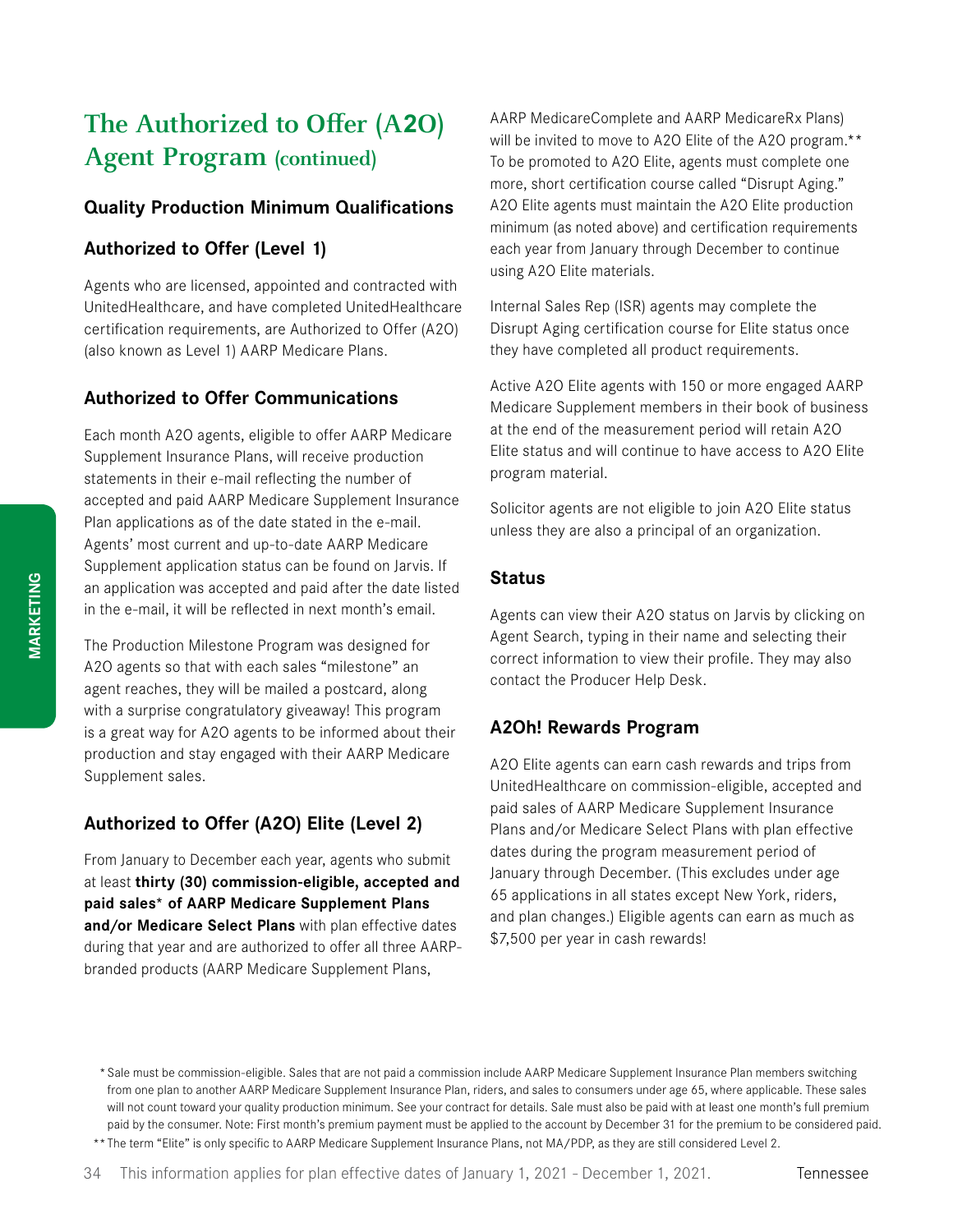**MARKETING**

**MARKETING** 

Best of all, you can start accumulating cash rewards as soon as you submit your first application! And don't worry about keeping track - you will receive a monthly email showing your earnings so far in the program. Your monthly statement will also reflect the number of accepted and paid AARP Medicare Supplement Insurance Plan applications as of the first day of the prior month. Agents' most current and up-to-date AARP Medicare Supplement application status can be found on Jarvis. If an application was accepted and paid after the first day of the prior month, it will be reflected in the next month's email.

And to honor top-performing sales success, **in addition to earning cash payouts,** A2O Elite agents will also be eligible to earn a travel reward from UnitedHealthcare! A2Oh! Rewards offer three different categories of travel awards (Sapphire, Emerald, and Diamond) from UnitedHealthcare that can be earned based on the total number of accepted and paid sales during the qualification period. **Sapphire** is presented to A2O Elite agents who achieve 100-149 accepted and paid sales during the qualification period; **Emerald** is presented to A2O Elite agents who achieve 150-199 accepted and paid sales during the qualification period; and **Diamond** is presented to A2O Elite agents who achieve 200+ accepted and paid sales during the qualification period (go to the Authorized to Offer section under the Sales & Marketing Tools tab within Jarvis for more trip details). Past popular trips included: an Alaskan Cruise; San Diego Family trip; Washington, D.C.; Sedona, Arizona; Tahiti, French Polynesia; Banff, Alberta; St. Pete Beach, FL. There are other great options to choose from like Walt Disney World; Rome, Italy; Sydney, Australia; New York; California; and Greek Islands.

Trips will be awarded annually in February. Agents must redeem their trips within the calendar year of being awarded. Eligible agents will be contacted with instructions on how to redeem their trip and may select a trip of lesser value if they choose. Agents can explore the GO! trip options at www.engagengo.com/unitedhealthcare54239.

For complete details on this exciting A2Oh! Rewards program, please visit the Authorized to Offer section under the Sales & Marketing Tools tab within Jarvis.

**Note:** Rewards are in addition to your existing plan commissions. Eligibility and rewards may vary for some states and may be discontinued at any time.

**Exclusions:** Applications for insured members residing in Minnesota, North Dakota, Washington and West Virginia are not currently eligible for cash or trip rewards. Also, applications for any individual/applicant who is eligible for guaranteed issue coverage outside of his/ her open enrollment period as of the plan effective date will not count towards cash or trip rewards in all states except, CO, CT, FL, IN, MA, MO, MT, NY, OR, SC, TN, VT and WI.

### **A2O Elite Lead Program\***

A2O Elite agents in good standing may have the opportunity to take advantage of the A2O Elite Lead Program for AARP Medicare Supplement Insurance Plans! This benefit allows qualified A2O Elite independent agents to opt-in to the program where they will receive AARP Medicare Supplement Insurance Plan leads from consumers who requested additional plan information.

Leads are not from a paid list; they are sourced from an existing list of consumers who have requested more information for AARP Medicare Supplement Insurance Plans by calling, mailing or submitting an online inquiry. Leads may be sent between 15-45 days of the initial inquiry. Participation in the A2O Elite Lead Program for independent agents are by invitation only. Once an agent receives an invitation, a mandatory training module about the program and the lead software, called bConnected, is required. Upon completion of the training, agents will receive instructions on accessing bConnected and in a few weeks, leads will start being distributed. Please note, in order to receive leads, the training must be completed in its entirety. Learn more about the A2O Elite Lead Program for independent agents by contacting uhcmedsuppleads@uhc.com.

\*This program may not be available in all states. Lead volume is dependent on many factors and is not guaranteed.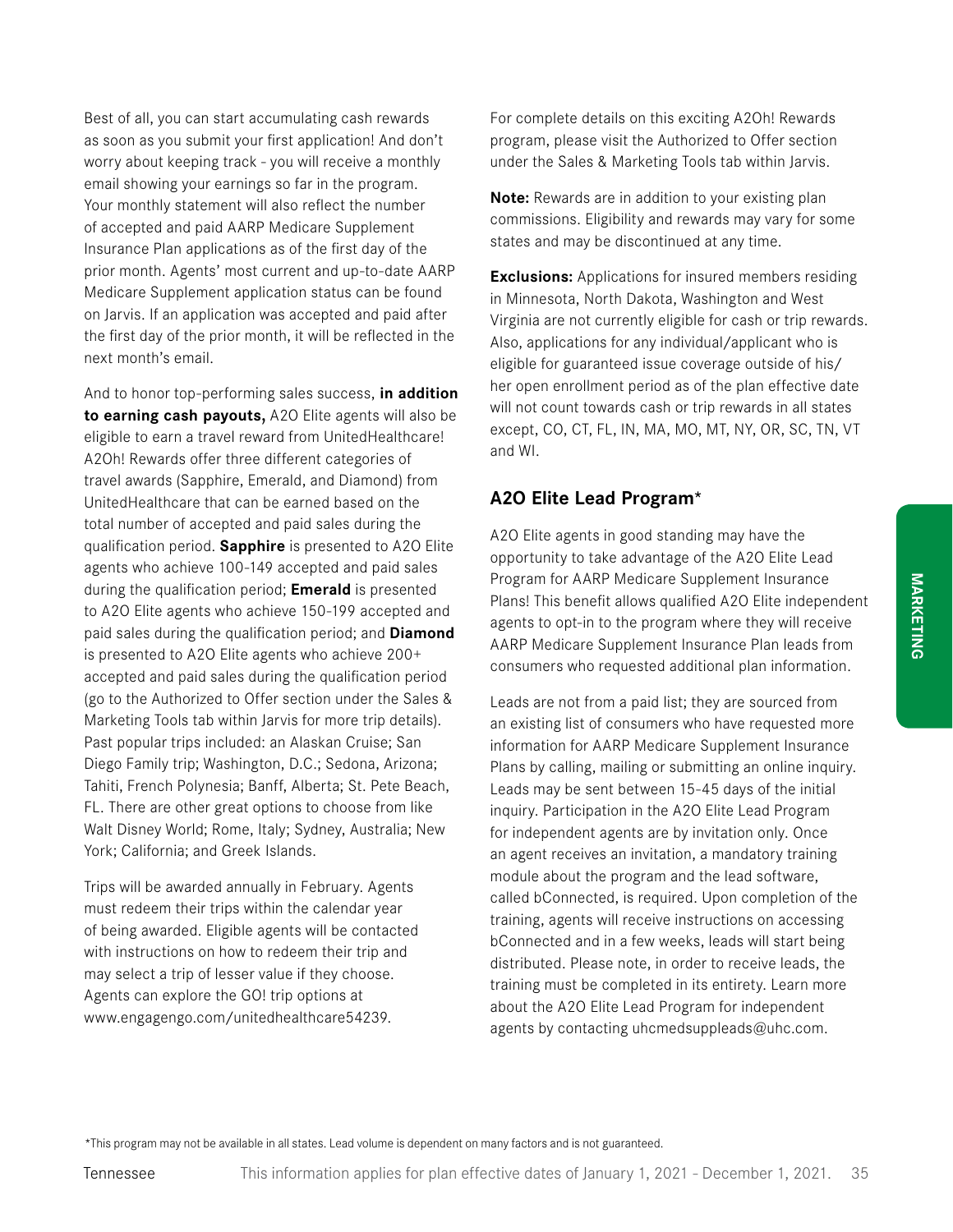# **The Authorized to Offer (A2O) Agent Program (continued)**

### **Guidelines**

For more information regarding marketing guidelines and the A2O program, including A2Oh! Rewards Program rules, see the **full A2O program guidelines**, which can be found on Jarvis in the Sales & Marketing Tools tab under Authorized to Offer.

**Note:** A2O Elite materials are for agents who have A2O Elite status. Qualified A2O Elite agents may not share A2O Elite materials with A2O agents. Materials must not be used to generate leads to be provided to A2O agents.

Program rules and quality production minimums are subject to change.

# **AARP Services, Inc. Agent Visits**

All UnitedHealthcare agents that are A2O or A2O Elite are subject to quality-control visits from staff members of AARP Services, Inc. (ASI) Distribution.

The purpose of these visits is to ensure that agents are meeting all code of ethics and other contractual obligations to UnitedHealthcare related to participation in the A2O program for the AARP-branded products.

Each quarter, ASI Distribution staff will contact agents to schedule face-to-face meetings at a mutually convenient time and place. The visits will typically last about an hour during which time the ASI staff person will explain their role, ask about the agent's background and solicit feedback about AARP and the AARP-branded products offered through UHC.

Agents are encouraged to be candid. Agents should also remember to adhere to all privacy and related rules concerning consumers and be sure to contact their up-line or available UHC resources to address specific issues as appropriate.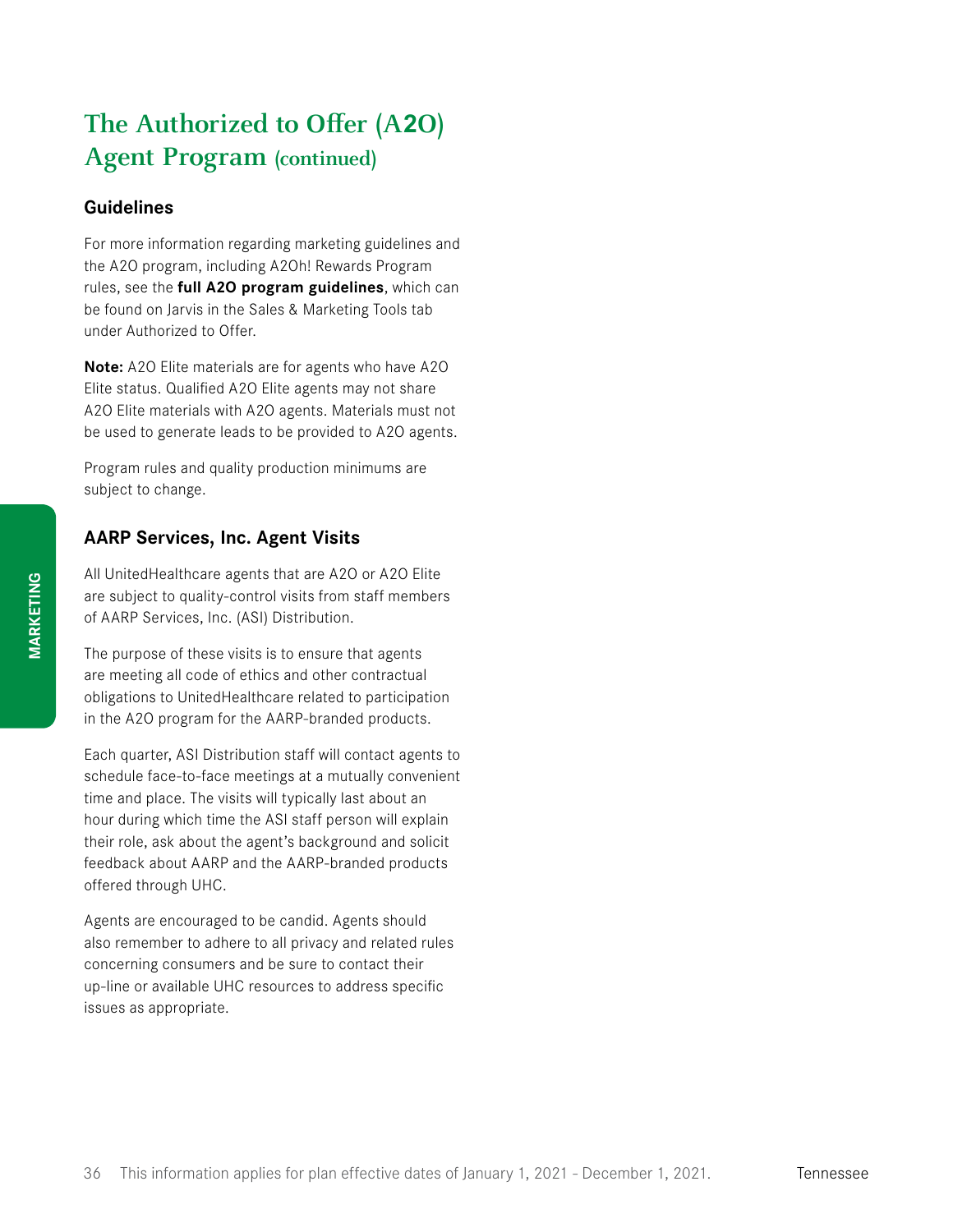# **Enrolling Applicants**

# Enrollment Kits



Enrollment kits are available for all producers who are certified, licensed, and appointed by UnitedHealthcare to offer AARP Medicare Supplement Insurance Plans. The enrollment kits contain all of the materials necessary to complete a sale. You can order and download state-specific enrollment kits,

guides, and additional enrollment resources on Jarvis through the Sales Materials Portal. Simply log into Jarvis, hover over the Sales & Marketing Tools tab, and select Sales Materials Portal.

This will open a new page where you can select the Order Materials tab and filter for the items you are looking for on the left-hand side. If you need an enrollment kit immediately, you may download it while you wait for your order.

You can personalize your enrollment kits to include your name, phone number and e-mail address, which will be pre-printed on the back cover of your enrollment kits and on the agent section of the application, in the quantity you specify for each state in which they are ordered. All you have to do is select "Do you want to personalize this kit?" within your shopping cart prior to completing your checkout process.

On the Sales Materials Portal you will also find plan change rate pages, Select directories, extra state and material forms, producer handbooks, free material orders, as well as other helpful tools.

It is important to deliver the enrollment kit in its entirety to the applicant, including when submitting an application through the AARP Medicare Supplement Online Enrollment tool, accessible through UnitedHealthcare's **L**andmark **E**lectronic **A**pplication **N**avigator (**LEAN**) tool. Please verify you have current

materials. Using outdated materials may cause a paper application to be delayed or rejected, or may cause you to quote an incorrect premium rate.

**Remember to leave all items in the enrollment kit with the applicant except for items to be submitted to UnitedHealthcare if you opt to mail or fax the paper application.**

# **Did you know?**

**You can now easily access the AARP**  ်ဝှ **Medicare Supplement Online Enrollment tool within LEAN. Just download the LEAN app from the App Store or Google Play Store or access it online at https://lean.uhc. com/prweb/PRWebLDAP2. For complete information about using the online enrollment tool, see the "Submitting an Enrollment Application" later within this section.**

# **Application Forms**

**You must use the agent version** of the AARP Medicare Supplement application, which includes the code 2460720307 at the bottom of the first page of the paper application. Agent versions of the paper application are included in the enrollment kits available through the Sales Materials Portal on Jarvis.

**If you do not use the agent application or you use it in combination with a pre-printed consumer application that was received by the consumer in the mail, you will not be paid a commission on the application.** 

# **LEAN - Online Enrollment Tool**

We strongly recommend you use our Online Enrollment tool to complete and submit applications for increased accuracy and faster processing. See the Did You Know? section on this page for instructions on how to access LEAN. Also, please be sure not to use the consumerfacing website (www.AARPMedicarePlans.com). For more detailed information about submitting an online application, please see the "Submitting an Application" later within this section.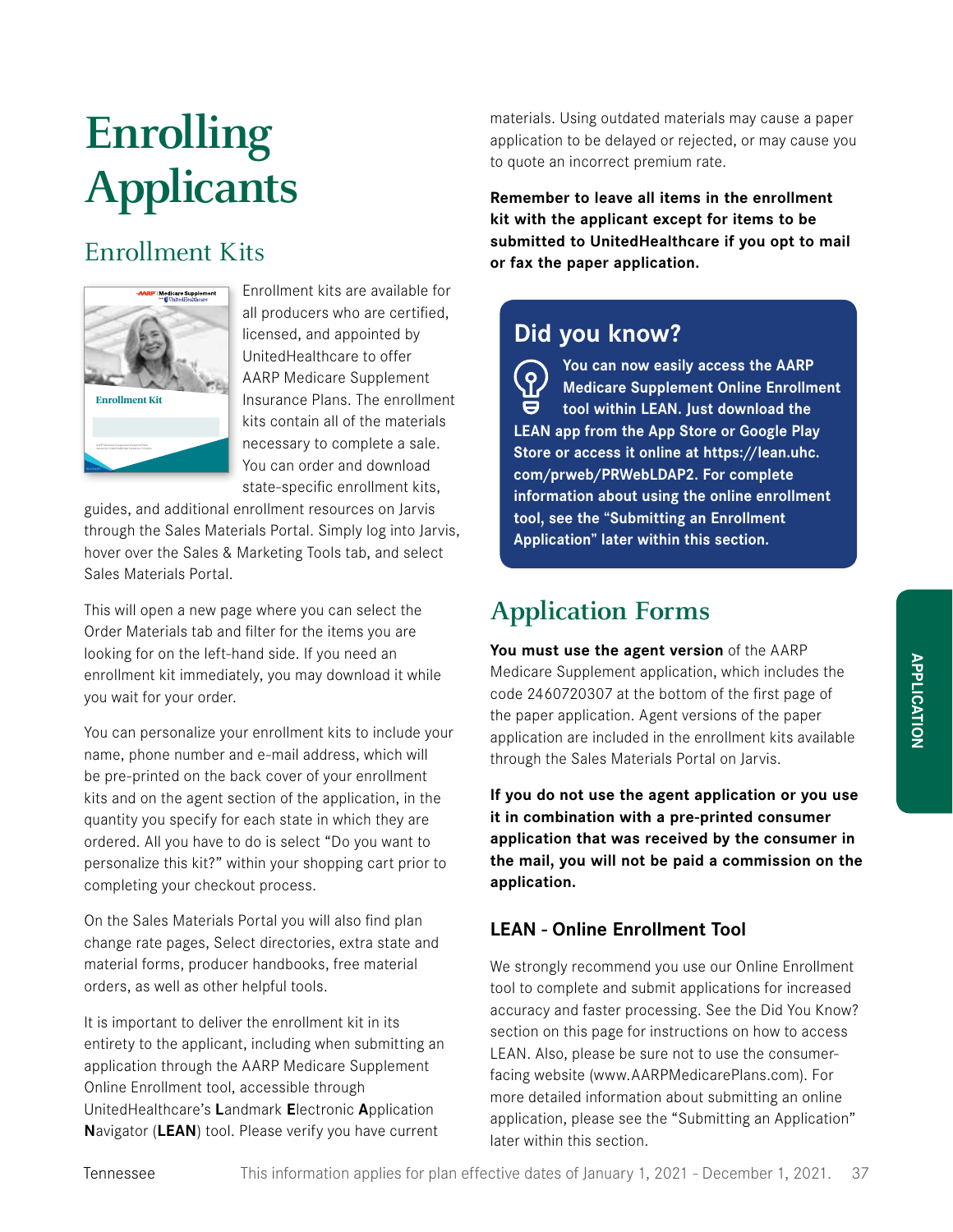# Application **Forms** (continued)

Prior to filling out the application, you should:

- Confirm the applicant is or will be enrolled in Medicare Part A and Part B as of the coverage effective date
- Confirm the applicant is an AARP member (see "AARP Membership" on page 40 for more details)
- Review plan options with the applicant and provide guidance to the plan that best fits his or her needs
- Indicate the applicant's plan selection and desired effective date on the application. If the applicant has current health coverage, please note on the application in the appropriate spot.

When no effective date is noted on a paper application, coverage is generally effective the first of the next month following the date the paper application is **received** (as long as the applicant is eligible on that date) and approved by UnitedHealthcare Insurance Company.

# **Applicants Replacing Coverage**

### **Replacement Notice**

Applicants who are replacing another Medicare supplement plan or a Medicare Advantage plan must submit the **Notice to Applicant Regarding Replacement of Medicare Supplement Insurance or Medicare Advantage (Replacement Notice).** Each state-specific enrollment kit and the AARP Medicare Supplement Online Enrollment tool include a Replacement Notice, which must be signed by the applicant and the agent.

 $\blacksquare$  If applicants are changing from one AARP Medicare Supplement Insurance Plan to another AARP Medicare Supplement Insurance Plan, the Replacement Notice is not required.

### **Continuous Coverage**

Applicants who are replacing their existing Medicare supplement coverage should not cancel their coverage until they receive confirmation of acceptance, the new coverage's effective date, and notification of the

final premium rate. When replacing an existing policy, applicants should request a plan effective date to coincide with the date existing coverage ends.

**Please note:** AARP Medicare Supplement Insurance Plan effective dates are always the first of a month.

For more information on effective dates, please refer to the section on effective dates under "Application Processing" of this Producer Handbook.

### **Replacing a Medicare Advantage Plan**

**Enrollment in Medicare supplement insurance does NOT automatically disenroll an applicant from a Medicare Advantage plan.** Applicants should contact their current insurer or 1-800-Medicare to see if they are eligible to disenroll, and to disenroll if they are able. They may choose to disenroll from their Medicare Advantage plan with Rx coverage by enrolling in a stand-alone prescription drug plan if they are able to do so. Medicare Advantage and Medicare supplement coverage **cannot overlap,** and there should be no gap in coverage, so request a plan effective date to coincide with the date existing coverage ends.

# **Application Checklist**

Please be sure to complete and submit all the necessary forms to ensure your enrollment is processed quickly and accurately:

### **Complete all required sections of the application, including:**

- AARP membership number (if currently an AARP member or another individual living in the same household is an AARP member). Verify with the applicant the number provided is correct and current.
- Applicant's demographic information such as First Name, Middle Initial, Last Name, and Permanent Home Address (P.O. boxes are NOT acceptable permanent addresses. A permanent address is considered the applicant's actual/physical residence. If mail cannot be delivered to the applicant's permanent address, a P.O. box can be used as the mailing address only.)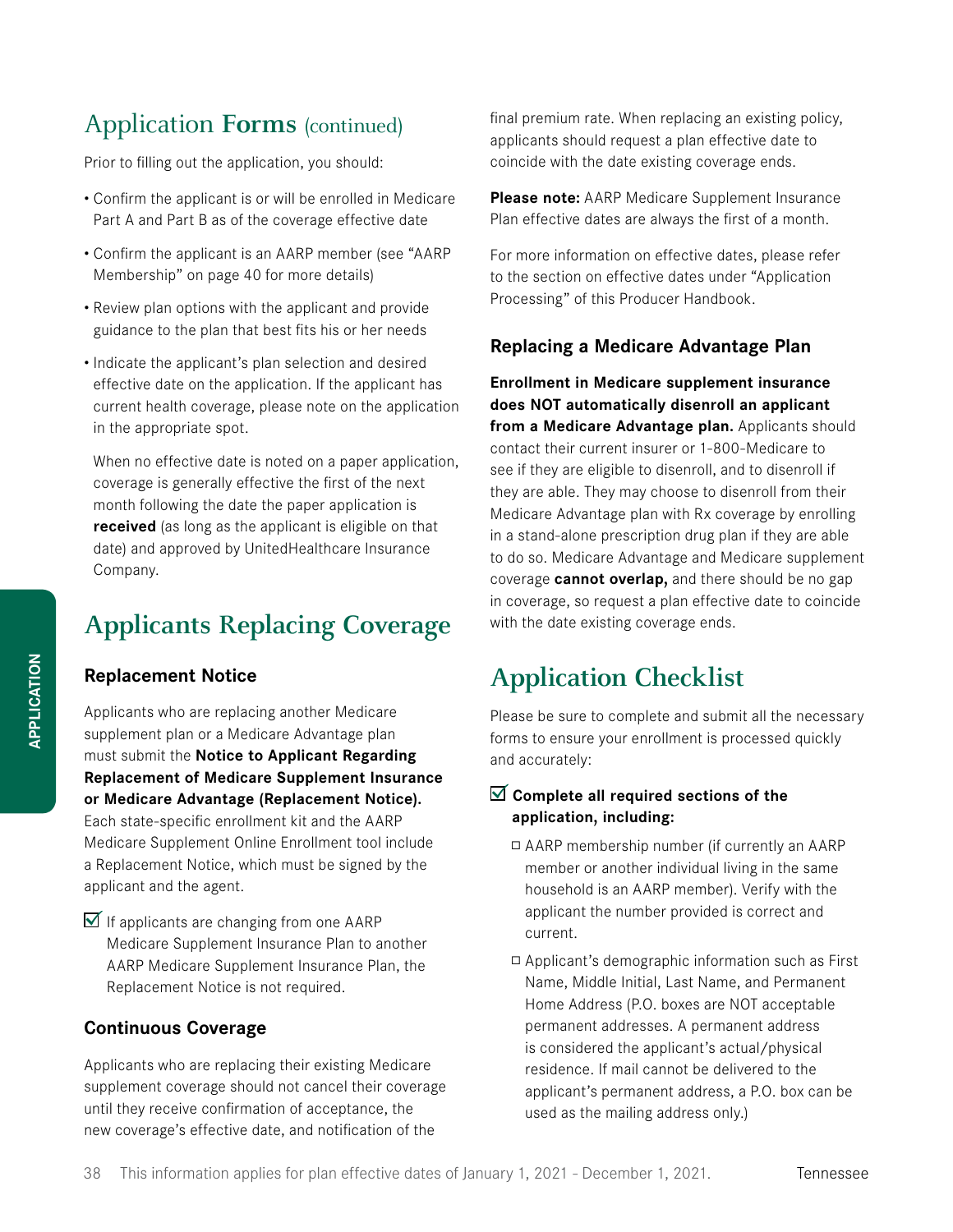**Note**: Applicants are now able to provide an additional temporary mailing address for instances where the applicant has two households throughout a year. The insured member may call to have their member communications mailed to their temporary mailing address but must call back to reinstate the permanent mailing address.

 $\Box$  The applicant's plan selection

**Note**: If a plan is not selected on the application, the plan with the highest level of coverage will automatically be assigned. A letter will be sent to the applicant notifying them of this assigned plan and if this is not the plan they intended they should initiate a plan change. Please refer to the plan change situation information on Jarvis under Knowledge Center > Medicare Supplement > Rates and Underwriting > Underwriting and Rate Guides, to determine the best option for your client.

- $\Box$  The conditions of eligibility and authorization
- $\Box$  Requested effective date (if left blank, the effective date will be the first day of the month after **receipt** of paper application)
- $\Box$  Health questions (if applicable)
- All required signatures and dates
- $\Box$  Applicant's current health coverage (if applicable)
- **Documentation that supports Guaranteed Issue** (if applicable). For example, carrier termination notice, official employer letter stating termination of coverage information (must include employee name and termination date on employer letterhead) or a notification of rights that the applicant received from their prior insurer or employer.

### **Signatures:**

- Section 9: Applicant(s) **must sign** and date the "Tell us about your past and current coverage" section.
- Section 10: Applicant(s) **must sign** and date in the Authorization and Verification of Application of Information section.
- Section 11: Applicant(s) **must sign** and date in the Authorization for Verification of Information section.
- □ Section 12: Agent must complete name, agent id, and sign and date the last page of the application. Note: Paper applications cannot be backdated prior to the application signed date for any reason.
- Applicant(s) and Agent **must sign** and date the Replacement Notice if one is needed.

#### **All signatures must be clear.**

#### **Invalid Signatures**

Here are descriptions that help identify invalid signatures:

- Initials only on the Signature Field
- First name or last name only
- "X" or "other marks" for signature (when not notarized)

Paper applications with erasures or other alterations may be delayed or rejected. **If a mistake is made, cross out the incorrect information, write the correct information nearby, and have the applicant initial the correction.**

If the application is incomplete or clarification is needed, we may contact you or the applicant by phone or letter. We encourage you to explain this to applicants and ask for their prompt cooperation.

Online enrollment signatures can be captured in different ways:

- Electronic signature via signature pad or touch device
- Remote digital signature using DocuSign, or
- Through the Voice Signature process

Tennessee has the Online Enrollment Voice Signature capability through LEAN. For complete details and information on how the process works, please see the Online Enrollment section under Submitting an Enrollment Application.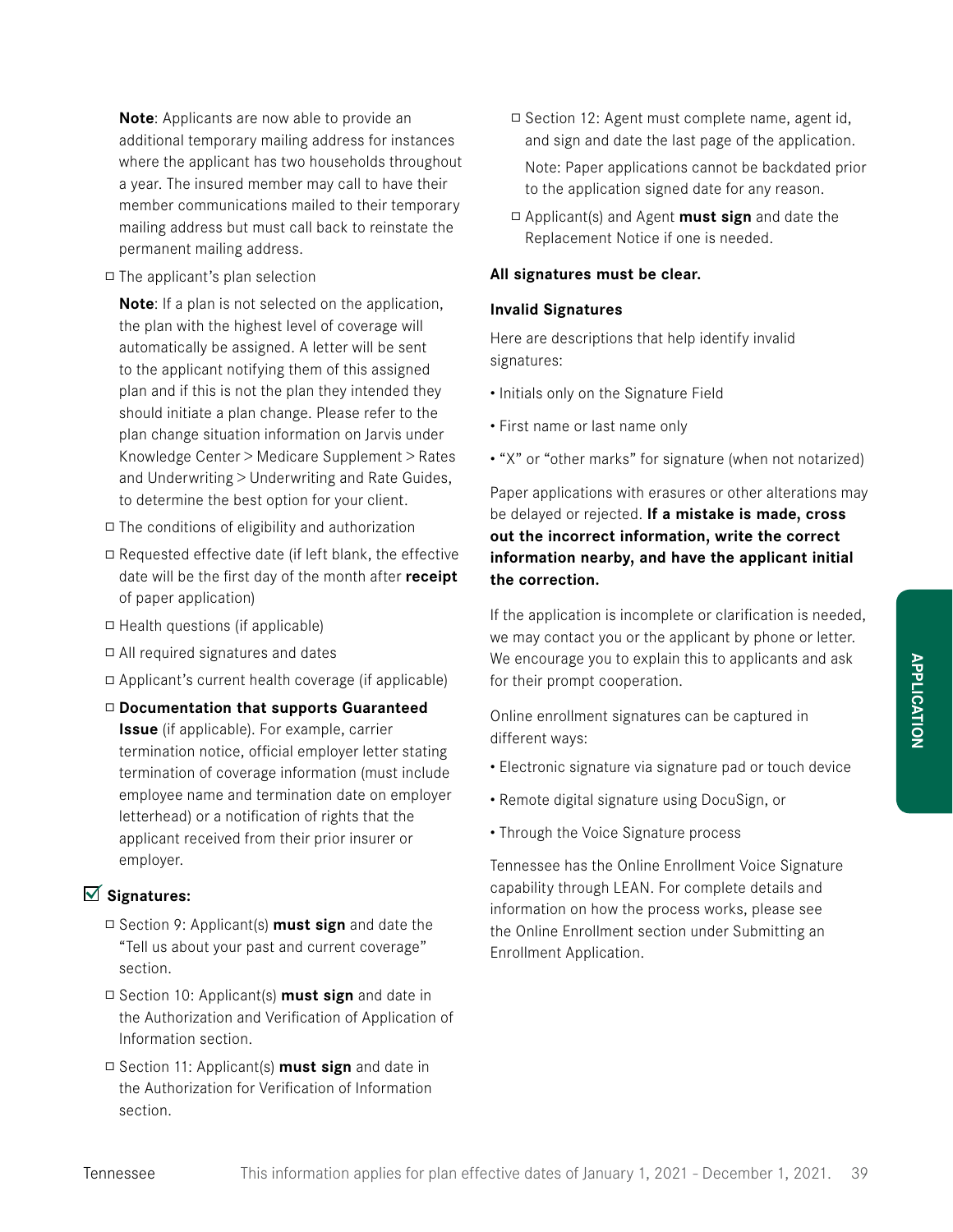# **Application Checklist (continued)**

# **Did you know?**

**The most common reasons for applications to be delayed are due to:** 

- **• Incomplete applicant demographics (name, date of birth, etc.)**
- **• Missing AARP membership number & dues**
- **• Incorrect AARP membership number for existing members**
- **• Missing applicant signatures**
- **• Missing agent signature & Replacement Notice**
- **• Invalid effective date request (date in the past or too far into the future)**

### **AARP Membership:**

Applicants must be AARP members or live in the same household as someone with whom they share an AARP membership number to enroll in an AARP Medicare Supplement Insurance Plan. If an applicant is not an AARP member, the agent can assist in enrolling him/ her through one of the following methods (Agents may not purchase membership for individuals):

- $\Box$  If submitting through the AARP Medicare Supplement Online Enrollment tool, a consumer can join, renew or verify AARP membership through the AARP membership portal.
- Join, renew or verify AARP membership online at MyAARPConnection.com. Agents will need to register for MyAARPConnection.com upon first visiting the website. (See "MyAARPConnection.com" in the AARP Medicare Supplement Insurance section on page 11 of this Handbook for more details.)
- $\Box$  Applicants may call 1-866-331-1964. Representatives are available Mon. - Fri., 7am-11pm and Sat., 9am-5pm ET.
- $\Box$  If submitting a paper application, complete an AARP membership form (in kit) and include a

separate consumer's check payable to AARP for dues. (You must not accept money from the consumer and send your personal/agency check/ money order to pay AARP membership dues.) Both check and form should be included with the application.

**Note**: One membership covers both the AARP member and another individual living in the same household. Therefore, only one membership application is required if two individuals of a household are applying for AARP membership.

**Exception:** If two individuals in the same household want to use separate bank accounts to pay their AARP Medicare Supplement Plan premium through Electronic Funds Transfer (EFT), the individuals will need two separate memberships, and will lose any multi-insured discount that may have applied to a single household.

 $\Box$  Dues are not deductible for income tax purposes.

An insured member must have an active AARP membership if they want to change from one AARP Medicare Supplement Plan to another AARP Medicare Supplement Plan. Insured members may renew expired memberships online at MyAARPConnection.com.

#### **Electronic Funds Transfer (EFT) Discount:**

- □ Complete and submit the Automatic Payment Authorization form in its entirety if applicants want to pay future premiums by deducting their payment from their checking or savings account.
- When using the AARP Medicare Supplement Online Enrollment tool, applicants will have the option to sign up for recurring EFT withdrawals or monthly coupon payments.

**Note**: Electronic Funds Transfer (EFT) requests will be processed on the 5th of the month and may take one month (or more if a future effective date) to become active, depending upon date application is received and processed. If the insured member is accepted prior to the plan effective date, the first EFT payment will be drawn at the start of the plan effective date month.

For more information on Electronic Funds Transfer, please see the "Application Processing" section under "Billing Options" on page 47 in this Handbook.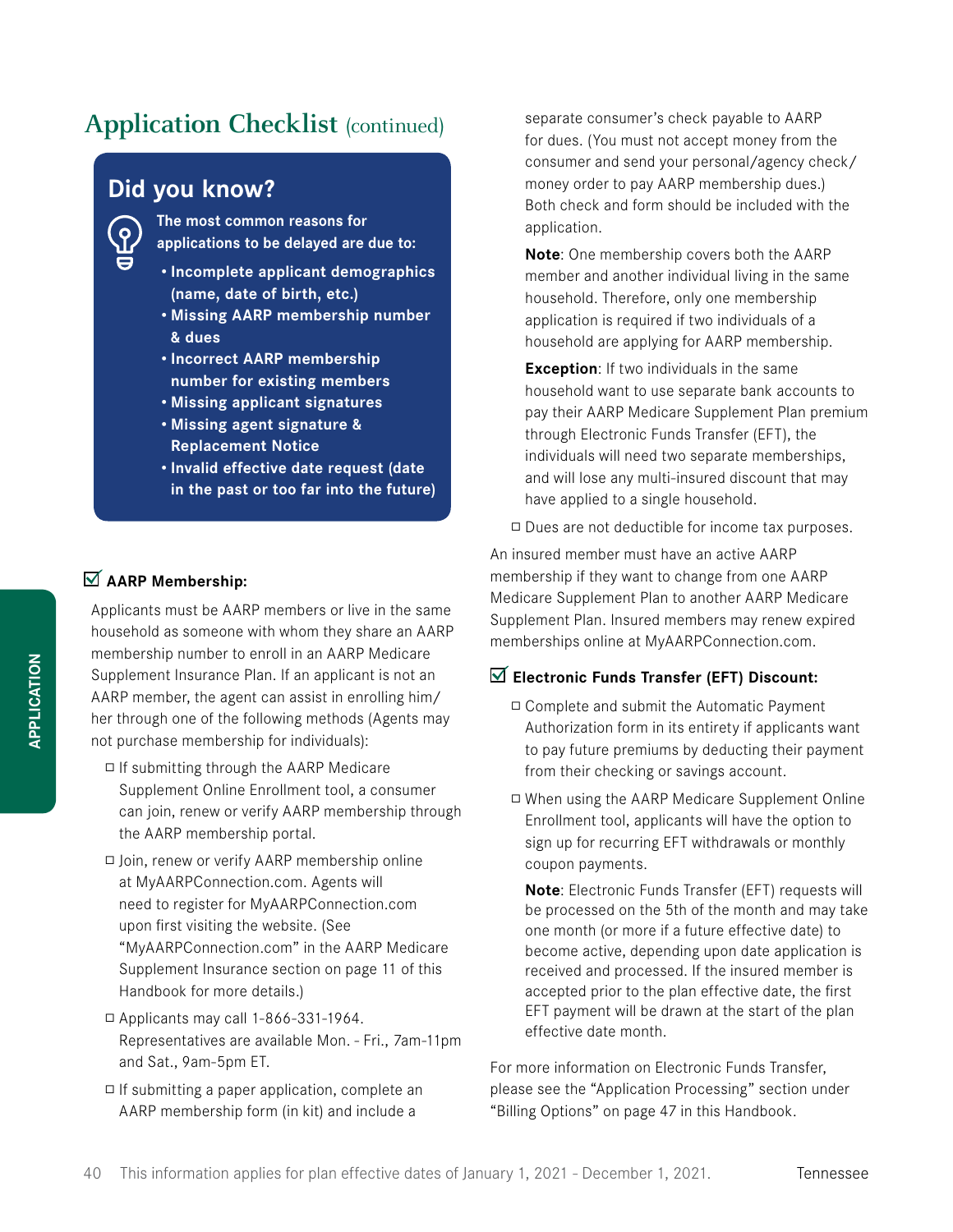### **Premium Check:**

You may collect and remit for the first month's premium. (If the applicant is changing from one AARP Medicare Supplement Plan to another AARP Medicare Supplement Plan, do not send any money.)

- Make checks payable to **UnitedHealthcare Insurance Company** and include with mailed applications (applications with checks cannot be faxed).
- $\Box$  Please print the applicant's full name on the memo line of the check.
- $\Box$  If submitting paper applications for two applicants in the same household, submit a separate check for each applicant.

### **Replacement Notice: Complete and submit, if applicable.**

- $\Box$  Required for applicants replacing another Medicare Supplement plan or any Medicare Plan such as a Medicare Advantage plan.
- $\Box$  Both the applicant and the agent must sign the same Replacement Notice.

**Note:** A Replacement Notice is not required if applicants are replacing one AARP Medicare Supplement plan with another AARP Medicare Supplement plan.

# **Provide to Applicant**

A copy of the following documents should be provided to the applicant when applying for coverage:

- **Electronic Funds Transfer (EFT):** Give a copy of the Automatic Payment Authorization form to applicant.
- **Replacement Notice:** Provide applicants with a copy of the Replacement Notice.
- **Guide:** Provide applicants with the "Choosing a Medigap Policy: A Guide to Health Insurance for People with Medicare."

# **Application and Commission Processing Delays**

Incorrect or incomplete information can cause application processing and/or agent commissions to be delayed. Some of the most common reasons are:

# **Application Delays**

- Missing or inactive AARP membership number (AARP membership form and/or dues are not included with the application)
- Missing documents (Replacement Notice and/or documents needed to be considered for Guaranteed Issue, such as Termination Notice from prior insurer)
- Missing demographic information on application, such as applicant name, address, city, state, zip, date of birth, phone, and Part A and B effective dates
- Missing signatures and signature dates of agent and/or applicant
- Comments written outside of required areas on the paper application, including application corrections
- Documents submitted but not needed, such as copy of Medicare card or AARP membership card, Scope of Appointment, or Conditional Receipt

# **Commission Delays**

- Agent ID or signature missing, illegible, or incorrect
- Inserting the agent signature page with a pre-printed consumer application that was received by the consumer in the mail will not be compensated

**Note:** Commissions may not be payable for applicants under age 65, and in certain other scenarios. Please consult your contract paperwork.

If you would like to provide additional documents for pending applications, please ensure the applicant's name and AARP membership number are indicated on each page of the application and fax to pending enrollment documents at 248-524-5763.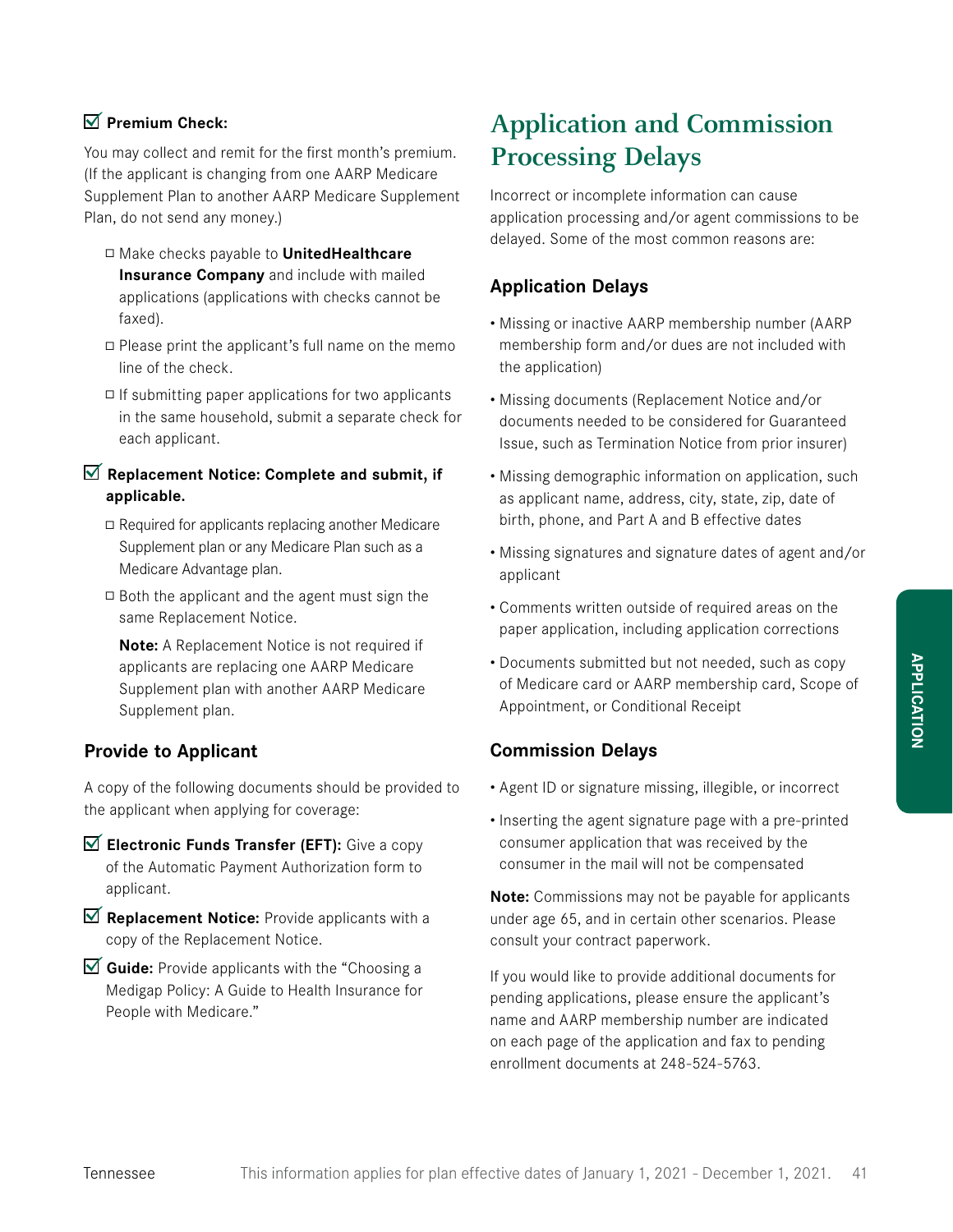# **Application and Commission Processing Delays** (continued)

For new or updated EFT set up, please use the AARP Medicare Supplement General Information Change (Form 1) found under the Enrollment tab, Application Status, Important Documents on Jarvis.

For new paper enrollment documents, you may fax them to 888-836-3985, **being sure to include applicant name and AARP membership number on your cover sheet.** Please do not include another full copy of the application, nor the first page of the previously submitted application.

You may mail documents to:

UnitedHealthcare Insurance Company Enrollment Division P.O. Box 105331 Atlanta, GA 30348-9484

Please allow at least 10 business days for your issue to be handled.

For EFT documents, you may mail them to:

UnitedHealthcare Insurance Company Billing Division P.O. Box 105332 Atlanta, GA 30348-9535

# **Submitting an Application**

There are three easy ways to submit an application. Only submit application via **one** method from the options below:

- 1. Online through the AARP Medicare Supplement Online Enrollment tool through **LEAN**
- 2. Mail a paper application (if you are including check or money order, this is the only option)
- 3. Fax a paper application (only with valid AARP membership and must not include check or money order)

# **AARP Medicare Supplement Online Enrollment**

At UnitedHealthcare, we've made enrolling new insured members even easier. The AARP Medicare Supplement Online Enrollment tool is now accessible through UnitedHealthcare's **L**andmark **E**lectronic **A**pplication **N**avigator (**LEAN**). It's one more way we are working to simplify the AARP Medicare Supplement Insurance Plans sales process.

This dynamic online tool generates an application based on the applicant's zip code, date of birth and Medicare Part B effective date. Based on this information, you are given a plan selection list with estimated rates for each plan. As you advance from screen to screen, the online application displays or skips over questions based on previously provided information, as applicable.

The tool also allows you to:

- Enroll, renew or verify AARP membership for the applicant.
- Fill out ancillary forms, such as the replacement notice, if required. Note: One of these options must be chosen for the applicant to enroll.
- Save/resume an AARP Medicare Supplement application (up to 90 days).
- Review submitted AARP Medicare Supplement applications (up to 90 days).
- View immediate application statuses of "accepted" or "pending" after selecting "submit" (status is shown on the confirmation page and on the view saved/ submitted dashboard).

**Note:** Application Status of approved, pending or denied will be emailed to the applicant who provided their email address on their application and elected to receive information electronically.

• Offer consumers the option to receive their Plan Documents electronically. The Member Experience enhancement allows consumers who signed up to receive their documents electronically to access a version of the Member Website.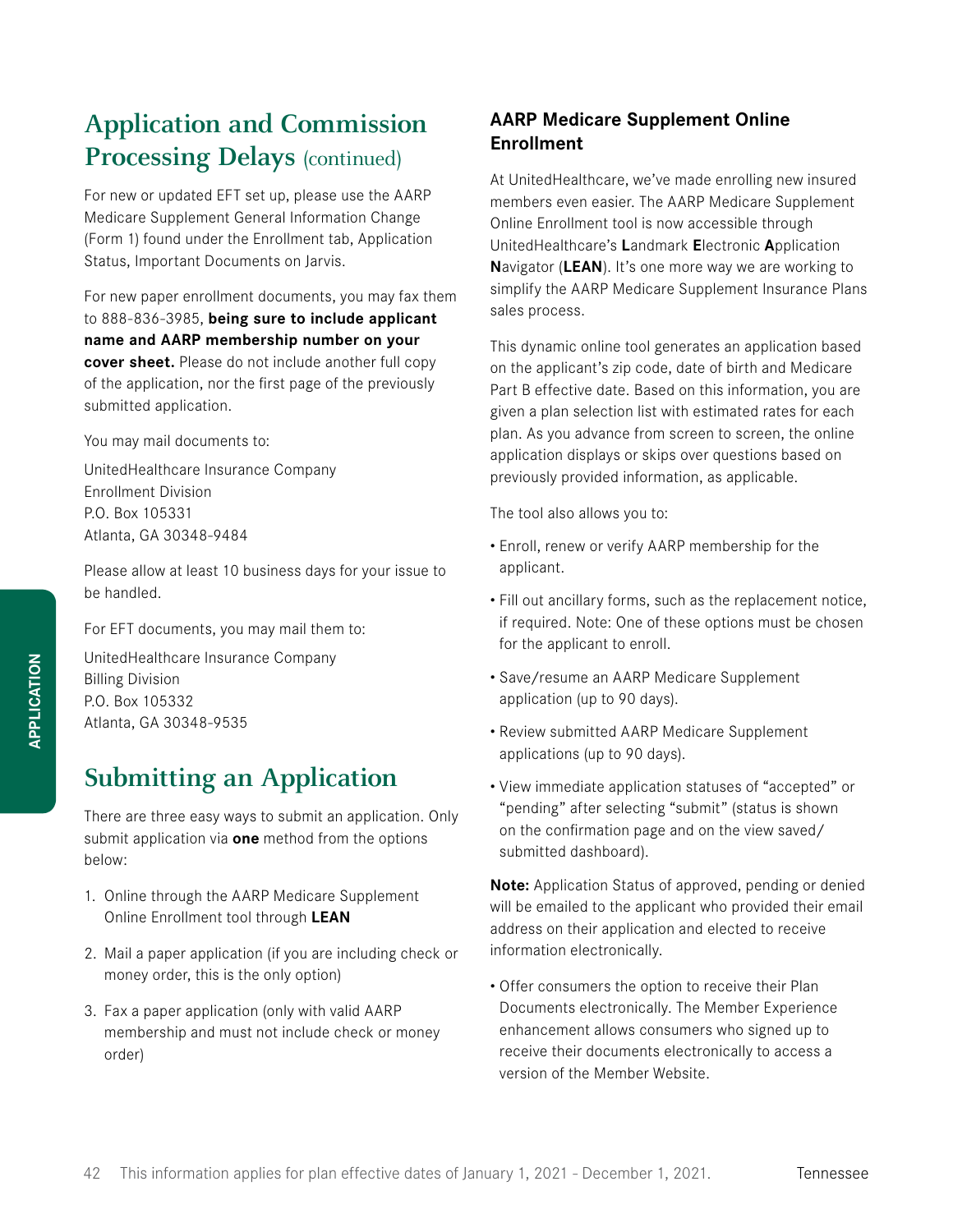• Easily fax any additional documents that may be needed (such as Legal or Guaranteed Issue documents). More details and fax information is included in the "Faxing Supporting Documents with Online Enrollment Submission" later within this section.

You must provide the consumer with a full AARP Medicare Supplement enrollment kit, which includes the Centers for Medicare & Medicaid Services' Guide, *Choosing a Medigap Policy: A Guide to Health Insurance for People with Medicare.*

The tool is only available with an Internet connection (no offline option).

### **How to Access AARP Medicare Supplement Online Enrollment**

Download the **LEAN** app from the App Store, Google Play Store or access it online at https://lean.uhc.com/prweb/PRWebLDAP2.

If you would like to resume a saved application or view a submitted application, select the "Saved/Submitted Med Supp application" icon.

Online enrollment can be used on both tablets and computers, and it's compatible with the latest Internet browsers.

# **Capturing Signatures**

The AARP Medicare Supplement online enrollment application requires signatures to be captured from you and the applicant. If you wish to submit an online enrollment application for a consumer, signatures must be captured via a Touch screen device (i.e. tablet), Signature pad, Remote, or Voice Signature (currently available for consumers in Tennessee). See below for more information.

Before you begin an online enrollment application, confirm that the consumer understands and is willing to sign the forms electronically via signature pad, Remote, touch screen device or via voice signature recording.

### **Online Enrollment Voice Signature**

This Voice Signature feature provides the option for consumers to sign their applications from a location of their convenience via our voice signature process with the help of you, their agent.

Log on to LEAN and start completing an online application for consumers residing in Tennessee. Once you get to the Signature Capture page, select *Voice Signature* and carefully follow the instructions as indicated on each page. Please note that all questions and disclaimers displayed on the screen **must** be read verbatim to the consumer during the recording. If any verbiage is missed, a new application will have to be submitted. To start the recording, call 1-888-889-9198. Ensure your client is on the phone with you and has agreed to have the application voice recorded. Note: the gray boxes under Voice Signature Instructions are instructional content for you to read and are not to be recorded.

With your consumer on the phone, walk them through plan options and the plan application. Please confirm all of the questions are answered and submit the completed application.

For more detailed information and a complete LEAN user guide, log into Jarvis and navigate to Knowledge Center, then Systems and Technology, and it can be found under LEAN.

**Note:** As a reminder, agents are encouraged to communicate with consumers in the manner the consumer prefers.

### **Electronic Plan Documents**

Consumers now have the option to receive their Plan Documents electronically when applying through the AARP Medicare Supplement Online Enrollment tool within **LEAN**. (This option is currently not available for paper applications.) This electronic option gives consumers access to plan-specific documents for viewing, saving or printing. Documents include important information such as a Certificate of Insurance, an outline of plan benefits, hospital directory for AARP Medicare Select Plans, and A Guide to Health Insurance for People with Medicare.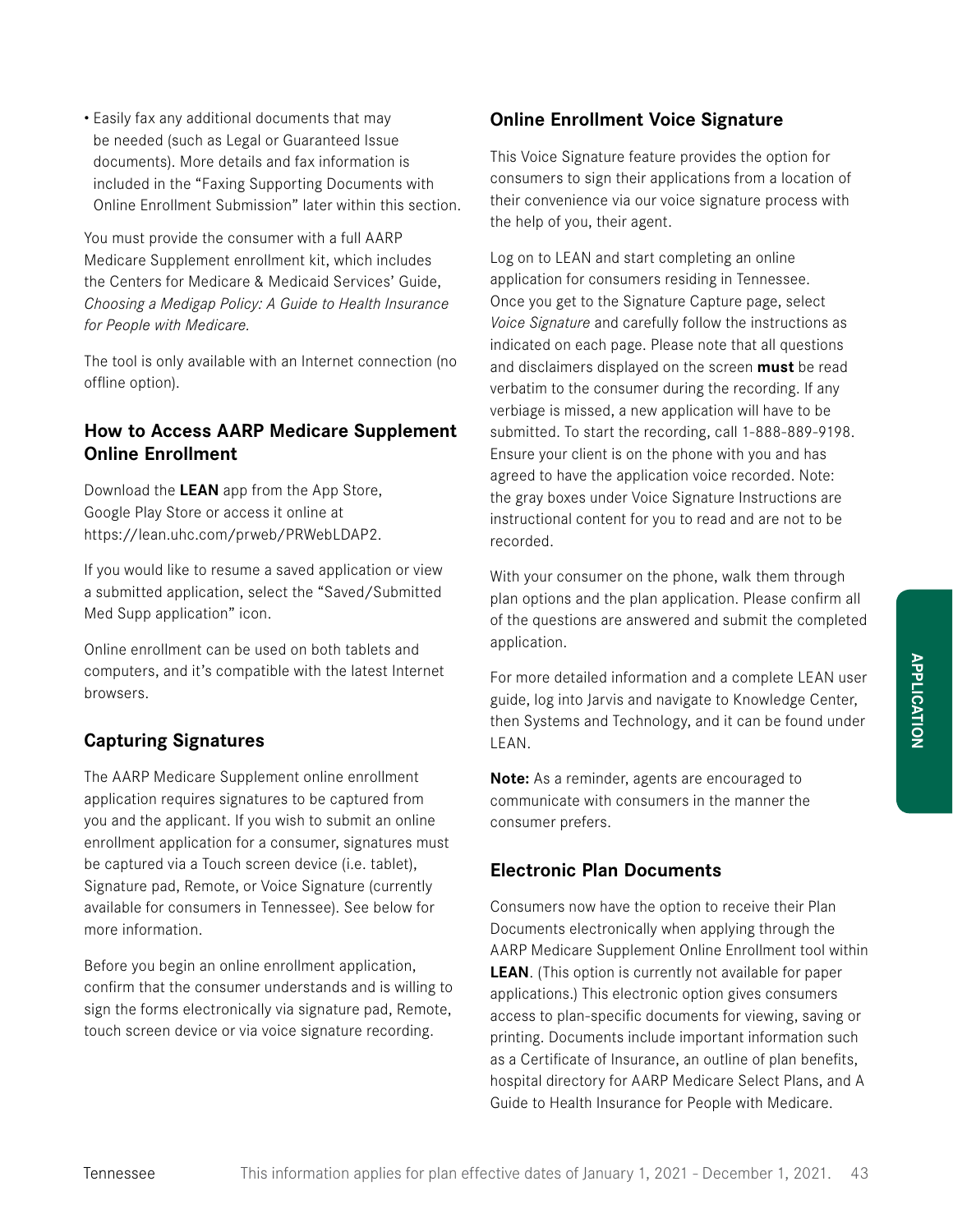# **Submitting an Application** (continued)

Applicants who sign up to receive information electronically when enrolling via LEAN will be invited to access a version of the Member Website. Once signed in, members will have access to account settings, plan documents, the ability to download a temporary identification card, value-added services information and Electronic Funds Transfer (EFT) documents. Best of all, they can pay their premium by scheduling a one-time EFT payment, or setting up recurring EFT payments all within the site.

On the member's plan effective date, all of the features on the Member Website will automatically be available. Here they will be able to access additional information such as their claim history, benefit summary page, etc.

Consumers will also have the ability to:

- view value-added services available in their area
- update their email and plan document delivery preference
- access information from any device

Consumers will still receive their health insurance card and a coupon book for payments (if it applies) through the U.S. Mail.

In the Review and Submit section of online enrollment, consumers will be asked to select how they would like their plan documents delivered – either via paper or electronically. If they choose the "online" option, they must agree to receive their plan documents electronically, instead of receiving paper copies through the U.S. Mail. When plan documents are available, the consumer will be notified by email with a link to access the documents.

The types of communications available electronically are subject to change. If additional types of communications become available for electronic delivery, the consumer will have the opportunity to select their delivery preference at that time. Occasionally, in addition to electronic delivery, they may also receive a hard copy document.

# **Faxing Supporting Documents with Online Enrollment Submission**

If you have additional documents (such as Legal or Guaranteed Issue documents) that are needed to process the online application, please fax in the required documents to the following fax number: **248-524-5747**.

### **This fax number must only be used to provide additional documentation for applications submitted via online enrollment.**

- A fax coversheet is provided on the submission confirmation page for your convenience.
- Please be sure to include the consumer's name, address and AARP membership number on the fax coversheet.
- Once you receive a fax receipt confirmation, please return original documents to the consumer or destroy copies in a secured manner.

# **Need Help?**

For complete instructions on how to use the AARP Medicare Supplement Online Enrollment tool, visit Jarvis, Knowledge Center, then Systems & Technology.

# **Mailing Paper Applications**



Please mail all appropriate paper applications, checks and forms in the postage-paid business reply envelope included in the enrollment kit. If

you are including multiple applications please see the multi-application coversheet section below. If the envelope is lost or misplaced, please mail to:

UnitedHealthcare Insurance Company Enrollment Division P.O. Box 105331 Atlanta, GA 30348-9484

To send overnight (packages must arrive by 9:00 a.m. to be considered received for that day, packages received after 9:00 a.m. will be received the next business day.)

UnitedHealthcare Insurance Company Enrollment Division 4868 GA Hwy. 85, Suite 100 Forest Park, GA 30297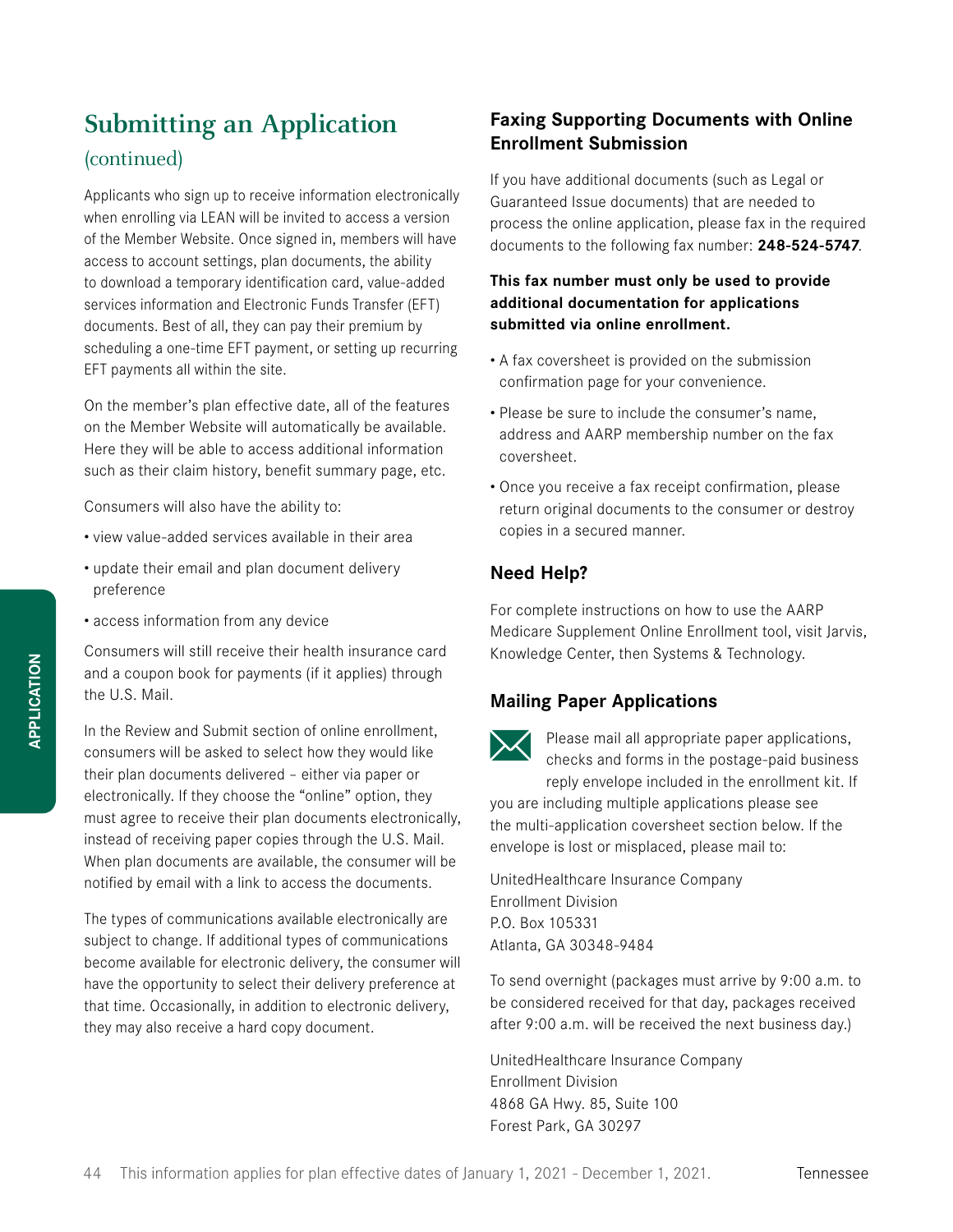Contact Phone: (404) 765-2116 or (404) 763-4738 (for delivery purposes only)

**Note:** Agents are responsible for covering the cost of overnight mail service.

For questions, please call the Producer Help Desk at 1-888-381-8581 (Monday – Friday, 8 a.m. – 10 p.m. ET).

### **Multiple Application Cover Sheet**

The Multiple Application Cover Sheet is for use when mailing multiple paper applications in the same package and when dues and/or a premium check have been collected. Staple each application and its related documents together, with payment(s) as the top document(s). All documents should be stapled separately for each applicant. Do not use paper clips, and do not make any additional notes or comments on the Multiple Application Cover Sheet.

Complete the Multiple Application Cover Sheet and keep a copy of the form for your records.

Larger 9 x 12 AARP Medicare Supplement application return envelopes are available for order on the Sales Materials Portal through Jarvis. This is an optional envelope that can be used for mailing multiple applications or larger applications as an alternative to the one supplied within the enrollment kit.

The Multiple Application Cover Sheet and larger envelope can be downloaded and ordered from Jarvis by logging in and hovering over the Sales & Marketing Tools tab, and select Sales Materials Portal.

### **Faxing Applications**



You may fax your paper applications **ONLY** if:

#### **• Applicant is already a member of AARP and,**

#### **• There is no check with the application.**

Although faxing is not encouraged, we can accept faxed applications for NEW applicants and documents related to recently submitted applications.

Faxed applications are handled in the same order as applications received by mail. There is no priority handling for faxed applications vs. mailed applications.

#### **FAX Number: 1-888-836-3985**

#### **Things to remember when submitting applications:**

- Do not fax AND mail applications. Use only one application submission method: If the same application is faxed and mailed, the application received second will automatically be denied.
- Do not fax an application and mail a check.
- Create a separate fax transmission for each applicant. Do not combine multiple applications in the same fax, as this can result in a potential privacy sharing issue.
- Include the fax cover sheet template which can be found on the Sales Materials Portal.

#### **• Fax application pages in correct numerical order.**

- If faxing additional documents separately from the application, clearly print the applicant's name and AARP membership number on each page, and be sure to reference the original application.
- Ensure that the Electronic Funds Transfer and banking information matches the name on the application prior to submitting.
- Verify that the fax number entered is correct before submitting.
- Verify that the fax number on the confirmation page is the same fax number.
- Keep a copy of faxed applications for your records.

**Note:** It is not necessary to fax an application taken close to the end of the month. Simply complete the Requested Effective Date on the application and be sure the application is signed and dated prior to the Requested Effective Date.

The AARP Medicare Supplement fax number cannot be used for prescription drug plans or Medicare Advantage application submissions. There is a different fax number for PDP and MA.

If faxing additional documents (such as Guaranteed Issue or Legal documents) separately, do not include a copy of the application; only applicant name and AARP membership number are necessary for processing.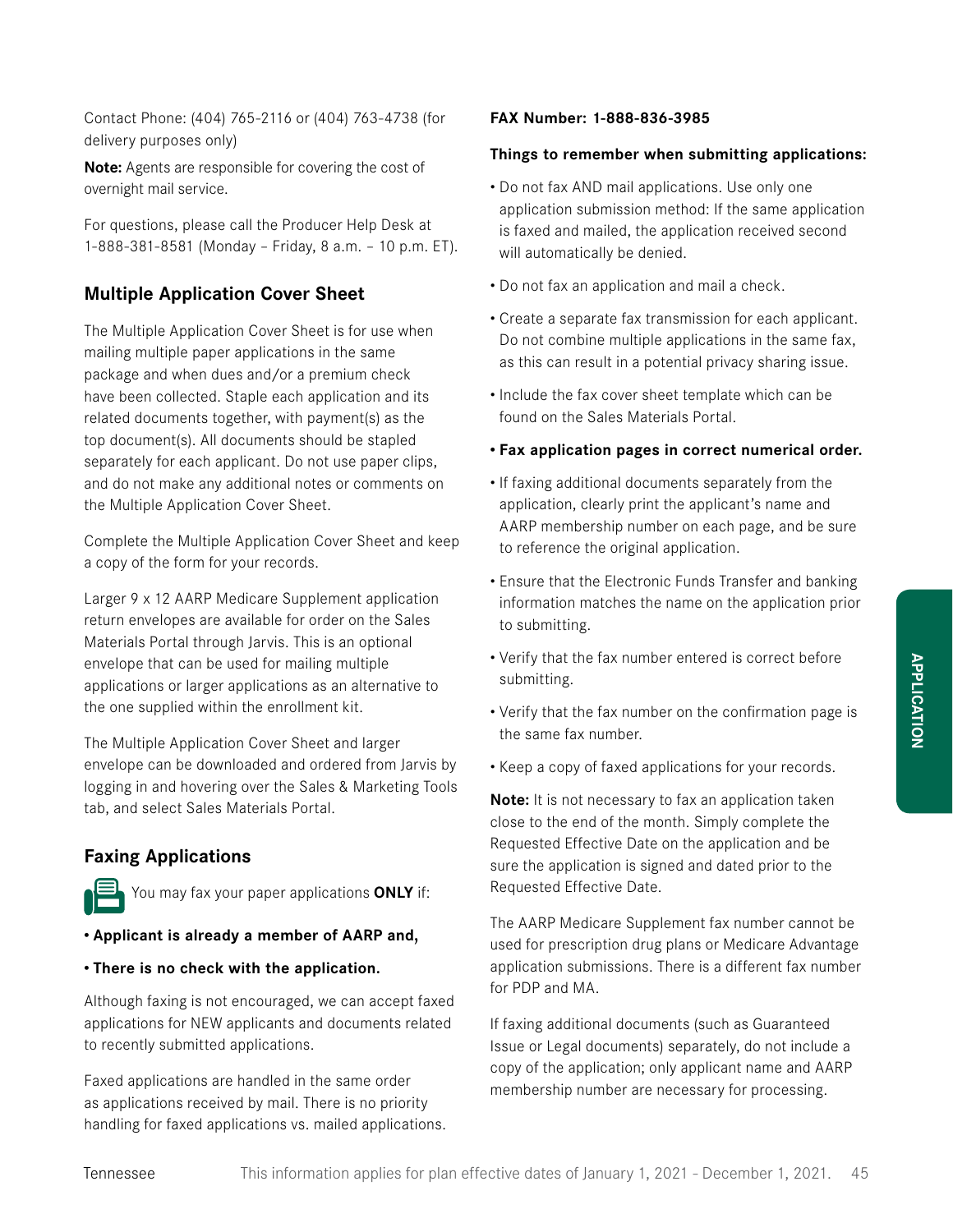# **Application Processing**

Once we receive a paper application, we scan it and enter the application information into our system. Online applications are immediately entered into our system upon hitting the submit button. Typically, we process paper applications within 10 business days; however, the process could be quicker or slower depending on the completeness and accuracy of the application and the level of underwriting required. Only AARP Medicare Supplement applications can be processed. Any other UnitedHealthcare plan, such as a Part D Plan, cannot be processed with an AARP Medicare Supplement Plan.

# Effective Dates

All coverage is issued effective the first day of the month and never before the Medicare Part B effective date.

# **No Effective Date on Paper Application**

When no effective date is noted on a paper application, coverage is generally effective the first of the next month following the date the paper application is **received** (as long as the applicant is eligible on that date) and approved by UnitedHealthcare Insurance Company.

**Caution:** If an application is received on 10/26, with no effective date indicated, the assigned effective date will be 11/1. Many times the applicant might be seeking a 1/1 effective date and this will not be assigned if not indicated on the application.

### **We suggest you always complete the Requested Effective Date to ensure that the applicant's coverage becomes effective on their desired effective date.**

# **Requested Effective Date**

Applicants who would like to request a specific effective date should fill out the "Requested Effective Date" box on page 2 of the application or section 1 of the AARP

Medicare Supplement Online Enrollment tool. This date must be the 1st of a month.

Applicants can choose to have an effective date up to 90 days after the application is received and approved.

**Example:** If the application is received on 9/15, the requested effective date can be as late as 12/1.

Applications submitted to UnitedHealthcare by the last day of a month, with effective date noted for the 1st of the following month, will be given that effective date assuming the application is complete, accurate and approved.

# **New to Medicare Applicants Turning Age 65 or Older**

Applicants who will become eligible for Medicare at age 65 can submit their paper or online application up to 14 months in advance of their 65th birthday month (for the coverage to become effective in coordination with their Medicare effective date). If we receive the application more than 90 days before the 65th birthday month, we will hold the application until 90 days prior to their 65th birthday or Part B effective date and process the application at that time. All other applicants must wait to apply within 90 days of the requested effective date.

Applicants turning 65 and enrolling in Medicare Part B are eligible for waiver of pre-existing conditions and underwriting. See Open Enrollment for more information.

# Application Status



You may check the status of submitted applications on Jarvis. Simply log in under the Enrollment tab and select Application Status and search the system by filling out the applicant search form. If application is pending, use the mouse to hover over the Reason for more detail about the pended application.

Agents without Internet access can obtain application status by calling the Producer Help Desk at 1-888-381-8581, and following the telephone prompts for "status of an enrollment" and "AARP Medicare Supplement."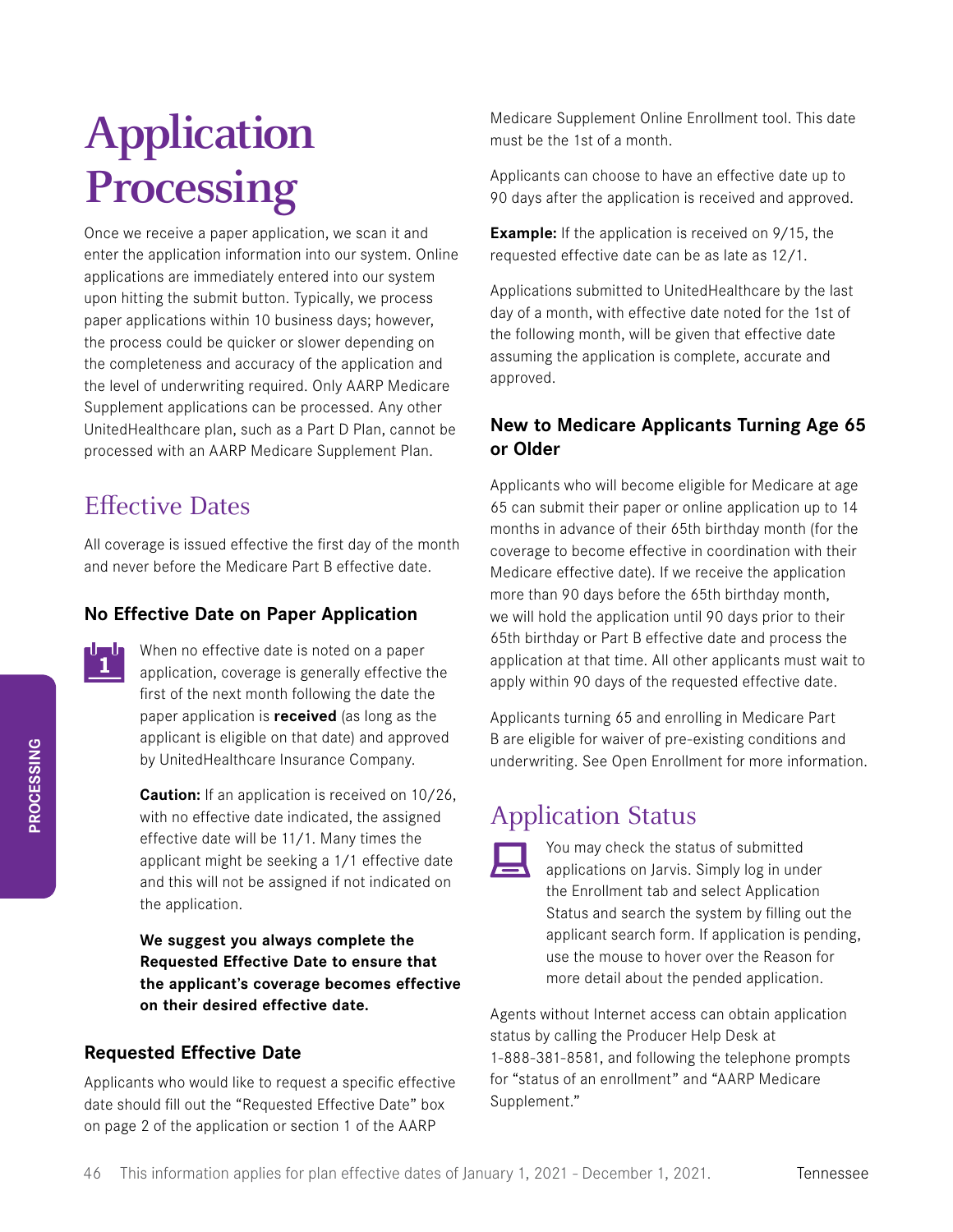# Billing Options

AARP Medicare Supplement plan holders have the following billing options:

**1. Electronic Funds Transfer (EFT):** Insured members may have their monthly premiums automatically deducted from their checking or savings account. This ensures that they never forget a payment. Insured members qualify for a \$2.00 discount per household per month when they have their premiums automatically withdrawn from their checking or savings account.

Only one EFT can be assigned to each household. The EFT drafts for all insured members/products indicated on the household will bill to one EFT account.

To put this payment method into effect, applicants who are applying through a paper enrollment need to fill out an Automatic Payment Authorization form (included in the enrollment kit) which can be submitted with the application. Applicants must keep a copy of the completed Automatic Payment Authorization form. The form can be submitted with the application and a check for the first month's premium may also be included but is not required.

If applicants are applying through the AARP Medicare Supplement Online Enrollment tool, applicants can enroll to make either a one-time or ongoing premium payment via EFT through their savings or checking account.

**Note:** AARP Medicare Supplement Online Enrollment applicants will have the option to sign up for recurring EFT withdrawals or monthly coupon payments.

Electronic Funds Transfer (EFT) processing occurs monthly on or about the **5th of each month.**

If a paper application is submitted with an Automatic Payment Authorization form and is processed and accepted prior to the requested effective date, it will draft on the first of the effective month.

If a paper application is submitted with an Automatic Payment Authorization form and is processed and accepted after the requested effective date, the

policy will be overdue until the first month's payment is submitted, unless a check for the first month's premium was included with the application.

**Example:** A paper application is submitted on January 31 and accepted February 6 with a requested effective date of February 1. This has missed the February EFT draft. If no payment for the first month's premium was included, the next EFT will process on March 1 for one month's premium only. Payments always post to the oldest premium due, meaning the amount drafted will post to the February premium and the plan will be paid through February. March will continue to be past due until the initial premium payment is made. The EFT will only draw one month's premium at a time and apply it to the oldest premium amount due.

If the plan is processed after the requested effective date, the insured member should make an initial one-time payment to avoid this issue.

If an application is submitted with an Automatic Payment Authorization form but includes **a check with an amount greater than the first month's premium**, the difference will be applied to the next month's premium.

**Example:** A paper application is submitted with a requested effective date of April 1, and the first month's premium is overpaid by \$15. On May 5, the Electronic Funds Transfer (EFT) will process for the May premium less \$15. On June 5, the Electronic Funds Transfer (EFT) will process for full June premium.

If the Automatic Payment Authorization form submitted cannot be processed, the payment method will automatically defer to the coupon booklet. A new Automatic Payment Authorization form will be sent to the insured member to be completed and returned.

**2. Direct Bill/Coupon Booklet:** Insured members may write a check each month and send it by mail using their coupon books, which they will receive after they have enrolled. Checks must be made out to **"UnitedHealthcare Insurance Company."** Payments should be mailed to the address listed on the coupon.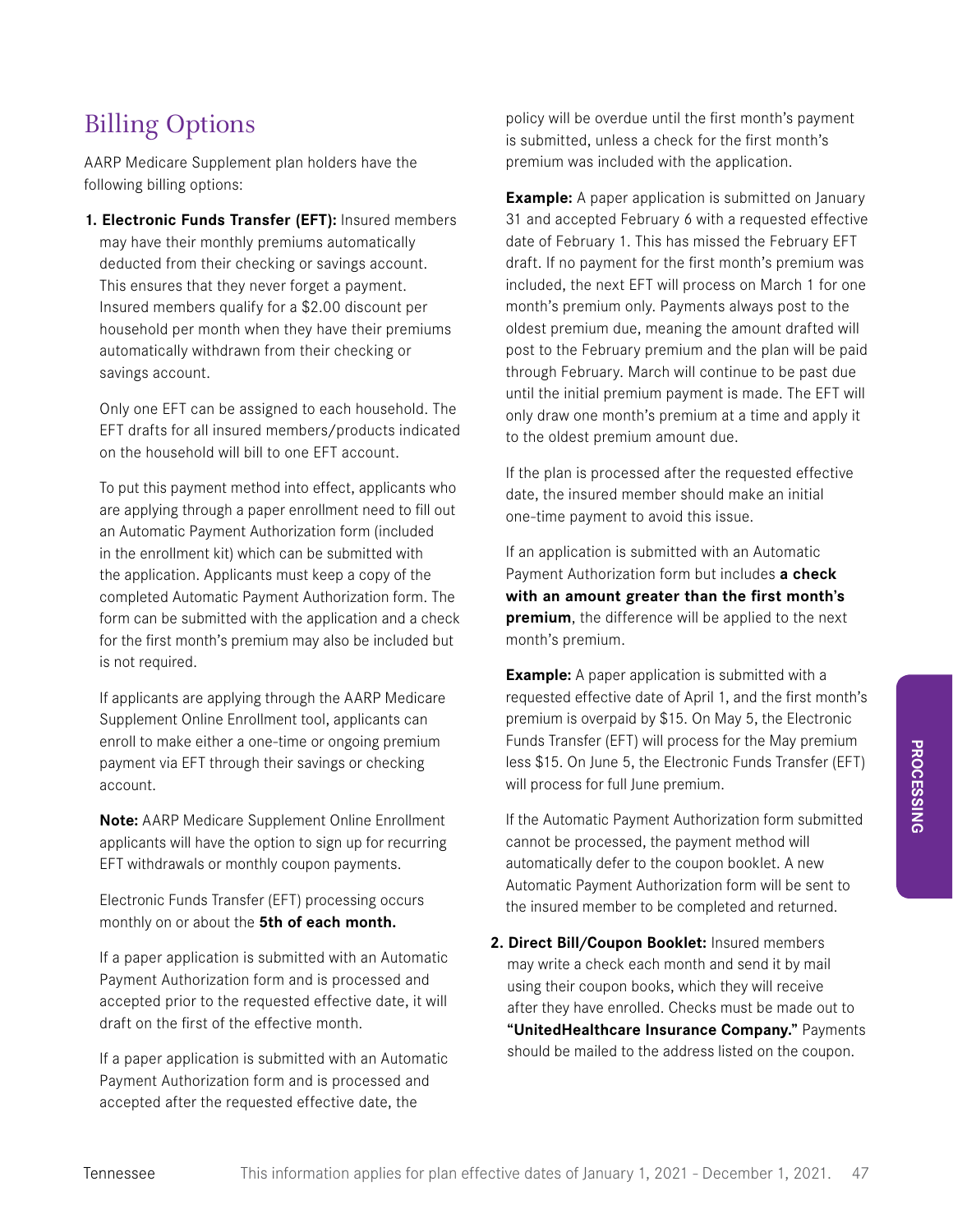# Billing Procedures

Insured members will receive billing information for their account. **Two individuals in a household who share an AARP membership number will receive one billing amount for the household.**

However, if two insured members in a household would like to be billed separately or want separate bank accounts for Electronic Funds Transfer (EFT), they must have separate AARP membership numbers. Any multiinsured discounts\* (7%) that may be applicable to the household would no longer apply if there is a request to separate accounts for billing purposes.

If two individuals in the household have individual AARP membership numbers, the accounts can be combined under one AARP membership number for billing purposes, if requested.

**Note:** Prior to requesting billing to be combined, insured members must contact AARP to merge AARP membership accounts.

### **Separation of two insured members in the same household account:**

While not common, at times two insured members in a household would like to separate their account. When this occurs, each person must have an active AARP membership. Agents can submit this request using Agent Form 2. Ensure AARP membership numbers and EFT account are identified for each insured member. If needed, a new EFT Automatic Payment Authorization form can be submitted using Agent Form 1. With a separation of the account, any multi-insured discounts\* (7%) that may be applicable to the prior household would no longer apply if there is a request to separate accounts for billing purposes.

### **Combination of two insured members in different household accounts:**

At times, two insured members in a household would like to combine their two separate AARP Medicare Supplement accounts. When this occurs, the insured members must contact AARP to merge the two AARP membership accounts. Once this occurs, the agent can request the combination of accounts using Agent Form 2.

### **Annual Payer Discount**

The Annual Payer Discount is available to insured members who pay their yearly premium (from January to December of each year).

Insured members qualify for a \$24.00 discount per household per year when they have paid their entire calendar year premium by the end of January. This discount is only available when a full calendar year payment is made. For example, if an insured's coverage becomes effective on February 1st, they cannot take advantage of this discount until the following calendar year.

*\**Multi-insured discounts are not available in all states.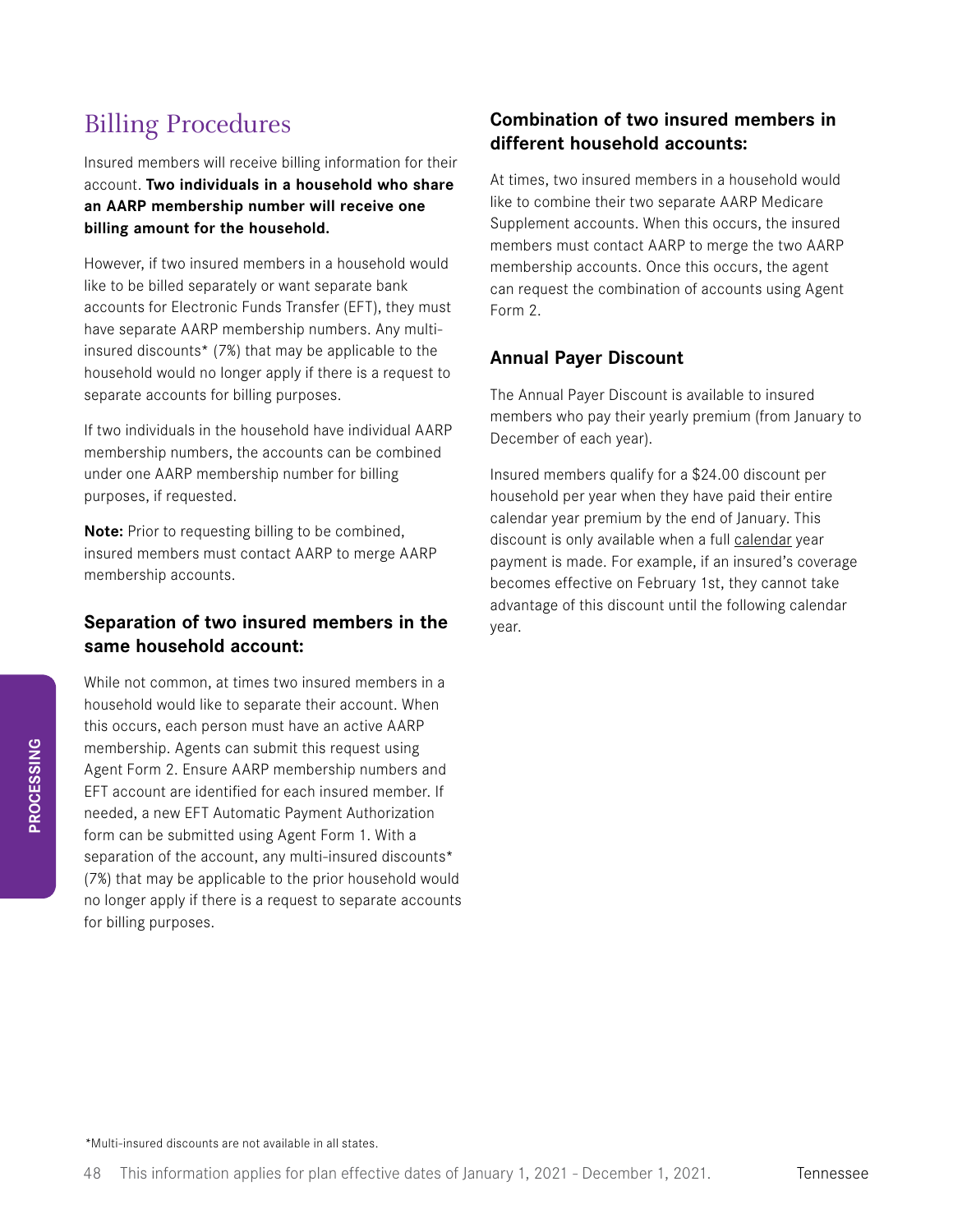# **Producer Compensation**

We value our relationship with you and have developed a compensation plan to reflect your efforts in selling the AARP Medicare Supplement Insurance products. You can find detailed information on the compensation plan within the contract signed by you/your company. Payments under the compensation plan shall be made in compliance with applicable state laws and regulations.

Lifetime commission renewals are available in select states.

# **Commission Status — EDC and ICA agents only**

You can look up your commission status on Jarvis under the Commissions tab. If you have questions, please contact the Producer Help Desk at 1-888-381-8581, Monday through Friday, 8:00 a.m. to 10:00 p.m. EST.

The following chart will assist in understanding the internal codes:

| <b>Plan Code</b> | <b>Internal Code</b> |
|------------------|----------------------|
| A                | A01                  |
| B                | <b>B01</b>           |
| $\mathsf{C}$     | CO <sub>1</sub>      |
| C - Select       | CS <sub>1</sub>      |
| F                | F <sub>0</sub> 1     |
| F - Select       | FS1                  |
| G                | G01                  |
| G - Select       | GS1                  |
| К                | K01                  |
| L                | L <sub>01</sub>      |
| Ν                | N <sub>0</sub> 1     |
| N - Select       | NS <sub>1</sub>      |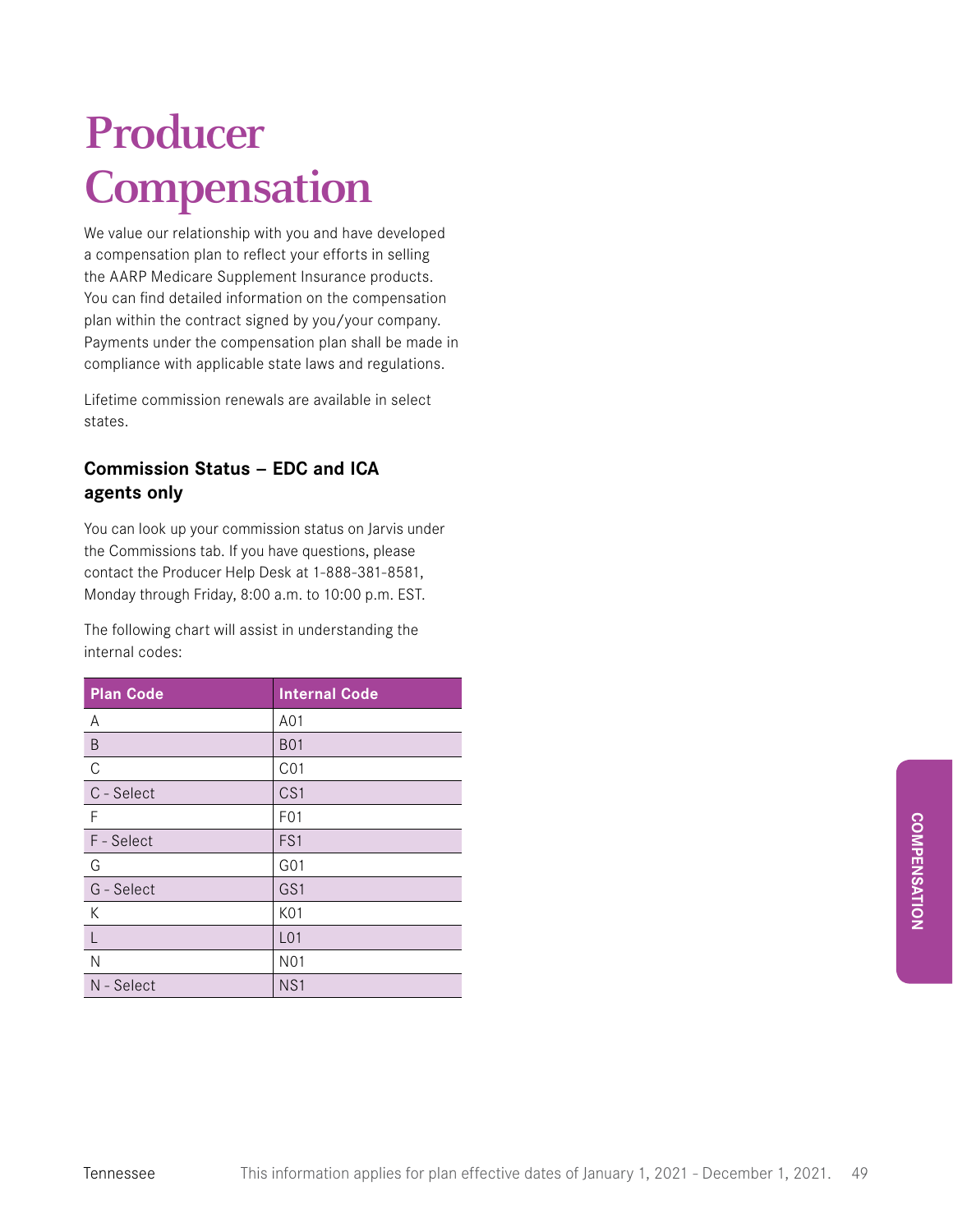# **Insured Member and Agent Servicing**

# **Insured Member Communications**

Once individuals are enrolled in an AARP Medicare Supplement Insurance Plan, they will receive various communications throughout the year. The goal is to enhance the insured members' experience by providing meaningful and timely information. Here's an overview of the types of communications delivered:

**• Plan Documents** — The Plan Documents (formerly known as Welcome Kits) include the Certificate of Insurance, billing information, review of Value-Added Services, and other important notices and information. For those who do not sign up for automatic bank withdrawals at the time of application, an Automatic Payment Authorization form will be included in their Plan Documents.

When an insured member is enrolled through the AARP Medicare Supplement Online Enrollment tool within **LEAN**, they now have the option to receive their Plan Documents electronically. This option is not currently available via paper applications. For more information about this online feature, see the "AARP Medicare Supplement Online Enrollment" section under "Enrolling Applicants" in this Handbook.

The Member ID card and the Coupon Booklet are mailed separately from the Plan Documents.

- **• STRIVE Newsletter** This newsletter provides the insured member with articles and tips for a healthy lifestyle.
- **• Annual Rate Notification** Informs insured members of their new rates for the coming year. Generally, the annual rate notification is sent out in the fall.
- **• Plan Review Kit and Communications** Communications with product/plan-specific information, retention, legal and data-triggered

notices are sent to insured members, as appropriate, throughout the year.

- **• MyAARPMedicare.com** This is a memberauthenticated website (not to be used by agents) where the insured member can sign up with their Member ID once they have received their card. This online tool provides the insured member with information specific to their plan information, claims, payments and more.
- **• Beginsat50.com** This website is a general information website for the insured member, which can be accessed from a promotional code within the STRIVE Newsletter or by calling a UnitedHealthcare Customer Support Representative (1-800-523-5800). You may provide insured members who have paid their first month's premium payment with the following access code: AMEDSUP.
- **• E-mail Communications** Insured members who prefer digital communications can provide their e-mail addresses and receive eNews and other e-mail communications relevant to their plans and available value-added services.

For additional information about Value-Added Services and AARP Memberships that may benefit the insured member after becoming enrolled, please see the AARP Medicare Supplement section on pages 7 through 12 of this Handbook.

# Insured Member Claims Forms

Most claims are filed with Automatic Claim Filing. This means most claims should be forwarded directly to UnitedHealthcare Insurance Company.

Manual claims should include the insured member's name, address and AARP Membership number written on all documents being filed and can be mailed to:

UnitedHealthcare Insurance Company Claim Division P.O. Box 740819 Atlanta, GA 30374-0819

For claim-related questions, insured members may call and speak to a Customer Service Representative weekdays from 7:00 a.m. to 11:00 p.m. and Saturday 9:00 a.m. to 5:00 p.m. Eastern Time by calling **1-800-523-5880.**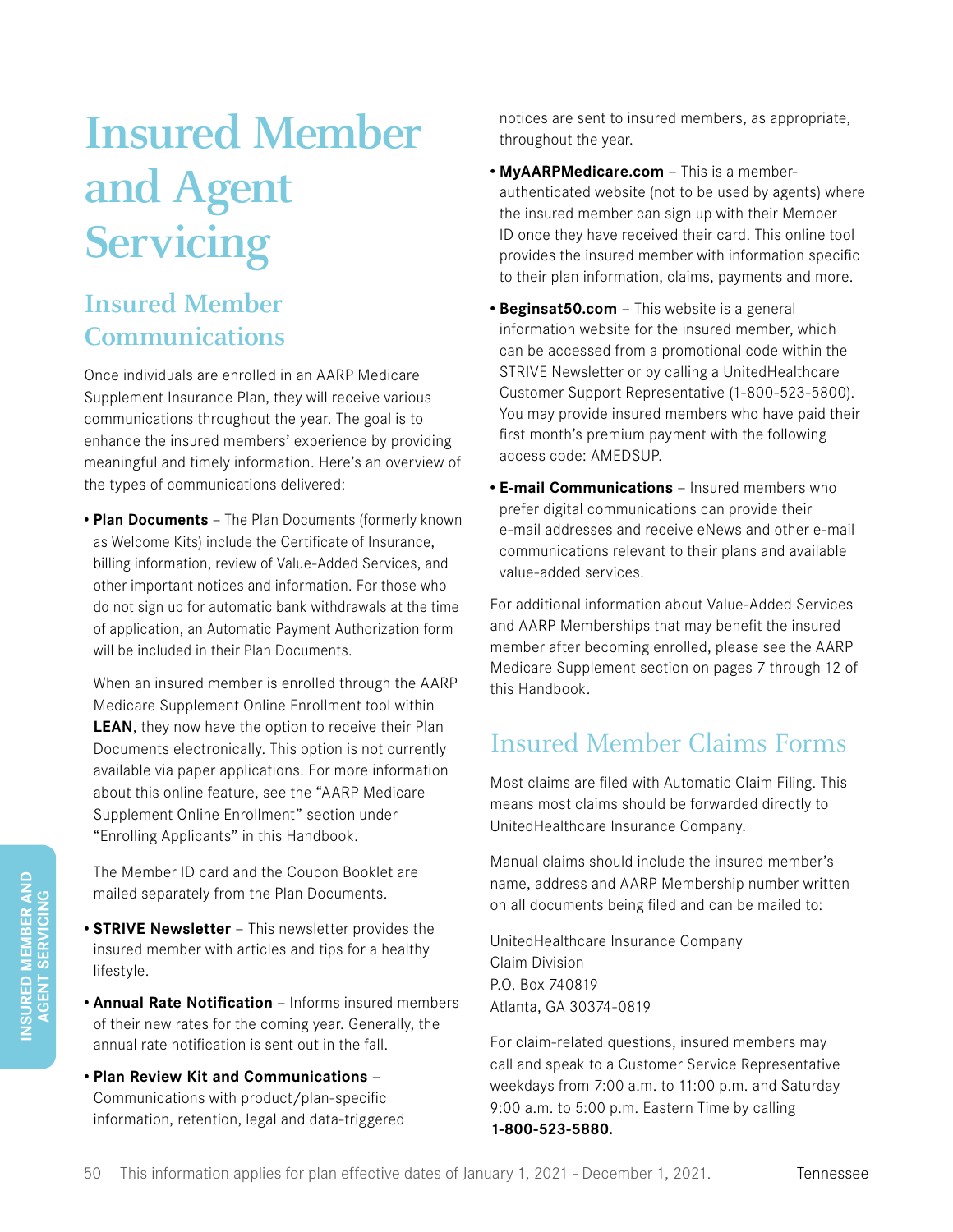# Agent Servicing Forms

There are AARP Medicare Supplement Agent Change Request Forms available which allow the agent of record or their representatives to submit specific change requests for their clients. These forms can be found on Jarvis under Enrollment > Application Status > Important Documents. When the form that is needed is located, fill it in, attach the supporting documentation, then fax or e-fax to 248-524-7543 (Billing forms) or 248-524-5763 (Enrollment forms).

Refer to the following table for a brief description of each form:

| <b>AARP Medicare Supplement Agent Change Request Forms</b>                                                                                                                                                                                                                                                                                                                                                                                                                                                                                                        |                                                                                                                                                                                                                                                                                                                                                                                                                               |                                                                                                                                                                                                                                                                                               |                                                                                                                                                                                                                                                                                                                                                                                                                                                                                                                                                                                                                                                                                                                                                                                            |
|-------------------------------------------------------------------------------------------------------------------------------------------------------------------------------------------------------------------------------------------------------------------------------------------------------------------------------------------------------------------------------------------------------------------------------------------------------------------------------------------------------------------------------------------------------------------|-------------------------------------------------------------------------------------------------------------------------------------------------------------------------------------------------------------------------------------------------------------------------------------------------------------------------------------------------------------------------------------------------------------------------------|-----------------------------------------------------------------------------------------------------------------------------------------------------------------------------------------------------------------------------------------------------------------------------------------------|--------------------------------------------------------------------------------------------------------------------------------------------------------------------------------------------------------------------------------------------------------------------------------------------------------------------------------------------------------------------------------------------------------------------------------------------------------------------------------------------------------------------------------------------------------------------------------------------------------------------------------------------------------------------------------------------------------------------------------------------------------------------------------------------|
| <b>AARP Medicare</b><br><b>Supplement General</b><br><b>Information Change</b><br>(Form 1)                                                                                                                                                                                                                                                                                                                                                                                                                                                                        | <b>AARP Medicare</b><br><b>Supplement Insured</b><br><b>Information Change</b><br>(Form 2)                                                                                                                                                                                                                                                                                                                                    | <b>AARP Medicare</b><br><b>Supplement Back</b><br><b>Termination and Refund</b><br><b>Request (Form 3)</b>                                                                                                                                                                                    | <b>AARP Medicare</b><br><b>Supplement Plan</b><br><b>Changes and</b><br><b>Pending Applications</b><br>(Form 4 PC and Form 4)                                                                                                                                                                                                                                                                                                                                                                                                                                                                                                                                                                                                                                                              |
| This change request form<br>itself does not require the<br>signature of an insured<br>member for a change<br>request to be made on<br>their behalf. However,<br>some of the following<br>change requests require<br>documentation and<br>the insured member's<br>signature.<br>• Terminations - Voluntary<br>and Death<br>• Date of Birth Updates<br>• Medicare Information<br>Changes<br>• Change of Smoker Rate<br>• EFT Additions or Changes<br>• Update information that<br>was submitted correctly<br>on the application but is<br>not displaying correctly. | With this change request<br>form, the following can be<br>requested. An applicant,<br>insured member or<br>authorized representative's<br>signature on this form<br>is not needed unless<br>otherwise noted as<br>required.<br>• AARP Membership<br>Number Update<br>• Separation of Accounts<br>• Combination of Accounts<br>• Plan Effective Date<br>Change<br>• Phone Number Change<br>• Address Change<br>• Gender Change | With this change request<br>form, the following can be<br>requested <b>with</b> the insured<br>member or authorized<br>representative's signature:<br>• Back-dated Termination<br>and Refund of Premium<br>requests related to<br>overlapping MA, MAPD<br>or Medicare Supplement<br>coverage. | These change request forms do<br>not require the signature of an<br>applicant, insured member or<br>authorized representative for a<br>change request to be made on<br>their behalf. However, some of<br>the following change requests<br>require documentation and<br>their signature.<br>Form 4 PC<br>• Plan Changes (Not all plan<br>changes are able to use this<br>form.)<br>Form 4<br>For PENDING Applications<br>Only:<br>• Gender Indication<br>• Tobacco Usage<br>• Missing Application Pages<br>• Legal Forms<br>• Medicare Part A/B Effective<br>Dates<br>• AARP Membership Number<br>• Phone Number<br>• Updated Plan Effective Date<br>• Date of Birth (DOB)<br>• Request to Withdraw<br>Pending Application<br>· GI Supporting Documentation<br>• Completed Health Questions |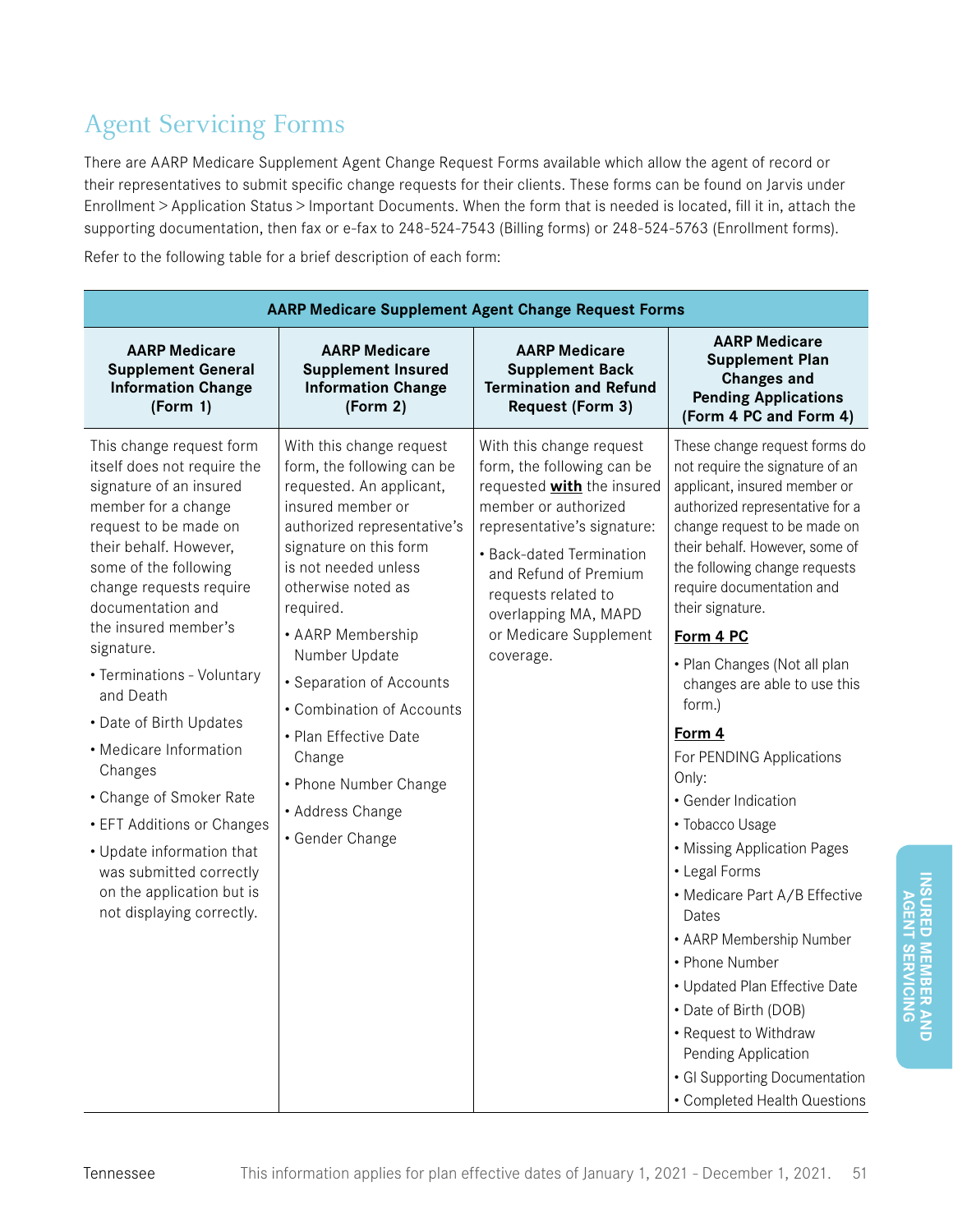# **Agent Communications**

### **Email is the Primary Communication Method**

Confirming your email address is valid and ensuring that you are receiving emails from UnitedHealthcare is crucial. You won't want to miss out on pertinent information such as product updates, commissions, incentives, and more.

Add the UnitedHealthcare Sales email address to your address book: uhc\_med\_sup\_no\_reply@uhc-info.com

### **Account Information on Jarvis**

Please double check the accuracy of your name, email address, mailing address and phone number under account information on www.uhcJarvis.com. If changes need to be made, correct them by clicking the Edit Personal Info button and saving your changes.

Remember, UnitedHealthcare occasionally sends information through the mail and may need to contact you via phone, so it is vital your name, mailing address and phone number are also up to date.

# **Agents Not Receiving Email**

If you are not receiving our emails (provided the email address is correct), it most likely has to do with your domain. Many domains identify our emails as spam, and therefore do not allow them to go through.

If you are not receiving our emails, add our email (uhc\_med\_sup\_no\_reply@uhc-info.com) to your address book.

If you are still having issues, you might be a global unsubscriber. This means you will need to email Exact Target directly at ABUSE@exacttarget.com from the account in question and let Exact Target know you want to be removed from the Exacttarget/Salesforce Marketing Cloud Global Unsub list.

# **The JarvisWrap**

The JarvisWrap is a weekly newsletter featuring articles from all UnitedHealthcare Medicare & Retirement Products: Med Supp, MA, PDP, Community & State and DSNP. It is the best way to stay informed with all news UHC.

JarvisWrap is sent on Fridays from the email address unitedhealthcare\_medicareretirement\_sales@uhc.com.

Communications featured in each JarvisWrap edition will also be posted on Jarvis under Agent Communications.

Agents can also sign up to receive text alerts from UnitedHealthcare by clicking the sign up link at the bottom of each JarvisWrap article to get started.

# **Agent Customer Service**

# **Producer Help Desk**

Jarvis is available 24 hours a day, seven days a week, providing you access to Enrollment applications and commission status, plan information, marketing materials, and much more. If you are unable to locate what you need on Jarvis and need assistance with a pending enrollment application, or have a commission inquiry, the **Producer Help Desk (PHD)** is available.

**Phone:** 1-888-381-8581

Monday through Friday 8:00 a.m.–10:00 p.m. EST

Be prepared to enter your agent ID.

All agent calls should be routed through the PHD.

**E-mail:** phd@uhc.com (include your Agent ID in the subject line)

You may e-mail the PHD for any non-member issue, such as commissions, certifications, etc. Insured memberspecific e-mail inquiries or documents must be sent via secure e-mail to the PHD.

Please include your full name, agent ID, contact information and a brief description of your issue.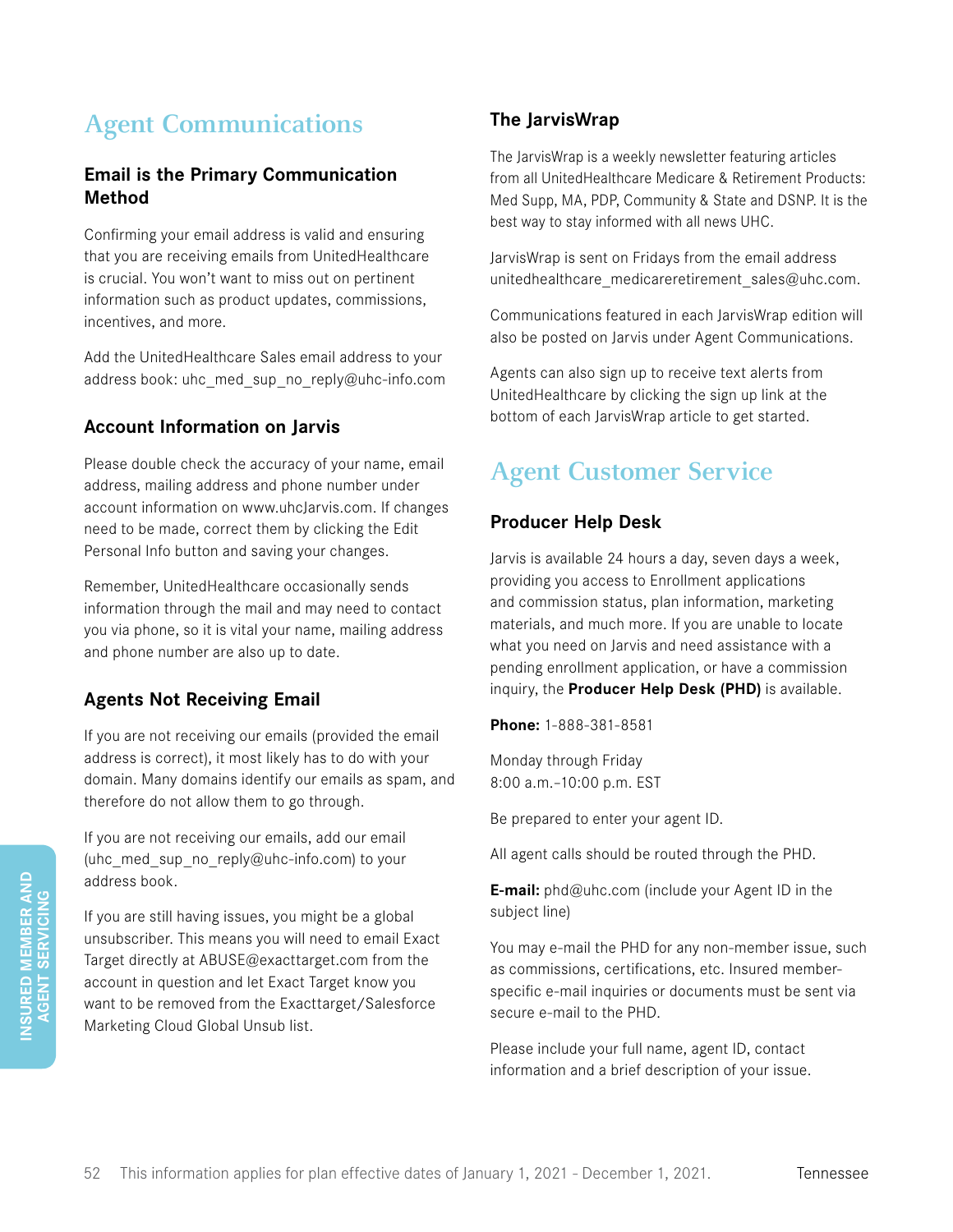# **General Inquiries Made on Behalf of an Existing Insured Member**

For insured member issues, you should call the above PHD phone number and follow the telephone prompts based on the issue. Please do not call the Member Customer Service phone number directly.

E-mail inquiries must be sent via secure e-mail to phd@uhc.com. All of the following information must be available when you call or include within your e-mail:

- Your full name
- Your Agent ID
- Insured member's full name
- Insured member's AARP membership number\*
- Insured member's date of birth

\*If AARP membership number is not available, you must provide the insured member's full address, including zip code.

Please note: The PHD cannot provide premium rate quotes; however, they can assist you in using the Rate Pages. Agents are also encouraged to use the plan search tool within Jarvis and the rate quote tool in LEAN.

Agent On-boarding (contracting, appointment, licensing) e-mail address: UHPCred@uhc.com

# **Agent Servicing Program**

UnitedHealthcare has an Agent Servicing program that allows Authorized to Offer AARP Medicare Supplement Insurance Plan agents the ability to act on behalf of members.

Phone support services will allow an agent to act on behalf of the member (when directed by the member) in the following situations without the member on the line:

- Making an address change
- Minor changes to applicant/member's name (Misspelling, incorrect variations of names, first name and middle name inter-changed)
- Make a telephone number change
- Make an e-mail address change
- Withdraw a pending application
- Ordering replacement ID cards and fulfillment materials to be mailed to the member
- Receiving information on claims (must have the provider name and date of service at a minimum):
	- Claim paid date and amount paid
	- Status of paid, denied, pending and the reason
	- Denial reason in this instance only: "was not covered because Medicare did not cover it"
- Request a Privacy Authorization form be mailed to member's address for purpose of a spouse, relative, or friend to assist with their health insurance needs
- Obtaining information related to billing:
	- Premium payment due date (current, past and future), date payment was received, payment method, timing of Electronic Funds Transfer withdrawals, payment method start and change date
	- Request a premium refund for a member with an active account
	- Request an Electronic Funds Transfer (EFT) form be mailed to member's address
	- Paid through date and the amount due to make the account current
	- Rate change information related to enrollment discount wear-off, end of rate guarantee, move to a new state and annual billing
	- Tier rate (level one or level two)
	- Confirm if tobacco rate or non-tobacco rate was applied
- Discounts:
	- Premium discount and information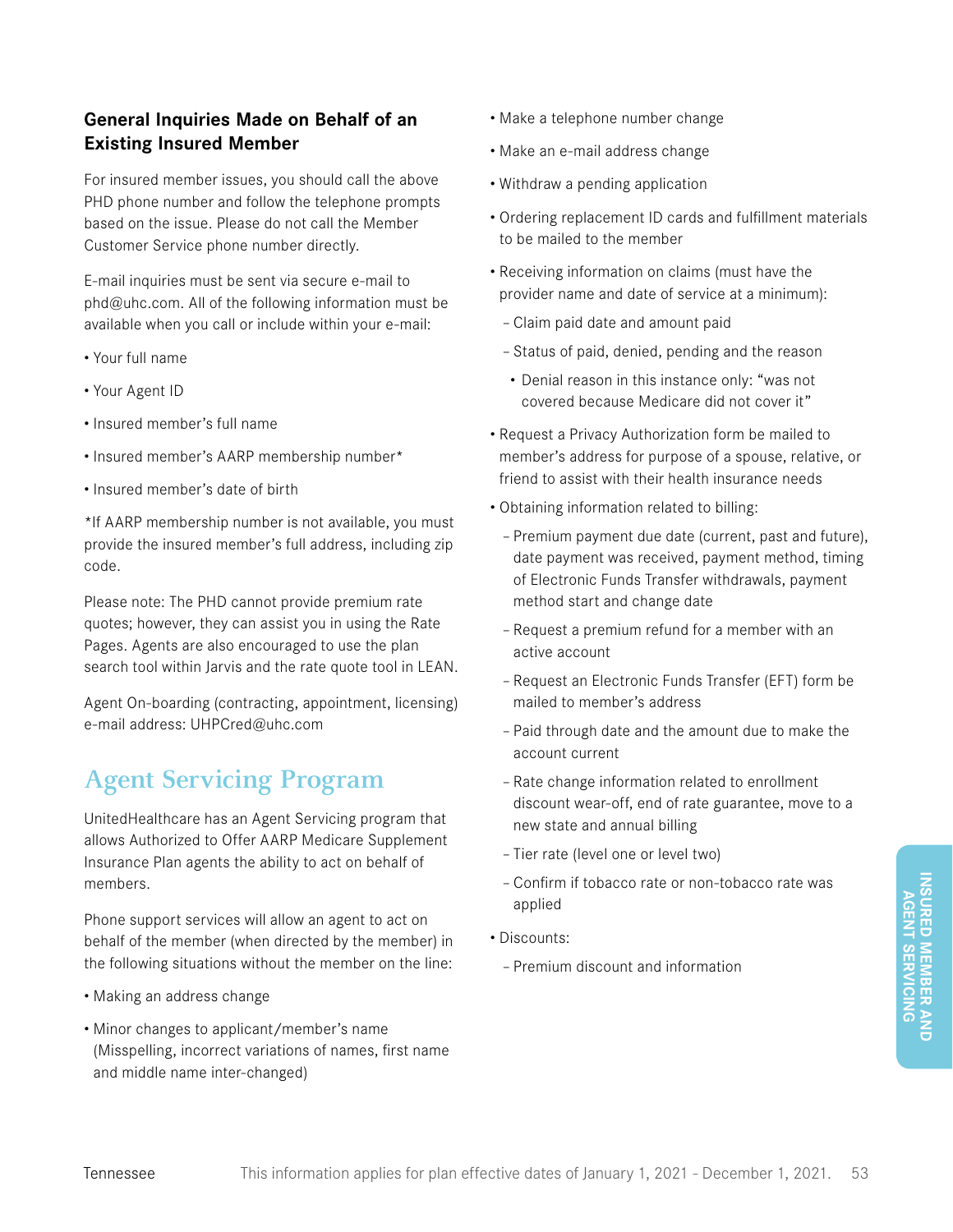# **Agent Servicing Program (continued)**

Agents requesting these services should call the Producer Help Desk at **1-888-381-8581 (Monday through Friday, 8:00 a.m. to 10:00 p.m. EST)** and select the prompts for Member Services as follows:

- Select option 5 or say "Existing Member"
- Choose 2 for Other Plans
- Select 2 again for AARP Medicare Supplement Insurance Plans

Agents must be the agent of record for the member they are inquiring about, and should have member identifying information available on the call. Agents or their delegate must provide:

- Agent name and writing number
- Delegate's name and agent's Party ID (only required if a delegate is the requester)
- Member's first and last name
- Provide two other forms of information for the member:
	- AARP Membership ID Number
	- Full date of birth
	- Complete address
	- Last 4 digits of the Medicare Beneficiary Identifier Number

# **Member Customer Service**

Insured members can call the Automated Customer Express Line: **1-800-444-6544** (24 hours a day) for:

- payment and billing information;
- claim information, like claim status and claim filing instructions;
- ordering replacement items, such as AARP Medicare supplement ID card, payment and claim envelopes, Electronic Funds Transfer forms.

For Service-related questions, insured members may call **1-800-523-5800.**

Insured members may speak to a Customer Service Representative weekdays from 7:00 a.m. to 11:00 p.m. and Saturday 9:00 a.m. to 5:00 p.m. Eastern Time.

For Claim-related questions, insured members may call **1-800-523-5880 (weekdays from 7:00 a.m. to 11:00 p.m. and Saturday 9:00 a.m. to 5:00 p.m. Eastern Time).**

**Please note, agents should not contact member customer service directly. Special agent-trained member service agents are available by following the member services prompts through the PHD telephone number.** 

For more information regarding plans and services, insured members can access the member portal at Myaarpmedicare.com (24 hours a day).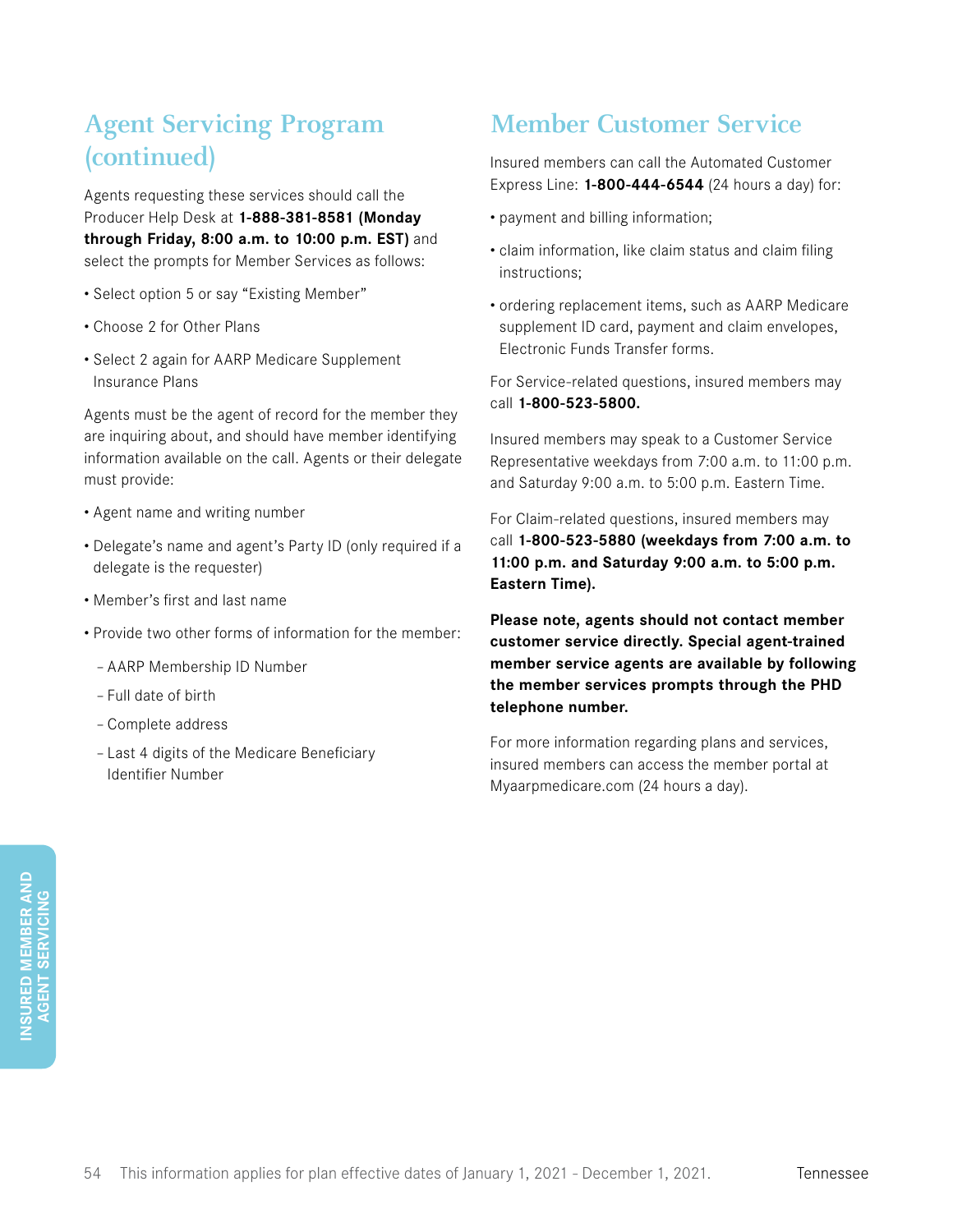| <b>Reference Guide</b>                                                         |                                                 |                                  |                                                                      |
|--------------------------------------------------------------------------------|-------------------------------------------------|----------------------------------|----------------------------------------------------------------------|
| <b>Agent Contact Information</b>                                               |                                                 |                                  |                                                                      |
| <b>Agent Tools/ Marketing Information</b>                                      |                                                 | <b>Pre-Enrollment/Enrollment</b> |                                                                      |
| <b>Producer Help Desk</b>                                                      |                                                 | <b>Product Information</b>       |                                                                      |
| Phone Number:                                                                  | 1-888-381-8581                                  | Web:                             | www.AARPMedicarePlans.com                                            |
| Hours:<br>Email:                                                               | Monday - Friday, 8am to 10pm EST<br>phd@uhc.com | Fax Number:                      | <b>UnitedHealthcare New Application Enrollment</b><br>1-888-836-3985 |
| Jarvis<br>Web:                                                                 | www.uhcjarvis.com                               | <b>Medicare</b><br>Phone Number: | 1-800-MEDICARE (633-4227)                                            |
| Compliance<br>Email:                                                           | compliance_questions@uhc.com                    | Hours:<br>Web:                   | 7 days a week, 24 hours a day<br>www.Medicare.gov                    |
| For questions or to report a non-compliant activity.<br><b>AARP Membership</b> |                                                 | <b>Social Security</b>           |                                                                      |
| Web:                                                                           | MyAARPConnection.com                            | Phone Number:<br>Hours:          | 1-800-772-1213<br>Monday - Friday 7am to 7pm EST                     |
| <b>Provider Lookup</b>                                                         |                                                 | Web:                             | www.SSA.gov                                                          |
| Web:                                                                           | www.AARPMedicarePlans.com                       |                                  |                                                                      |
| <b>Formulary Lookup</b><br>Web:                                                | www.AARPMedicarePlans.com                       |                                  |                                                                      |
| Multi-Language Interpreter Services<br>Phone Number:                           | 1-800-555-5757                                  |                                  |                                                                      |

| <b>Member Contact Information</b>      |                                                                                                                                          |                                                                                                                                                                                       |
|----------------------------------------|------------------------------------------------------------------------------------------------------------------------------------------|---------------------------------------------------------------------------------------------------------------------------------------------------------------------------------------|
|                                        | <b>Customer Service/Claim/Membership</b>                                                                                                 | <b>Medicare Prescription Drug Plans</b>                                                                                                                                               |
| <b>Customer Service</b>                |                                                                                                                                          | AARP® MedicareRx Walgreens (PDP)                                                                                                                                                      |
| Phone Number:                          | 1-800-523-5800 or                                                                                                                        | 1-800-850-6807<br>Phone Number:                                                                                                                                                       |
| Hours:<br>Web:                         | 1-800-523-5880<br>Weekdays from 7:00 a.m. to 11:00<br>p.m. and Saturday 9:00 a.m. to<br>5:00 p.m. Eastern Time<br>www.MyAARPMedicare.com | AARP <sup>®</sup> MedicareRx Preferred (PDP)<br>Phone Number:<br>1-800-850-6807<br>AARP® MedicareRx Saver Plus (PDP)<br>Phone Number:<br>1-800-850-6807                               |
| Phone Number:<br>Hours:<br>My Advocate | <b>Automated Customer Express Line</b><br>1-800-444-6544<br>7 days a week, 24 hours a day                                                | Note: Hours of operation for these services are 8 a.m. -<br>8 p.m. Eastern Time, 7 days a week.*<br>*Alaska and Hawaii: 8 a.m. - 8 p.m. Monday - Friday,<br>8 a.m. - 5 p.m. Saturday. |
| Web:                                   | www.myadvocatehelps.com                                                                                                                  | <b>Member Benefit Contacts</b>                                                                                                                                                        |
| <b>AARP Membership</b>                 |                                                                                                                                          | <b>Services and Value-adds</b>                                                                                                                                                        |
| Phone Number:<br>Hours:                | 1-866-331-1964<br>Weekdays from 7:00 a.m. to 11:00<br>p.m. and Saturday 9:00 a.m. to<br>5:00 p.m. Eastern Time                           | Phone Number:<br>1-888-887-5963<br>Weekdays from 7:00 a.m. to 11:00<br>Hours:<br>p.m. and Saturday 9:00 a.m. to<br>5:00 p.m. Eastern Time                                             |
| Web:                                   | <b>General Insured Member Information</b><br>www.Beginsat50.com                                                                          |                                                                                                                                                                                       |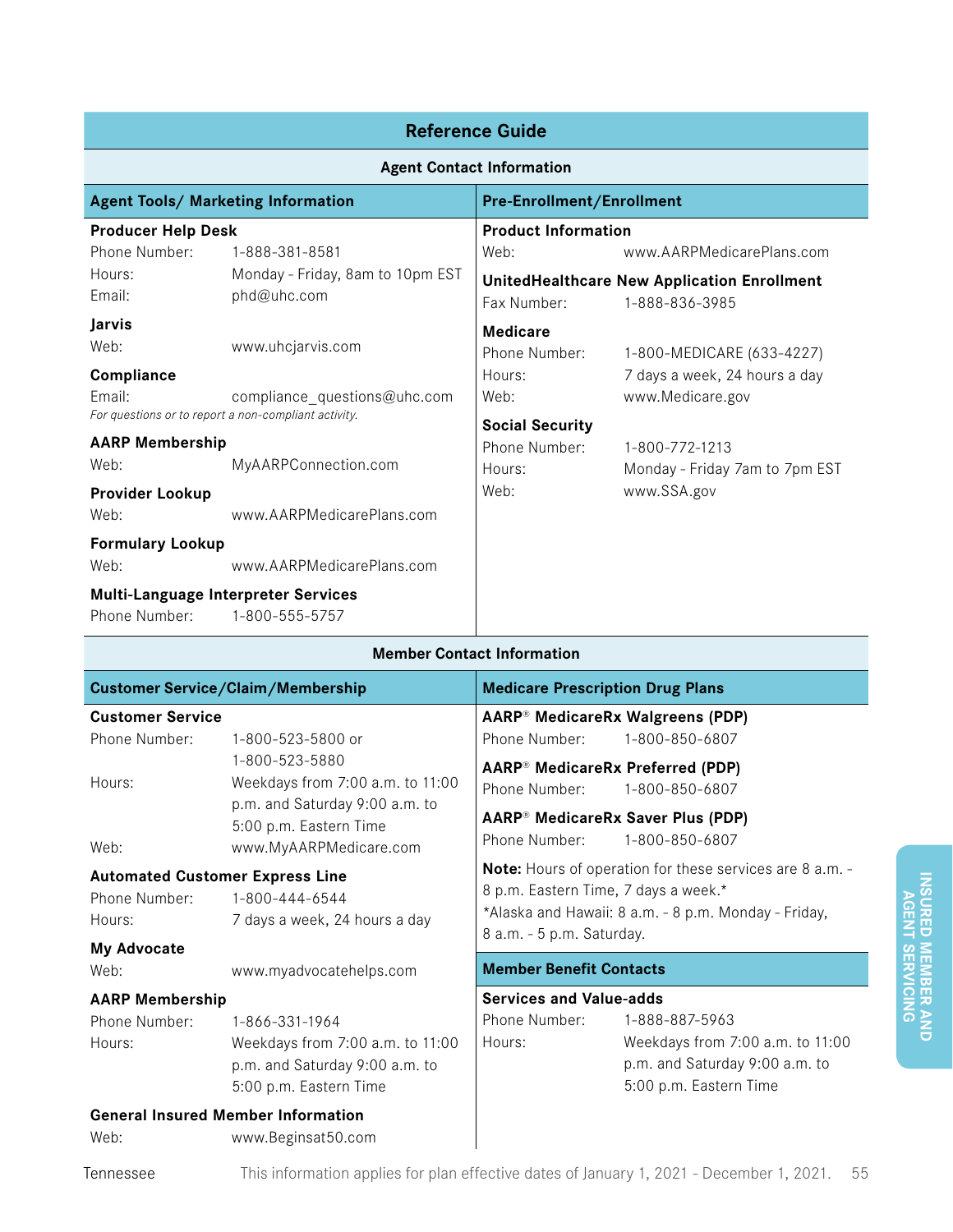# **Appendix I**

### **Completing the Application: Medical Terms and Conditions Glossary**

- This glossary has brief descriptions for terms and medical conditions that may be helpful for the applicant in completing the application for AARP Medicare Supplement Plans, insured by UnitedHealthcare Insurance Company. It also includes other names that may be used for some medical conditions.
- Medical terms and conditions are listed alphabetically not in the order that they appear on the application.
- The applicant is responsible for making sure that all answers to application questions are accurate and completed in full.
- This glossary is provided for INFORMATIONAL PURPOSES ONLY. The applicant should consult his or her physician if they need help answering medical questions on the application form.

| Terms found on the application        | What those terms generally mean                                                                                                                                                                                                                               |
|---------------------------------------|---------------------------------------------------------------------------------------------------------------------------------------------------------------------------------------------------------------------------------------------------------------|
| Advice                                | A medical professional's opinion regarding what an individual should do to<br>maintain or improve their health.                                                                                                                                               |
|                                       | Examples of advice may include but are not limited to:                                                                                                                                                                                                        |
|                                       | • giving a diagnosis                                                                                                                                                                                                                                          |
|                                       | • prescribing medication                                                                                                                                                                                                                                      |
|                                       | • ordering tests, lab work, surgery or follow-up visits, or                                                                                                                                                                                                   |
|                                       | • providing referrals to other medical providers                                                                                                                                                                                                              |
| Artery or Vein Blockage               | A blockage of a vein or artery that restricts blood flow. It may be caused<br>by a build-up of plaque, fat, cholesterol or other substances or by an<br>embolism or blood clot.<br>It may be treated with medication or surgery, including but not limited to |
|                                       | artery or vein bypass, stent or angioplasty.                                                                                                                                                                                                                  |
| Atrial Fibrillation or Atrial Flutter | A heart rhythm disorder that causes the upper chambers of the heart<br>(atria) to beat in an abnormal or disorganized way (often rapid and<br>irregular). Also known as A-Fib.                                                                                |
| Cancer                                | A malignant growth or malignant tumor caused when cells multiply<br>uncontrollably. Some types of cancer include carcinoma, lymphoma,<br>leukemia, melanoma, myeloma, malignant neoplasm, or sarcoma.                                                         |
| Cardiomyopathy                        | A weakening of the heart muscle for any reason.                                                                                                                                                                                                               |
| Chronic Kidney Disease                | A chronic loss of the ability of the kidneys to remove waste from the<br>blood. Also known as Chronic Renal Failure or Chronic Renal Insufficiency.                                                                                                           |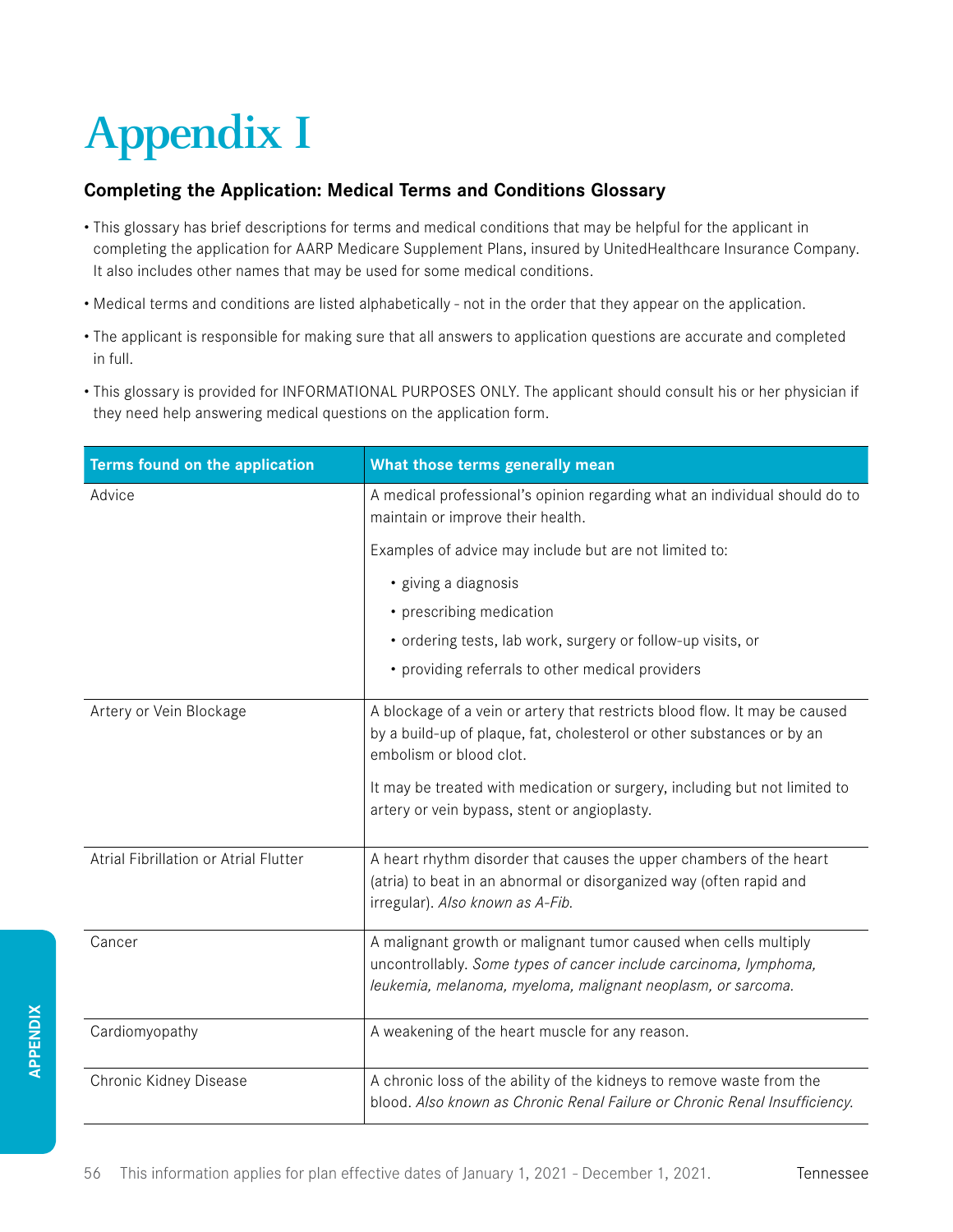| Terms found on the application                  | What those terms generally mean                                                                                                                                                                                                                                |
|-------------------------------------------------|----------------------------------------------------------------------------------------------------------------------------------------------------------------------------------------------------------------------------------------------------------------|
| Chronic Obstructive Pulmonary Disease<br>(COPD) | A lung disease including emphysema and chronic obstructive bronchitis<br>that makes it difficult to breathe or catch your breath. Also known as<br>COPD, chronic obstructive lung disease (COLD) or chronic obstructive<br>airway disease (COAD).              |
| Circulation problems                            | A decreased blood flow or poor circulation to organs and/or arms, hands,<br>legs or feet.                                                                                                                                                                      |
|                                                 | Examples of conditions associated with circulation problems include but<br>are not limited to: aneurysm, artery or vein blockage, blood clots, coronary<br>artery disease, heart attack, peripheral vascular disease, stroke and<br>transient ischemic attack. |
| Cirrhosis of the Liver                          | Loss of liver function due to chronic inflammation and scarring.                                                                                                                                                                                               |
| Congestive Heart Failure (CHF)                  | Weakness of the heart muscle, causing decreased blood flow and a<br>build-up of fluid in the lungs and body tissues. Also known as congestive<br>heart disease, left heart failure, right heart failure or enlarged heart.                                     |
| Coronary Artery Disease (CAD)                   | A chronic disease of the blood vessels that supply blood and oxygen to the<br>heart. It may cause narrowing or blockage of arteries or veins and other<br>complications.                                                                                       |
|                                                 | Once diagnosed, medications may be prescribed for ongoing management<br>of the condition to help the heart work more efficiently and receive more<br>oxygen-rich blood.                                                                                        |
|                                                 | Some procedures used to treat coronary artery disease include but are<br>not limited to: balloon angioplasty, stent placement, and coronary artery<br>bypass surgery.                                                                                          |
|                                                 | These procedures and medications increase blood supply to the heart, but<br>they do not cure coronary artery disease.                                                                                                                                          |
|                                                 | Also known as coronary heart disease.                                                                                                                                                                                                                          |
| Diabetes                                        | The body does not regulate blood sugar levels properly.                                                                                                                                                                                                        |
| Diagnose                                        | A medical professional determines that you have a medical condition.                                                                                                                                                                                           |
| Dialysis                                        | A process of cleansing your blood by passing it through a machine<br>(hemodialysis), or putting special fluid into the abdominal cavity and<br>draining it out (peritoneal dialysis). This is necessary when the kidneys are<br>not able to filter blood.      |
| Emphysema                                       | A lung disease usually caused by smoking or exposure to harmful<br>chemicals. See also Chronic Obstructive Pulmonary Disease (COPD).                                                                                                                           |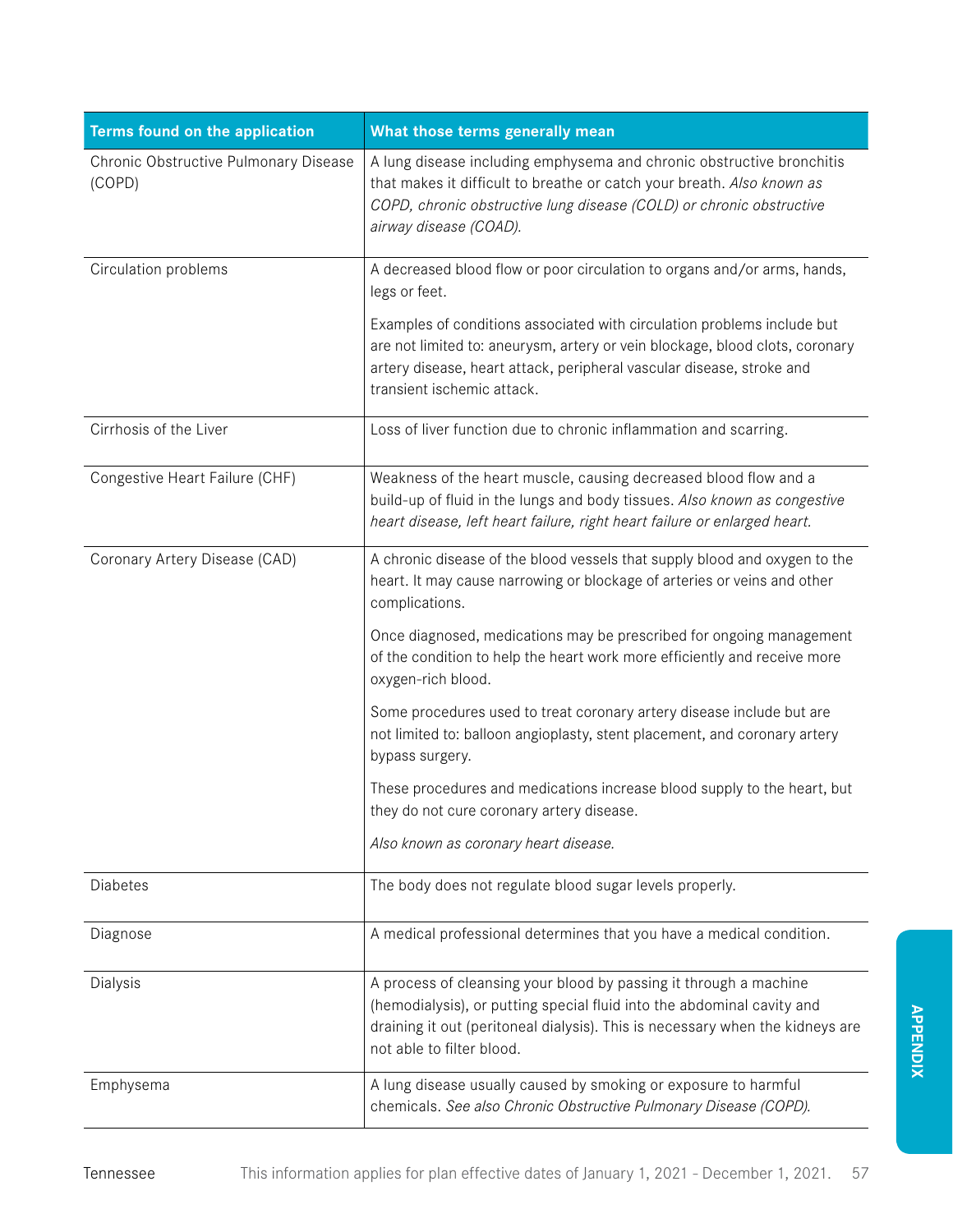| Terms found on the application                             | What those terms generally mean                                                                                                                                                                                                                                                           |
|------------------------------------------------------------|-------------------------------------------------------------------------------------------------------------------------------------------------------------------------------------------------------------------------------------------------------------------------------------------|
| End-Stage Renal (Kidney) Disease                           | A complete or almost complete failure of the kidneys to function requiring<br>dialysis or a kidney transplant to live.                                                                                                                                                                    |
| <b>Heart Attack</b>                                        | Occurs when the blood supply to part of the heart is interrupted causing<br>damage to the heart muscle. Also known as myocardial infarction (MI).                                                                                                                                         |
| Leukemia                                                   | A blood or bone marrow cancer causing abnormal blood cell production<br>(usually white blood cells). Also known as AML, ALL, CML or CLL.                                                                                                                                                  |
| Lymphoma                                                   | An immune system cancer that often starts in the lymph nodes as<br>a malignant tumor. Also known as non-Hodgkin's lymphoma (NHL) or<br>Hodgkin's (HL).                                                                                                                                    |
| Macular Degeneration                                       | An eye disorder affecting the macula, which is part of the retina<br>responsible for central vision. Also known as AMD or ARMD.                                                                                                                                                           |
|                                                            | In the "wet" type of macular degeneration, abnormal blood vessels grow<br>under the retina and macula. These new blood vessels may then bleed<br>and leak fluid, causing the macula to bulge or lift up from its normally flat<br>position, thus distorting or destroying central vision. |
| Melanoma                                                   | A malignant growth or malignant tumor caused by uncontrolled growth of<br>pigment cells, usually originating in the skin or eye(s).                                                                                                                                                       |
| Multiple Sclerosis (MS)                                    | A disease affecting the brain and spinal cord, sometimes progressing to<br>physical and mental disability. Also known as MS.                                                                                                                                                              |
| Peripheral Vascular Disease (PVD)                          | Includes all conditions involving poor blood flow or poor circulation to the<br>arms, hands, legs or feet. Includes peripheral artery disease (PAD).                                                                                                                                      |
| Retinopathy                                                | Damage to the retina of the eye. Also known as wet retina or<br>macular edema.                                                                                                                                                                                                            |
| Rheumatoid Arthritis                                       | A disorder in which the immune system attacks the body's joints and/or<br>organs. Also known as RA.                                                                                                                                                                                       |
| Stroke, Transient Ischemic Attack (TIA),<br>or mini-stroke | Loss of blood flow to an area of the brain, which may result in the sudden<br>onset of permanent (stroke) or temporary (TIA) symptoms. Also known as<br>cerebrovascular accident (CVA).                                                                                                   |
| Systemic Lupus Erythematosus (SLE)                         | A disorder in which the immune system attacks the body's tissues and/or<br>organs, causing inflammation and damage. Also known as SLE.                                                                                                                                                    |
| Treat                                                      | A medical professional:                                                                                                                                                                                                                                                                   |
|                                                            | • provides medical care or advice                                                                                                                                                                                                                                                         |
|                                                            | • orders tests                                                                                                                                                                                                                                                                            |
|                                                            | • prescribes medication, or<br>• determines that you need surgery or therapy                                                                                                                                                                                                              |
|                                                            |                                                                                                                                                                                                                                                                                           |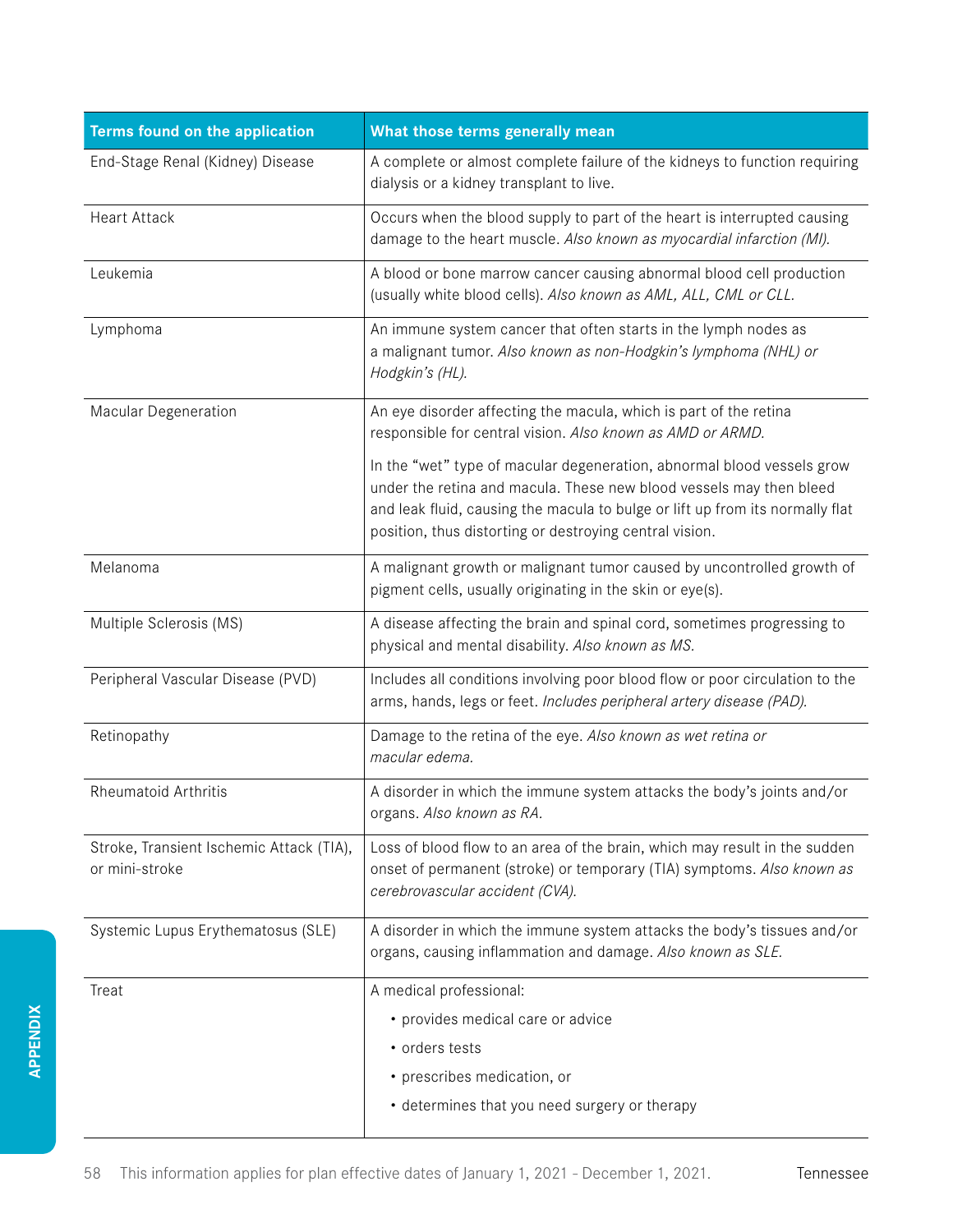# **Appendix II**

#### **Appendix II: Completing the Application - Listed Medical Conditions and Related Prescription Drugs**

**This list of prescription medications applies to applicants who reside in Alabama, Alaska, Arizona, Arkansas, Colorado, Delaware, District of Columbia, Georgia, Hawaii, Idaho, Illinois, Indiana, Iowa, Kansas, Kentucky, Louisiana, Maryland, Michigan, Mississippi, Missouri, Montana, Nebraska, Nevada, New Hampshire, New Jersey, New Mexico, North Carolina, North Dakota, Ohio, Oklahoma, Pennsylvania, Rhode Island, South Carolina, South Dakota, Tennessee, Texas, Utah, Virginia, West Virginia, Wisconsin, and Wyoming.**

The enrollment applications for the AARP Medicare Supplement Plans offered by UnitedHealthcare include questions about medical conditions and treatments that are used to determine an applicant's eligibility to enroll and their rate level.

Prescription drugs *may* indicate the presence of a medical condition listed on the application, and if the applicant is currently taking, or has taken any of these medications within the past two years for any of the medical conditions noted below, it is very likely that the applicant would need to pay the Level 2 rate, assuming they do not have any of the listed medical situations that would make them ineligible for coverage.

An applicant *may* raise questions about their prescription drugs in relation to the medical questions on the application. In these instances, the list of prescription medications may be helpful to you and the applicant in understanding medications that are often used to treat medical conditions to which underwriting applies as listed on the AARP Medicare Supplement enrollment applications. That said, the list is informational only and is:

- *NOT* intended to be used as a tool to determine the applicant's eligibility or rate for coverage or to replace submission of an application; or
- **NOT** comprehensive an applicant may have a deniable or ratable medical condition even if they have never used any of the drugs on the list and conversely, an applicant may not have a deniable or ratable medical condition even if they have used one or more drugs on the list.

The applicant should consult their health care provider if they need help answering the medical questions on the application or if he or she is unsure about the condition(s) for which they are taking a medication or medications and be aware that they are responsible for making sure all answers to the application questions are accurate and completed in full. See also the Underwriting Section of this Guide and the enrollment application for more information.

| Drug Name                            | <b>Medical Condition</b>                         |
|--------------------------------------|--------------------------------------------------|
| Abatacept                            | Rheumatoid arthritis                             |
| Abemaciclib                          | Cancer                                           |
| <b>Abiraterone Acetate</b>           | Cancer                                           |
| Aclidinium Br-Formoterol Inh<br>Powd | Chronic obstructive pulmonary disease, emphysema |
| <b>Aclidinium Bromide Aerosol</b>    | Chronic obstructive pulmonary disease, emphysema |

# **Partial Prescription Drug List**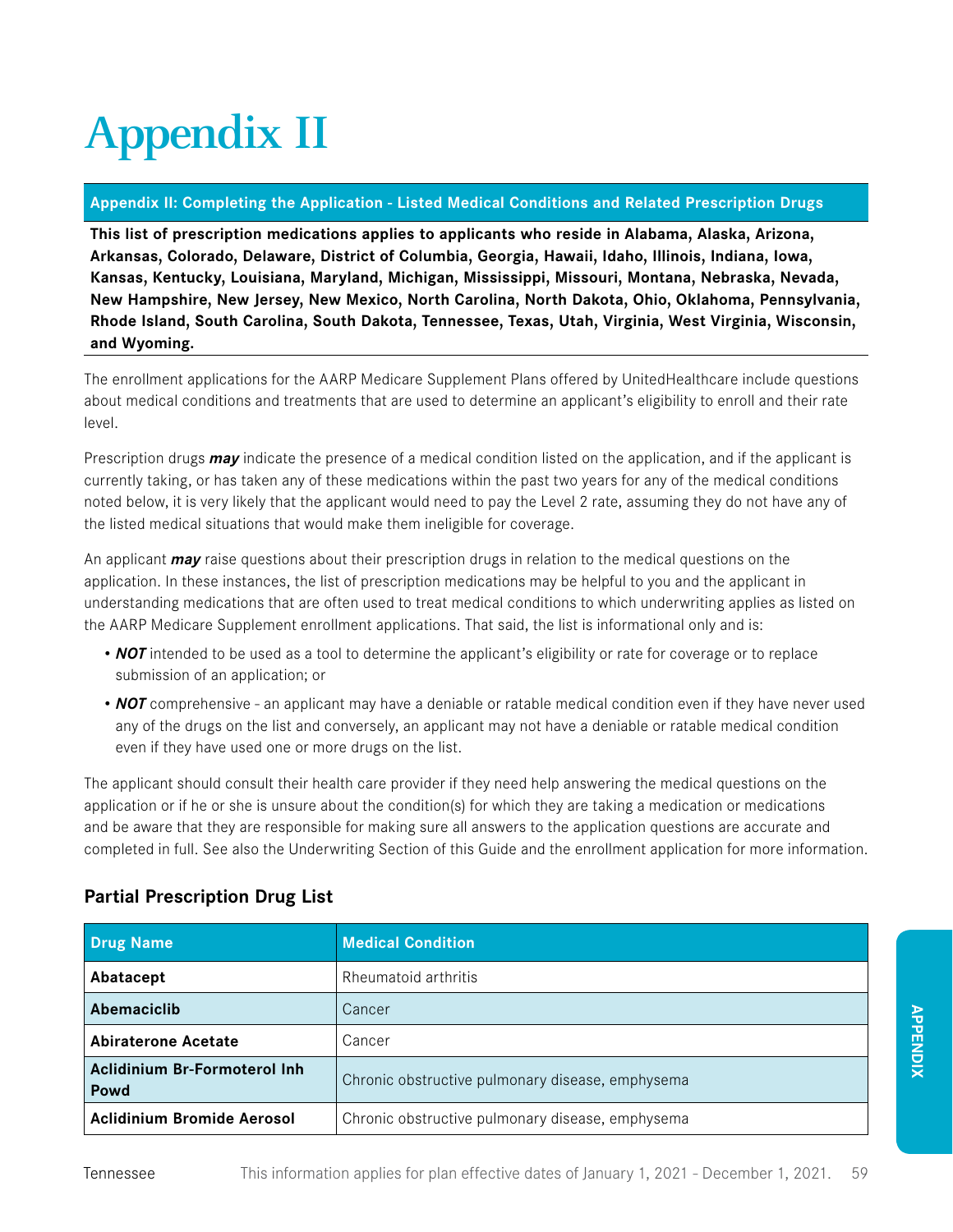| <b>Drug Name</b>     | <b>Medical Condition</b>                                                                                                                               |
|----------------------|--------------------------------------------------------------------------------------------------------------------------------------------------------|
| Actemra              | Rheumatoid arthritis                                                                                                                                   |
| Adalimumab           | Rheumatoid arthritis                                                                                                                                   |
| <b>Afatinib</b>      | Cancer                                                                                                                                                 |
| <b>Afinitor</b>      | Cancer                                                                                                                                                 |
| Aflibercept          | Wet Macular degeneration                                                                                                                               |
| Aggrenox             | Artery or vein blockage, coronary artery disease, peripheral artery disease,<br>heart attack, stroke, mini-stroke, TIA, atrial fibrillation or flutter |
| <b>Aldactone</b>     | Congestive heart failure, Cardiomyopathy                                                                                                               |
| Alecensa             | Cancer                                                                                                                                                 |
| <b>Alectinib</b>     | Cancer                                                                                                                                                 |
| Alemtuzumab          | Multiple Sclerosis                                                                                                                                     |
| Amiloride            | Congestive heart failure                                                                                                                               |
| Amiodarone           | Atrial fibrillation or flutter                                                                                                                         |
| Ampyra               | Multiple Sclerosis                                                                                                                                     |
| Anakinra             | Rheumatoid arthritis                                                                                                                                   |
| <b>Anoro Ellipta</b> | Chronic obstructive pulmonary disease, emphysema                                                                                                       |
| Apalutamide          | Cancer                                                                                                                                                 |
| Apixaban             | Artery or vein blockage, coronary artery disease, peripheral artery disease,<br>heart attack, stroke, mini-stroke, TIA, atrial fibrillation or flutter |
| Aprepitant           | Cancer                                                                                                                                                 |
| Aranesp              | End-stage renal disease                                                                                                                                |
| Arava                | Rheumatoid arthritis                                                                                                                                   |
| Arixtra              | Artery or vein blockage                                                                                                                                |
| Aromasin             | Cancer                                                                                                                                                 |
| Aspirin-Dipyridamole | Artery or vein blockage, coronary artery disease, peripheral artery disease,<br>heart attack, stroke, mini-stroke, TIA, atrial fibrillation or flutter |
| Aubagio              | Multiple Sclerosis                                                                                                                                     |
| <b>Avastin</b>       | Wet Macular degeneration                                                                                                                               |
| <b>Avonex</b>        | Multiple Sclerosis                                                                                                                                     |
| <b>Baricitinib</b>   | Rheumatoid arthritis                                                                                                                                   |
| <b>Belimumab</b>     | Systemic lupus erythematosus                                                                                                                           |
| <b>Benlysta</b>      | Systemic lupus erythematosus                                                                                                                           |
| <b>Beovu</b>         | Wet Macular degeneration                                                                                                                               |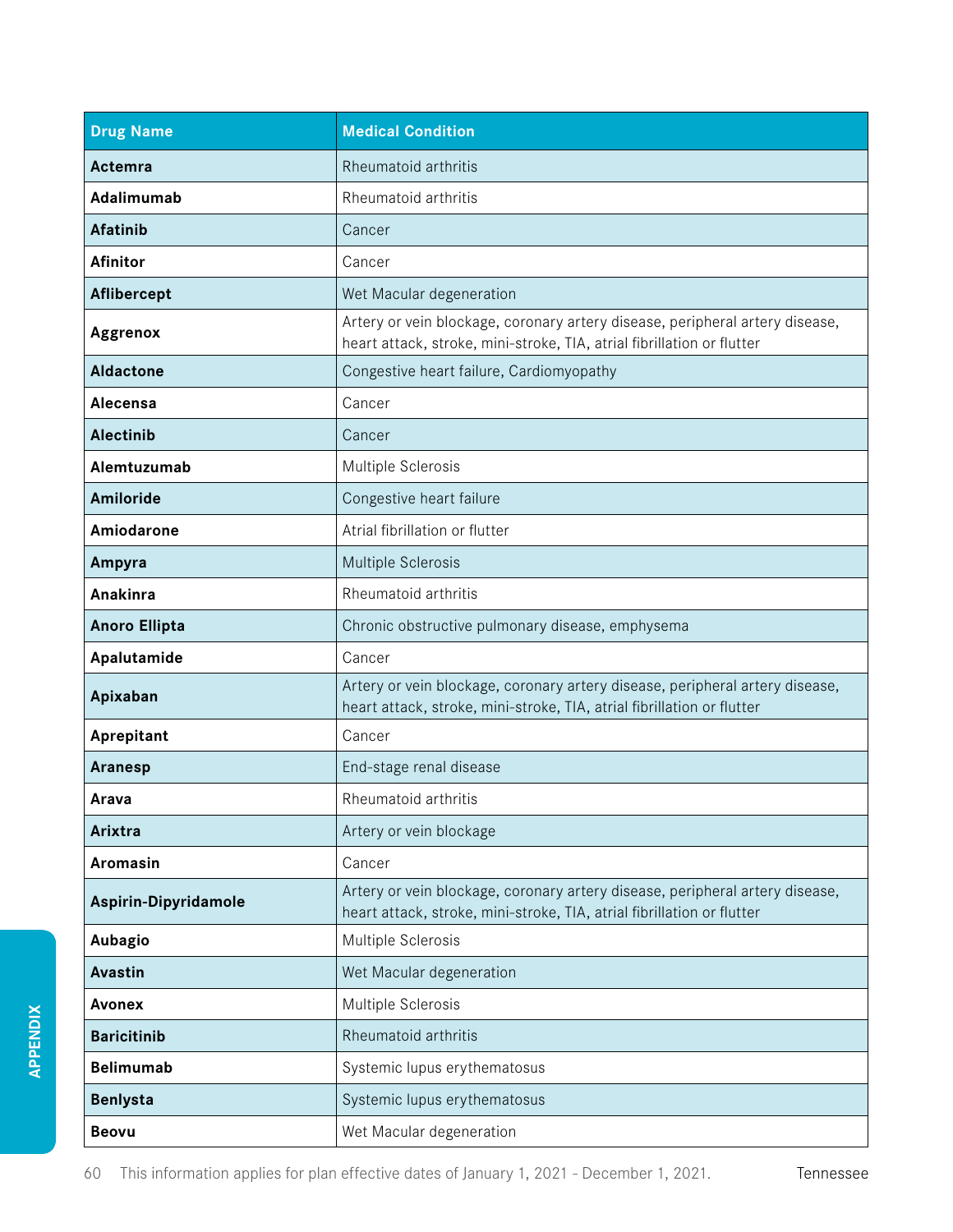| <b>Drug Name</b>              | <b>Medical Condition</b>                                                                                                                               |
|-------------------------------|--------------------------------------------------------------------------------------------------------------------------------------------------------|
| <b>Betapace</b>               | Congestive heart failure, cardiomyopathy, atrial fibrillation or flutter                                                                               |
| <b>Betaseron</b>              | Multiple Sclerosis                                                                                                                                     |
| <b>Bevacizumab</b>            | Wet Macular degeneration                                                                                                                               |
| <b>Bicalutamide</b>           | Cancer                                                                                                                                                 |
| <b>Bortezomib</b>             | Cancer, lymphoma                                                                                                                                       |
| <b>Brilinta</b>               | Artery or vein blockage, coronary artery disease, peripheral artery disease,<br>heart attack, stroke, mini-stroke, TIA                                 |
| <b>Brolucizumab</b>           | Wet Macular degeneration                                                                                                                               |
| <b>Calcitriol</b>             | Chronic kidney disease                                                                                                                                 |
| <b>Calcium Acetate</b>        | End-stage renal disease                                                                                                                                |
| Capecitabine                  | Cancer                                                                                                                                                 |
| <b>Casodex</b>                | Cancer                                                                                                                                                 |
| Certolizumab                  | Rheumatoid arthritis                                                                                                                                   |
| Chloroquine                   | Systemic lupus erythematosus                                                                                                                           |
| Cilostazol                    | Artery or vein blockage, peripheral vascular disease                                                                                                   |
| Cimzia                        | Rheumatoid arthritis                                                                                                                                   |
| <b>Cinacalcet</b>             | End-stage renal disease                                                                                                                                |
| Clopidogrel                   | Artery or vein blockage, coronary artery disease, peripheral artery disease,<br>heart attack, stroke, mini-stroke, TIA                                 |
| Copaxone                      | Multiple Sclerosis                                                                                                                                     |
| <b>Cordarone</b>              | Atrial fibrillation or flutter                                                                                                                         |
| Corlanor                      | Congestive heart failure                                                                                                                               |
| Coumadin                      | Artery or vein blockage, coronary artery disease, peripheral artery disease,<br>heart attack, stroke, mini-stroke, TIA, atrial fibrillation or flutter |
| Cyclophosphamide              | Cancer, leukemia, lymphoma                                                                                                                             |
| Cytoxan                       | Cancer, leukemia, lymphoma                                                                                                                             |
| Dabigatran Etexilate Mesylate | Artery or vein blockage, atrial fibrillation or flutter                                                                                                |
| Dalfampridine                 | Multiple Sclerosis                                                                                                                                     |
| Dalteparin                    | Artery or vein blockage                                                                                                                                |
| Darbepoetin Alfa              | End-stage renal disease                                                                                                                                |
| <b>Dasatinib</b>              | Leukemia                                                                                                                                               |
| <b>Digitek</b>                | Congestive heart failure, atrial fibrillation or flutter                                                                                               |
| <b>Digoxin</b>                | Congestive heart failure, atrial fibrillation or flutter                                                                                               |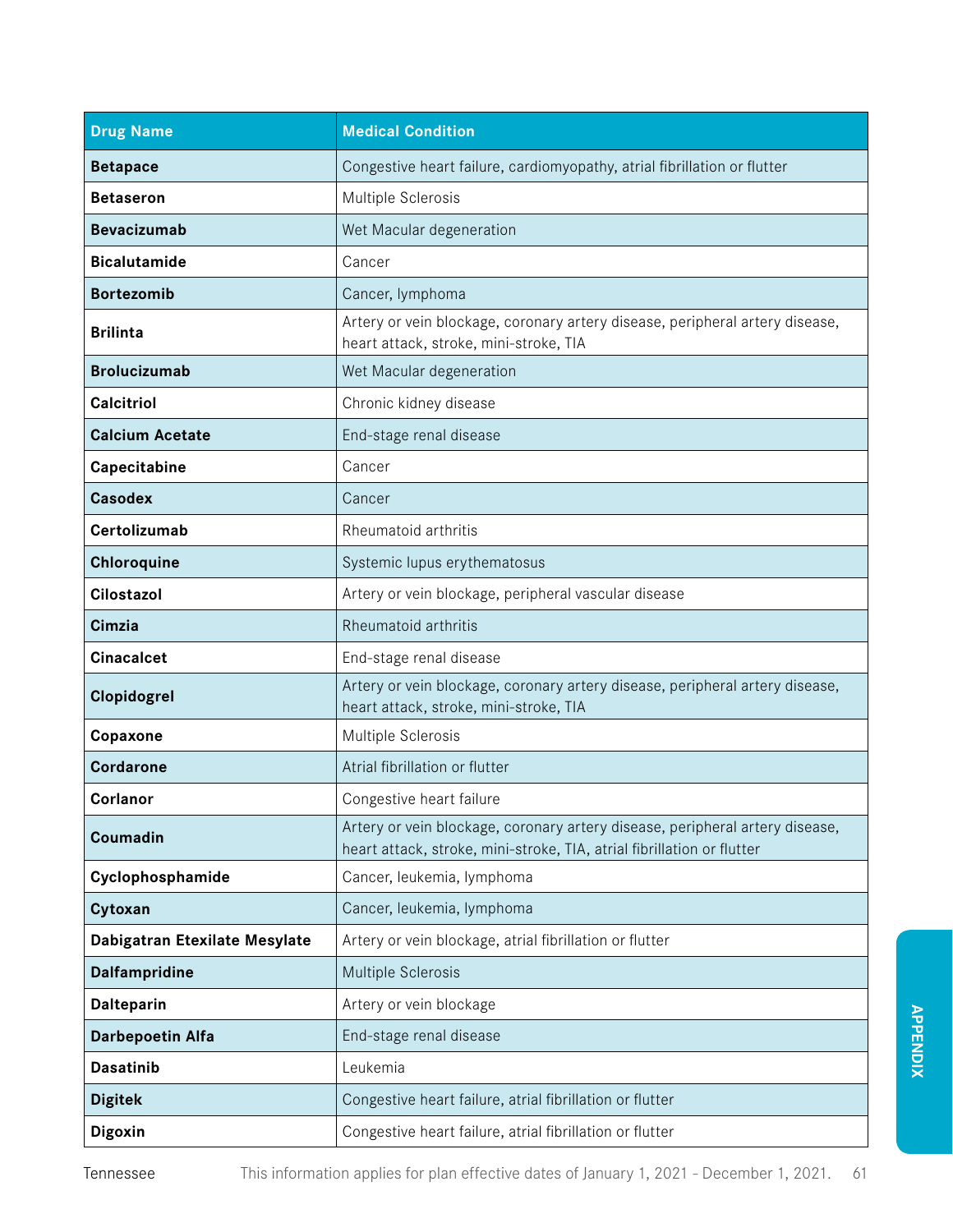| <b>Drug Name</b>          | <b>Medical Condition</b>                                                                                                                               |
|---------------------------|--------------------------------------------------------------------------------------------------------------------------------------------------------|
| <b>Dimethyl fumarate</b>  | Multiple Sclerosis                                                                                                                                     |
| Dipyridamole              | Artery or vein blockage, coronary artery disease, peripheral artery disease,<br>heart attack, stroke, mini-stroke, TIA                                 |
| <b>Diroximel fumarate</b> | Multiple Sclerosis                                                                                                                                     |
| <b>Dofetilide</b>         | Atrial fibrillation or flutter                                                                                                                         |
| <b>Doxercalciferol</b>    | End-stage renal disease                                                                                                                                |
| <b>Dronedarone</b>        | Atrial fibrillation or flutter                                                                                                                         |
| <b>Duaklir Pressair</b>   | Chronic obstructive pulmonary disease, emphysema                                                                                                       |
| <b>Edoxaban Tosylate</b>  | Artery or vein blockage, coronary artery disease, peripheral artery disease,<br>heart attack, stroke, mini-stroke, TIA, atrial fibrillation or flutter |
| <b>Effient</b>            | Artery or vein blockage, coronary artery disease, peripheral artery disease,<br>heart attack, stroke, mini-stroke, TIA                                 |
| <b>Eliquis</b>            | Artery or vein blockage, coronary artery disease, peripheral artery disease,<br>heart attack, stroke, mini-stroke, TIA, atrial fibrillation or flutter |
| <b>Emend</b>              | Cancer                                                                                                                                                 |
| Enbrel                    | Rheumatoid arthritis                                                                                                                                   |
| Enoxaparin                | Artery or vein blockage                                                                                                                                |
| <b>Entresto</b>           | Congestive heart failure                                                                                                                               |
| <b>Enulose</b>            | Cirrhosis of the liver                                                                                                                                 |
| Enzalutamide              | Cancer                                                                                                                                                 |
| <b>Epoetin Alfa</b>       | End-stage renal disease                                                                                                                                |
| <b>Erleada</b>            | Cancer                                                                                                                                                 |
| <b>Erlotinib</b>          | Cancer                                                                                                                                                 |
| <b>Etanercept</b>         | Rheumatoid arthritis                                                                                                                                   |
| <b>Eulexin</b>            | Cancer                                                                                                                                                 |
| <b>Everolimus</b>         | Cancer                                                                                                                                                 |
| <b>Evomela</b>            | Cancer                                                                                                                                                 |
| <b>Exemestane</b>         | Cancer                                                                                                                                                 |
| <b>Extavia</b>            | Multiple Sclerosis                                                                                                                                     |
| <b>Eylea</b>              | Wet Macular degeneration                                                                                                                               |
| Fingolimod                | Multiple Sclerosis                                                                                                                                     |
| <b>Flecainide</b>         | Atrial fibrillation or flutter                                                                                                                         |
| <b>Flutamide</b>          | Cancer                                                                                                                                                 |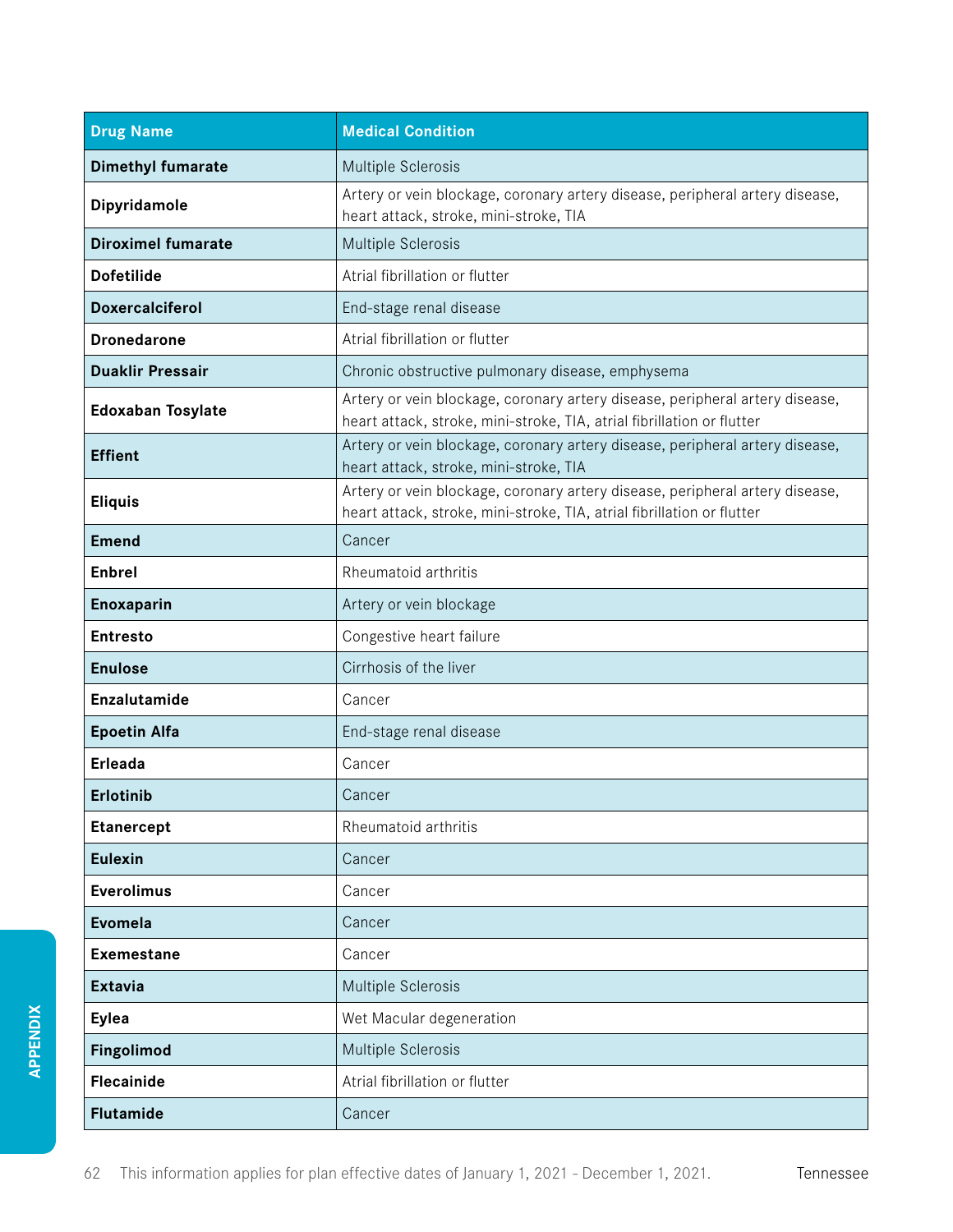| <b>Drug Name</b>                        | <b>Medical Condition</b>                                                                                                                               |
|-----------------------------------------|--------------------------------------------------------------------------------------------------------------------------------------------------------|
| Fluticasone-Umeclidinium-<br>Vilanterol | Chronic obstructive pulmonary disease, emphysema                                                                                                       |
| <b>Fondaparinux Sodium</b>              | Artery or vein blockage                                                                                                                                |
| Fragmin                                 | Artery or vein blockage                                                                                                                                |
| Generlac                                | Cirrhosis of the liver                                                                                                                                 |
| Gilenya                                 | Multiple Sclerosis                                                                                                                                     |
| <b>Gilotrif</b>                         | Cancer                                                                                                                                                 |
| Glatiramer                              | Multiple Sclerosis                                                                                                                                     |
| <b>Gleevec</b>                          | Leukemia                                                                                                                                               |
| Golimumab                               | Rheumatoid arthritis                                                                                                                                   |
| <b>Hectorol</b>                         | End-stage renal disease                                                                                                                                |
| Heparin                                 | Artery or vein blockage                                                                                                                                |
| <b>Humira</b>                           | Rheumatoid arthritis                                                                                                                                   |
| Hydrea                                  | Cancer, leukemia                                                                                                                                       |
| Hydroxychloroquine                      | Rheumatoid arthritis, systemic lupus erythematosus                                                                                                     |
| Hydroxyurea                             | Cancer, leukemia                                                                                                                                       |
| <b>Ibrance</b>                          | Cancer                                                                                                                                                 |
| Ibrutinib                               | Leukemia                                                                                                                                               |
| Imatinib                                | Leukemia                                                                                                                                               |
| Imbruvica                               | Leukemia                                                                                                                                               |
| <b>Incruse Ellipta</b>                  | Chronic obstructive pulmonary disease, emphysema                                                                                                       |
| Infliximab                              | Rheumatoid arthritis                                                                                                                                   |
| Interferon beta 1a                      | Multiple Sclerosis                                                                                                                                     |
| Interferon beta 1b                      | Multiple Sclerosis                                                                                                                                     |
| <b>Isordil</b>                          | Artery or vein blockage, coronary artery disease, heart attack                                                                                         |
| Isosorbide                              | Artery or vein blockage, coronary artery disease, heart attack                                                                                         |
| <b>Ivabradine</b>                       | Congestive heart failure                                                                                                                               |
| Jantoven                                | Artery or vein blockage, coronary artery disease, peripheral artery disease,<br>heart attack, stroke, mini-stroke, TIA, atrial fibrillation or flutter |
| <b>Kevzara</b>                          | Rheumatoid arthritis                                                                                                                                   |
| <b>Kineret</b>                          | Rheumatoid arthritis                                                                                                                                   |
| <b>Kionex</b>                           | End-stage renal disease                                                                                                                                |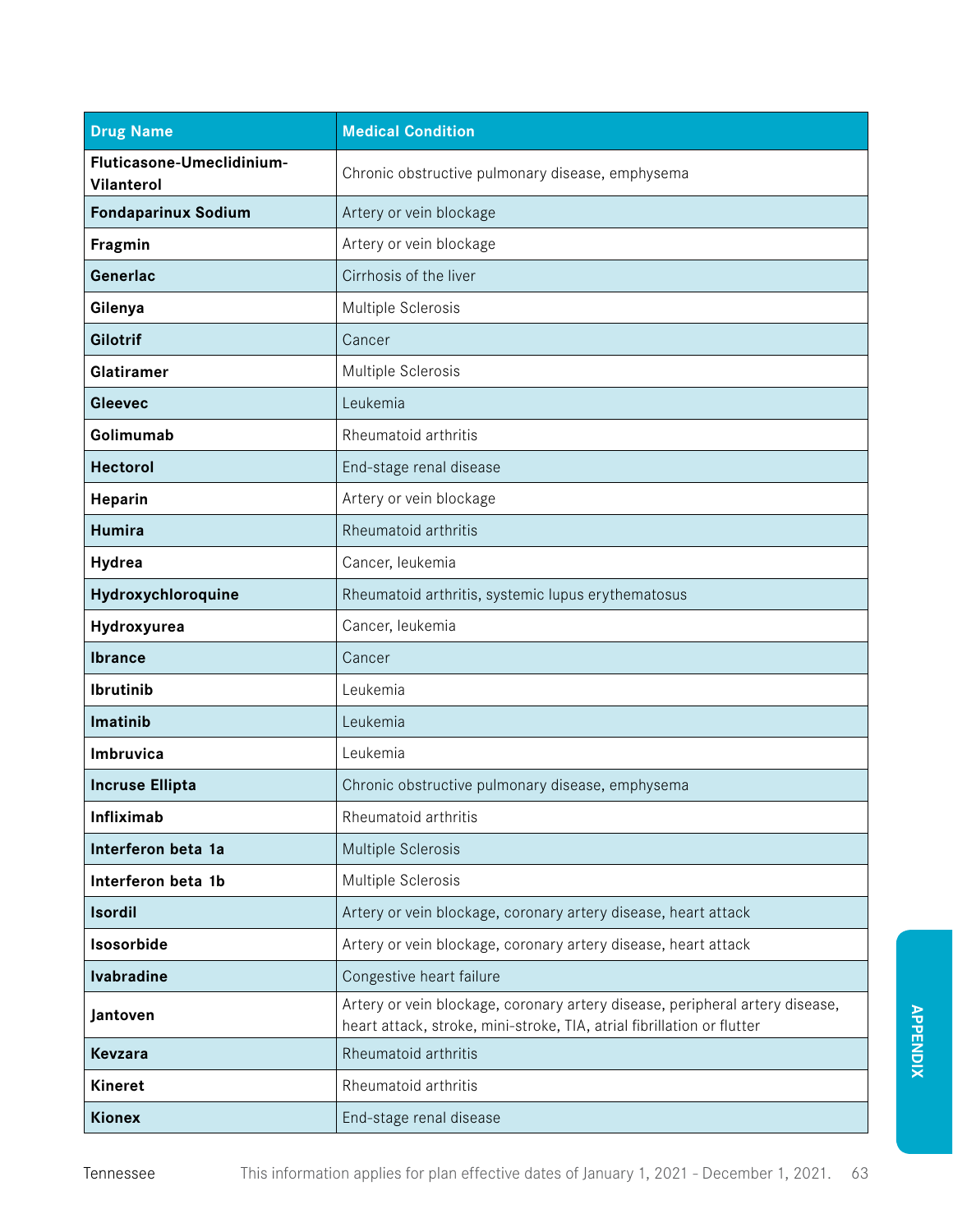| <b>Drug Name</b>      | <b>Medical Condition</b>                                       |
|-----------------------|----------------------------------------------------------------|
| Leflunomide           | Rheumatoid arthritis                                           |
| Lemtrada              | Multiple Sclerosis                                             |
| Lenalidomide          | Cancer                                                         |
| <b>Lucentis</b>       | Wet Macular degeneration                                       |
| <b>Macugen</b>        | Wet Macular degeneration                                       |
| <b>Mavenclad</b>      | Multiple Sclerosis                                             |
| Mayzent               | Multiple Sclerosis                                             |
| <b>Mekinist</b>       | Cancer                                                         |
| Melphalan             | Cancer                                                         |
| Mercaptopurine        | Cancer, leukemia                                               |
| Methotrexate          | Rheumatoid arthritis                                           |
| <b>Metolazone</b>     | Chronic kidney disease                                         |
| <b>Minitran</b>       | Artery or vein blockage, coronary artery disease, heart attack |
| <b>Multaq</b>         | Atrial fibrillation or flutter                                 |
| Natalizumab           | Multiple Sclerosis                                             |
| <b>Nephro Caps</b>    | End-stage renal disease                                        |
| <b>Neratinib</b>      | Cancer                                                         |
| <b>Nerlynx</b>        | Cancer                                                         |
| <b>Nexavar</b>        | Cancer                                                         |
| <b>Nilotinib</b>      | Leukemia                                                       |
| Nitro-Dur, Nitro-Stat | Artery or vein blockage, coronary artery disease, heart attack |
| Nitroglycerin         | Artery or vein blockage, coronary artery disease, heart attack |
| Ocrelizumab           | Multiple Sclerosis                                             |
| <b>Ocrevus</b>        | Multiple Sclerosis                                             |
| Olumiant              | Rheumatoid arthritis                                           |
| Orencia               | Rheumatoid arthritis                                           |
| Osimertinib           | Cancer                                                         |
| Palbociclib           | Cancer                                                         |
| Paricalcitol          | End-stage renal disease                                        |
| Pegaptanib            | Wet Macular degeneration                                       |
| Peginterferon beta 1a | Multiple Sclerosis                                             |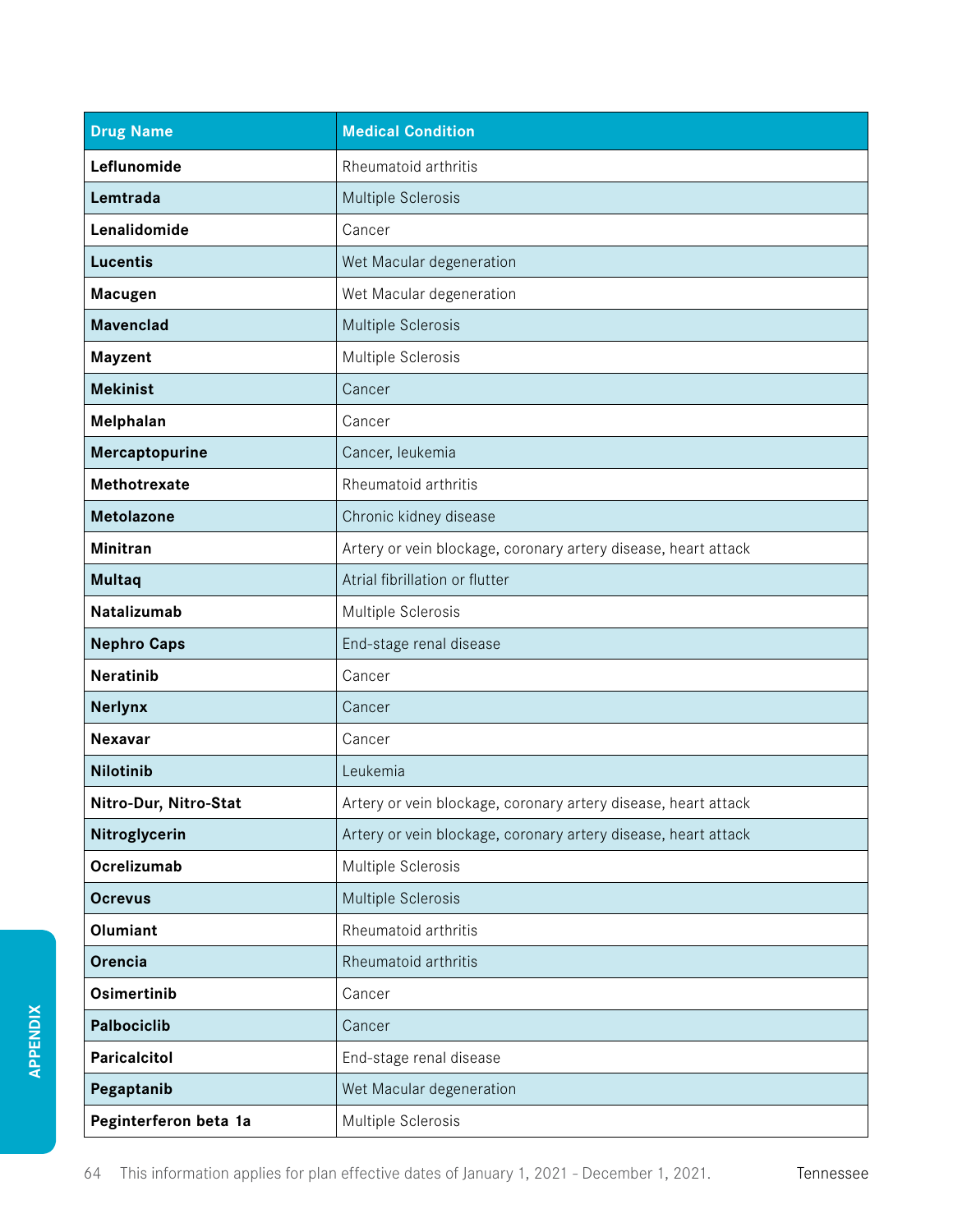| <b>Drug Name</b>     | <b>Medical Condition</b>                                                                                                                               |
|----------------------|--------------------------------------------------------------------------------------------------------------------------------------------------------|
| Pentoxifylline       | Artery or vein blockage, peripheral vascular disease                                                                                                   |
| <b>Persantine</b>    | Artery or vein blockage, coronary artery disease, peripheral artery disease,<br>heart attack, stroke, mini-stroke, TIA                                 |
| Plaquenil            | Rheumatoid arthritis, systemic lupus erythematosus                                                                                                     |
| <b>Plavix</b>        | Artery or vein blockage, coronary artery disease, peripheral artery disease,<br>heart attack, stroke, mini-stroke, TIA                                 |
| Plegridy             | Multiple Sclerosis                                                                                                                                     |
| Pletal               | Artery or vein blockage, peripheral vascular disease                                                                                                   |
| Pomalidomide         | Cancer                                                                                                                                                 |
| Pomalyst             | Cancer                                                                                                                                                 |
| Pradaxa              | Artery or vein blockage, atrial fibrillation or flutter                                                                                                |
| Prasugrel            | Artery or vein blockage, coronary artery disease, peripheral artery disease,<br>heart attack, stroke, mini-stroke, TIA                                 |
| <b>Procrit</b>       | End-stage renal disease                                                                                                                                |
| Propafenone          | Atrial fibrillation or flutter                                                                                                                         |
| Quinidine            | Atrial fibrillation or flutter                                                                                                                         |
| Ranexa               | Artery or vein blockage, coronary artery disease, heart attack                                                                                         |
| Ranibizumab          | Wet Macular degeneration                                                                                                                               |
| Ranolazine           | Artery or vein blockage, coronary artery disease, heart attack                                                                                         |
| <b>Rebif</b>         | Multiple Sclerosis                                                                                                                                     |
| Remicade             | Rheumatoid arthritis                                                                                                                                   |
| Renvela              | End-stage renal disease                                                                                                                                |
| Revlimid             | Cancer                                                                                                                                                 |
| Rinvoq               | Rheumatoid arthritis                                                                                                                                   |
| Rivaroxaban          | Artery or vein blockage, atrial fibrillation or flutter                                                                                                |
| Rythmol              | Atrial fibrillation or flutter                                                                                                                         |
| Sacubitril-Valsartan | Congestive heart failure                                                                                                                               |
| <b>Sarilumab</b>     | Rheumatoid arthritis                                                                                                                                   |
| <b>Savaysa</b>       | Artery or vein blockage, coronary artery disease, peripheral artery disease,<br>heart attack, stroke, mini-stroke, TIA, atrial fibrillation or flutter |
| Sensipar             | End-stage renal disease                                                                                                                                |
| <b>Sevelamer</b>     | End-stage renal disease                                                                                                                                |
| Simponi              | Rheumatoid arthritis                                                                                                                                   |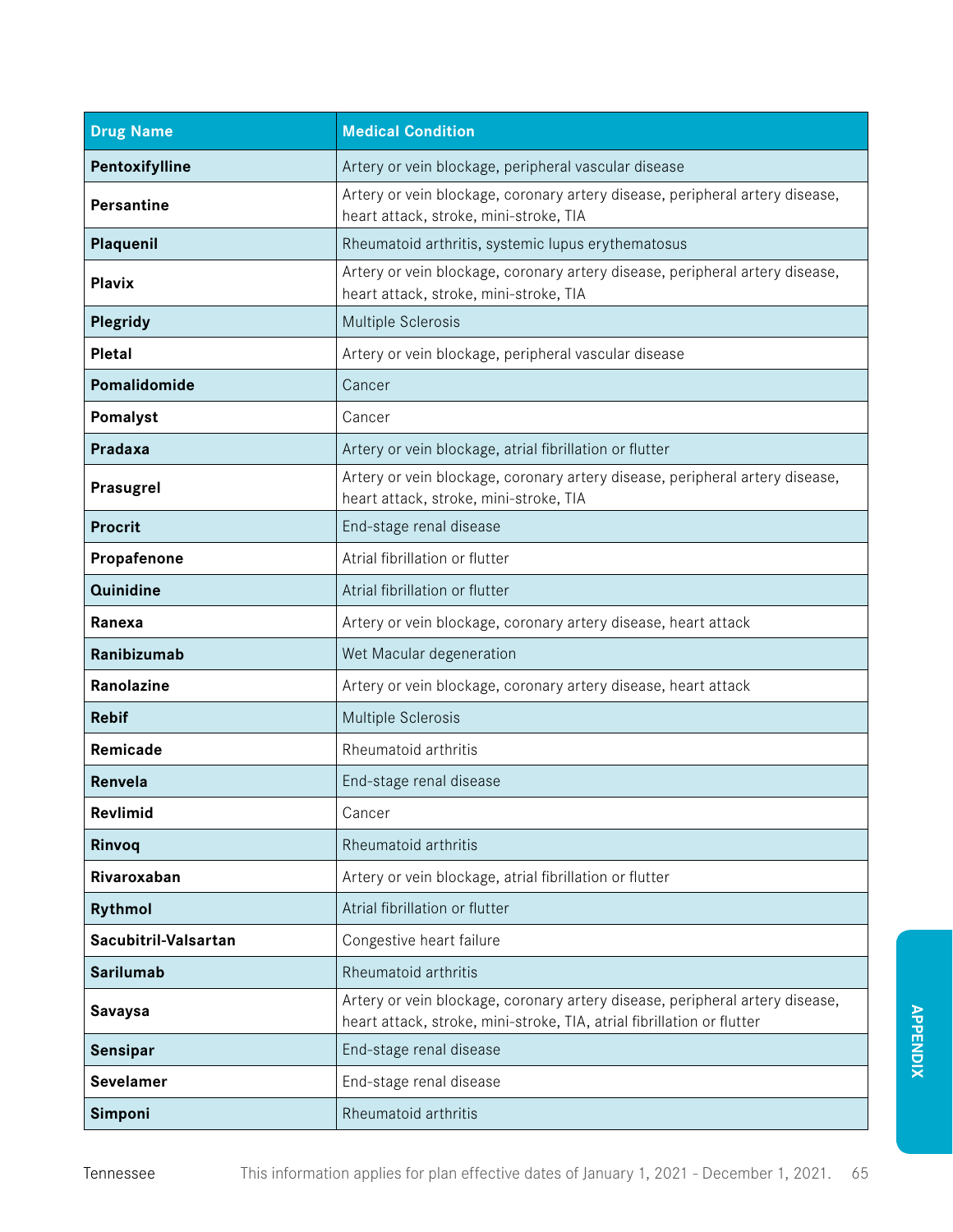| <b>Drug Name</b>                                          | <b>Medical Condition</b>                                                                                               |
|-----------------------------------------------------------|------------------------------------------------------------------------------------------------------------------------|
| Siponimod                                                 | Multiple Sclerosis                                                                                                     |
| <b>Sorafenib</b>                                          | Cancer                                                                                                                 |
| Sorin                                                     | Congestive heart failure, cardiomyopathy, atrial fibrillation or flutter                                               |
| <b>Sotalol</b>                                            | Congestive heart failure, cardiomyopathy, atrial fibrillation or flutter                                               |
| Spironolactone                                            | Congestive heart failure, Cardiomyopathy                                                                               |
| <b>Sprycel</b>                                            | Leukemia                                                                                                               |
| <b>SPS 15 Suspension</b>                                  | End-stage renal disease                                                                                                |
| <b>Sunitinib</b>                                          | Cancer                                                                                                                 |
| <b>Sutent</b>                                             | Cancer                                                                                                                 |
| <b>Tagrisso</b>                                           | Cancer                                                                                                                 |
| <b>Tarceva</b>                                            | Cancer                                                                                                                 |
| <b>Tasigna</b>                                            | Leukemia                                                                                                               |
| <b>Tecfidera</b>                                          | Multiple Sclerosis                                                                                                     |
| <b>Temodar</b>                                            | Cancer                                                                                                                 |
| Temozolomide                                              | Cancer                                                                                                                 |
| <b>Teriflunomide</b>                                      | Multiple Sclerosis                                                                                                     |
| <b>Ticagrelor</b>                                         | Artery or vein blockage, coronary artery disease, peripheral artery disease,<br>heart attack, stroke, mini-stroke, TIA |
| <b>Ticlid</b>                                             | Artery or vein blockage, coronary artery disease, peripheral artery disease,<br>heart attack, stroke, mini-stroke, TIA |
| <b>Ticlopidine</b>                                        | Artery or vein blockage, coronary artery disease, peripheral artery disease,<br>heart attack, stroke, mini-stroke, TIA |
| Tikosyn                                                   | Atrial fibrillation or flutter                                                                                         |
| <b>Tiotropium Br-Olodaterol Inhal</b><br><b>Aero Soln</b> | Chronic obstructive pulmonary disease, emphysema                                                                       |
| <b>Tocilizumab</b>                                        | Rheumatoid arthritis                                                                                                   |
| <b>Tofacitinib</b>                                        | Rheumatoid arthritis                                                                                                   |
| <b>Tolmetin</b>                                           | Rheumatoid arthritis                                                                                                   |
| <b>Trametinib</b>                                         | Cancer                                                                                                                 |
| <b>Trelegy</b>                                            | Chronic obstructive pulmonary disease, emphysema                                                                       |
| <b>Tudorza</b>                                            | Chronic obstructive pulmonary disease, emphysema                                                                       |
| <b>Tysabri</b>                                            | Multiple Sclerosis                                                                                                     |
| <b>Umeclidinium Br Aero Powd</b><br><b>Breath Act</b>     | Chronic obstructive pulmonary disease, emphysema                                                                       |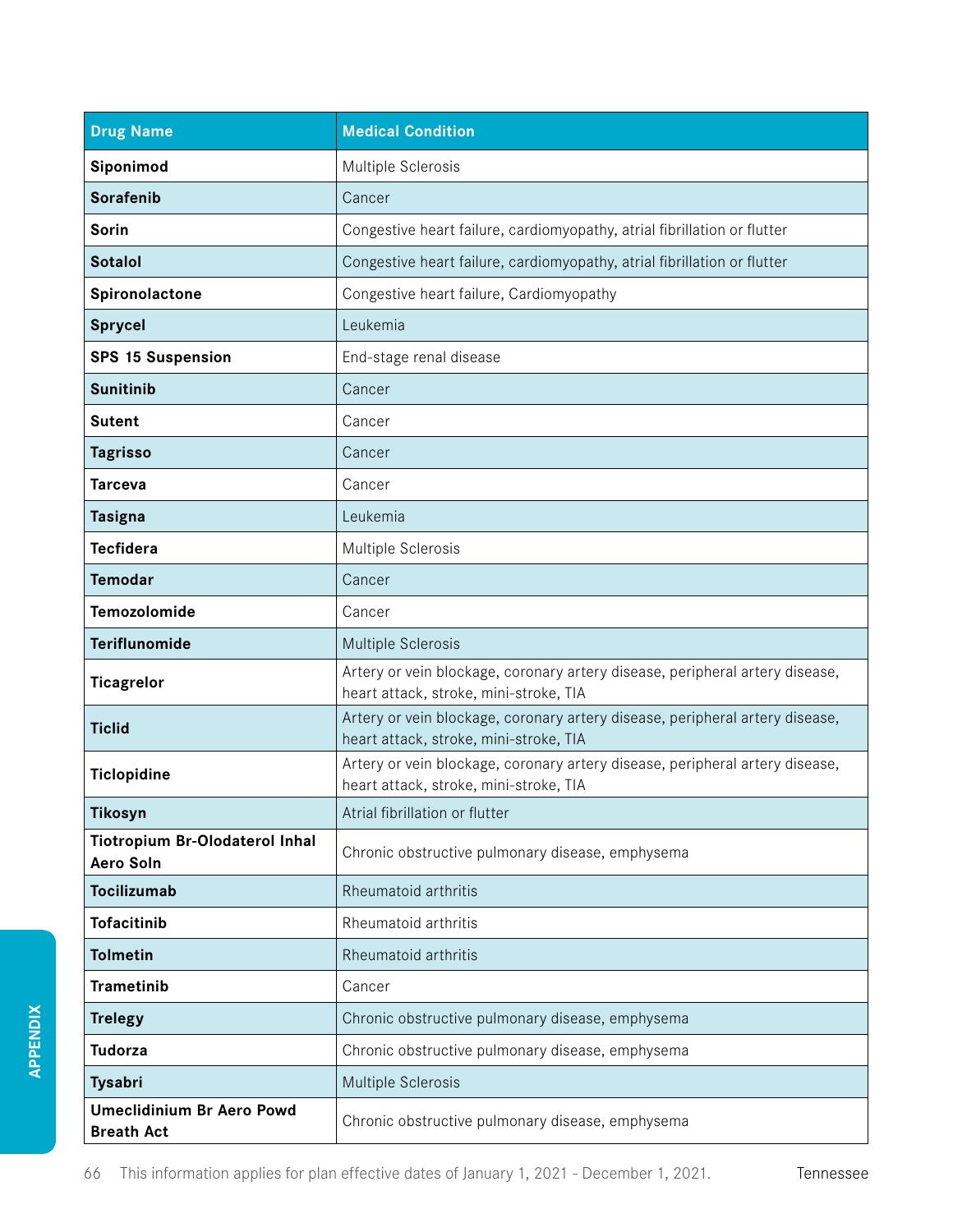| <b>Drug Name</b>                            | <b>Medical Condition</b>                                                                                                                               |
|---------------------------------------------|--------------------------------------------------------------------------------------------------------------------------------------------------------|
| <b>Umeclidinium-Vilanterol Aero</b><br>Powd | Chronic obstructive pulmonary disease, emphysema                                                                                                       |
| Upadacitinib                                | Rheumatoid arthritis                                                                                                                                   |
| <b>Velcade</b>                              | Cancer, lymphoma                                                                                                                                       |
| Verzenio                                    | Cancer                                                                                                                                                 |
| <b>Vumerity</b>                             | Multiple Sclerosis                                                                                                                                     |
| Warfarin                                    | Artery or vein blockage, coronary artery disease, peripheral artery disease,<br>heart attack, stroke, mini-stroke, TIA, atrial fibrillation or flutter |
| <b>Xalkori</b>                              | Cancer                                                                                                                                                 |
| <b>Xarelto</b>                              | Artery or vein blockage, atrial fibrillation or flutter                                                                                                |
| Xeljanz                                     | Rheumatoid arthritis                                                                                                                                   |
| Xeloda                                      | Cancer                                                                                                                                                 |
| <b>Xtandi</b>                               | Cancer                                                                                                                                                 |
| Zaroxolyn                                   | Chronic kidney disease                                                                                                                                 |
| Zemplar                                     | End-stage renal disease                                                                                                                                |
| Zytiga                                      | Cancer                                                                                                                                                 |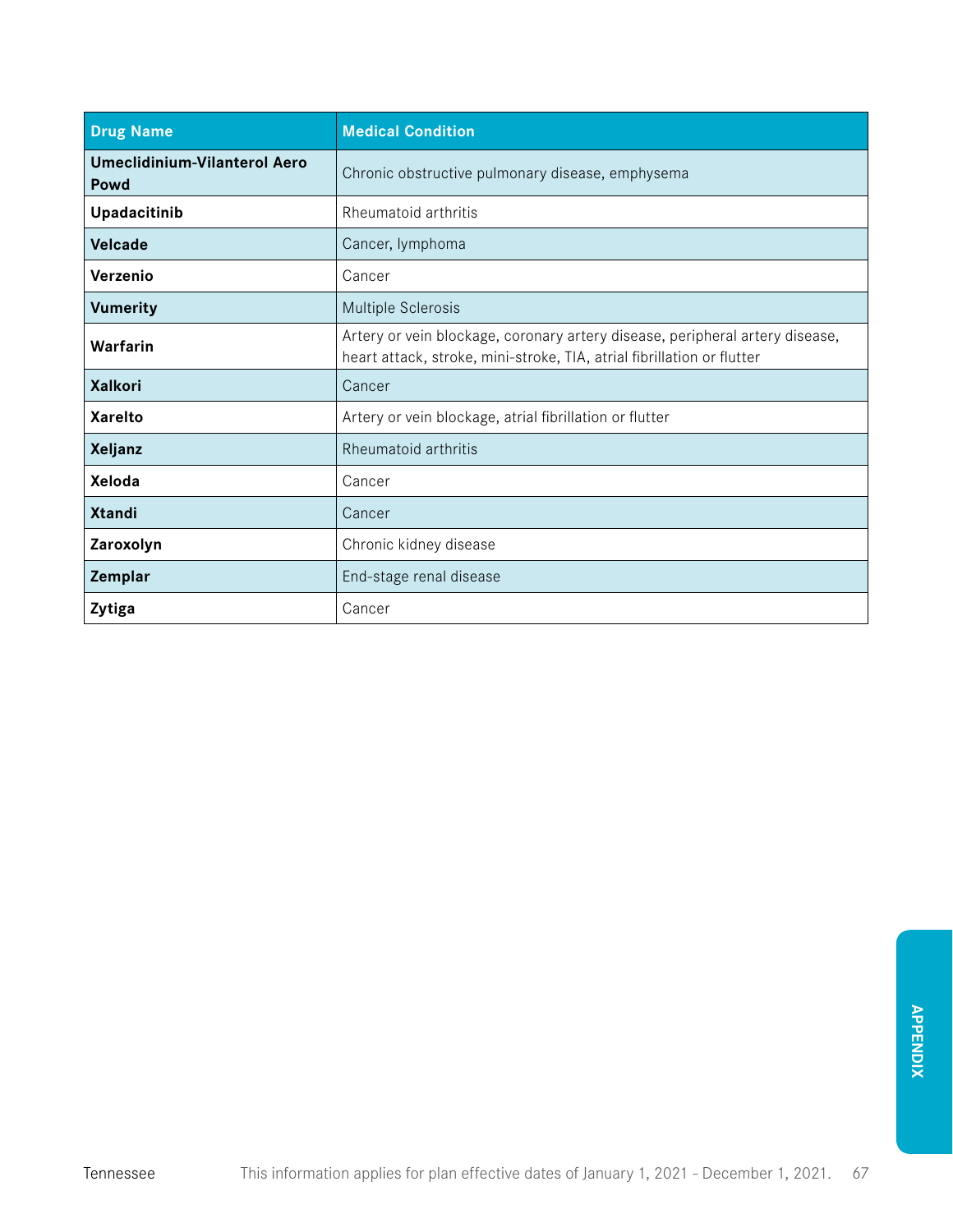# **Notes**

| - |
|---|
|   |
|   |
| — |
|   |
|   |
|   |
|   |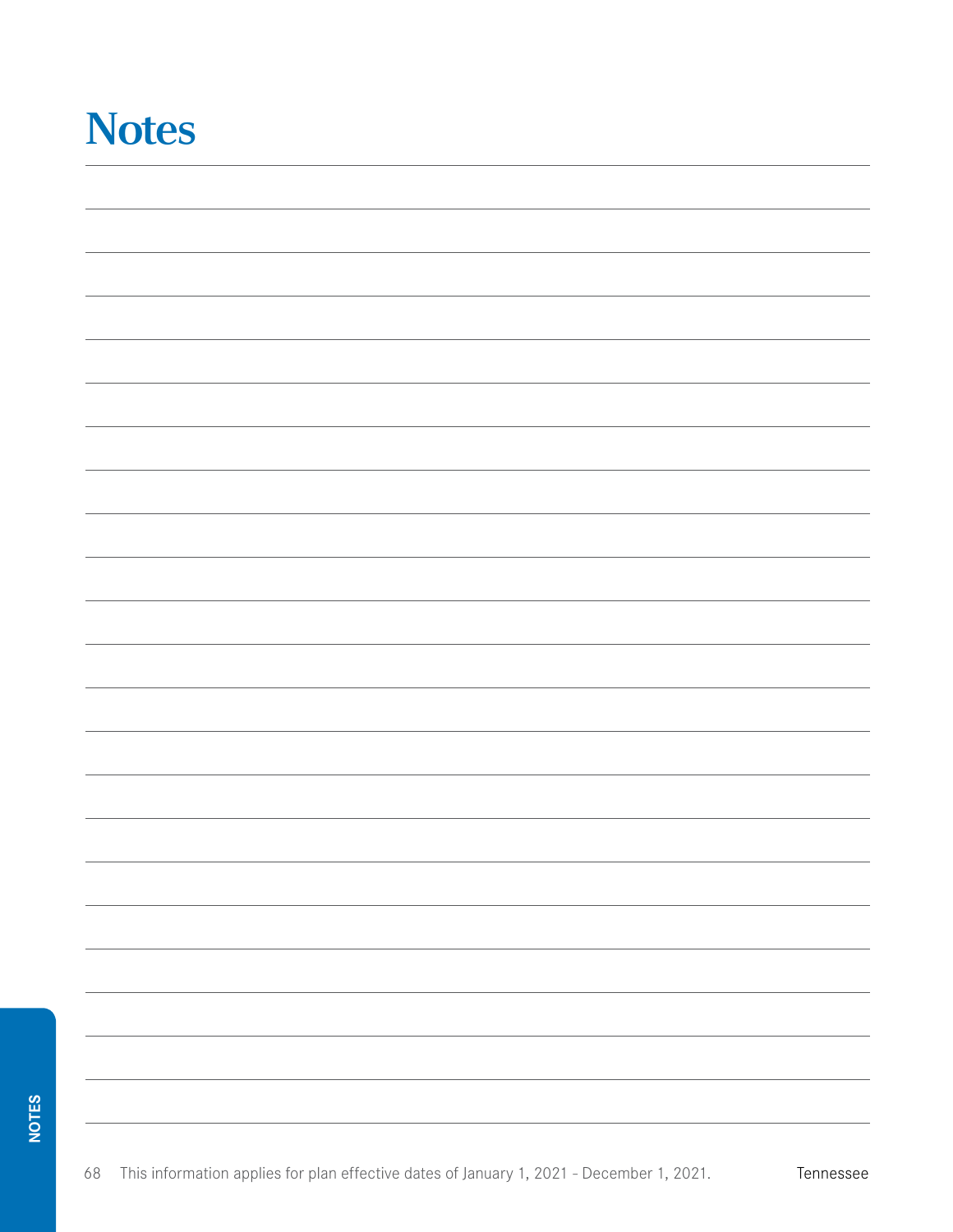| г |  |
|---|--|
|   |  |
|   |  |
|   |  |

Tennessee

| <u> 1989 - Andrea Santa Andrea Andrea Andrea Andrea Andrea Andrea Andrea Andrea Andrea Andrea Andrea Andrea Andr</u> |  |  |  |
|----------------------------------------------------------------------------------------------------------------------|--|--|--|
|                                                                                                                      |  |  |  |
|                                                                                                                      |  |  |  |
|                                                                                                                      |  |  |  |
|                                                                                                                      |  |  |  |
|                                                                                                                      |  |  |  |
|                                                                                                                      |  |  |  |
|                                                                                                                      |  |  |  |
|                                                                                                                      |  |  |  |
|                                                                                                                      |  |  |  |
|                                                                                                                      |  |  |  |
|                                                                                                                      |  |  |  |
|                                                                                                                      |  |  |  |
|                                                                                                                      |  |  |  |
|                                                                                                                      |  |  |  |
|                                                                                                                      |  |  |  |
|                                                                                                                      |  |  |  |
|                                                                                                                      |  |  |  |
|                                                                                                                      |  |  |  |
|                                                                                                                      |  |  |  |
|                                                                                                                      |  |  |  |
|                                                                                                                      |  |  |  |
|                                                                                                                      |  |  |  |
|                                                                                                                      |  |  |  |
|                                                                                                                      |  |  |  |
|                                                                                                                      |  |  |  |
|                                                                                                                      |  |  |  |
|                                                                                                                      |  |  |  |
|                                                                                                                      |  |  |  |
|                                                                                                                      |  |  |  |
|                                                                                                                      |  |  |  |
|                                                                                                                      |  |  |  |
|                                                                                                                      |  |  |  |
|                                                                                                                      |  |  |  |